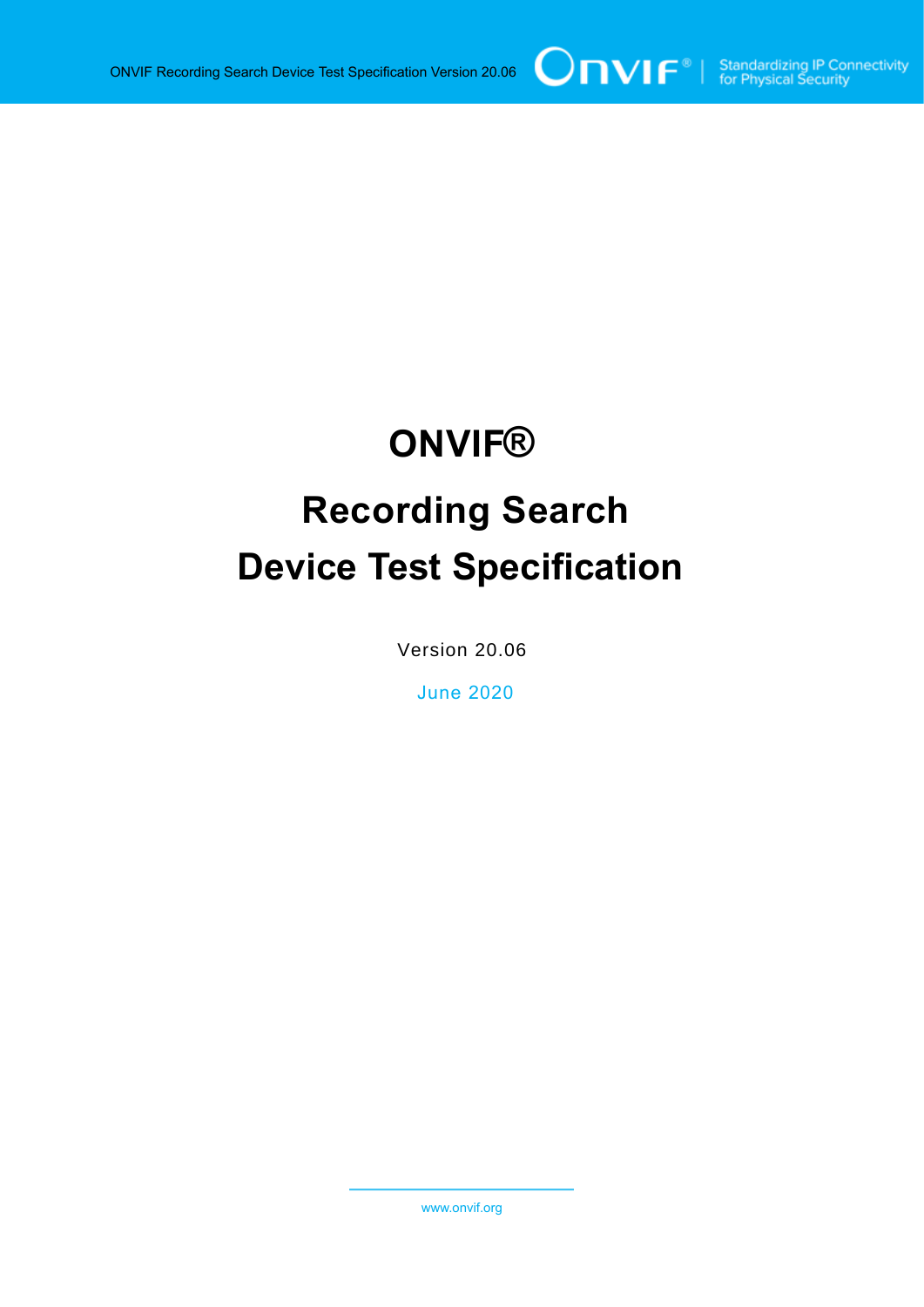#### © 2020 ONVIF, Inc. All rights reserved.

 $\bigcup$ NIF $^\circ$ l

Recipients of this document may copy, distribute, publish, or display this document so long as this copyright notice, license and disclaimer are retained with all copies of the document. No license is granted to modify this document.

THIS DOCUMENT IS PROVIDED "AS IS," AND THE CORPORATION AND ITS MEMBERS AND THEIR AFFILIATES, MAKE NO REPRESENTATIONS OR WARRANTIES, EXPRESS OR IMPLIED, INCLUDING BUT NOT LIMITED TO, WARRANTIES OF MERCHANTABILITY, FITNESS FOR A PARTICULAR PURPOSE, NON-INFRINGEMENT, OR TITLE; THAT THE CONTENTS OF THIS DOCUMENT ARE SUITABLE FOR ANY PURPOSE; OR THAT THE IMPLEMENTATION OF SUCH CONTENTS WILL NOT INFRINGE ANY PATENTS, COPYRIGHTS, TRADEMARKS OR OTHER RIGHTS.

IN NO EVENT WILL THE CORPORATION OR ITS MEMBERS OR THEIR AFFILIATES BE LIABLE FOR ANY DIRECT, INDIRECT, SPECIAL, INCIDENTAL, PUNITIVE OR CONSEQUENTIAL DAMAGES, ARISING OUT OF OR RELATING TO ANY USE OR DISTRIBUTION OF THIS DOCUMENT, WHETHER OR NOT (1) THE CORPORATION, MEMBERS OR THEIR AFFILIATES HAVE BEEN ADVISED OF THE POSSIBILITY OF SUCH DAMAGES, OR (2) SUCH DAMAGES WERE REASONABLY FORESEEABLE, AND ARISING OUT OF OR RELATING TO ANY USE OR DISTRIBUTION OF THIS DOCUMENT. THE FOREGOING DISCLAIMER AND LIMITATION ON LIABILITY DO NOT APPLY TO, INVALIDATE, OR LIMIT REPRESENTATIONS AND WARRANTIES MADE BY THE MEMBERS AND THEIR RESPECTIVE AFFILIATES TO THE CORPORATION AND OTHER MEMBERS IN CERTAIN WRITTEN POLICIES OF THE CORPORATION.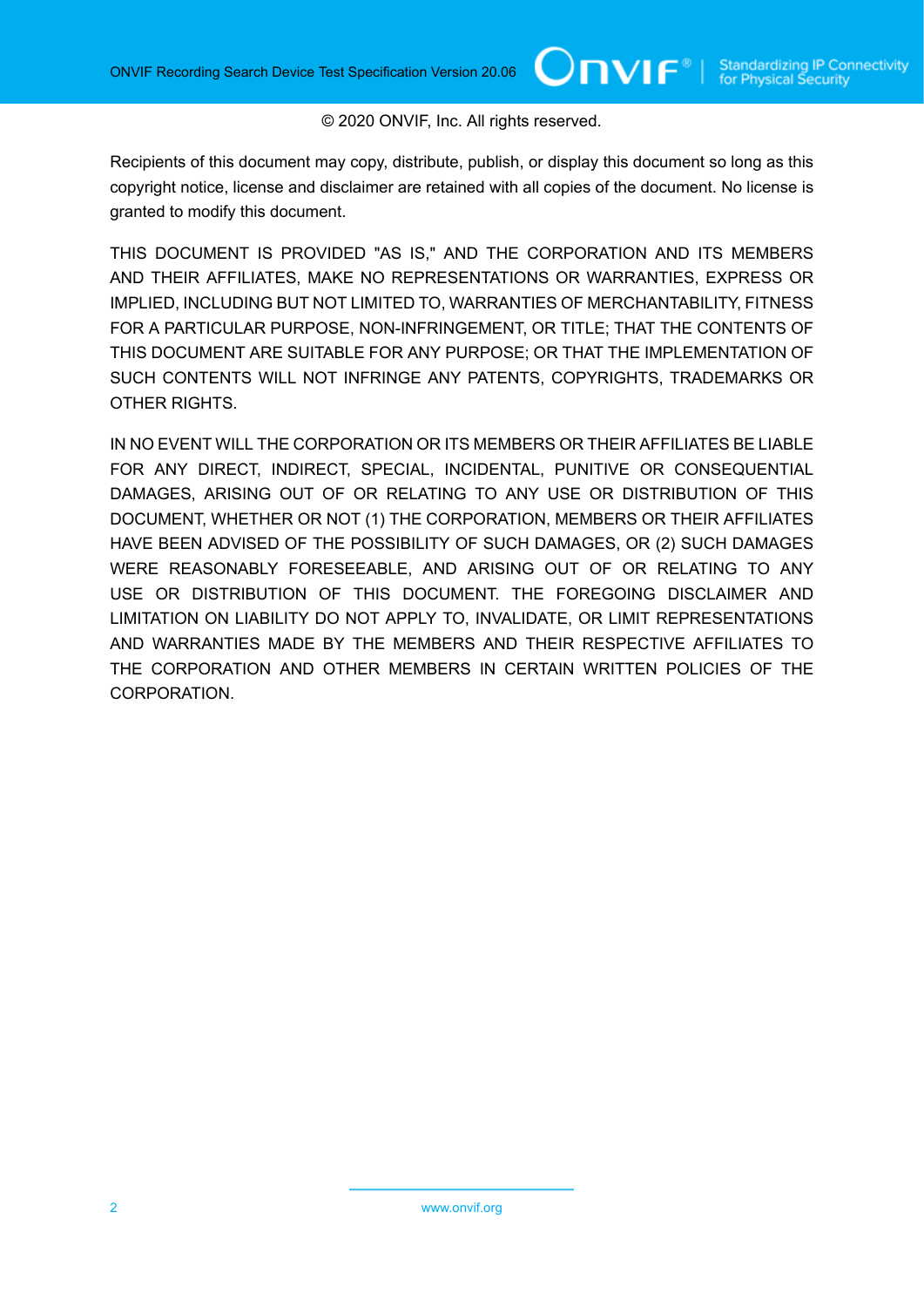

# REVISION HISTORY

| Vers. | <b>Date</b>  | <b>Description</b>                                                                                                                                                            |  |  |
|-------|--------------|-------------------------------------------------------------------------------------------------------------------------------------------------------------------------------|--|--|
| 12.12 | Dec 20, 2012 | First version of Recording Search Test Specification                                                                                                                          |  |  |
| 13.06 | Jun, 2013    | The following test was updated:                                                                                                                                               |  |  |
|       |              | FIND EVENTS - FORWARD AND BACKWARD SEARCH<br>(SEARCH ENDPOINTS INSIDE RECORDING ENDPOINTS                                                                                     |  |  |
| 13.12 | Dec, 2013    | The following test was added:                                                                                                                                                 |  |  |
|       |              | <b>GET MEDIA ATTRIBUTES - PTZ MEDIA ATTRIBUTES</b>                                                                                                                            |  |  |
| 14.06 | Jun, 2014    | The following tests were updated with IDs changing:                                                                                                                           |  |  |
|       |              | GET RECORDING SEARCH RESULTS AND GET RECORDINGS<br><b>CONSISTENCY</b>                                                                                                         |  |  |
|       |              | FIND EVENTS - FORWARD AND BACKWARD SEARCH<br>(SEARCH ENDPOINTS OUTSIDE RECORDING ENDPOINTS)                                                                                   |  |  |
|       |              | GET RECORDING SEARCH RESULTS AND GET RECORDING<br><b>INFORMATION CONSISTENCY test was added</b>                                                                               |  |  |
|       |              | The following Annex was removed:                                                                                                                                              |  |  |
|       |              | Annex A.3 GetRecordingsResponse.RecordingItem.Tracks and<br>GetRecordingSearchResultsResponse.<br>form<br>list of Tracks<br>ResultList.RecordingInformation.Track consistency |  |  |
|       |              | The following Annex was added:                                                                                                                                                |  |  |
|       |              | Check<br>Annex<br>A.10<br>GetRecordingInformationResponse.RecordingInformation<br>and<br>GetRecordingSearchResultsResponse.<br>ResultList.RecordingInformation consistency    |  |  |
| 14.12 | Dec, 2014    | The following tests were updated with IDs changing:                                                                                                                           |  |  |
|       |              | FIND EVENTS - FORWARD AND BACKWARD SEARCH<br>(SEARCH ENDPOINTS EQUAL TO RECORDING ENDPOINTS)                                                                                  |  |  |
|       |              | FIND EVENTS - FORWARD AND BACKWARD SEARCH<br>(SEARCH ENDPOINTS OUTSIDE RECORDING ENDPOINTS)                                                                                   |  |  |
| 18.06 | Jun, 2018    | Reformatting document using new template                                                                                                                                      |  |  |
| 18.12 | Sep 28, 2018 | The following were updated in the scope of #1738:                                                                                                                             |  |  |
|       |              | Sequence diagrams were removed.                                                                                                                                               |  |  |
|       |              | Annex A.10 Keep Alive Timeout Value (new item)                                                                                                                                |  |  |
|       |              | SEARCH-2-1-3 GET RECORDING SEARCH RESULTS WITH<br>MINRESULTS (steps 4, 9 were updated with new KeepAlive<br>timeout)                                                          |  |  |
|       |              | SEARCH-2-1-4 GET RECORDING SEARCH RESULTS WITH<br>MAXRESULTS (steps 4, 9, 14 were updated with new KeepAlive<br>timeout)                                                      |  |  |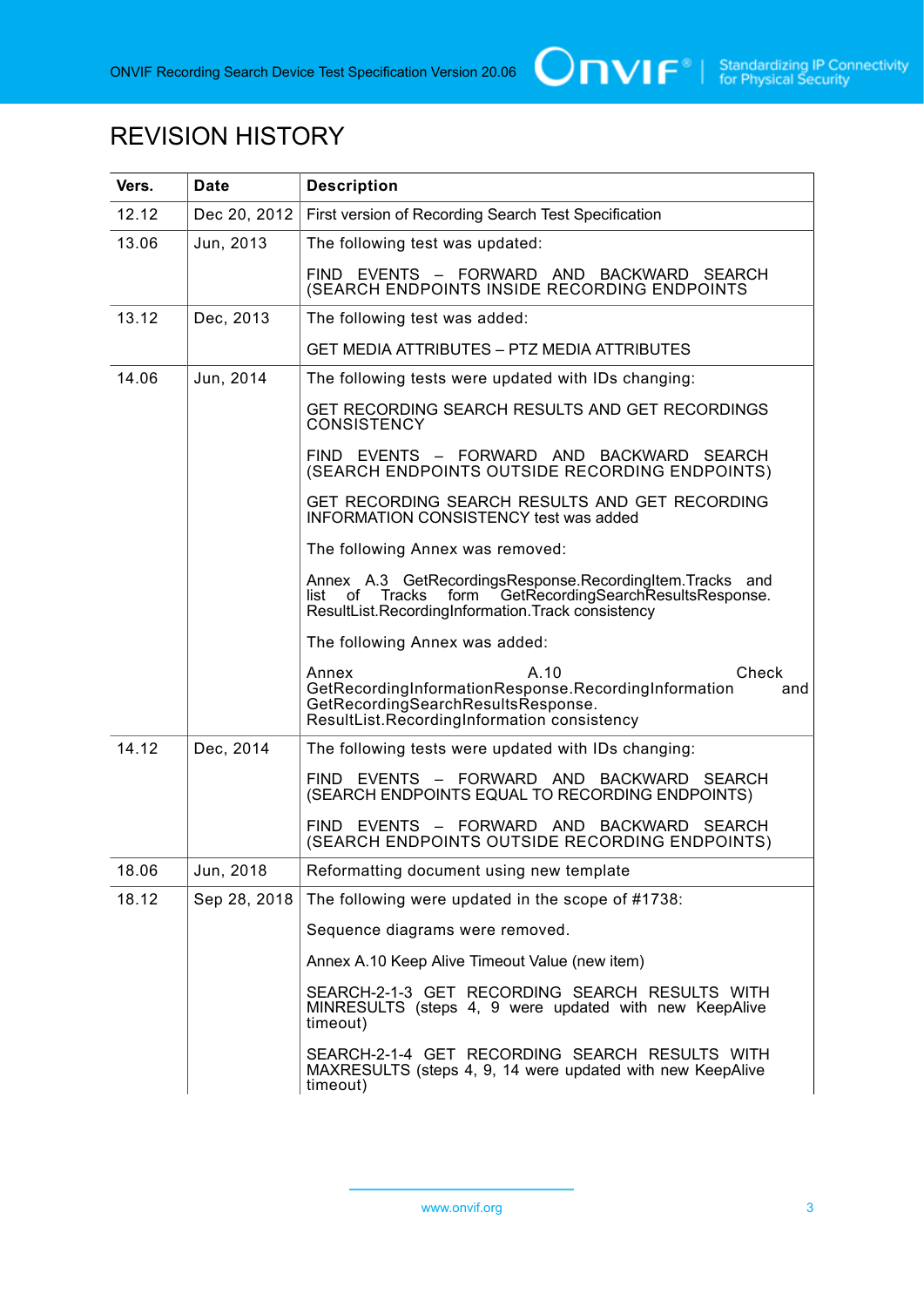| SEARCH-2-1-5 GET RECORDING SEARCH RESULTS WITH<br>WAITTIME (steps 3, 8 were updated with new KeepAlive timeout)                                                         |
|-------------------------------------------------------------------------------------------------------------------------------------------------------------------------|
| SEARCH-2-1-7 FIND RECORDINGS WITH MAXMATCHES (steps<br>4, 9, 14 were updated with new KeepAlive timeout)                                                                |
| SEARCH-2-1-8 FIND RECORDINGS WITH<br><b>RECORDING</b><br>INFORMATION FILTER (ONLY VIDEO) (step 3 was updated with<br>new KeepAlive timeout)                             |
| SEARCH-2-1-12 GET RECORDING SEARCH RESULTS AFTER<br>END OF SEARCH (ENDSEARCH COMMAND WAS INVOKED)<br>(step 3 was updated with new KeepAlive timeout)                    |
| SEARCH-2-1-13 FIND RECORDINGS WITH RECORDING<br>INFORMATION FILTER (ONLY AUDIO) (step 3 was updated with<br>new KeepAlive timeout)                                      |
| SEARCH-2-1-14 FIND RECORDINGS WITH RECORDING<br>INFORMATION FILTER (ONLY METADATA) (step 3 was updated<br>with new KeepAlive timeout)                                   |
| SEARCH-2-1-15 FIND RECORDINGS WITH RECORDING<br>INFORMATION FILTER (VIDEO AND AUDIO) (step 3 was updated<br>with new KeepAlive timeout)                                 |
| SEARCH-2-1-16 FIND RECORDINGS WITH RECORDING<br>INFORMATION FILTER (VIDEO AND METADATA) (step 3 was<br>updated with new KeepAlive timeout)                              |
| SEARCH-2-1-17 GET RECORDING SEARCH RESULTS AND GET<br>RECORDINGS CONSISTENCY (step 5 was updated with new<br>KeepAlive timeout)                                         |
| SEARCH-2-1-18 GET RECORDING SEARCH RESULTS AND GET<br>RECORDING INFORMATION CONSISTENCY (step 3 was updated<br>with new KeepAlive timeout)                              |
| SEARCH-3-1-5 FIND EVENTS (MAXMATCHES = 1) (step 6 was<br>updated with new KeepAlive timeout)                                                                            |
| SEARCH-3-1-11 FIND EVENTS - FORWARD AND BACKWARD<br>SEARCH (SEARCH ENDPOINTS INSIDE RECORDING<br>ENDPOINTS) (steps 8, 17 were updated with new KeepAlive<br>timeout)    |
| SEARCH-3-1-13 FIND EVENTS - FORWARD AND BACKWARD<br>SEARCH (SEARCH ENDPOINTS EQUAL TO RECORDING<br>ENDPOINTS) (steps 8, 13 were updated with new KeepAlive<br>timeout)  |
| SEARCH-3-1-14 FIND EVENTS - FORWARD AND BACKWARD<br>SEARCH (SEARCH ENDPOINTS OUTSIDE RECORDING<br>ENDPOINTS) (steps 8, 13 were updated with new KeepAlive<br>timeout)   |
| SEARCH-5-1-1 FIND METADATA - FORWARD AND BACKWARD<br>SEARCH (SEARCH ENDPOINTS EQUAL TO RECORDING<br>ENDPOINTS) (steps 6, 11 were updated with new KeepAlive<br>timeout) |
| SEARCH-5-1-2 FIND METADATA - FORWARD AND BACKWARD<br>SEARCH (SEARCH ENDPOINTS OUTSIDE RECORDING<br>ENDPOINTS) (steps 6, 11 were updated with new KeepAlive<br>timeout)  |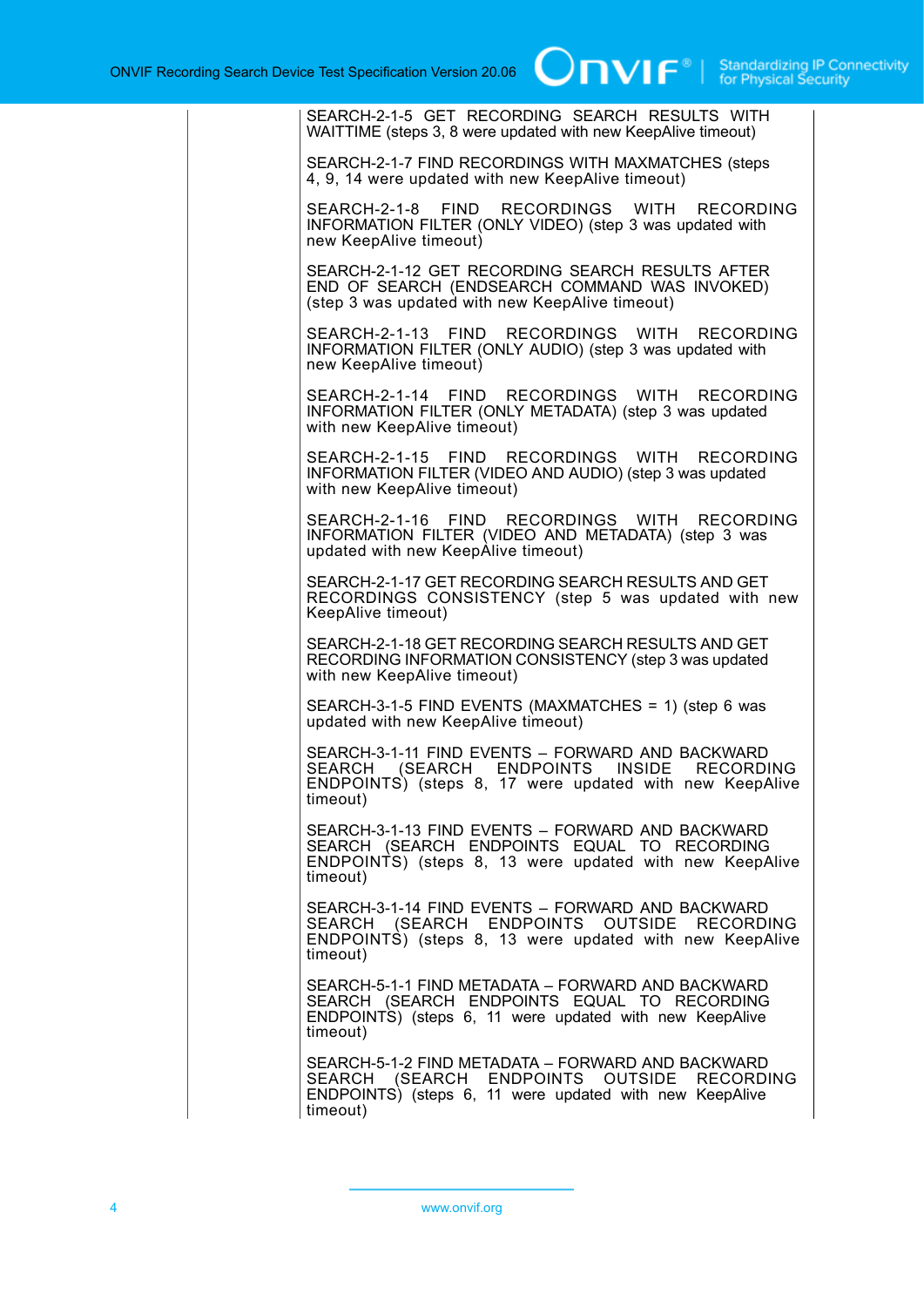$\boxed{\color{red}{\bigcap\mathbf{VIF}^{\text{}}\mid \ \text{Standardizing IP Connectivity}}}$ 

|       |              | SEARCH-5-1-3 FIND METADATA - FORWARD AND BACKWARD<br>SEARCH (SEARCH ENDPOINTS INSIDE RECORDING<br>ENDPOINTS) (steps 6, 11 were updated with new KeepAlive<br>timeout)         |
|-------|--------------|-------------------------------------------------------------------------------------------------------------------------------------------------------------------------------|
|       |              | SEARCH-5-1-4 FIND METADATA (MAXMATCHES = 1) (step 6 was<br>updated with new KeepAlive timeout)                                                                                |
|       |              | SEARCH-5-1-5 FIND METADATA (NO RESULTS) (step 6 was<br>updated with new KeepAlive timeout)                                                                                    |
|       |              | SEARCH-6-1-8 FIND PTZ POSITION - FORWARD AND<br>BACKWARD SEARCH (SEARCH ENDPOINTS EQUAL TO<br>RECORDING ENDPOINTS) (steps 6, 11 were updated with new<br>KeepAlive timeout)   |
|       |              | SEARCH-6-1-9 FIND PTZ POSITION - FORWARD AND<br>BACKWARD SEARCH (SEARCH ENDPOINTS OUTSIDE<br>RECORDING ENDPOINTS) (steps 6, 11 were updated with new<br>KeepAlive timeout)    |
|       |              | SEARCH-6-1-10 FIND PTZ<br>POSITION - FORWARD<br>AND BACKWARD SEARCH (SEARCH ENDPOINTS INSIDE<br>RECORDING ENDPOINTS) (steps 6, 11 were updated with new<br>KeepAlive timeout) |
|       |              | SEARCH-6-1-11 FIND PTZ POSITION (MAXMATCHES = 1) (step<br>6 was updated with new KeepAlive timeout)                                                                           |
|       |              | SEARCH-6-1-12 FIND PTZ POSITIONS USING RECORDING<br><b>INFORMATION FILTER (step 3 was updated with new KeepAlive</b><br>timeout)                                              |
|       |              | SEARCH-6-1-13 FIND PTZ POSITION - SEARCHING IN A<br>CERTAIN POSITION (steps 6, 11 were updated with new KeepAlive<br>timeout)                                                 |
|       |              | SEARCH-7-1-1 GET MEDIA ATTRIBUTES - PTZ MEDIA<br>ATTRIBUTES (step 6 was updated with new KeepAlive timeout)                                                                   |
| 18.12 | Dec 21, 2018 | Switching Hub description in 'Network Configuration for DUT' section<br>was updated according to #1737                                                                        |
| 19.06 | Feb 06, 2019 | The following test cases were added according to #1626:                                                                                                                       |
|       |              | RECORDINGS SEARCH - KEEP ALIVE                                                                                                                                                |
|       |              | RECORDINGS SEARCH EXPIRATION                                                                                                                                                  |
|       |              | EVENTS SEARCH - KEEP ALIVE                                                                                                                                                    |
|       |              | EVENTS SEARCH EXPIRATION                                                                                                                                                      |
|       |              | <b>METADATA SEARCH - KEEP ALIVE</b>                                                                                                                                           |
|       |              | <b>METADATA SEARCH EXPIRATION</b>                                                                                                                                             |
|       |              | PTZ SEARCH - KEEP ALIVE                                                                                                                                                       |
|       |              | <b>PTZ SEARCH EXPIRATION</b>                                                                                                                                                  |
| 19.06 | May 08, 2019 | The following test cases were updated according to #1627:                                                                                                                     |
|       |              | SEARCH-3-1-11 FIND EVENTS - FORWARD AND BACKWARD<br>SEARCH<br>(SEARCH<br><b>ENDPOINTS</b><br><b>INSIDE</b><br><b>RECORDING</b>                                                |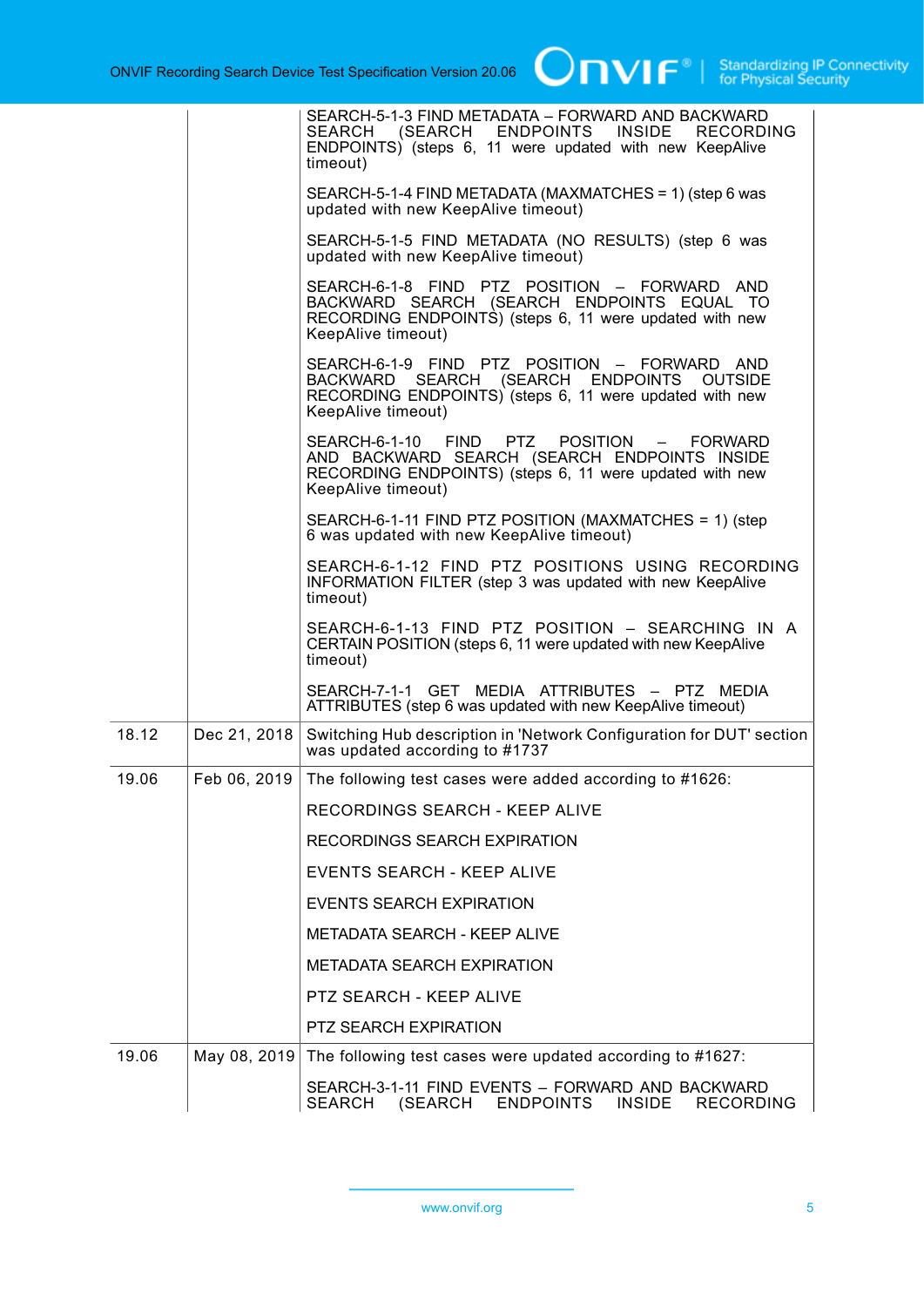|       | ENDPOINTS) (steps 17, 18, 32, 33 were added, fail criteria were<br>updated according checks in steps)                                                                                                       |
|-------|-------------------------------------------------------------------------------------------------------------------------------------------------------------------------------------------------------------|
|       | SEARCH-3-1-13 FIND EVENTS - FORWARD AND BACKWARD<br>SEARCH (SEARCH ENDPOINTS EQUAL TO RECORDING<br>ENDPOINTS) (steps 13, 14 were added, fail criteria were updated<br>according checks in steps)            |
|       | SEARCH-3-1-14 FIND EVENTS - FORWARD AND BACKWARD<br>SEARCH (SEARCH ENDPOINTS OUTSIDE RECORDING<br>ENDPOINTS) (steps 13, 14, 15, 16, 17 were added, fail criteria were<br>updated according checks in steps) |
| 20.06 | Dec 18, 2019 The following were updated in the scope of $\#1436$ :                                                                                                                                          |
|       | Reformatting document using new template and format.                                                                                                                                                        |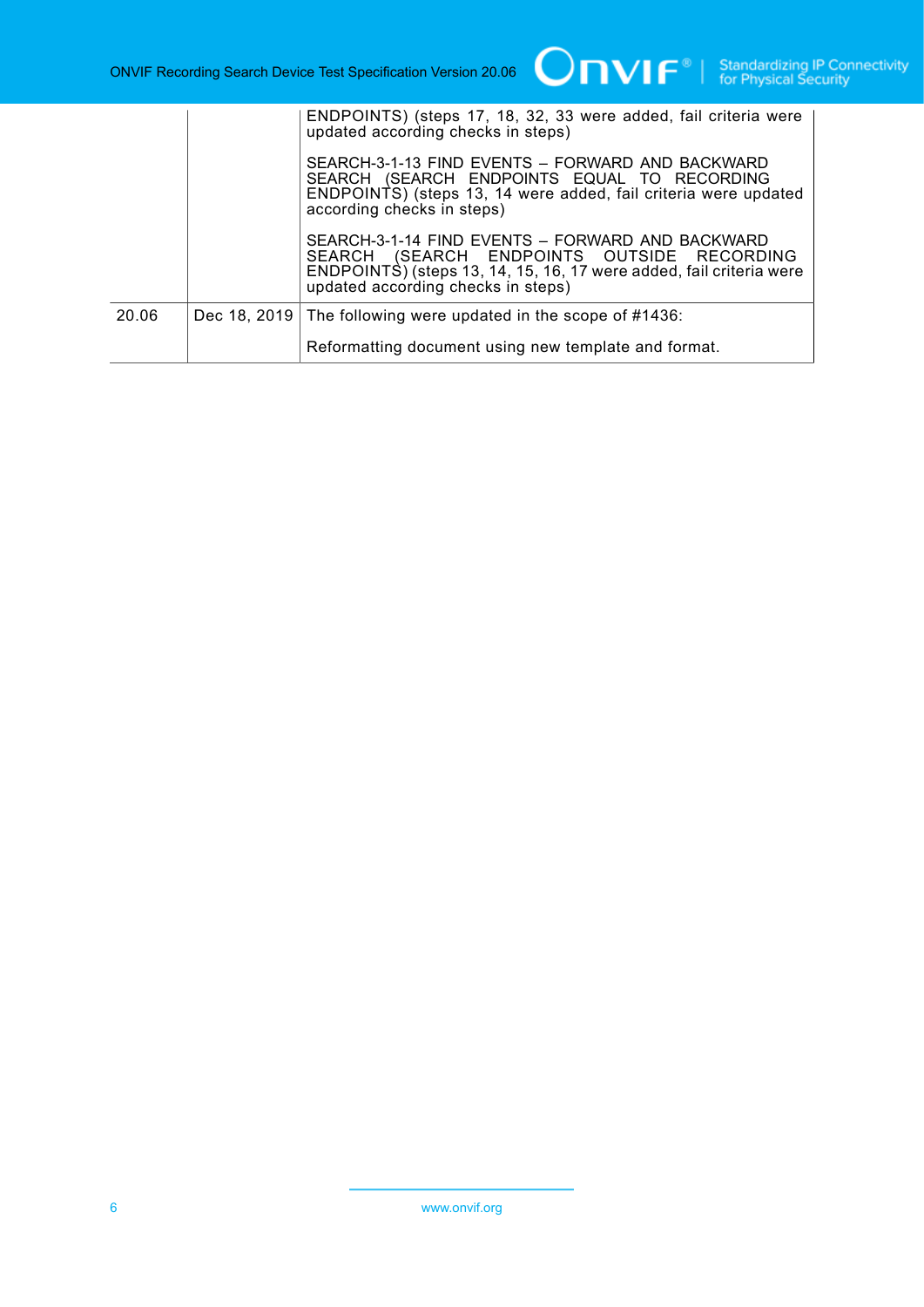| <b>Table of Contents</b> |     |       |                                                            |  |
|--------------------------|-----|-------|------------------------------------------------------------|--|
| 1                        |     |       |                                                            |  |
|                          | 1.1 |       |                                                            |  |
|                          |     | 1.1.1 |                                                            |  |
|                          |     | 1.1.2 |                                                            |  |
|                          |     | 1.1.3 |                                                            |  |
|                          |     | 1.1.4 |                                                            |  |
|                          |     | 1.1.5 |                                                            |  |
| $\mathbf{2}$             |     |       |                                                            |  |
| 3                        |     |       |                                                            |  |
|                          | 3.1 |       |                                                            |  |
|                          | 3.2 |       |                                                            |  |
|                          | 3.3 |       |                                                            |  |
| 4                        |     |       |                                                            |  |
|                          | 4.1 |       |                                                            |  |
|                          |     | 4.1.1 |                                                            |  |
|                          | 4.2 |       |                                                            |  |
|                          | 4.3 |       |                                                            |  |
|                          |     | 4.3.1 |                                                            |  |
|                          |     | 4.3.2 |                                                            |  |
|                          |     | 4.3.3 |                                                            |  |
|                          |     |       |                                                            |  |
|                          |     | 4.3.5 |                                                            |  |
|                          |     | 4.3.6 | Authentication Method Selection as a Testing Framework  18 |  |
| 5                        |     |       |                                                            |  |
|                          | 5.1 |       |                                                            |  |
|                          |     | 5.1.1 |                                                            |  |
|                          |     | 5.1.2 | GET SERVICES AND GET RECORDING SEARCH SERVICE              |  |
|                          |     |       |                                                            |  |
|                          | 5.2 |       |                                                            |  |
|                          |     | 5.2.1 |                                                            |  |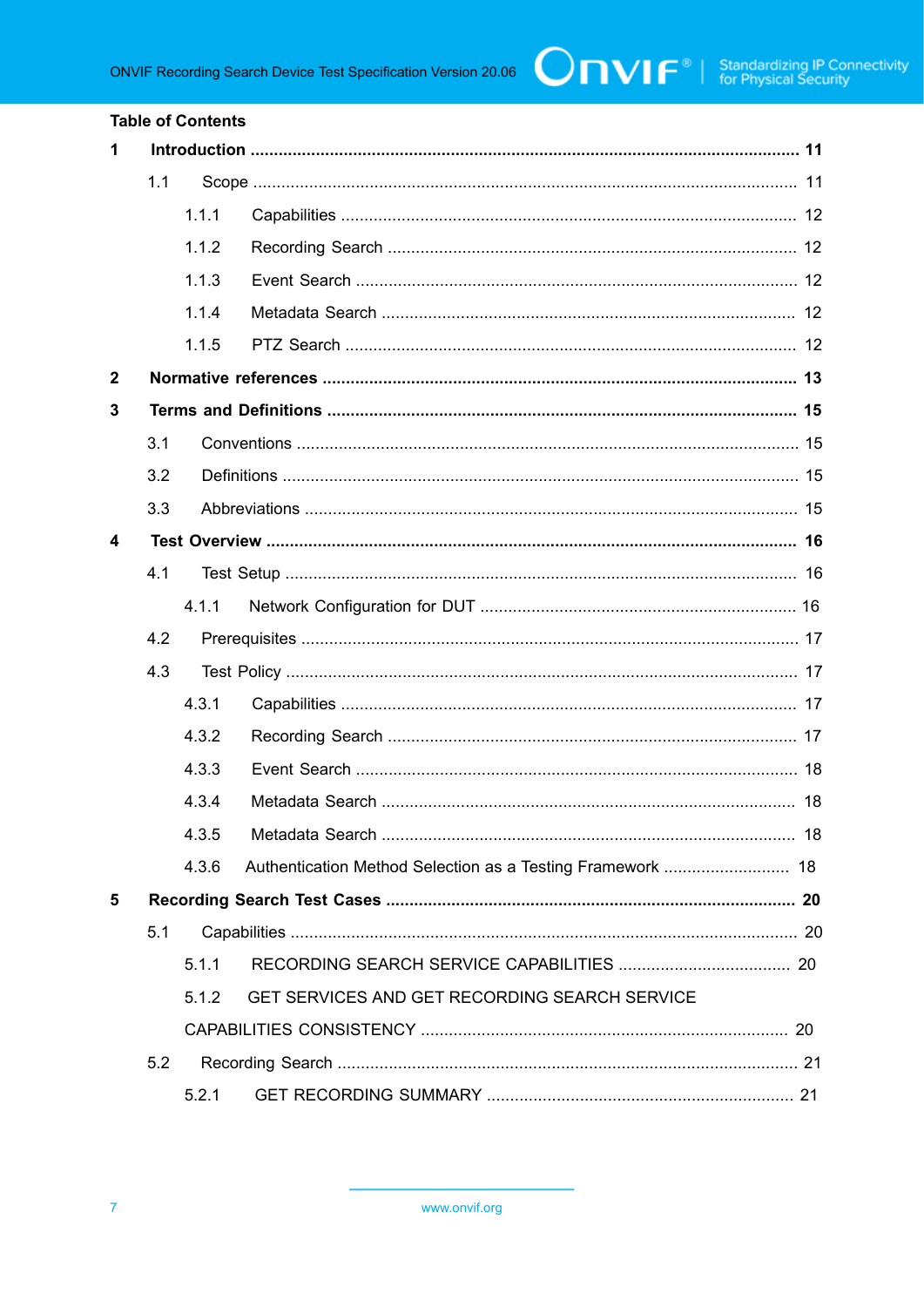|     | 5.2.2  | GET RECORDING SEARCH RESULTS WITH MINRESULTS  22         |  |
|-----|--------|----------------------------------------------------------|--|
|     | 5.2.3  | GET RECORDING SEARCH RESULTS WITH MAXRESULTS  24         |  |
|     | 5.2.4  | GET RECORDING SEARCH RESULTS WITH WAITTIME  26           |  |
|     | 5.2.5  |                                                          |  |
|     | 5.2.6  | FIND RECORDINGS WITH RECORDING INFORMATION FILTER        |  |
|     |        |                                                          |  |
|     | 5.2.7  | <b>GET RECORDING SEARCH RESULTS WITH INVALID</b>         |  |
|     |        |                                                          |  |
|     | 5.2.8  |                                                          |  |
|     |        | 5.2.9 GET RECORDING SEARCH RESULTS AFTER END OF SEARCH   |  |
|     |        |                                                          |  |
|     | 5.2.10 | FIND RECORDINGS WITH RECORDING INFORMATION FILTER        |  |
|     |        |                                                          |  |
|     |        | 5.2.11 FIND RECORDINGS WITH RECORDING INFORMATION FILTER |  |
|     |        |                                                          |  |
|     |        | 5.2.12 FIND RECORDINGS WITH RECORDING INFORMATION FILTER |  |
|     |        |                                                          |  |
|     |        | 5.2.13 FIND RECORDINGS WITH RECORDING INFORMATION FILTER |  |
|     |        |                                                          |  |
|     | 5.2.14 | GET RECORDING SEARCH RESULTS AND GET RECORDINGS          |  |
|     |        |                                                          |  |
|     |        | 5.2.15 GET RECORDING SEARCH RESULTS AND GET RECORDING    |  |
|     |        |                                                          |  |
|     | 5.2.16 |                                                          |  |
|     |        |                                                          |  |
| 5.3 |        |                                                          |  |
|     | 5.3.1  |                                                          |  |
|     | 5.3.2  | GET EVENT SEARCH RESULTS WITH INVALID SEARCHTOKEN  48    |  |
|     | 5.3.3  | FIND EVENTS - FORWARD AND BACKWARD SEARCH (SEARCH        |  |
|     |        |                                                          |  |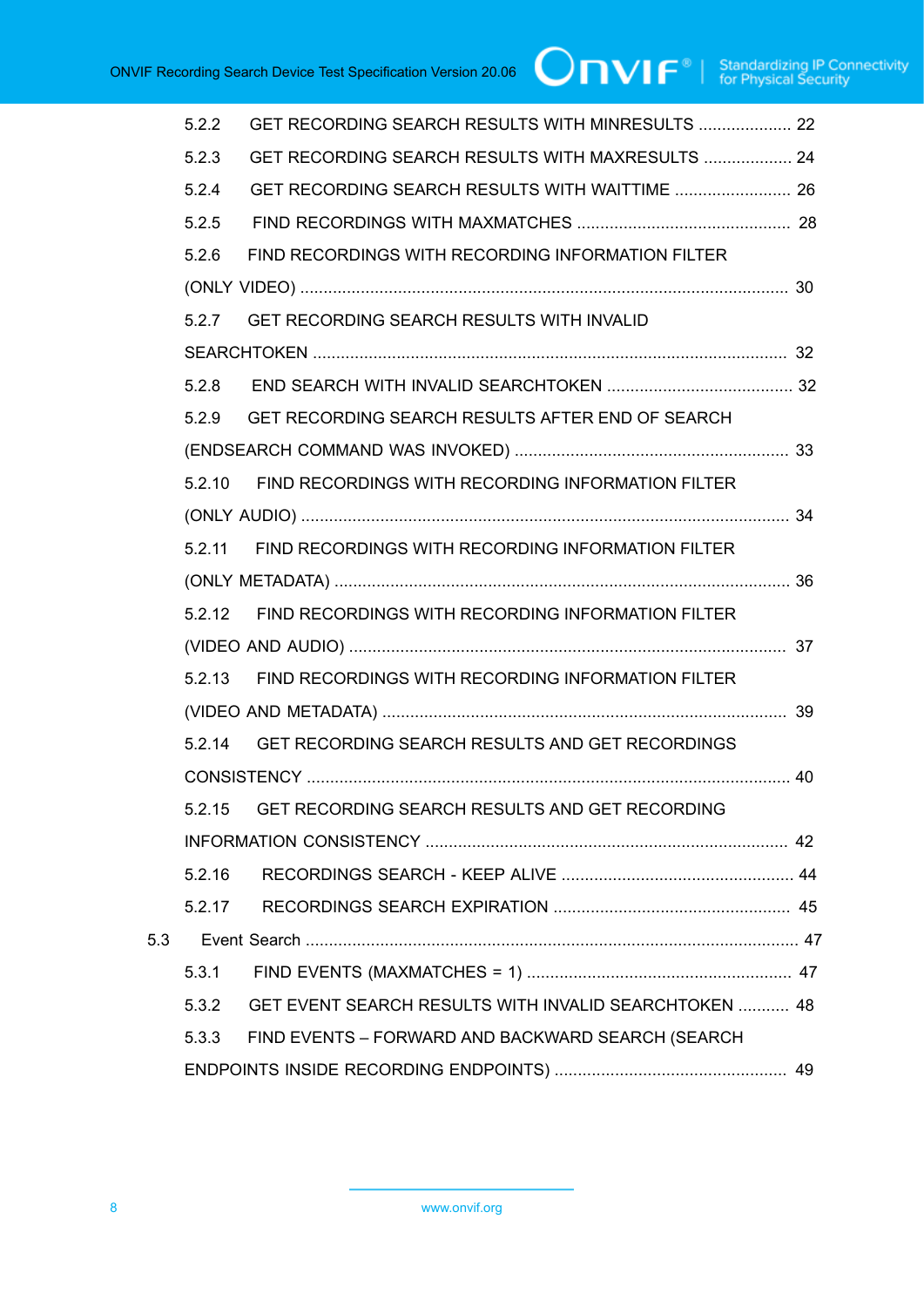|     | 5.3.4 | FIND EVENTS - FORWARD AND BACKWARD SEARCH (SEARCH         |  |
|-----|-------|-----------------------------------------------------------|--|
|     |       |                                                           |  |
|     | 5.3.5 | FIND EVENTS - FORWARD AND BACKWARD SEARCH (SEARCH         |  |
|     |       |                                                           |  |
|     | 5.3.6 |                                                           |  |
|     | 5.3.7 |                                                           |  |
| 5.4 |       |                                                           |  |
|     | 5.4.1 | FIND METADATA - FORWARD AND BACKWARD SEARCH (SEARCH       |  |
|     |       |                                                           |  |
|     | 5.4.2 | FIND METADATA - FORWARD AND BACKWARD SEARCH (SEARCH       |  |
|     |       |                                                           |  |
|     | 5.4.3 | FIND METADATA - FORWARD AND BACKWARD SEARCH (SEARCH       |  |
|     |       |                                                           |  |
|     | 5.4.4 |                                                           |  |
|     | 5.4.5 |                                                           |  |
|     | 5.4.6 | GET METADATA SEARCH RESULTS WITH INVALID SEARCHTOKEN  75  |  |
|     | 5.4.7 |                                                           |  |
|     | 5.4.8 |                                                           |  |
| 5.5 |       |                                                           |  |
|     | 5.5.1 | GET PTZ POSITION SEARCH RESULTS WITH INVALID              |  |
|     |       |                                                           |  |
|     | 5.5.2 | FIND PTZ POSITION - FORWARD AND BACKWARD SEARCH           |  |
|     |       | (SEARCH ENDPOINTS EQUAL TO RECORDING ENDPOINTS)  81       |  |
|     | 5.5.3 | FIND PTZ POSITION - FORWARD AND BACKWARD SEARCH           |  |
|     |       | (SEARCH ENDPOINTS OUTSIDE RECORDING ENDPOINTS)  83        |  |
|     | 5.5.4 | FIND PTZ POSITION - FORWARD AND BACKWARD SEARCH           |  |
|     |       | (SEARCH ENDPOINTS INSIDE RECORDING ENDPOINTS)  86         |  |
|     | 5.5.5 |                                                           |  |
|     | 5.5.6 | FIND PTZ POSITIONS USING RECORDING INFORMATION FILTER  90 |  |
|     | 5.5.7 | FIND PTZ POSITION - SEARCHING IN A CERTAIN POSITION  92   |  |
|     | 5.5.8 |                                                           |  |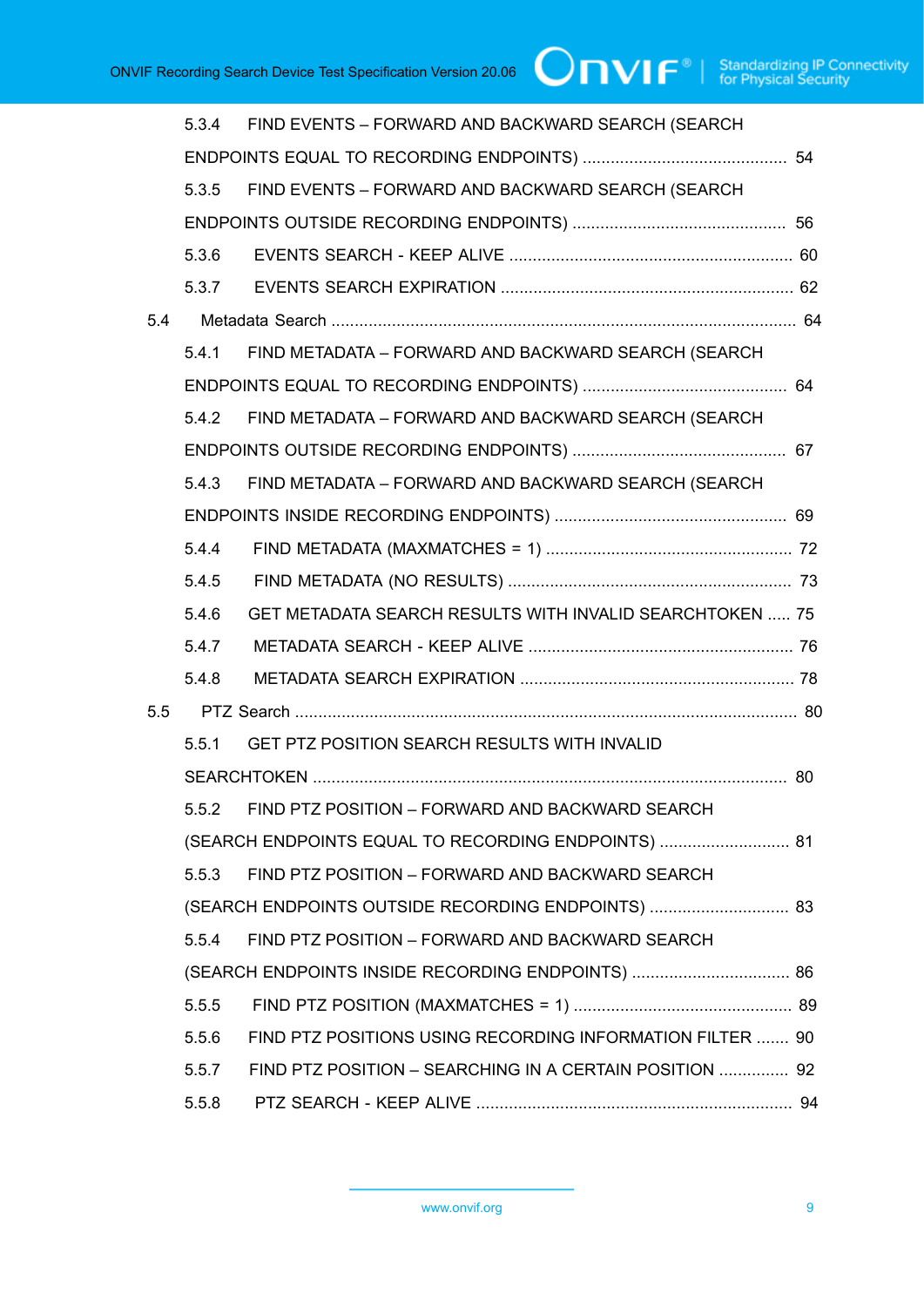# $\boxed{\color{red}{\bigcap\mathbf{VIF}^{\circ}\mid \; \substack{\text{Standardizing IP Connectivity} \\ \text{for Physical Security}}}$

|   |      | 5.5.9 |                                                                                    |     |
|---|------|-------|------------------------------------------------------------------------------------|-----|
|   | 5.6  |       |                                                                                    |     |
|   |      | 5.6.1 | GET MEDIA ATTRIBUTES - PTZ MEDIA ATTRIBUTES  99                                    |     |
| А |      |       |                                                                                    |     |
|   | A.1  |       |                                                                                    |     |
|   | A.2  |       | Check list of Recordings from GetRecordingsResponse and list of recordings         |     |
|   |      |       |                                                                                    |     |
|   | A.3  |       |                                                                                    |     |
|   | A.4  |       | Check that DUT return same set of recordings for two search recording              |     |
|   |      |       |                                                                                    |     |
|   | A.5  |       | Check that DUT return same set of tracks for two Recording Information items  104  |     |
|   | A.6  |       | Check that DUT return same set of event Results for two search event sessions  105 |     |
|   | A.7  |       | Check that DUT returns the same set of metadata Results for two search             |     |
|   |      |       |                                                                                    | 106 |
|   | A.8  |       | Check that DUT returns the same set of PTZ Position Results for two search         |     |
|   |      |       |                                                                                    |     |
|   | A.9  |       | Check GetRecordingInformationResponse.RecordingInformation and                     |     |
|   |      |       | GetRecordingSearchResultsResponse.ResultList.RecordingInformation consistency  107 |     |
|   | A.10 |       |                                                                                    |     |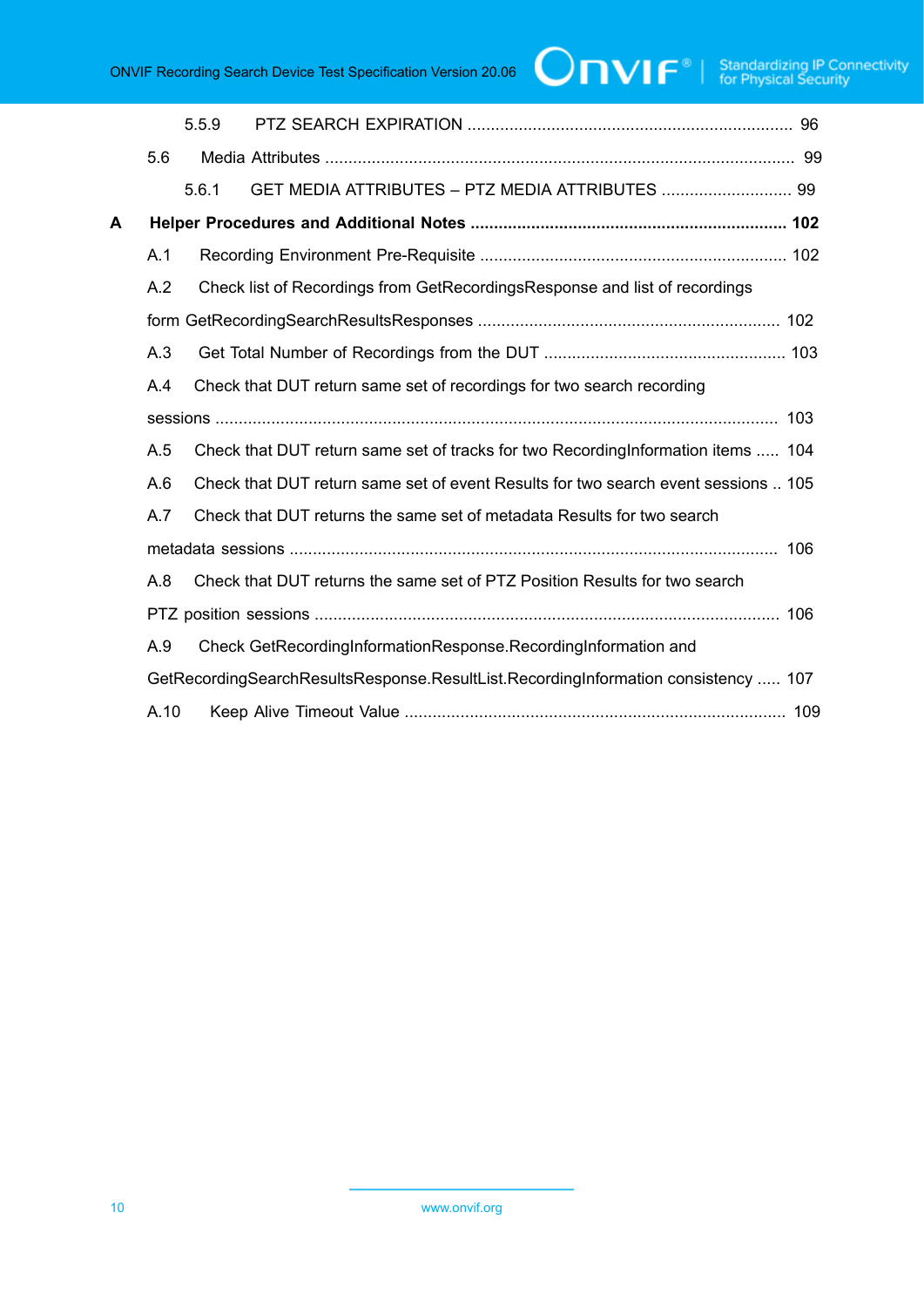# <span id="page-10-0"></span>**1 Introduction**

The goal of the ONVIF test specification set is to make it possible to realize fully interoperable IP physical security implementation from different vendors. The set of ONVIF test specification describes the test cases need to verify the [ONVIF DeviceIO Service Specs] and [ONVIF Conformance] requirements. It also describes the test framework, test setup, pre-requisites, test policies needed for the execution of the described test cases.

This ONVIF Recording Search Test Specification acts as a supplementary document to the [ONVIF Network Interface Specs], illustrating test cases need to be executed and passed. Also, this specification acts as an input document to the development of test tool which will be used to test the ONVIF device implementation conformance towards ONVIF standard. This test tool is referred as ONVIF Client hereafter.

### <span id="page-10-1"></span>1.1 Scope

This ONVIF Recording Search Test Specification defines and regulates the conformance testing procedure for the ONVIF conformant devices. Conformance testing is meant to be a functional black-box testing. The objective of this specification is to provide the test cases to test individual requirements of ONVIF devices according to ONVIF core services which are defined in [ONVIF Network Interface Specs].

The principal intended purposes are:

- 1. Provide self-assessment tool for implementations.
- 2. Provide comprehensive test suite coverage for [ONVIF Network Interface Specs].

This specification does not address the following:

- 1. Product use cases and non-functional (performance and regression) testing.
- 2. SOAP Implementation Interoperability test i.e. Web Service Interoperability Basic Profile version 2.0 (WS-I BP 2.0).
- 3. Network protocol implementation Conformance test for HTTP, HTTPS, RTP protocol.
- 4. Wi-Fi Conformance test

The set of ONVIF Test Specification will not cover the complete set of requirements as defined in [ONVIF Network Interface Specs]; instead it would cover subset of it. The scope of this specification is to derive all the normative requirements of [ONVIF DeviceIO Service Specs] which are related to ONVIF Device IO Service and some of the optional requirements.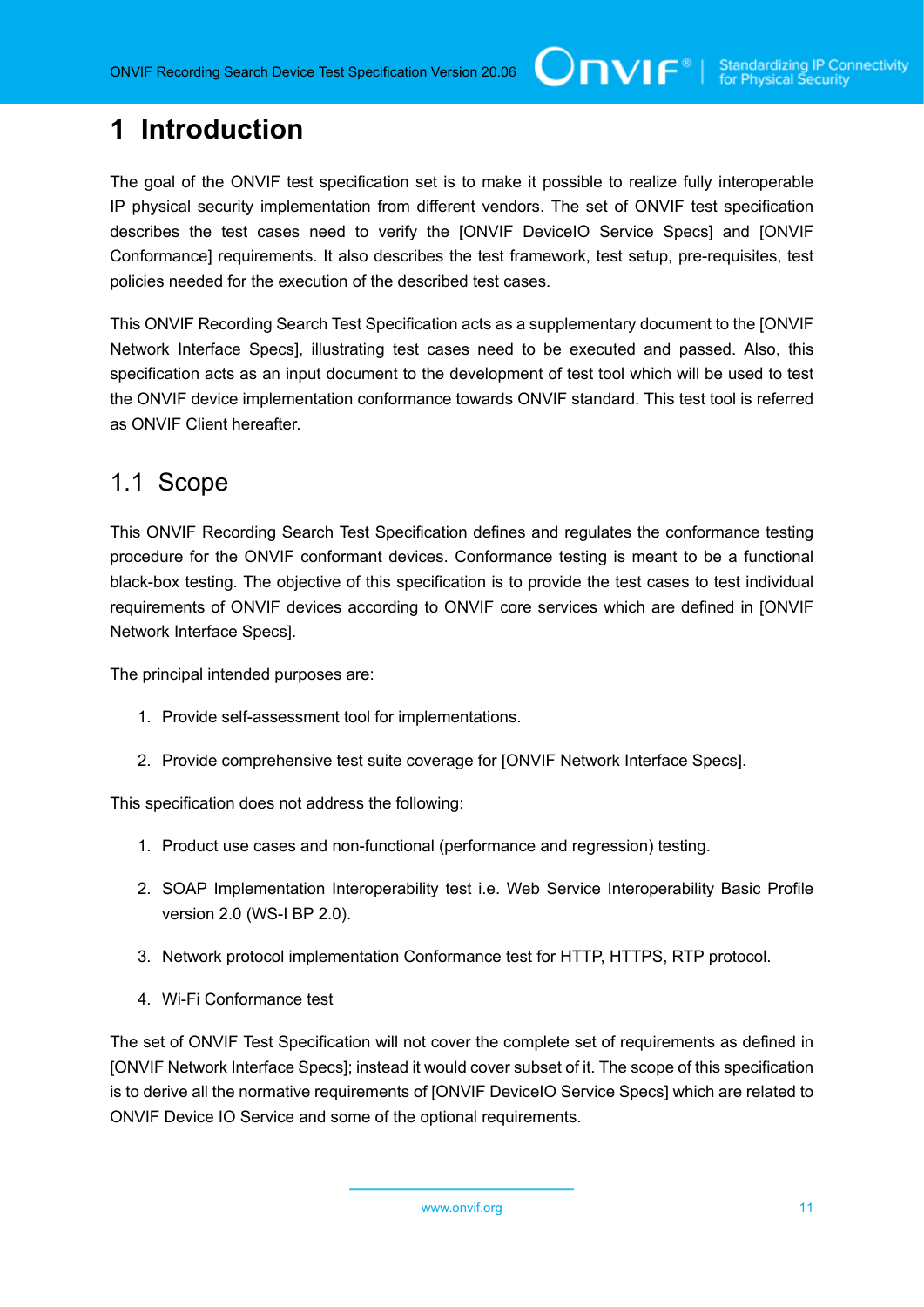This ONVIF Recording Search Test Specification covers ONVIF Recording Search service which is a functional block of [ONVIF Network Interface Specs]. The following sections give a brief overview and scope of each functional block.

# <span id="page-11-0"></span>1.1.1 Capabilities

Capabilities test cases are covered for verification to get Recording Search Service capabilities. It means that GetServices and GetServiceCapabilities commands are covered by this test case.

# <span id="page-11-1"></span>1.1.2 Recording Search

Recording Search covers the test cases needed for the verification of recording search features as mentioned in [ONVIF Network Interface Specs]. Recording Search section defines different recording search scenarios defined by different search options.

## <span id="page-11-2"></span>1.1.3 Event Search

Event Search covers the test cases needed for the verification of event search features as mentioned in [ONVIF Network Interface Specs]. Event Search section defines different event search scenarios defined by different search options.

# <span id="page-11-3"></span>1.1.4 Metadata Search

Metadata Search covers the test cases needed for the verification of metadata search features as mentioned in [ONVIF Network Interface Specs]. Metadata Search section defines different metadata search scenarios defined by different search options.

# <span id="page-11-4"></span>1.1.5 PTZ Search

PTZ Search covers the test cases needed for the verification of PTZ search features as mentioned in [ONVIF Network Interface Specs]. PTZ Search section defines different PTZ search scenarios defined by different search options.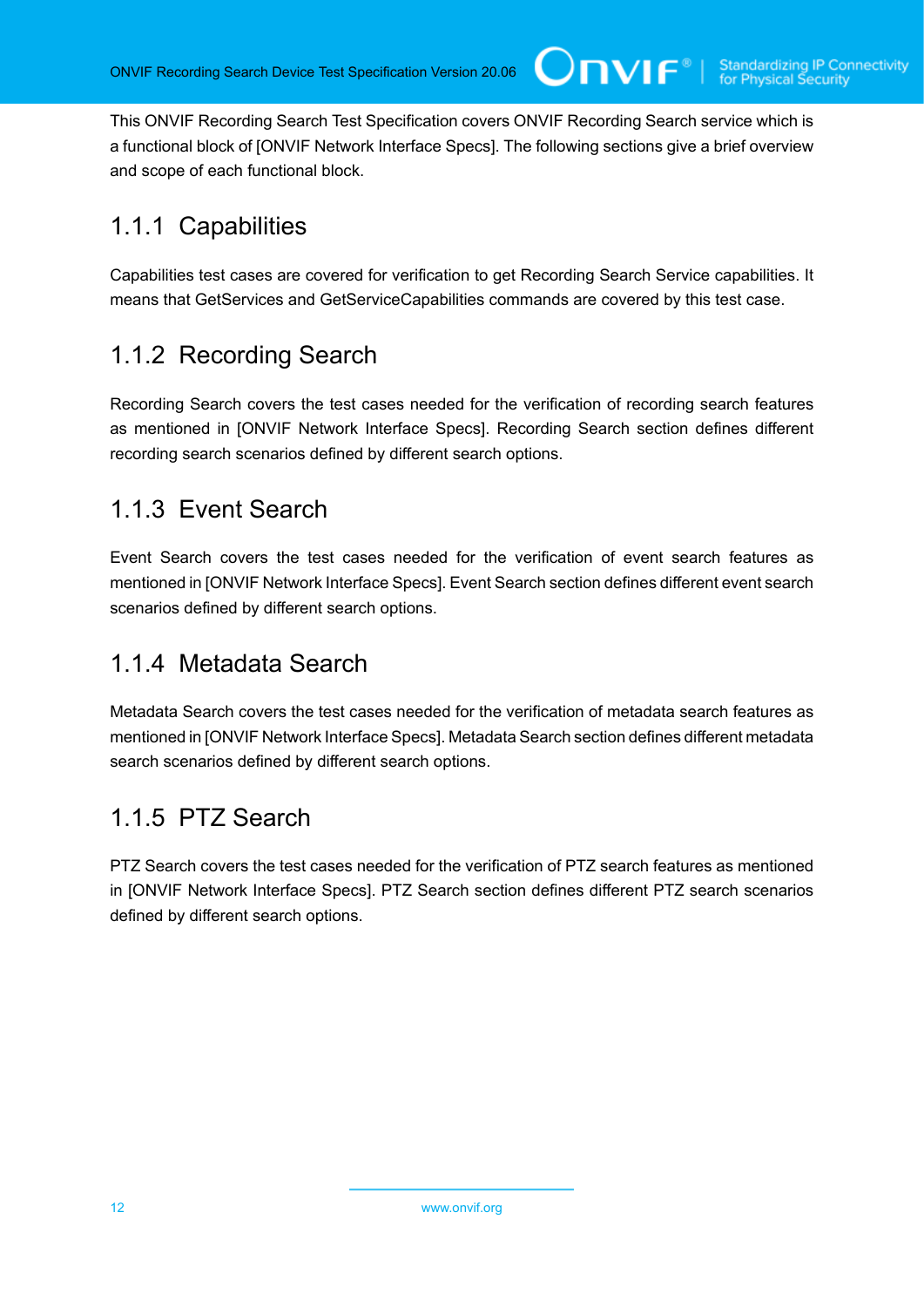# <span id="page-12-0"></span>**2 Normative references**

• [ONVIF Conformance] ONVIF Conformance Process Specification:

<https://www.onvif.org/profiles/conformance/>

• [ONVIF Profile Policy] ONVIF Profile Policy:

<https://www.onvif.org/profiles/>

• [ONVIF Network Interface Specs] ONVIF Network Interface Specification documents:

<https://www.onvif.org/profiles/specifications/>

• [ONVIF Core Specs] ONVIF Core Specifications:

<https://www.onvif.org/profiles/specifications/>

• [ONVIF Recording Search Service Specs] ONVIF Recording Search Specifications:

<https://www.onvif.org/profiles/specifications/>

• [ONVIF Base Test] ONVIF Base Device Test Specification:

<https://www.onvif.org/profiles/conformance/device-test/>

• [ISO/IEC Directives, Part 2] ISO/IEC Directives, Part 2, Annex H:

<http://www.iso.org/directives>

• [ISO 16484-5] ISO 16484-5:2014-09 Annex P:

<https://www.iso.org/obp/ui/#!iso:std:63753:en>

• [SOAP 1.2, Part 1] W3C SOAP 1.2, Part 1, Messaging Framework:

<http://www.w3.org/TR/soap12-part1/>

• [XML-Schema, Part 1] W3C XML Schema Part 1: Structures Second Edition:

<http://www.w3.org/TR/xmlschema-1/>

• [XML-Schema, Part 2] W3C XML Schema Part 2: Datatypes Second Edition:

<http://www.w3.org/TR/xmlschema-2/>

• [WS-Security] "Web Services Security: SOAP Message Security 1.1 (WS-Security 2004)", OASIS Standard, February 2006.: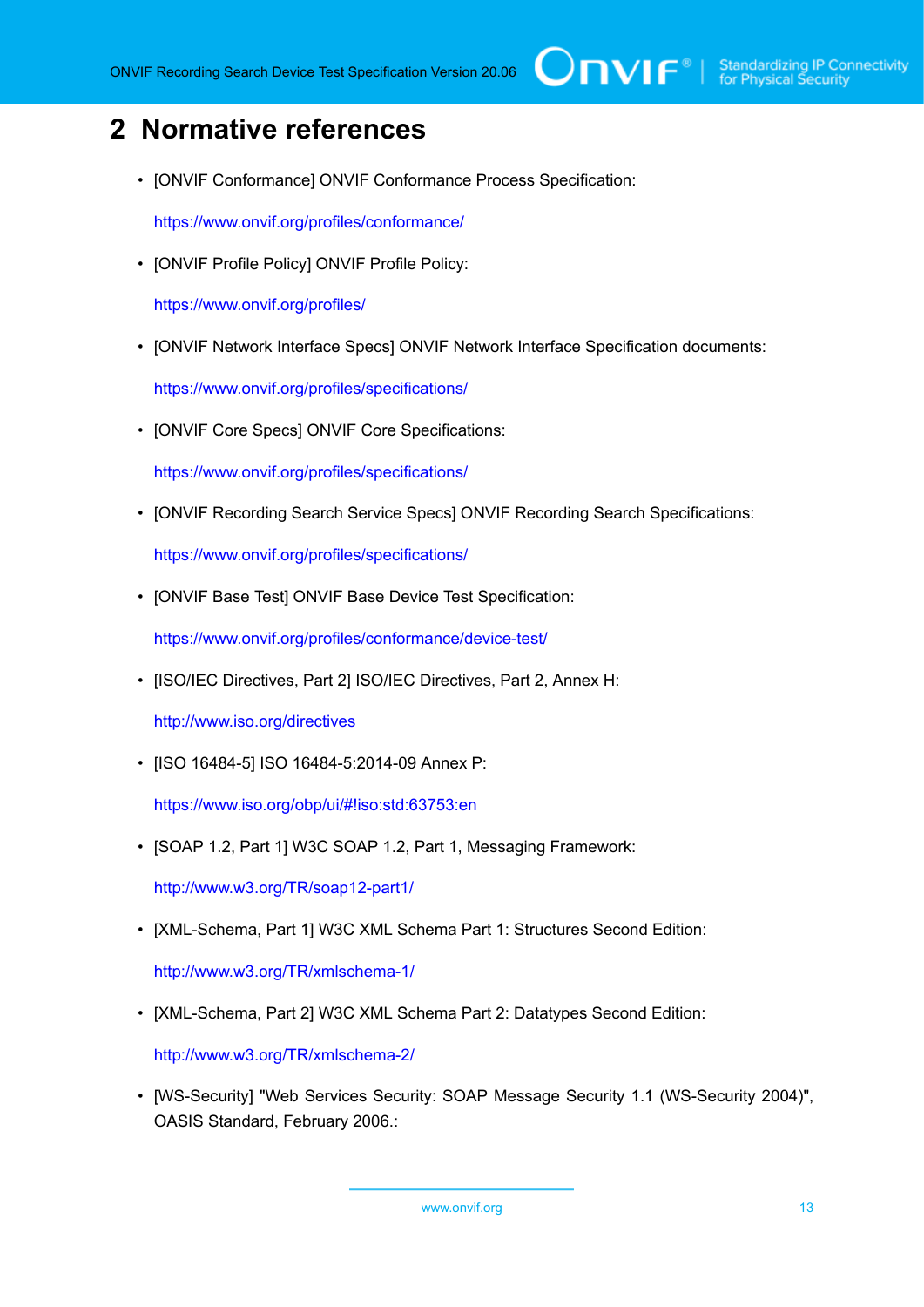

[http://www.oasis-open.org/committees/download.php/16790/wss-v1.1-spec-os-](http://www.oasis-open.org/committees/download.php/16790/wss-v1.1-spec-os-SOAPMessageSecurity.pdf)[SOAPMessageSecurity.pdf](http://www.oasis-open.org/committees/download.php/16790/wss-v1.1-spec-os-SOAPMessageSecurity.pdf)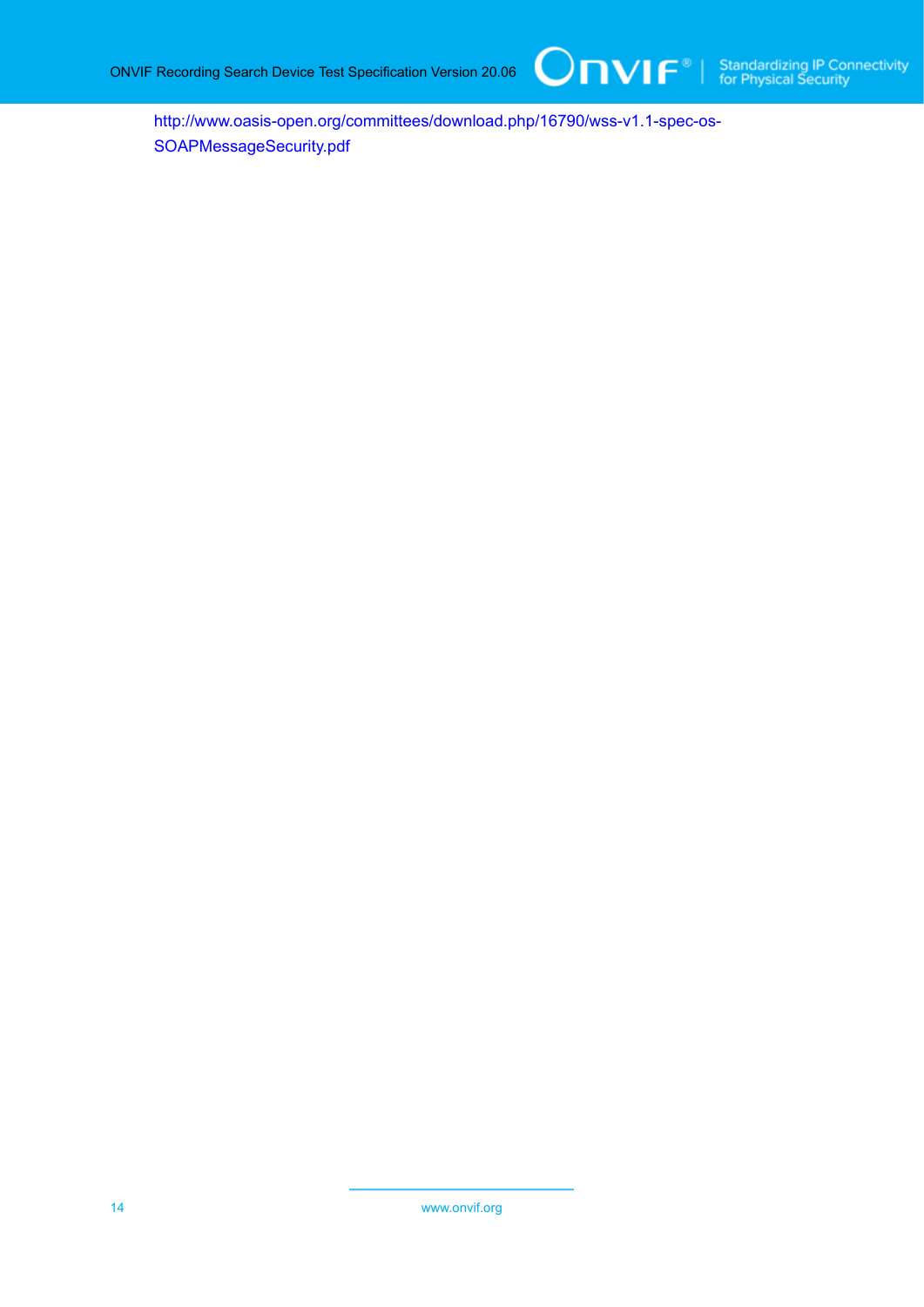# <span id="page-14-0"></span>**3 Terms and Definitions**

### <span id="page-14-1"></span>3.1 Conventions

The key words "shall", "shall not", "should", "should not", "may", "need not", "can", "cannot" in this specification are to be interpreted as described in [ISO/IEC Directives Part 2].

# <span id="page-14-2"></span>3.2 Definitions

This section defines terms that are specific to the ONVIF Receiver Service and tests. For the list of applicable general terms and definitions, please see [ONVIF Base Test].

- **Track** An individual data channel consisting of video, audio, or metadata. This definition is consistent with the definition of track in [RFC 2326].
- **Metadata** All streaming data except video and audio, including video analytics results, PTZ position data and other metadata (such as textual data from POS applications).
- **Recording** A container for a set of audio, video and metadata tracks. A recording can hold one or more tracks. A track is viewed as an infinite timeline that holds data at certain times.

### <span id="page-14-3"></span>3.3 Abbreviations

This section describes abbreviations used in this document.

| <b>DUT</b>         | Device Under Test                                       |
|--------------------|---------------------------------------------------------|
| <b>HTTP</b>        | <b>Hyper Text Transport Protocol</b>                    |
| <b>RTCP</b>        | <b>RTP Control Protocol</b>                             |
| <b>RTSP</b>        | <b>Real Time Streaming Protocol</b>                     |
| <b>RTP</b>         | Real-time Transport Protocol                            |
| <b>SDP</b>         | <b>Session Description Protocol</b>                     |
| <b>TCP</b>         | <b>Transport Control Protocol</b>                       |
| <b>UTC</b>         | Coordinated Universal Time                              |
| <b>UDP</b>         | User Datagram Protocol                                  |
| URI                | Uniform Resource Identifier                             |
| <b>WSDL</b>        | Web Services Description Language                       |
| <b>WS-I BP 2.0</b> | Web Services Interoperability Basic Profile version 2.0 |
| XML                | eXtensible Markup Language                              |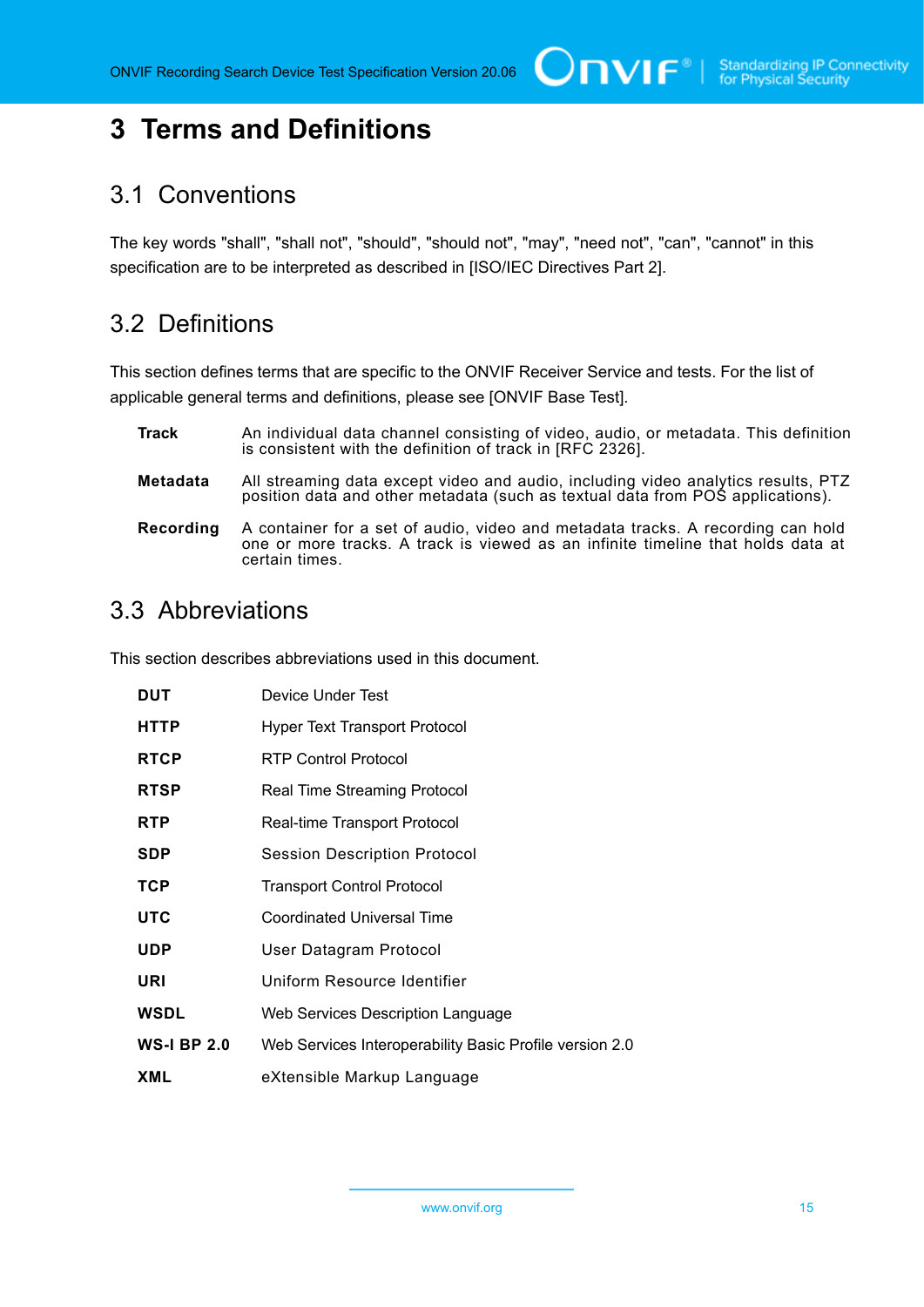# <span id="page-15-0"></span>**4 Test Overview**

This section provides information the test setup procedure and required prerequisites, and the test policies that should be followed for test case execution.

## <span id="page-15-1"></span>4.1 Test Setup

# <span id="page-15-2"></span>4.1.1 Network Configuration for DUT

The generic test configuration for the execution of test cases defined in this document is as shown below (Figure 4.1).

Based on the individual test case requirements, some of the entities in the below setup may not be needed for the execution of those corresponding test cases.





**DUT:** ONVIF device to be tested. Hereafter, this is referred to as DUT (Device Under Test).

**ONVIF Client (Test Tool):** Tests are executed by this system and it controls the behavior of the DUT. It handles both expected and unexpected behavior.

**HTTP Proxy:** provides facilitation in case of RTP and RTSP tunneling over HTTP.

**Wireless Access Point:** provides wireless connectivity to the devices that support wireless connection.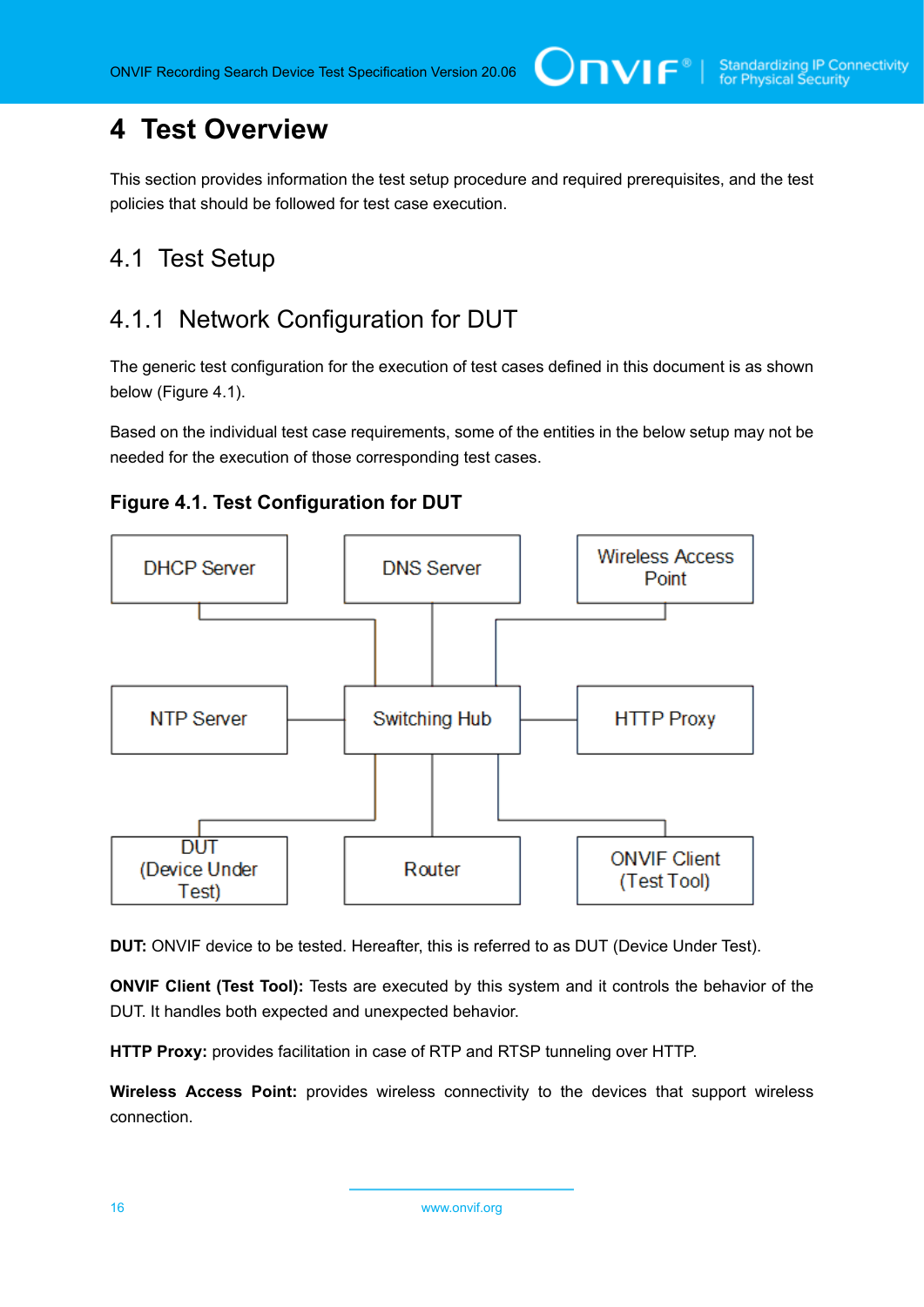**DNS Server:** provides DNS related information to the connected devices.

**DHCP Server:** provides IPv4 Address to the connected devices.

**NTP Server:** provides time synchronization between ONVIF Client and DUT.

**Switching Hub:** provides network connectivity among all the test equipments in the test environment. All devices should be connected to the Switching Hub. When running multiple test instances in parallel on the same network, the Switching Hub should be configured to use filtering in order to avoid multicast traffic being flooded to all ports, because this may affect test stability.

<span id="page-16-0"></span>**Router:** provides router advertisements for IPv6 configuration.

### 4.2 Prerequisites

The pre-requisites for executing the test cases described in this Test Specification are:

- 1. The DUT shall be configured with an IPv4 address.
- 2. The DUT shall be IP reachable [in the test configuration].
- 3. The DUT shall be able to be discovered by the Test Tool.
- 4. The DUT shall be configured with the time, i.e. manual configuration of UTC time and if NTP is supported by the DUT then NTP time shall be synchronized with NTP Server.
- 5. The DUT time and Test tool time shall be synchronized with each other either manually or by a common NTP server.

### <span id="page-16-1"></span>4.3 Test Policy

This section describes the test policies specific to the test case execution of each functional block.

<span id="page-16-2"></span>The DUT shall adhere to the test policies defined in this section.

### 4.3.1 Capabilities

The device under test shall demonstrate recording search service capability both in GetServices and GetServiceCapabilities responses. A DUT that does not display recording search service capability constitutes failure of test procedure.

<span id="page-16-3"></span>Please refer to [Section 5.1](#page-19-1) for Capabilities Test Cases.

### 4.3.2 Recording Search

The DUT shall give the Receiver Service entry point by GetServices command.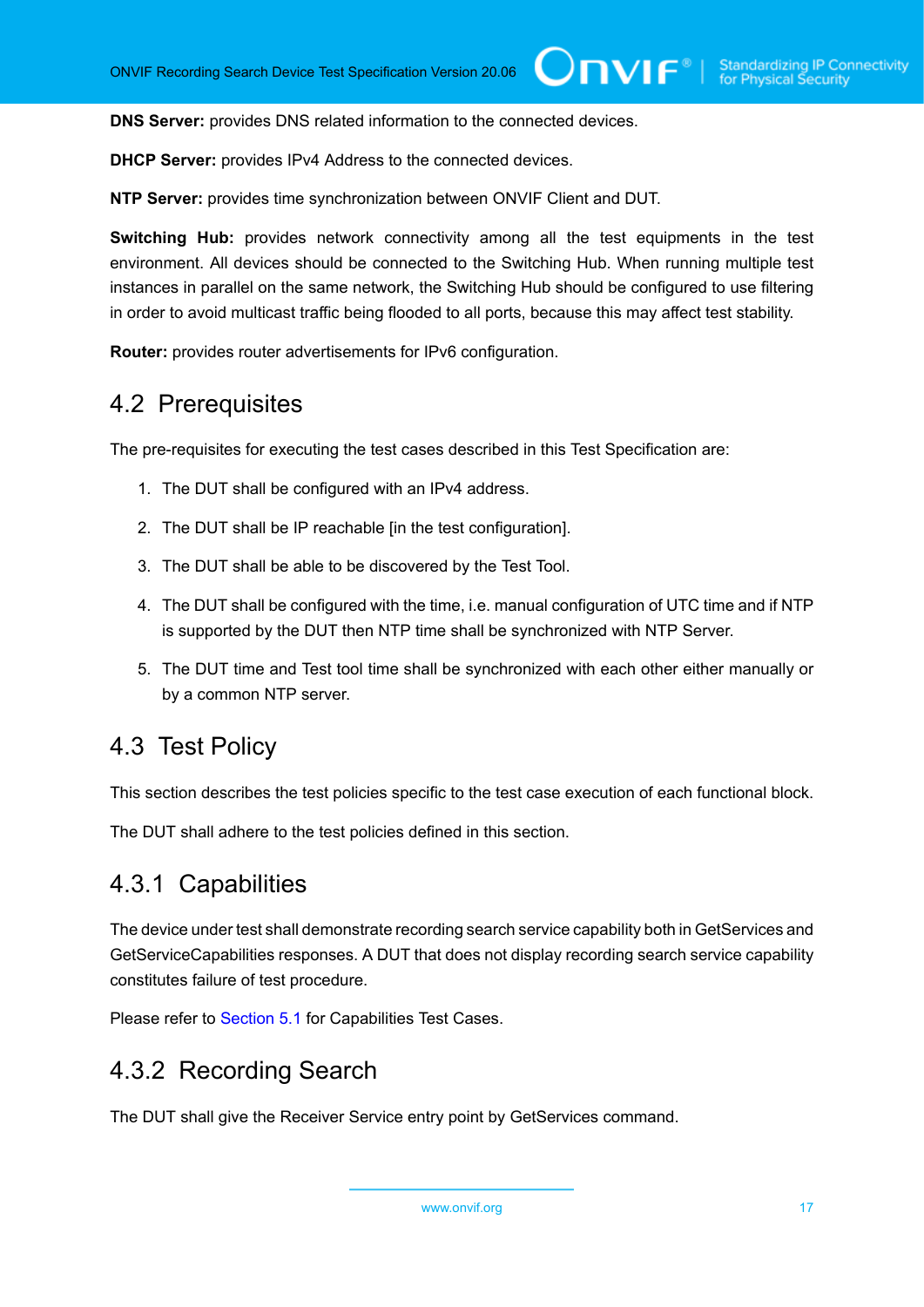DUT shall give the Recording Search Service entry point by GetServices command.

Please refer to [Section 5.2](#page-20-0) for Recording Search Test Cases.

<span id="page-17-0"></span>Please refer to [Annex A.1](#page-101-1) for Recording Environment Pre-Requisite.

### 4.3.3 Event Search

Event search test case execution would need the recording with events. So device shall have at least one recording with events. ONVIF Client shall explicitly specify the recording token for them.

DUT shall give the Recording Search Service entry point by GetServices command.

Please refer to [Section 5.3](#page-46-0) for Event Search Test Cases.

<span id="page-17-1"></span>Please refer to [Annex A.1](#page-101-1) for Recording Environment Pre-Requisite.

### 4.3.4 Metadata Search

Metadata search test case execution would need the recording with metadata and metadata search support. So device shall have at least one recording with metadata and device shall support metadata search capability. ONVIF Client shall explicitly specify the recording token for them.

DUT shall give the Recording Search Service entry point by GetServices command.

Please refer to [Section 5.4](#page-63-0) for Metadata Search Test Cases.

<span id="page-17-2"></span>Please refer to [Annex A.1](#page-101-1) for Recording Environment Pre-Requisite.

### 4.3.5 Metadata Search

PTZ search test case execution would need the recording with PTZ metadata and PTZ search support. So device shall have at least one recording with PTZ metadata and device shall support PTZ search capability. ONVIF Client shall explicitly specify the recording token for them.

DUT shall give the Recording Search Service entry point by GetServices command.

Please refer to [Section 5.5](#page-79-0) for PTZ Search Test Cases.

<span id="page-17-3"></span>Please refer to [Annex A.1](#page-101-1) for Recording Environment Pre-Requisite.

### 4.3.6 Authentication Method Selection as a Testing Framework

According to later version of [ONVIF Network Interface Specs], it requires ONVIF client to support both HTTP digest and WS-UsernameToken functionality as authentication functionality. Therefore,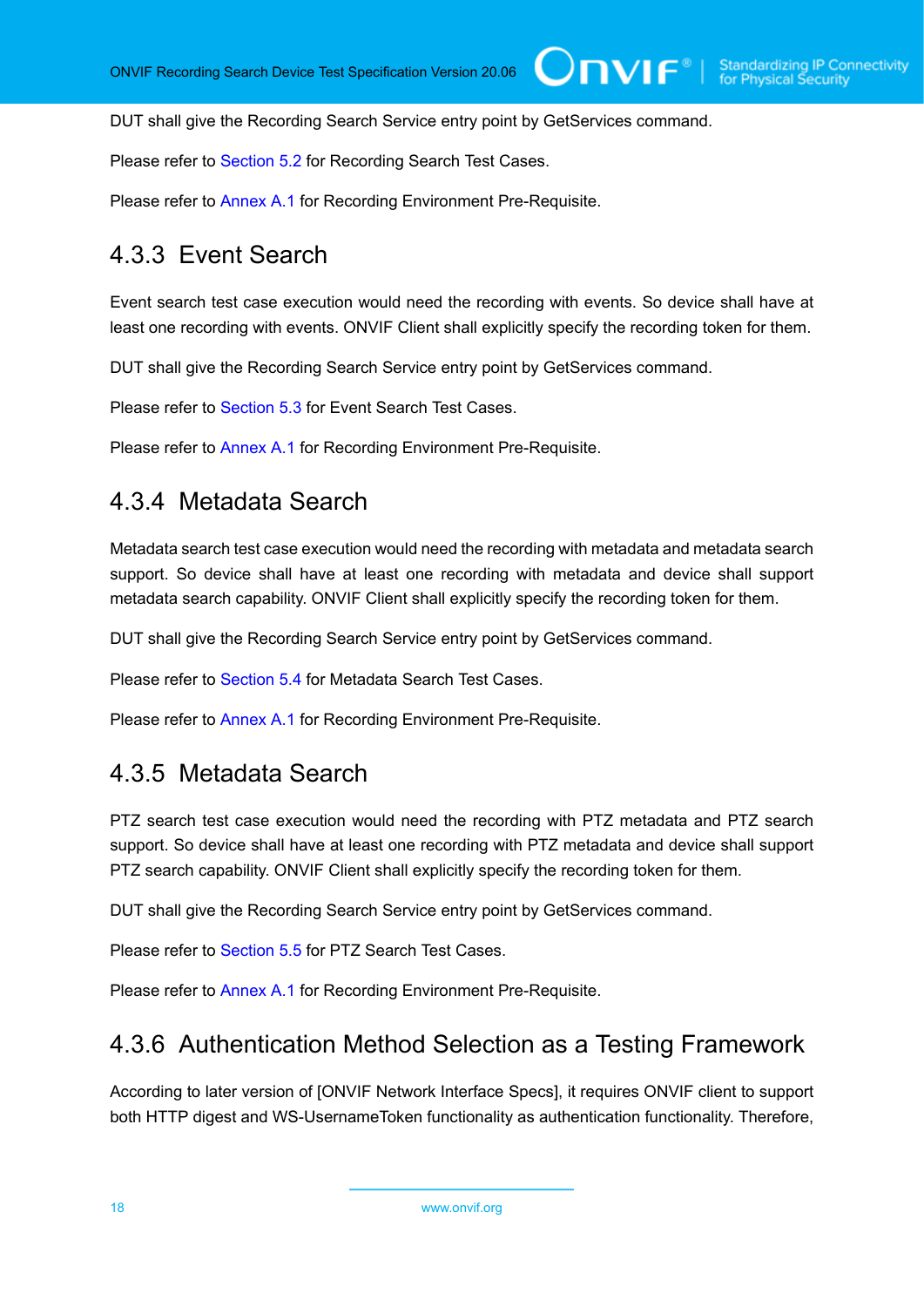ONVIF Client (ONVIF Device Test Tool in this context) as a testing framework shall properly select authentication method between the two based on the response from DUT toward specific request. The following is the deterministic procedure on which authentication method is to be selected.

 $\mathsf{Cnv}$ ı $\mathsf{F}^\ast$ l

#### **Procedure:**

- 1. ONVIF Client invokes a specific command which is under testing without any user credentials (no WS-UsernameToken, no HTTP digest authentication header).
- 2. If DUT returns correct response, then ONVIF Client determines that DUT does not require any user authentication toward the command according to the configured security policy.
- 3. If DUT returns HTTP 401 Unauthorized error along with WWW-Authentication: Digest header, then ONVIF Client determines that DUT supports HTTP digest authentication. ONVIF Client shall provide with the proper level of user credential to continue the test procedure.
- 4. If the DUT returns SOAP fault (Sender/NotAuthorized) message, then ONVIF Client determines that WS-UsernameToken is supported by DUT. ONVIF Client shall provide with the proper level of user credential to continue the test procedure.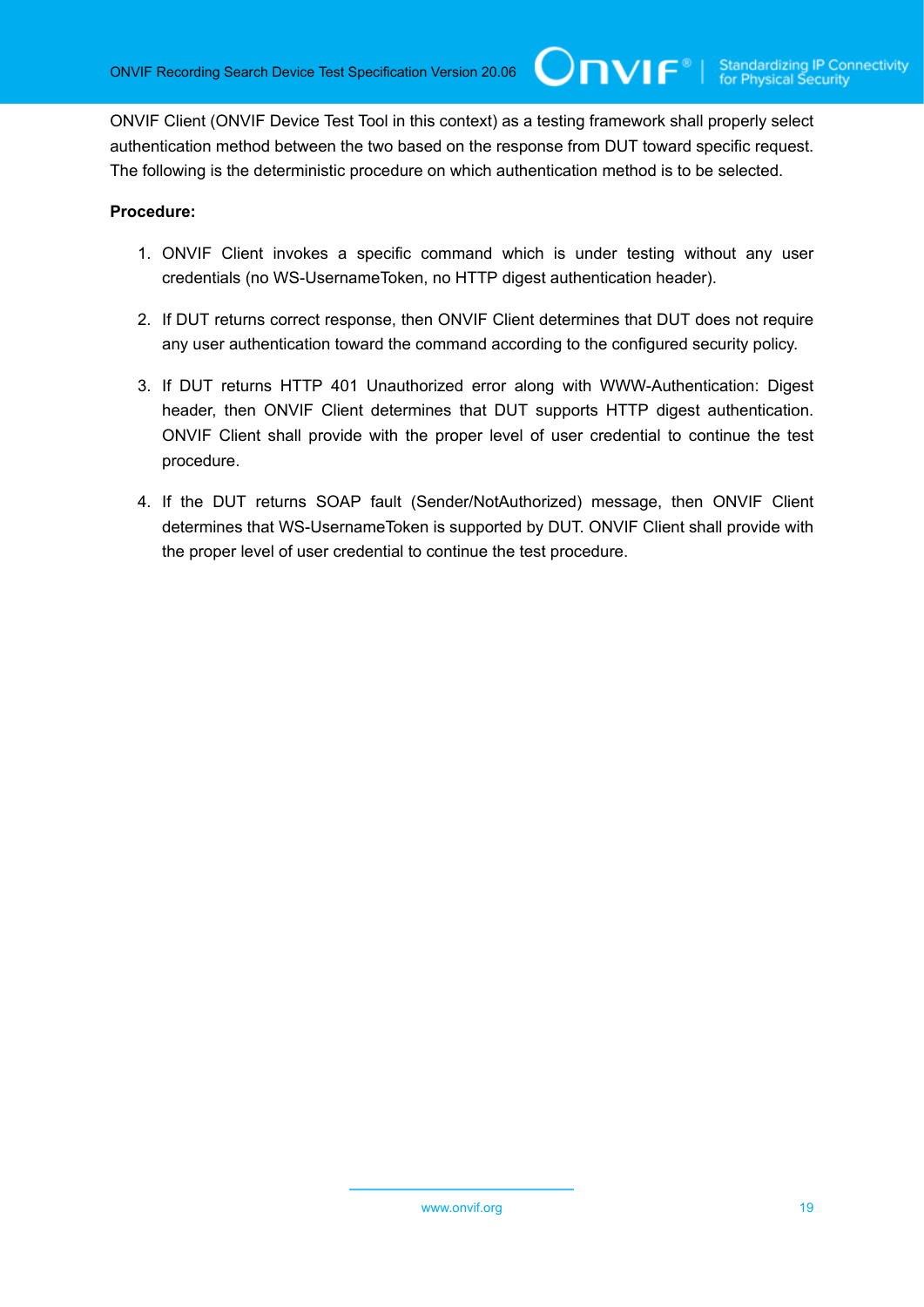# <span id="page-19-0"></span>**5 Recording Search Test Cases**

# <span id="page-19-1"></span>5.1 Capabilities

# <span id="page-19-2"></span>5.1.1 RECORDING SEARCH SERVICE CAPABILITIES

#### **Test Case ID:** SEARCH-1-1-1

**Specification Coverage:** Capability exchange

**Feature Under Test:** GetServiceCapabilities (for Recording Search Service)

**WSDL Reference:** search.wsdl

**Test Purpose:** To verify Recording Search Service Capabilities of the DUT.

**Pre-Requisite:** Recording Search Service was received from the DUT.

**Test Configuration:** ONVIF Client and DUT

#### **Test Procedure:**

- 1. Start an ONVIF Client.
- 2. Start the DUT.
- 3. ONVIF Client will invoke **GetServiceCapabilitiesRequest** message to retrieve recording search service capabilities of the DUT.
- 4. Verify the **GetServiceCapabilitiesResponse** from the DUT.

#### **Test Result:**

#### **PASS –**

• The DUT passes all assertions.

#### **FAIL –**

• The DUT did not send valid **GetServiceCapabilitiesResponse**.

# <span id="page-19-3"></span>5.1.2 GET SERVICES AND GET RECORDING SEARCH SERVICE CAPABILITIES CONSISTENCY

**Test Case ID:** SEARCH-1-1-2

**Specification Coverage:** Capability exchange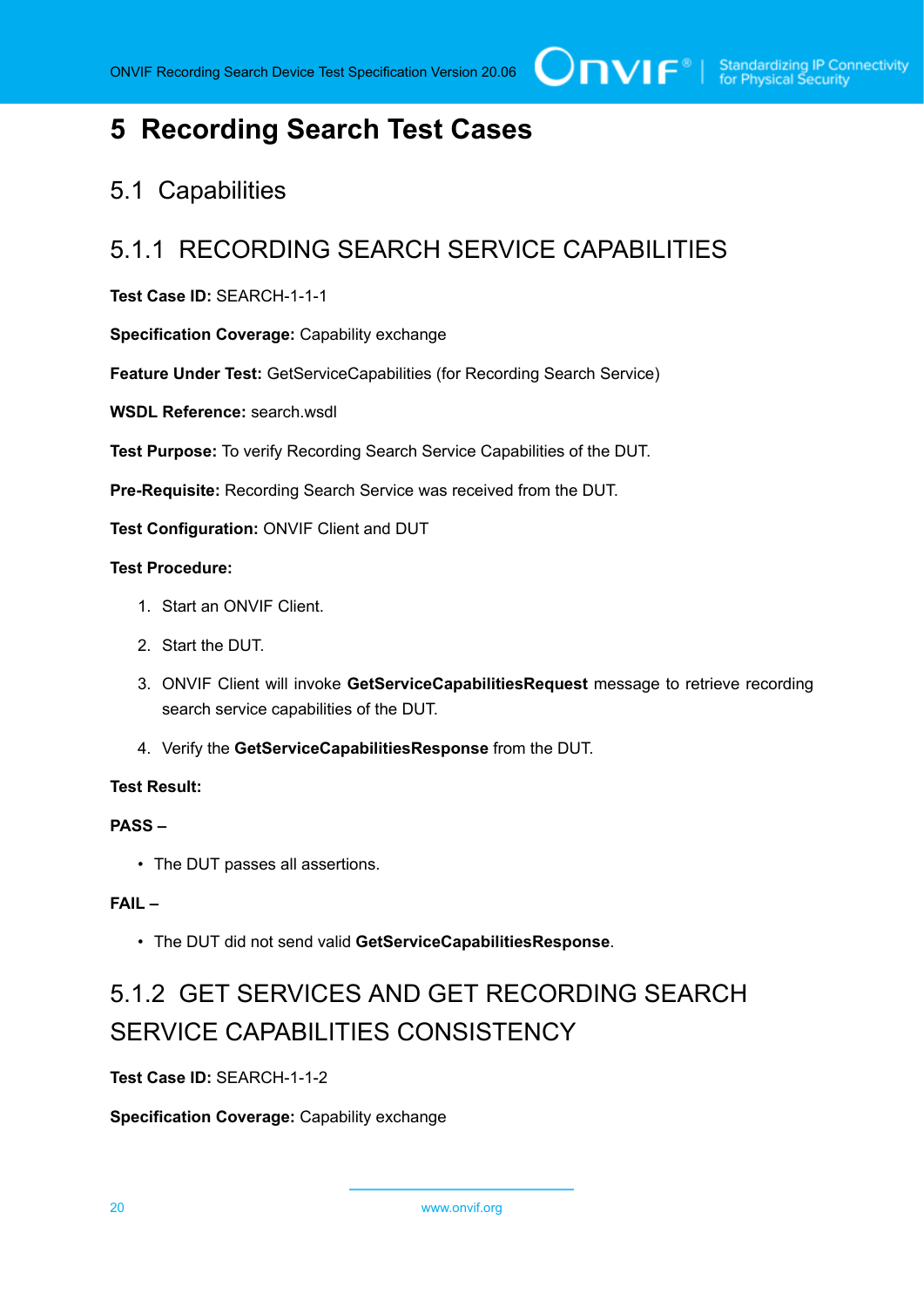#### **Feature Under Test:** GetServices, GetServiceCapabilities (for Recording Search Service)

**WSDL Reference:** devicemgmt.wsdl, search.wsdl

**Test Purpose:** To verify Get Services and Recording Search Service Capabilities consistency.

**Pre-Requisite:** None.

**Test Configuration:** ONVIF Client and DUT

#### **Test Procedure:**

- 1. Start an ONVIF Client.
- 2. Start the DUT.
- 3. ONVIF Client will invoke **GetServicesRequest** message (IncludeCapability = true) to retrieve all services of the DUT with service capabilities.
- 4. Verify the **GetServicesResponse** message from the DUT.
- 5. ONVIF Client will invoke **GetServiceCapabilitiesRequest** message to retrieve Recording Search service capabilities of the DUT.
- 6. Verify the **GetServiceCapabilitiesResponse** message from the DUT.

#### **Test Result:**

#### **PASS –**

• The DUT passes all assertions.

#### **FAIL –**

- The DUT did not send valid **GetServicesResponse** message.
- The DUT did not send valid **GetServiceCapabilitiesResponse** message.
- The DUT sent different Capabilities in **GetServicesResponse** message and in **GetServiceCapabilitiesResponse** message.

**Note:** Service will be defined as Recording Search service if it will have Namespace element that is equal to "http://www.onvif.org/ver10/search/wsdl".

### <span id="page-20-0"></span>5.2 Recording Search

### <span id="page-20-1"></span>5.2.1 GET RECORDING SUMMARY

**Test Case ID:** SEARCH-4-1-1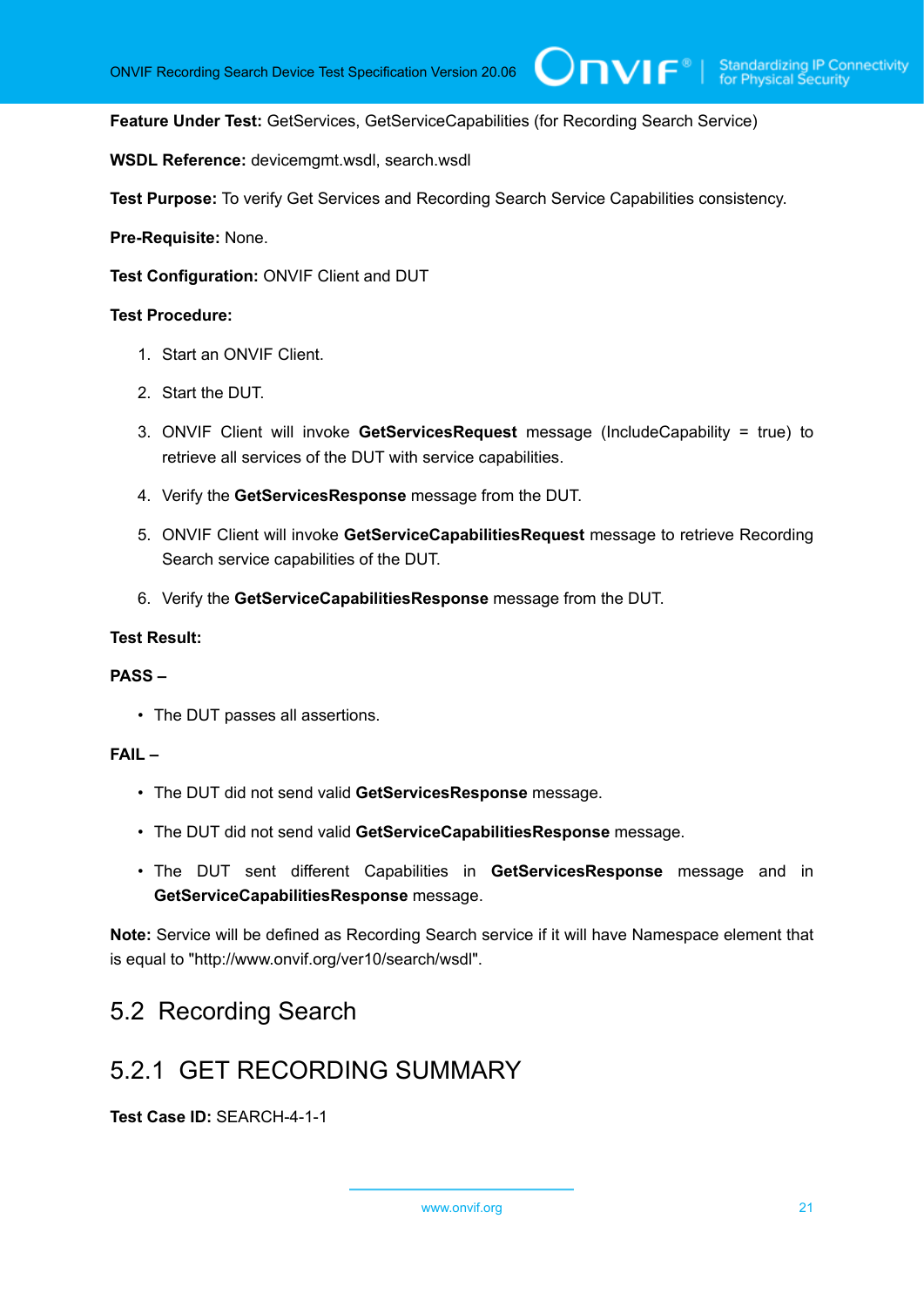#### **Specification Coverage:** GetRecordingSummary

**Feature Under Test:** GetRecordingSummary

WSDL Reference: search wsdl.

**Test Purpose:** To verify GetRecordingSummary command.

**Pre-Requisite:** None.

**Test Configuration:** ONVIF Client and DUT

#### **Test Procedure:**

- 1. Start an ONVIF Client.
- 2. Start the DUT.
- 3. ONVIF Client will invoke **GetRecordingSummaryRequest** message to retrieve summary information about recordings on the DUT.
- 4. Verify the **GetRecordingSummaryResponse** message from the DUT.

#### **Test Result:**

#### **PASS –**

• The DUT passes all assertions.

#### **FAIL –**

- The DUT did not send a valid **GetRecordingSummaryResponse** message.
- The DUT sent **GetRecordingSummaryResponse** message with DataUntil less than DataFrom.

# <span id="page-21-0"></span>5.2.2 GET RECORDING SEARCH RESULTS WITH MINRESULTS

**Test Case ID:** SEARCH-2-1-3

**Specification Coverage:** FindRecordings, GetRecordingSearchResult

**Feature Under Test:** FindRecordings, GetRecordingSearchResult

**WSDL Reference:** search.wsdl

**Test Purpose:** To verify that GetRecordingSearchResult command accepts any MinResults.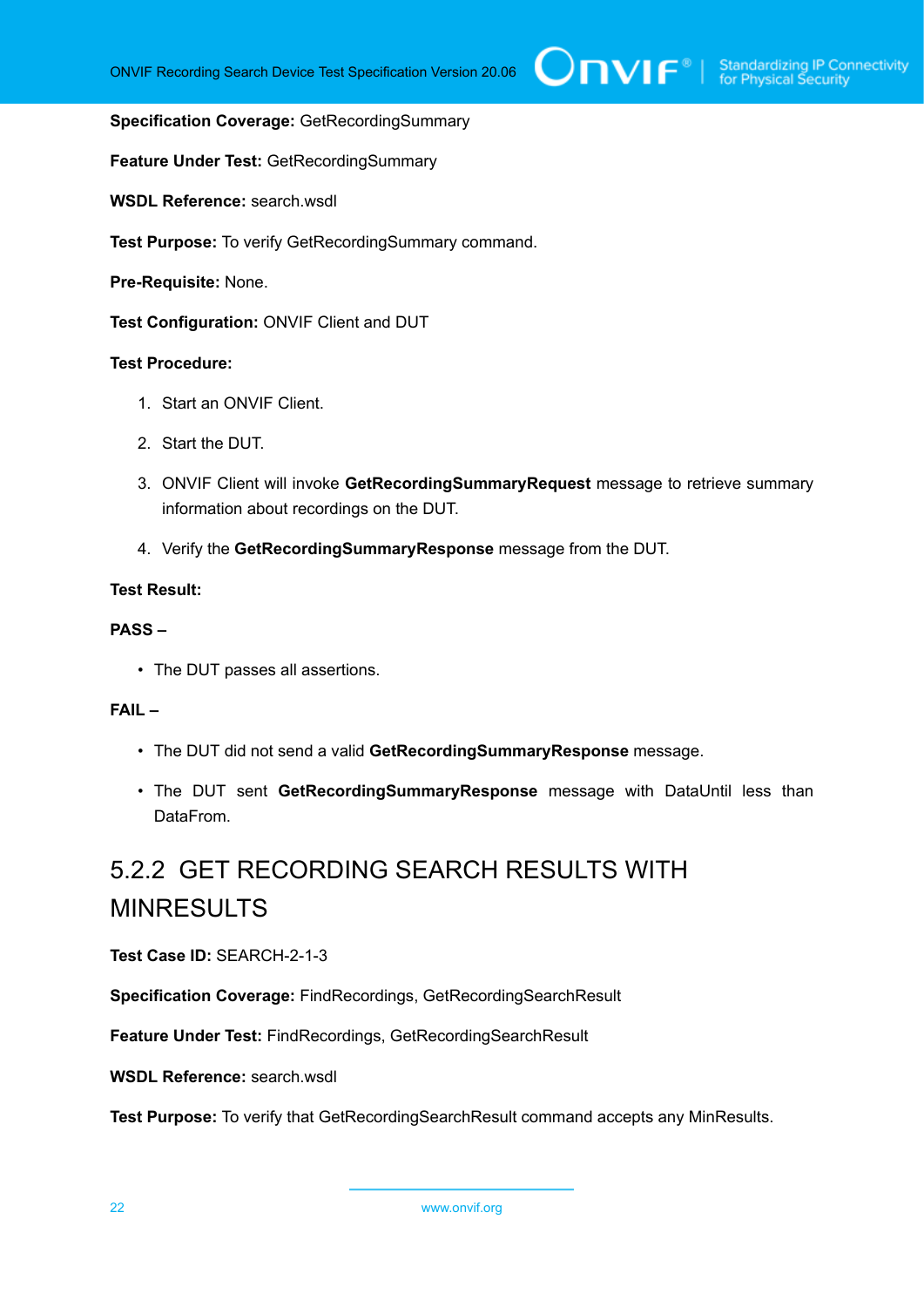**Pre-Requisite:** At least one recording exists on the DUT (see [Annex A.1](#page-101-1) for more details).

**Test Configuration:** ONVIF Client and DUT

#### **Test Procedure:**

- 1. Start an ONVIF Client.
- 2. Start the DUT.
- 3. Get current number of recordings N1 from the DUT (see [Annex A.3\)](#page-102-0).
- 4. ONVIF Client will invoke **FindRecordingsRequest** message (Scope = [empty], no MaxMatches, KeepAlive = keepAliveTimeout (see [Annex A.10\)](#page-108-0)) to start recording search session and retrieve SearchToken.
- 5. Verify the **FindRecordingsResponse** message (SearchToken = "Token1") from the DUT.
- 6. ONVIF Client will invoke **GetRecordingSearchResultsRequest** message (SearchToken = "Token1", MinResults = N1) to get current search result and search state.
- 7. Verify the **GetRecordingSearchResultsResponse** message (SearchState = [CurrentSearchState], RecordingInformation list which contains current results of the search with at least the following information for each recording on the list: RecordingToken, Source, Content, Track list, RecordingStatus) from the DUT.
- 8. Repeat steps 6-7 until SearchState is equal to Completed.
- 9. ONVIF Client will invoke **FindRecordingsRequest** message (Scope = [empty], no MaxMatches, KeepAlive = keepAliveTimeout (see [Annex A.10\)](#page-108-0)) to start recording search session and retrieve SearchToken.
- 10.Verify the **FindRecordingsResponse** message (SearchToken = "Token1") from the DUT.
- 11. ONVIF Client will invoke **GetRecordingSearchResultsRequest** message (SearchToken = "Token1", MinResults = N1+1) to get current search result and search state.
- 12.Verify the **GetRecordingSearchResultsResponse** message (SearchState = [CurrentSearchState], RecordingInformation list which contains current results of the search with at least the following information for each recording on the list: RecordingToken, Source, Content, Track list, RecordingStatus) from the DUT.
- 13.Repeat steps 11-12 until SearchState is equal to Completed.
- 14.Verify that sets of recordings from **GetRecordingSearchResultsResponse** messages for the first (steps 4-8) and the second (steps 9-13) recording search session are the same.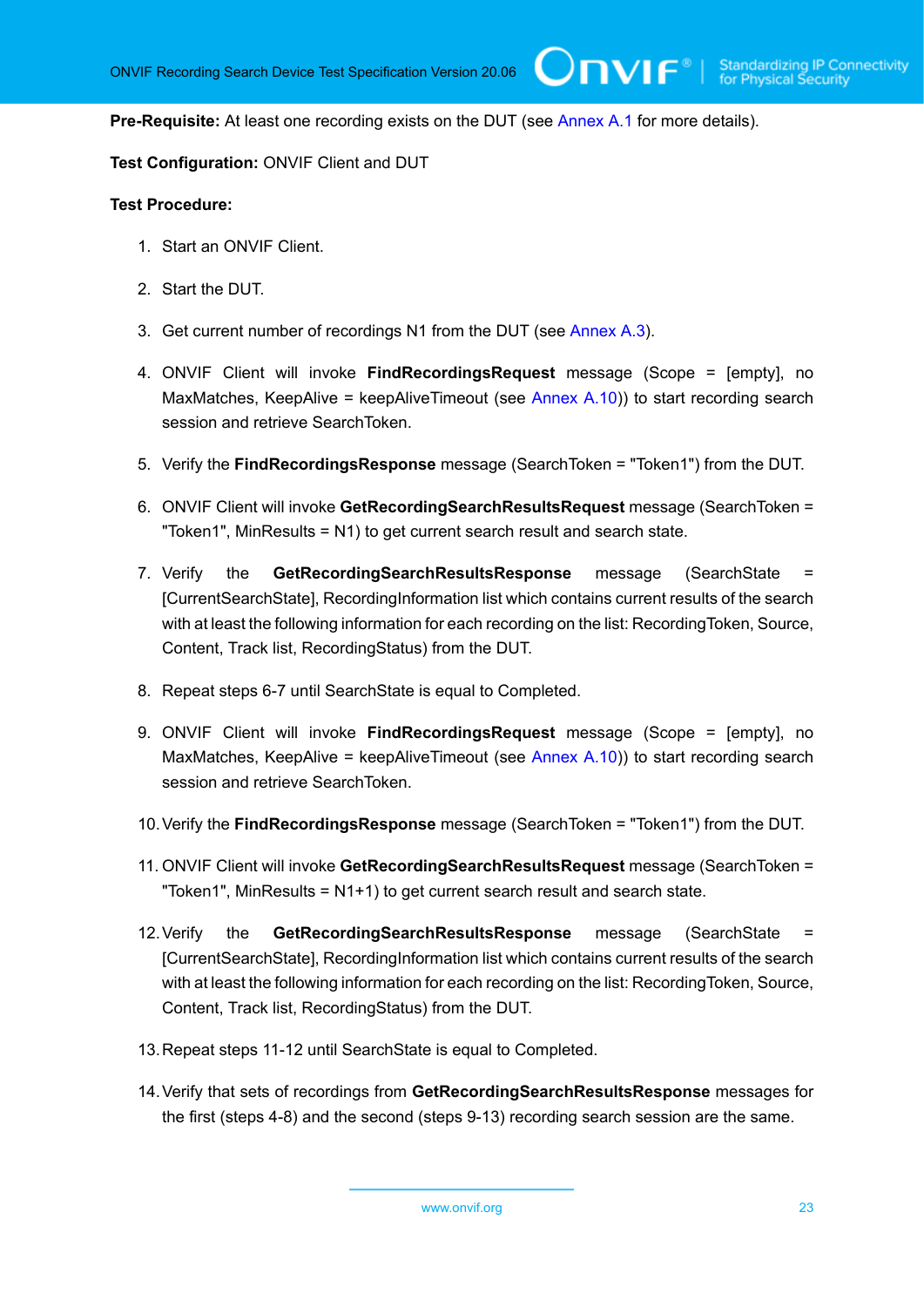$\bigcirc$  MVI  $\mathsf{F}^{\mathsf{e}}$  | Standardizing IP Connectivity

#### **Test Result:**

#### **PASS –**

• The DUT passes all assertions.

#### **FAIL –**

- The DUT did not send a valid **GetRecordingSearchResultsResponse** message.
- The DUT did not send a valid **FindRecordingsResponse** message.
- The DUT did not reach the Completed state for the search session.
- The DUT returned an invalid RecordingInformation.EarliestRecording (e.g. there was no Track for this Recording where Track.DataFrom was equal to RecordingInformation.EarliestRecording or there was at list one Track for this Recording where Track.DataFrom was less than RecordingInformation.EarliestRecording).
- The DUT returned an invalid RecordingInformation.LatestRecording (e.g. there was no Track for this Recording where Track.DataTo was equal to RecordingInformation. LatestRecording or there was at list one Track for this Recording where Track.DataTo was greater than RecordingInformation.LatestRecording).
- The DUT returned a different set of recordings from **GetRecordingSearchResultsResponse**'s for steps 7 and 12 (see [Annex A.4](#page-102-1)).

# <span id="page-23-0"></span>5.2.3 GET RECORDING SEARCH RESULTS WITH MAXRESULTS

**Test Case ID:** SEARCH-2-1-4

**Specification Coverage:** FindRecordings, GetRecordingSearchResult

**Feature Under Test:** FindRecordings, GetRecordingSearchResult

**WSDL Reference:** search.wsdl

**Test Purpose:** To verify that GetRecordingSearchResult command accepts any MaxResults and handles MaxResults parameter correctly.

**Pre-Requisite:** At least one recording exists on the DUT (see [Annex A.1](#page-101-1) for more details).

**Test Configuration:** ONVIF Client and DUT

**Test Procedure:**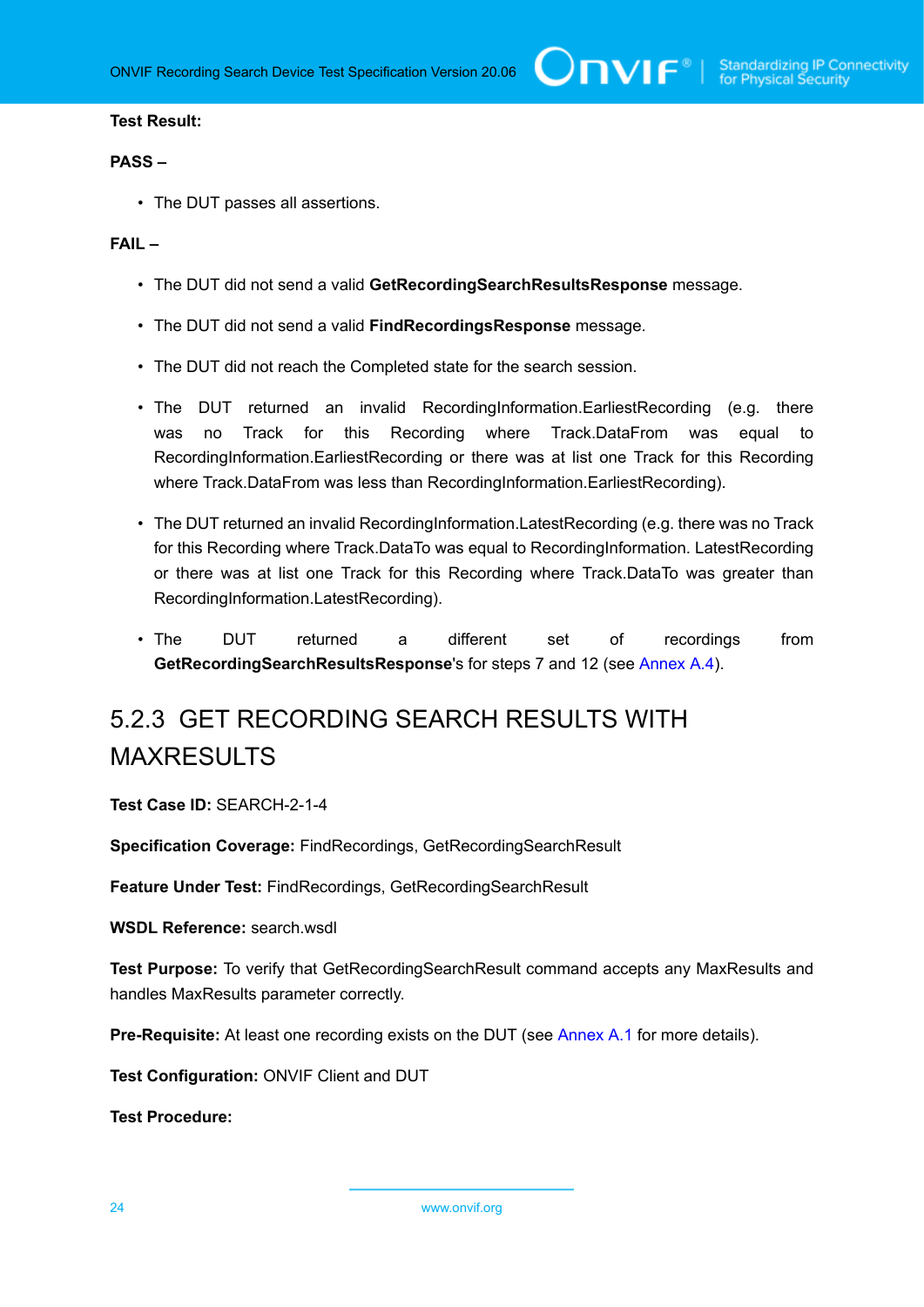- 1. Start an ONVIF Client.
- 2. Start the DUT.
- 3. Get current number of recordings N1 from the DUT (see [Annex A.3\)](#page-102-0).
- 4. ONVIF Client will invoke **FindRecordingsRequest** message (Scope = [empty], no MaxMatches, KeepAlive = keepAliveTimeout (see [Annex A.10\)](#page-108-0) to start recording search session and retrieve SearchToken.
- 5. Verify the **FindRecordingsResponse** message (SearchToken = "Token1") from the DUT.
- 6. ONVIF Client will invoke **GetRecordingSearchResultsRequest** message (SearchToken = "Token1", MaxResults = 1) to get current search result and search state.
- 7. Verify the **GetRecordingSearchResultsResponse** message (SearchState = [CurrentSearchState], RecordingInformation list which contains current results of the search with at least the following information for each recording on the list: RecordingToken, Source, Content, Track list, RecordingStatus) from the DUT.
- 8. Repeat steps 6-7 until SearchState is equal to Completed.
- 9. ONVIF Client will invoke **FindRecordingsRequest** message (Scope = [empty], no MaxMatches, KeepAlive = keepAliveTimeout (see [Annex A.10\)](#page-108-0)) to start recording search session and retrieve SearchToken.
- 10.Verify the **FindRecordingsResponse** message (SearchToken = "Token1") from the DUT.
- 11. ONVIF Client will invoke **GetRecordingSearchResultsRequest** message (SearchToken = "Token1", MaxResults = N1) to get current search result and search state.
- 12.Verify the **GetRecordingSearchResultsResponse** message (SearchState = [CurrentSearchState], RecordingInformation list which contains current results of the search with at least the following information for each recording on the list: RecordingToken, Source, Content, Track list, RecordingStatus) from the DUT.
- 13.Repeat steps 11-12 until SearchState is equal to Completed.
- 14.ONVIF Client will invoke **FindRecordingsRequest** message (Scope = [empty], no MaxMatches, KeepAlive = keepAliveTimeout (see [Annex A.10\)](#page-108-0)) to start recording search session and retrieve SearchToken.
- 15.Verify the **FindRecordingsResponse** message (SearchToken = "Token1") from the DUT.
- 16.ONVIF Client will invoke **GetRecordingSearchResultsRequest** message (SearchToken = "Token1", MaxResults = N1+1) to get current search result and search state.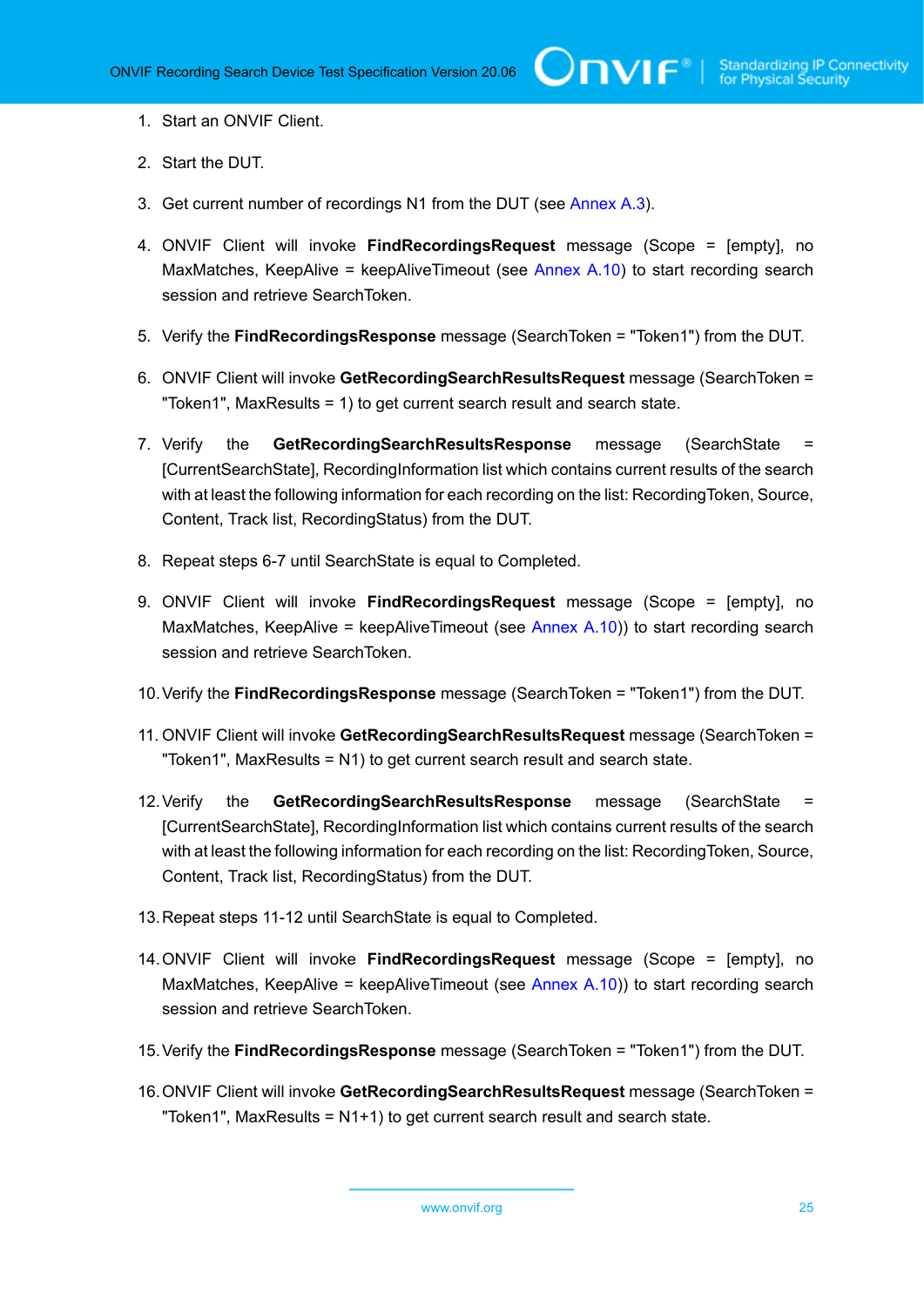$\mathbf{V}$ 

- 17.Verify the **GetRecordingSearchResultsResponse** message (SearchState = [CurrentSearchState], RecordingInformation list which contains current results of the search with at least the following information for each recording on the list: RecordingToken, Source, Content, Track list, RecordingStatus) from the DUT.
- 18.Repeat steps 16-17 until SearchState is equal to Completed.

#### **Test Result:**

#### **PASS –**

• The DUT passes all assertions.

#### **FAIL –**

- The DUT did not send a valid **GetRecordingSearchResultsResponse** message.
- The DUT did not send a valid **FindRecordingsResponse** message.
- The DUT did not reach the Completed state for the search session.
- The DUT returned an invalid RecordingInformation.EarliestRecording (e.g. there was no Track for this Recording where Track.DataFrom was equal to RecordingInformation.EarliestRecording or there was at least one Track for this Recording where Track.DataFrom was less than RecordingInformation.EarliestRecording).
- The DUT returned an invalid RecordingInformation.LatestRecording (e.g. there was no Track for this Recording where Track.DataTo was equal to RecordingInformation.LatestRecording or there was at least one Track for this Recording where Track.DataTo was greater than RecordingInformation.LatestRecording).
- The DUT returned more results in **GetRecordingSearchResultsResponse** than specified in the MaxResults field in **GetRecordingSearchResultsRequest** message.

# <span id="page-25-0"></span>5.2.4 GET RECORDING SEARCH RESULTS WITH WAITTIME

**Test Case ID:** SEARCH-2-1-5

**Specification Coverage:** FindRecordings, GetRecordingSearchResult

**Feature Under Test:** FindRecordings, GetRecordingSearchResult

**WSDL Reference:** search.wsdl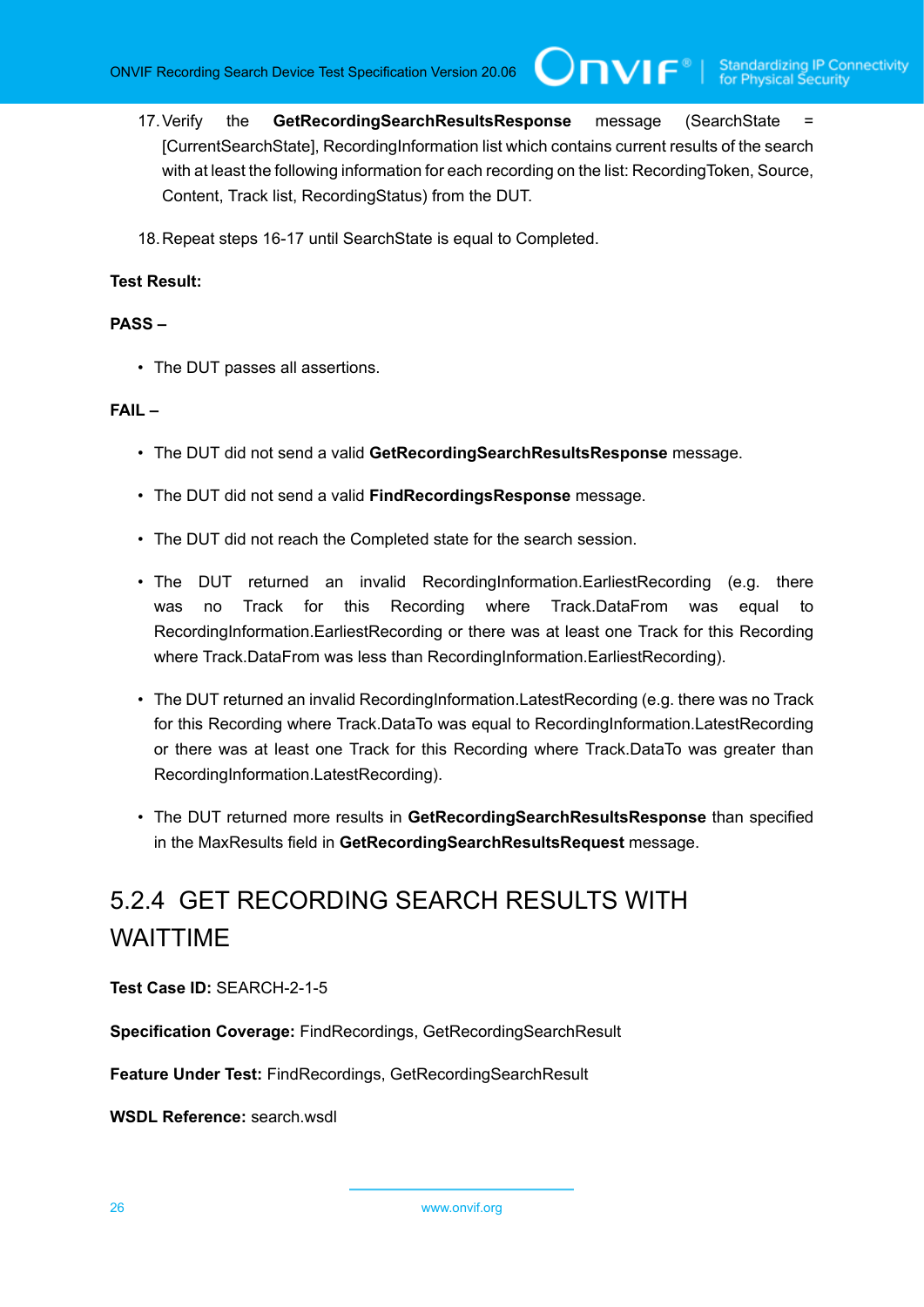**Test Purpose:** To verify that GetRecordingSearchResult command accepts and honors any WaitTime.

 $\bigcup$ NVIF $^\circ$ l

**Pre-Requisite:** At least one recording exists on the DUT (see [Annex A.1](#page-101-1) for more details).

**Test Configuration:** ONVIF Client and DUT

#### **Test Procedure:**

- 1. Start an ONVIF Client.
- 2. Start the DUT.
- 3. ONVIF Client will invoke **FindRecordingsRequest** message (Scope = [empty], no MaxMatches, KeepAlive = keepAliveTimeout (see [Annex A.10\)](#page-108-0)) to start recording search session and retrieve SearchToken.
- 4. Verify the **FindRecordingsResponse** message (SearchToken = "Token1") from the DUT.
- 5. ONVIF Client will invoke **GetRecordingSearchResultsRequest** message (SearchToken = "Token1", WaitTime = PT0.5S) to get current search result and search state.
- 6. Verify the **GetRecordingSearchResultsResponse** message (SearchState = [CurrentSearchState], RecordingInformation list which contains current results of the search with at least the following information for each recording on the list: RecordingToken, Source, Content, Track list, RecordingStatus) from the DUT.
- 7. Repeat steps 5-6 until SearchState is equal to Completed.
- 8. ONVIF Client will invoke **FindRecordingsRequest** message (Scope = [empty], no MaxMatches, KeepAlive = keepAliveTimeout (see [Annex A.10\)](#page-108-0)) to start recording search session and retrieve SearchToken.
- 9. Verify the **FindRecordingsResponse** message (SearchToken = "Token1") from the DUT.
- 10.ONVIF Client will invoke **GetRecordingSearchResultsRequest** message (SearchToken = "Token1", WaitTime = PT1S) to get current search result and search state.
- 11. Verify the **GetRecordingSearchResultsResponse** message (SearchState = [CurrentSearchState], RecordingInformation list which contains current results of the search with at least the following information for each recording on the list: RecordingToken, Source, Content, Track list, RecordingStatus) from the DUT.
- 12.Repeat steps 10-11 until SearchState is equal to Completed.

#### **Test Result:**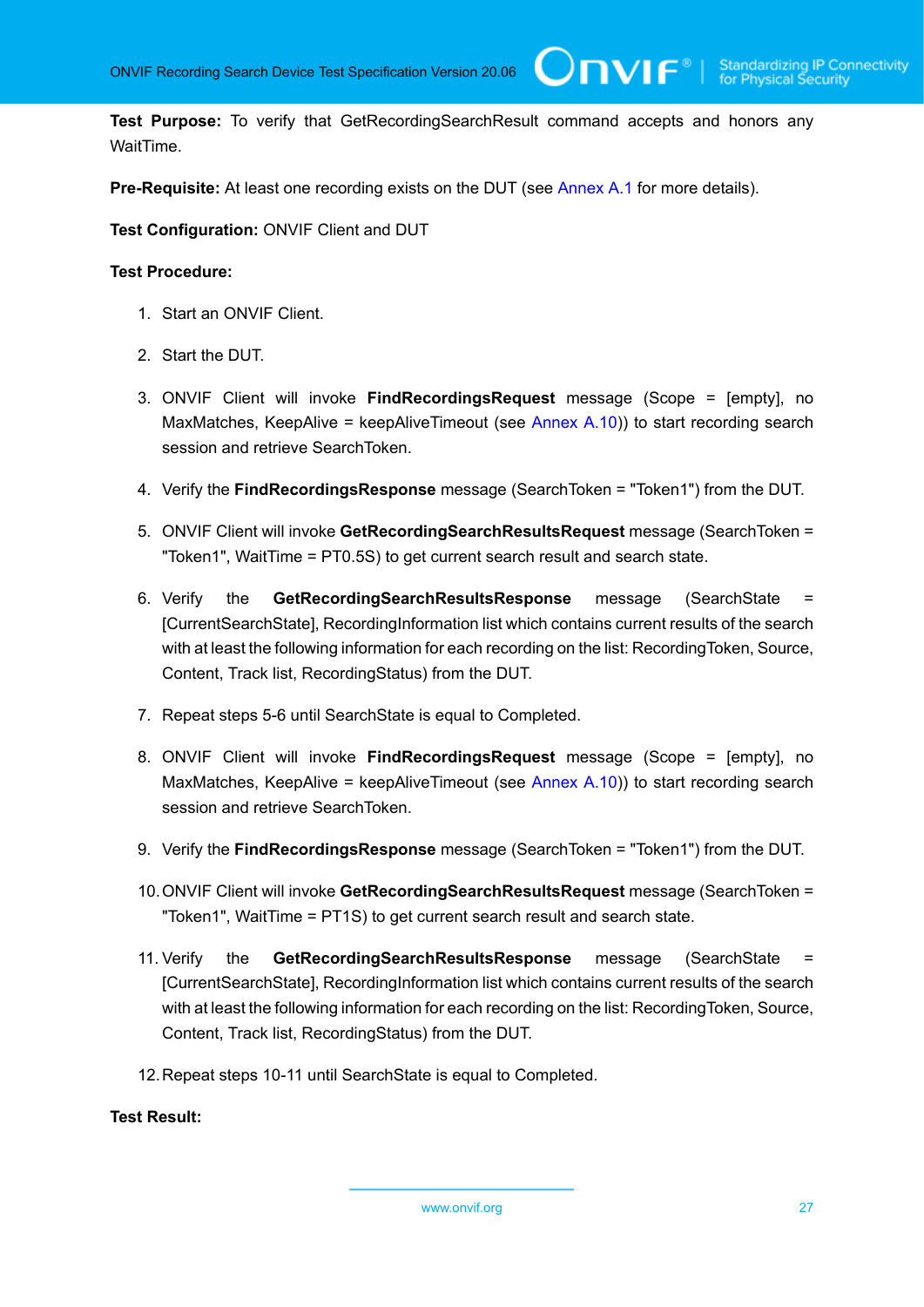#### **PASS –**

• The DUT passes all assertions.

#### **FAIL –**

- The DUT did not send a valid **GetRecordingSearchResultsResponse** message.
- The DUT did not send a valid **FindRecordingsResponse** message.
- The DUT did not reach the Completed state for the search session.
- The DUT did not return **GetRecordingSearchResultsResponse** message in 1 second after specified WaitTime exceeded.
- The DUT returned an invalid RecordingInformation.EarliestRecording (e.g. there was no Track for this Recording where Track.DataFrom was equal to RecordingInformation.EarliestRecording or there was at least one Track for this Recording where Track.DataFrom was less than RecordingInformation.EarliestRecording).
- The DUT returned an invalid RecordingInformation.LatestRecording (e.g. there was no Track for this Recording where Track.DataTo is equal to RecordingInformation.LatestRecording or there was at least one Track for this Recording where Track.DataTo was greater than RecordingInformation.LatestRecording).

## <span id="page-27-0"></span>5.2.5 FIND RECORDINGS WITH MAXMATCHES

**Test Case ID:** SEARCH-2-1-7

**Specification Coverage:** FindRecordings, GetRecordingSearchResult

**Feature Under Test:** FindRecordings, GetRecordingSearchResult

**WSDL Reference:** search.wsdl

**Test Purpose:** To verify FindRecordings with specified MaxMatches.

**Pre-Requisite:** At least one recording exists on the DUT (see [Annex A.1](#page-101-1) for more details).

**Test Configuration:** ONVIF Client and DUT

#### **Test Procedure:**

- 1. Start an ONVIF Client.
- 2. Start the DUT.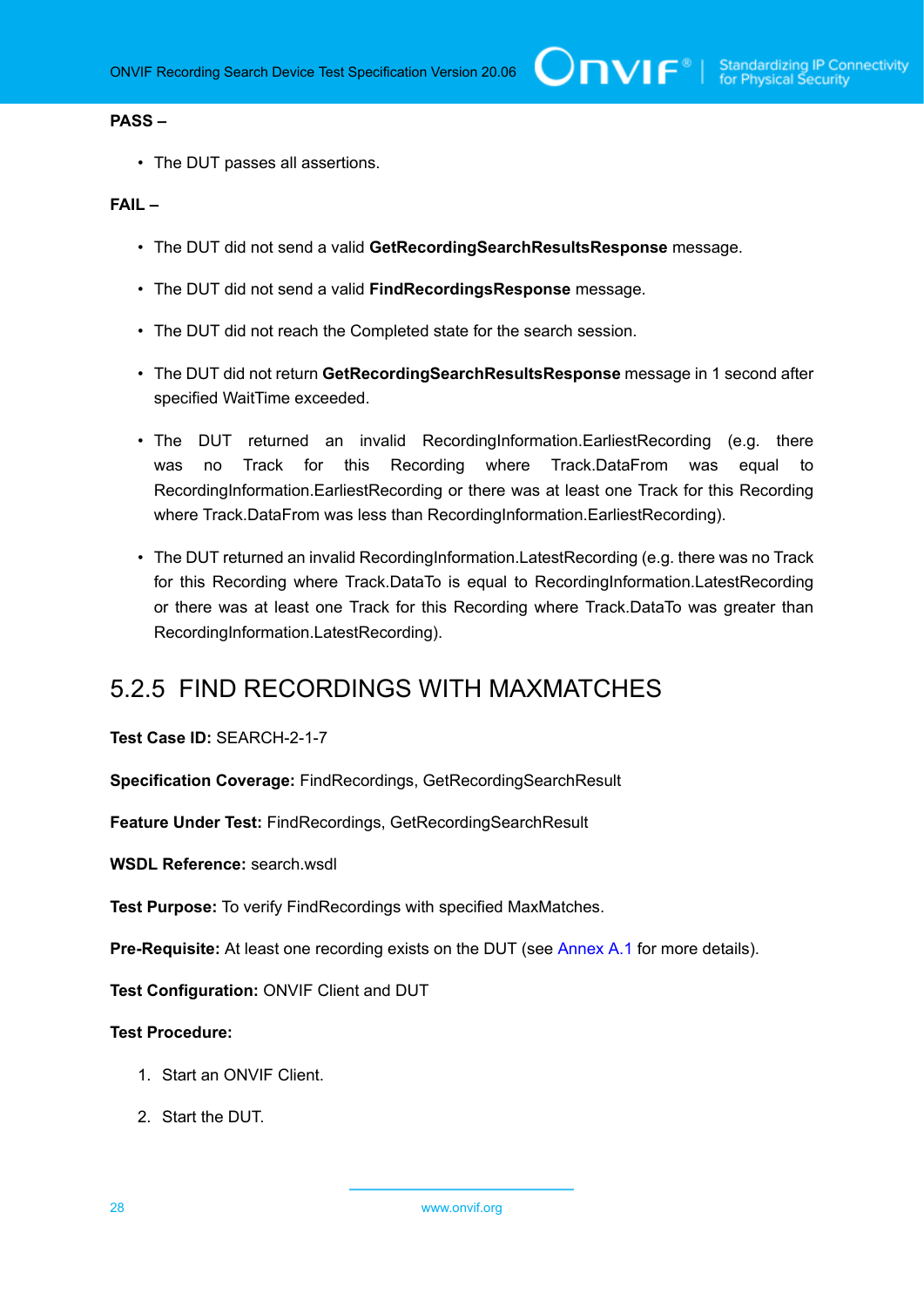- 3. Get current number of recordings N1 from the DUT (see [Annex A.3\)](#page-102-0).
- 4. ONVIF Client will invoke **FindRecordingsRequest** message (Scope = [empty], MaxMatches = 1, KeepAlive = keepAliveTimeout (see [Annex A.10](#page-108-0))) to start recording search session and retrieve SearchToken.
- 5. Verify the **FindRecordingsResponse** message (SearchToken = "Token1") from the DUT.
- 6. ONVIF Client will invoke **GetRecordingSearchResultsRequest** message (SearchToken = "Token1") to get current search result and search state.
- 7. Verify the **GetRecordingSearchResultsResponse** message (SearchState = [CurrentSearchState], RecordingInformation list) from the DUT.
- 8. Repeat steps 6-7 until SearchState is equal to Completed.
- 9. ONVIF Client will invoke **FindRecordingsRequest** message (Scope = [empty], MaxMatches =  $N1 - 1$ . KeepAlive = keepAliveTimeout (see [Annex A.10](#page-108-0))) to start recording search session and retrieve SearchToken.
- 10.Verify the **FindRecordingsResponse** message (SearchToken = "Token1") from the DUT.
- 11. ONVIF Client will invoke **GetRecordingSearchResultsRequest** message (SearchToken = "Token1") to get current search result and search state.
- 12.Verify the **GetRecordingSearchResultsResponse** message (SearchState = [CurrentSearchState], RecordingInformation list) from the DUT.
- 13.Repeat steps 11-12 until SearchState is equal to Completed.
- 14.ONVIF Client will invoke **FindRecordingsRequest** message (Scope = [empty], MaxMatches = N1, KeepAlive = keepAliveTimeout (see Annex  $A(10)$ ) to start recording search session and retrieve SearchToken.
- 15.Verify the **FindRecordingsResponse** message (SearchToken = "Token1") from the DUT.
- 16.ONVIF Client will invoke **GetRecordingSearchResultsRequest** message (SearchToken = "Token1") to get current search result and search state.
- 17.Verify the **GetRecordingSearchResultsResponse** message (SearchState = [CurrentSearchState], RecordingInformation list) from the DUT.
- 18.Repeat steps 16-17 until SearchState is equal to Completed.

**Test Result:**

**PASS –**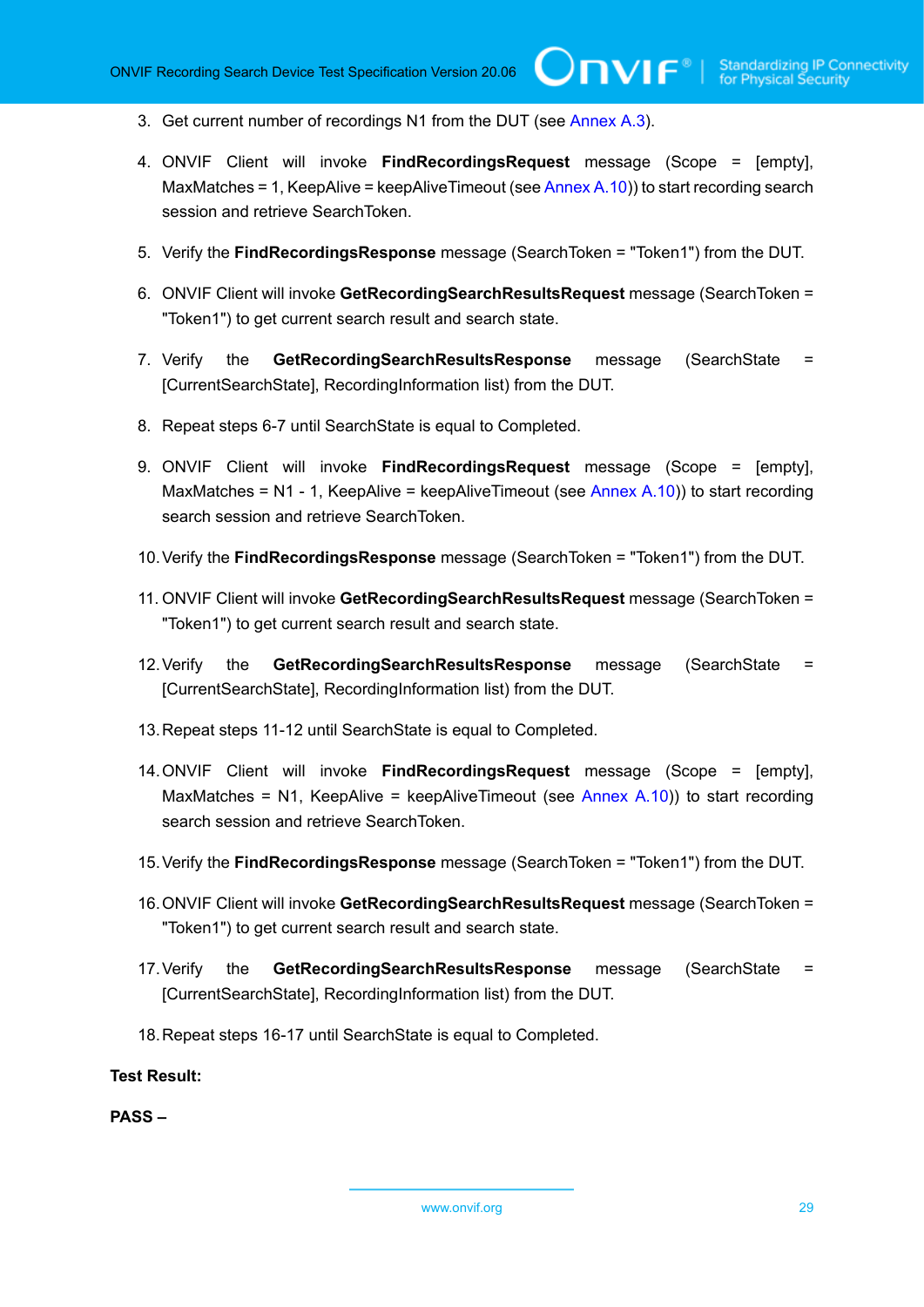• The DUT passes all assertions.

#### **FAIL –**

- The DUT did not send a valid **GetRecordingSearchResultsResponse** message.
- The DUT did not send a valid **FindRecordingsResponse** message.
- The DUT did not reach the Completed state for the search session.
- The DUT returned an invalid RecordingInformation.EarliestRecording (e.g. there was no Track for this Recording where Track.DataFrom was equal to RecordingInformation.EarliestRecording or there was at list one Track for this Recording where Track.DataFrom was less than RecordingInformation.EarliestRecording).
- The DUT returned invalid RecordingInformation.LatestRecording (e.g. there was no Track for this Recording where Track.DataTo was equal to RecordingInformation.LatestRecording or there was at least one Track for this Recording where Track.DataTo was greater than RecordingInformation.LatestRecording).
- The DUT returned total number of Recordings in result greater than specified in MaxMatches for **FindRecordingsRequest** message.

**Note:** Steps 9-18 will be skipped if total number of recordings on the DUT equal to 1. Steps 9-13 will be skipped if total number of recordings on the DUT equal to 2.

# <span id="page-29-0"></span>5.2.6 FIND RECORDINGS WITH RECORDING INFORMATION FILTER (ONLY VIDEO)

**Test Case ID:** SEARCH-2-1-8

**Specification Coverage:** FindRecordings, GetRecordingSearchResult

**Feature Under Test:** FindRecordings, GetRecordingSearchResult

WSDL Reference: search wsdl

**Test Purpose:** To verify FindRecordings with specified RecordingInformationFilter (filter to fined only recordings with video track).

**Pre-Requisite:** At least one recording with video track exists on the DUT (see [Annex A.1](#page-101-1) for more details).

**Test Configuration:** ONVIF Client and DUT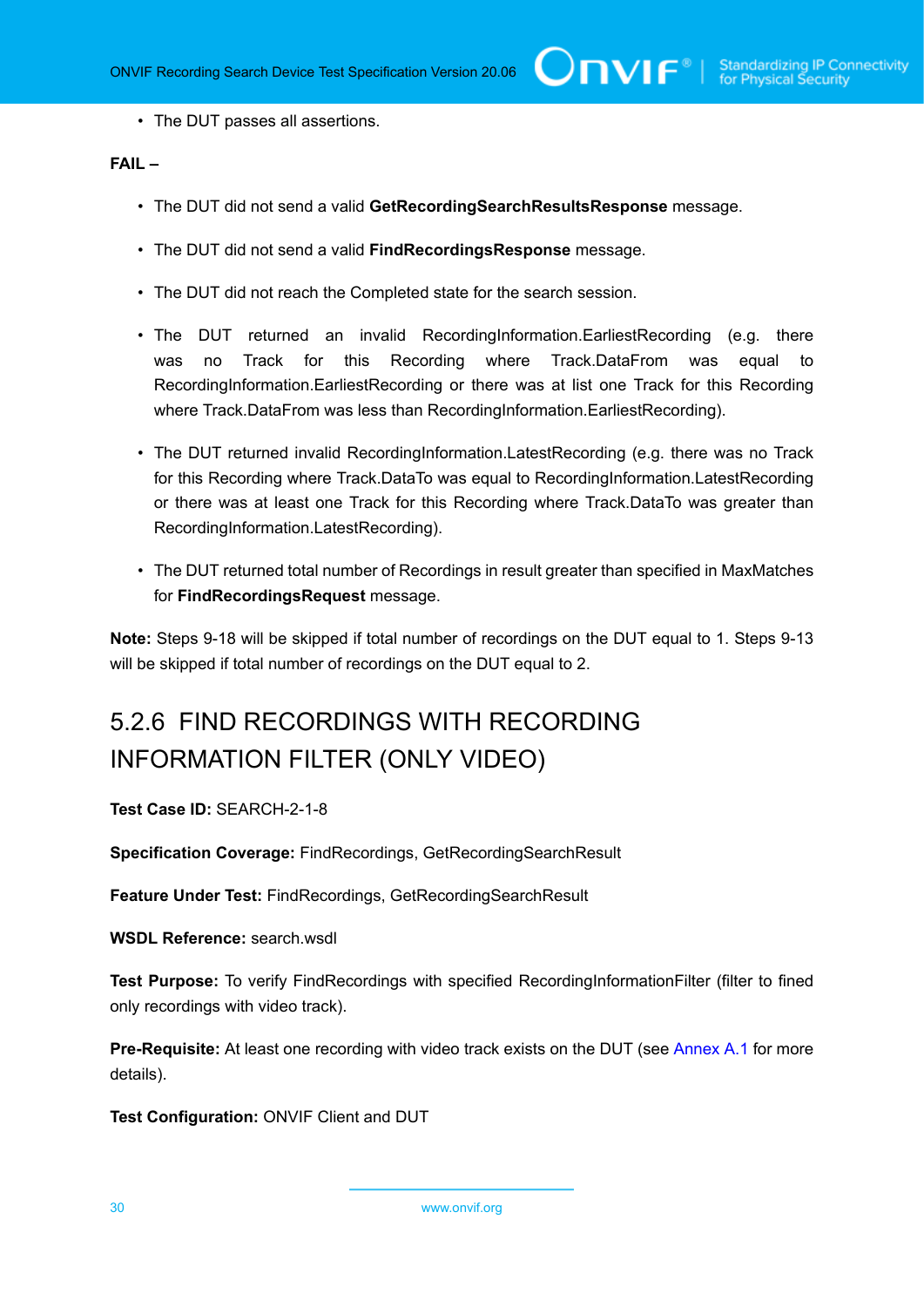#### **Test Procedure:**

- 1. Start an ONVIF Client.
- 2. Start the DUT.
- 3. ONVIF Client will invoke **FindRecordingsRequest** message (Scope.RecordingInformationFilter = "boolean(//Track[TrackType = "Video"])", KeepAlive  $=$  keepAliveTimeout (see [Annex A.10](#page-108-0))) to start recording search session and retrieve SearchToken.
- 4. Verify the **FindRecordingsResponse** message (SearchToken = "Token1") from the DUT.
- 5. ONVIF Client will invoke **GetRecordingSearchResultsRequest** message (SearchToken = "Token1", MinResults = 1, WaitTime = PT5S) to get current search result and search state.
- 6. Verify the **GetRecordingSearchResultsResponse** message (SearchState = [CurrentSearchState], RecordingInformation list with recordings, that contains track with video) from the DUT.
- 7. Repeat steps 6-7 until SearchState is equal to Completed.

#### **Test Result:**

#### **PASS –**

• The DUT passes all assertions.

#### **FAIL –**

- The DUT did not send a valid **GetRecordingSearchResultsResponse** message.
- The DUT did not send a valid **FindRecordingsResponse** message.
- The DUT did not reach the Completed state for the search session.
- The DUT returned an invalid RecordingInformation.EarliestRecording (e.g. there was no Track for this Recording where Track.DataFrom was equal to RecordingInformation.EarliestRecording or there was at least one Track for this Recording where Track.DataFrom was less than RecordingInformation.EarliestRecording).
- The DUT returned an invalid RecordingInformation.LatestRecording (e.g. there was no Track for this Recording where Track.DataTo was equal to RecordingInformation.LatestRecording or there was at least one Track for this Recording where Track.DataTo was greater than RecordingInformation.LatestRecording).
- The DUT returned Recordings without Track's with TrackType equal to "Video".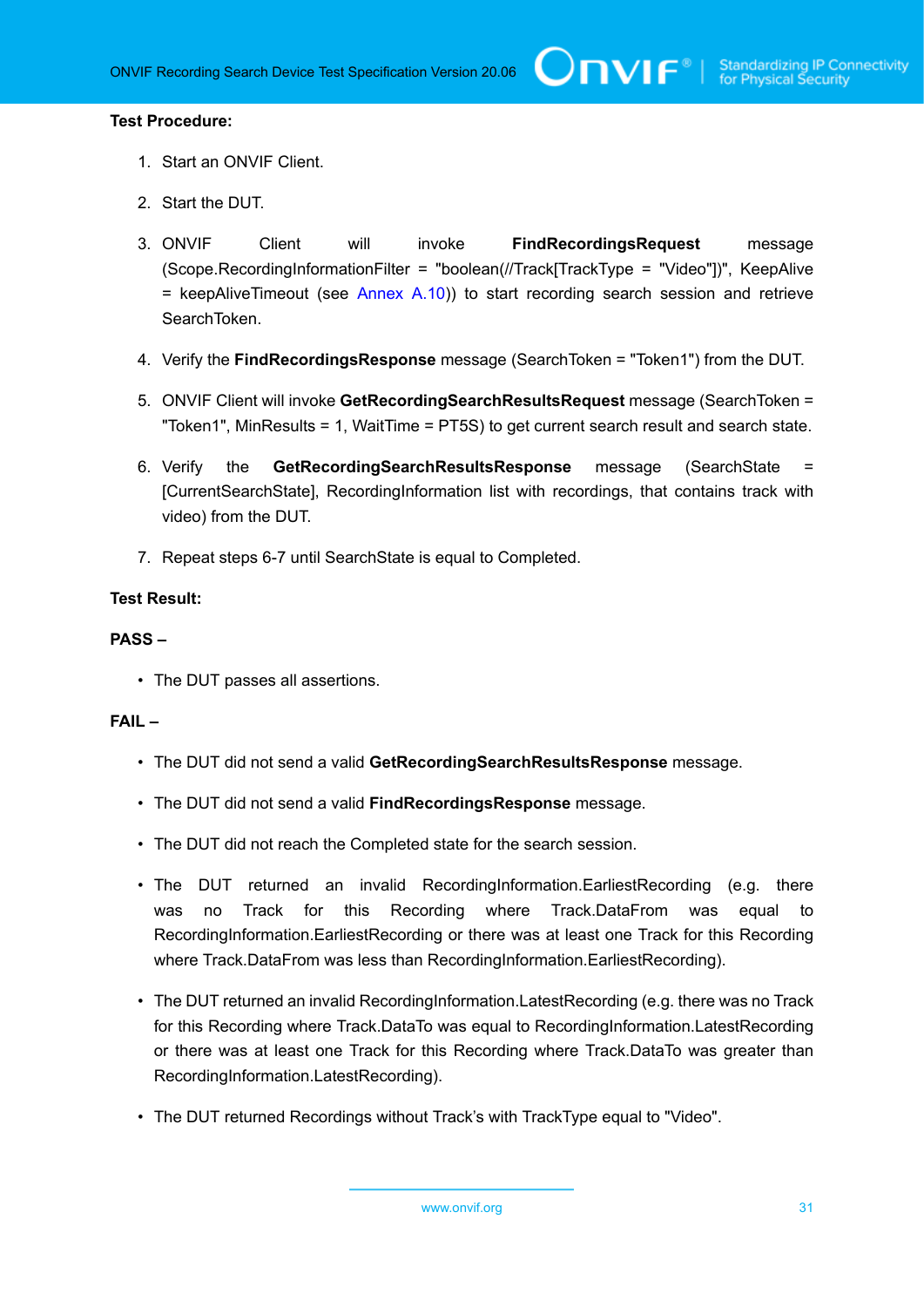

# <span id="page-31-0"></span>5.2.7 GET RECORDING SEARCH RESULTS WITH INVALID **SEARCHTOKEN**

**Test Case ID:** SEARCH-2-1-10

**Specification Coverage:** GetRecordingSearchResult

**Feature Under Test:** GetRecordingSearchResult

**WSDL Reference:** search.wsdl

**Test Purpose:** To verify Get Recording Search Result with Invalid Search Token.

**Pre-Requisite:** None

**Test Configuration:** ONVIF Client and DUT

#### **Test Procedure:**

- 1. Start an ONVIF Client.
- 2. Start the DUT.
- 3. ONVIF Client will invoke **GetRecordingSearchResultsRequest** message (invalid SearchToken).
- 4. The DUT will generate SOAP 1.2 fault message (InvalidArgVal/InvalidToken).

#### **Test Result:**

#### **PASS –**

• The DUT passes all assertions.

#### **FAIL –**

- The DUT did not send SOAP 1.2 fault message.
- The DUT sent an incorrect SOAP 1.2 fault message (fault code, namespace, etc.).

<span id="page-31-1"></span>**Note:** Other faults than specified in the test are acceptable, though the specified are preferable.

## 5.2.8 END SEARCH WITH INVALID SEARCHTOKEN

#### **Test Case ID:** SEARCH-2-1-11

#### **Specification Coverage:** EndSearch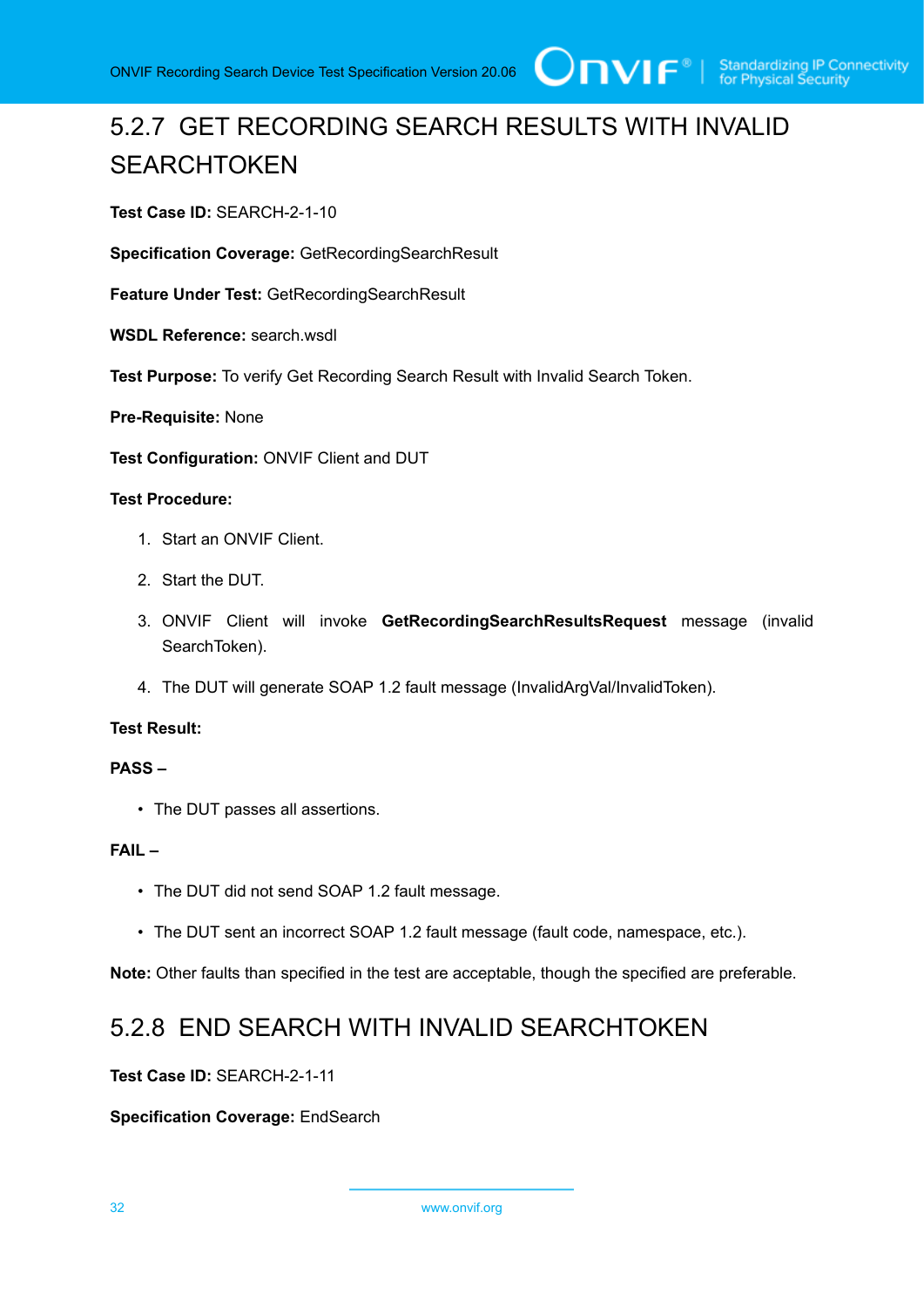#### **Feature Under Test:** EndSearch

**WSDL Reference:** search.wsdl

**Test Purpose:** To verify End Search with Invalid Search Token.

**Pre-Requisite:** None

**Test Configuration:** ONVIF Client and DUT

#### **Test Procedure:**

- 1. Start an ONVIF Client.
- 2. Start the DUT.
- 3. ONVIF Client will invoke **EndSearchRequest** message (invalid SearchToken).
- 4. The DUT will generate SOAP 1.2 fault message (InvalidArgVal/InvalidToken).

#### **Test Result:**

#### **PASS –**

• The DUT passes all assertions.

#### **FAIL –**

- The DUT did not send SOAP 1.2 fault message.
- The DUT sent an incorrect SOAP 1.2 fault message (fault code, namespace, etc.).

<span id="page-32-0"></span>**Note:** Other faults than specified in the test are acceptable, though the specified are preferable.

# 5.2.9 GET RECORDING SEARCH RESULTS AFTER END OF SEARCH (ENDSEARCH COMMAND WAS INVOKED)

**Test Case ID:** SEARCH-2-1-12

**Specification Coverage:** FindRecordings, GetRecordingSearchResult, EndSearch

**Feature Under Test:** FindRecordings, GetRecordingSearchResult, EndSearch

**WSDL Reference:** search.wsdl

**Test Purpose:** To verify end of Recording Search session after invoking EndSearch command.

**Pre-Requisite:** At least one recording exists on the DUT (see [Annex A.1](#page-101-1) for more details).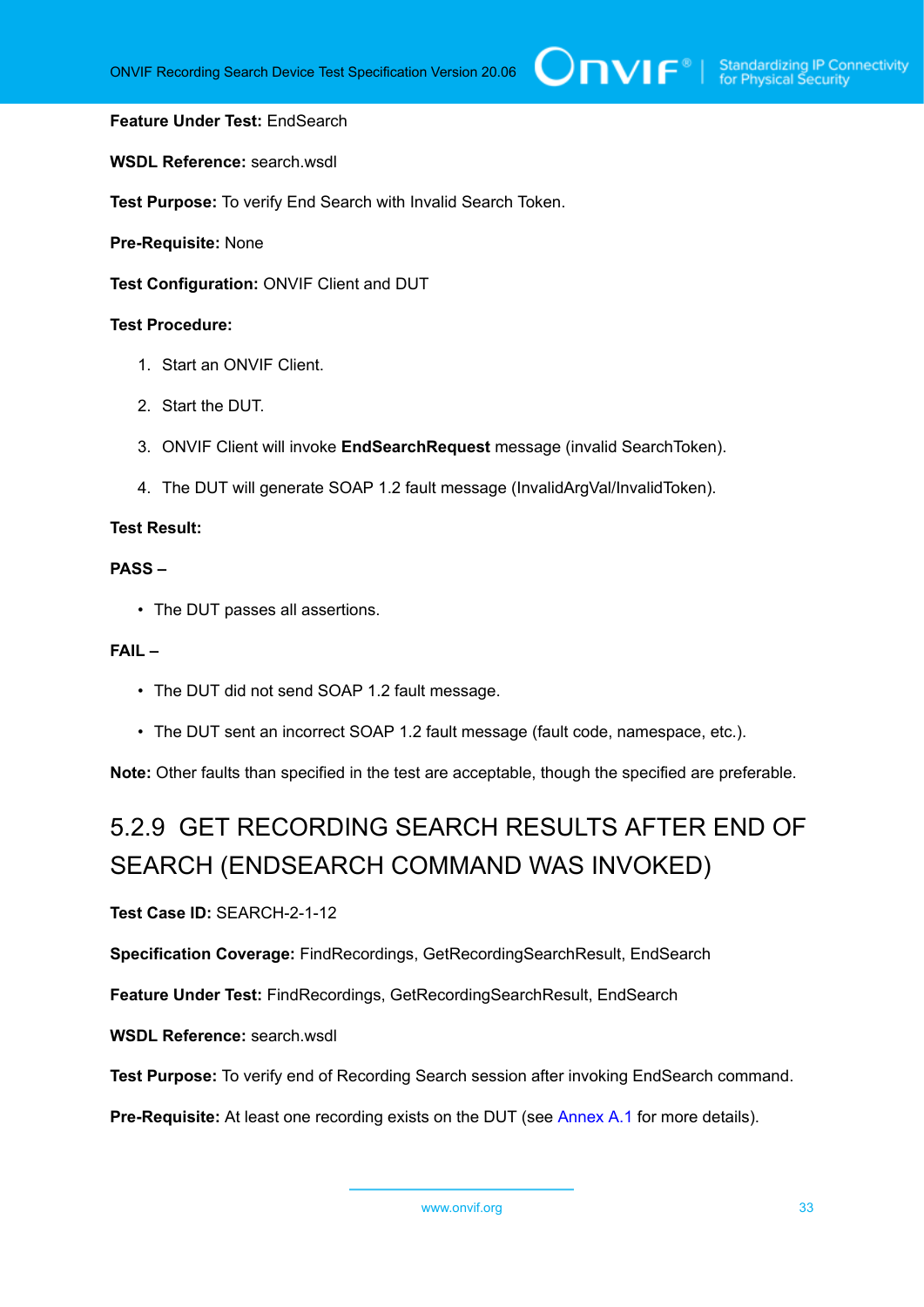#### **Test Configuration:** ONVIF Client and DUT

#### **Test Procedure:**

- 1. Start an ONVIF Client.
- 2. Start the DUT.
- 3. ONVIF Client will invoke **FindRecordingsRequest** message (Scope = [empty], no MaxMatches, KeepAlive = keepAliveTimeout (see [Annex A.10](#page-108-0))).
- 4. Verify the **FindRecordingsResponse** message (SearchToken = "Token1") from the DUT.
- 5. ONVIF Client will invoke **EndSearchRequest** message (SearchToken = "Token1").
- 6. Verify the **EndSearchResponse** message from the DUT.
- 7. ONVIF Client will invoke **GetRecordingSearchResultsRequest** message (SearchToken = "Token1").
- 8. The DUT will generate SOAP 1.2 fault message (InvalidArgVal/InvalidToken).

#### **Test Result:**

#### **PASS –**

• The DUT passes all assertions.

#### **FAIL –**

- The DUT did not send a valid **FindRecordingsResponse** message.
- The DUT did not send a valid **EndSearchResponse** message.
- The DUT did not send SOAP 1.2 fault message.
- The DUT sent an incorrect SOAP 1.2 fault message (fault code, namespace, etc.).

<span id="page-33-0"></span>**Note:** Other faults than specified in the test are acceptable, though the specified are preferable.

# 5.2.10 FIND RECORDINGS WITH RECORDING INFORMATION FILTER (ONLY AUDIO)

#### **Test Case ID:** SEARCH-2-1-13

**Specification Coverage:** FindRecordings, GetRecordingSearchResult

**Feature Under Test:** FindRecordings, GetRecordingSearchResult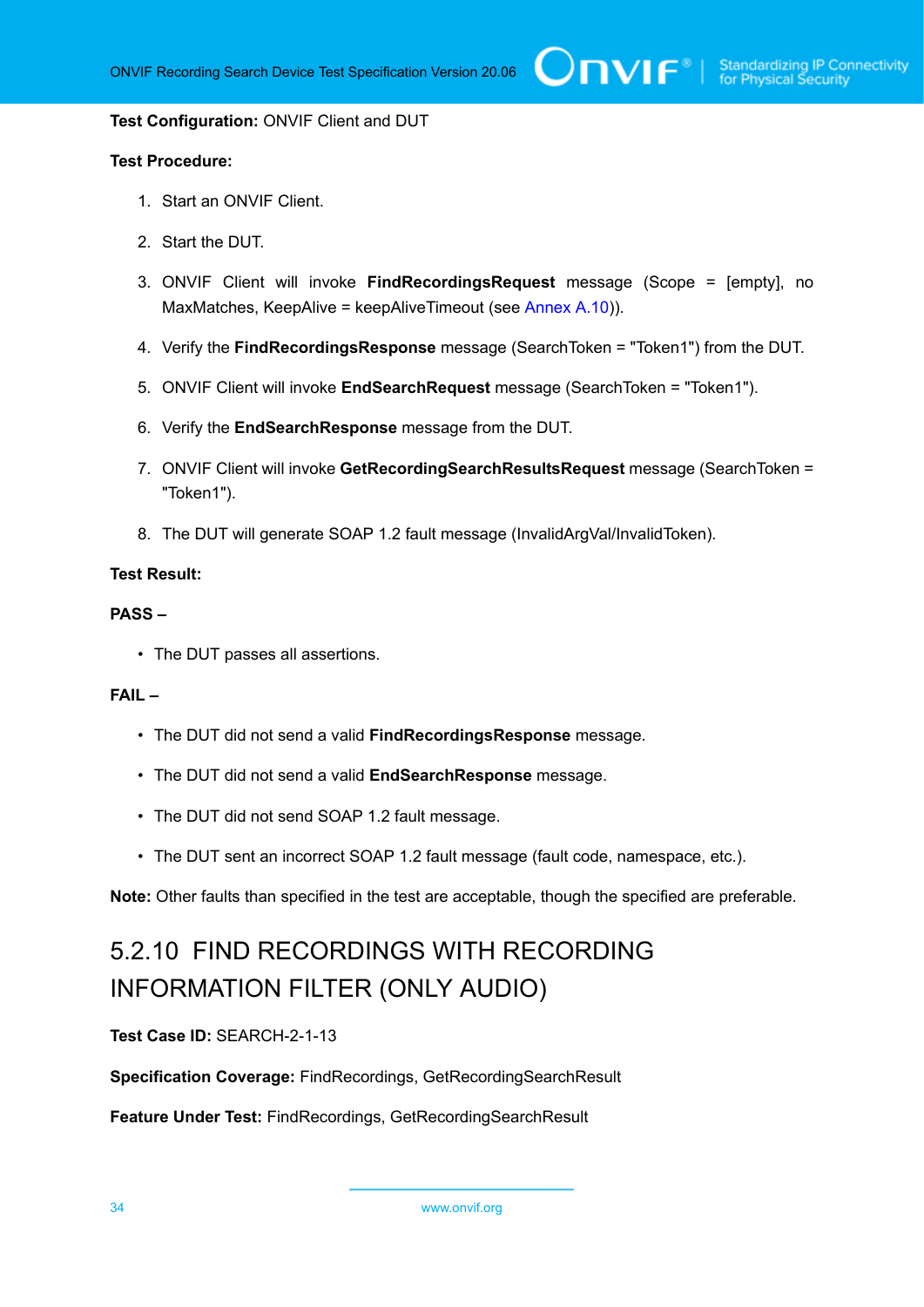#### **WSDL Reference:** search.wsdl

**Test Purpose:** To verify FindRecordings with specified RecordingInformationFilter (filter to find only recordings with audio track).

**Pre-Requisite:** None

**Test Configuration:** ONVIF Client and DUT

#### **Test Procedure:**

- 1. Start an ONVIF Client.
- 2. Start the DUT.
- 3. ONVIF Client will invoke **FindRecordingsRequest** message (Scope.RecordingInformationFilter = "boolean(//Track[TrackType = "Audio"])", KeepAlive  $=$  keepAliveTimeout (see [Annex A.10](#page-108-0))) to start recording search session and retrieve SearchToken.
- 4. Verify the **FindRecordingsResponse** message (SearchToken = "Token1") from the DUT.
- 5. ONVIF Client will invoke **GetRecordingSearchResultsRequest** message (SearchToken = "Token1", MinResults = 1, WaitTime = PT5S) to get current search result and search state.
- 6. Verify the **GetRecordingSearchResultsResponse** message (SearchState = [CurrentSearchState], RecordingInformation list with recordings, that contains track with audio) from the DUT.
- 7. Repeat steps 6-7 until SearchState is equal to Completed.

#### **Test Result:**

#### **PASS –**

• The DUT passes all assertions.

#### **FAIL –**

- The DUT did not send a valid **GetRecordingSearchResultsResponse** message.
- The DUT did not send a valid **FindRecordingsResponse** message.
- The DUT did not reach the Completed state for the search session.
- The DUT returned an invalid RecordingInformation.EarliestRecording (e.g. there was no Track for this Recording where Track.DataFrom was equal to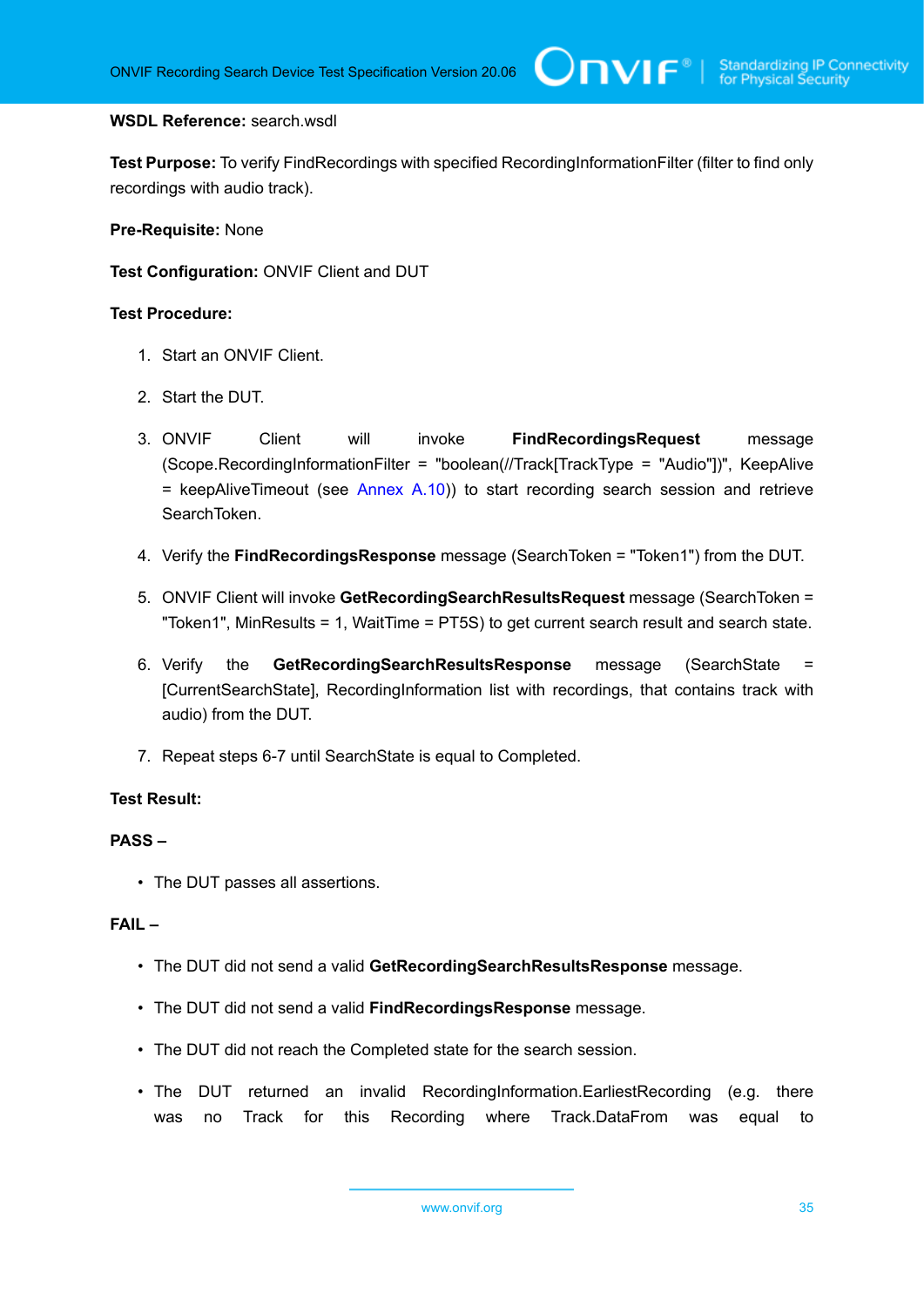RecordingInformation.EarliestRecording or there was at least one Track for this Recording where Track.DataFrom was less than RecordingInformation.EarliestRecording).

 $\mathsf{ConvIF}^{\ast}$ l

- The DUT returned an invalid RecordingInformation.LatestRecording (e.g. there was no Track for this Recording where Track.DataTo was equal to RecordingInformation.LatestRecording or there was at least one Track for this Recording where Track.DataTo was greater than RecordingInformation.LatestRecording).
- The DUT returned Recordings without Track's with TrackType equal to "Audio".
- The DUT did not return at least one Recording in search results if Audio Recording is supported.

<span id="page-35-0"></span>**Note:** The DUT could return no results if Audio is not supported.

# 5.2.11 FIND RECORDINGS WITH RECORDING INFORMATION FILTER (ONLY METADATA)

**Test Case ID:** SEARCH-2-1-14

**Specification Coverage:** FindRecordings, GetRecordingSearchResult

**Feature Under Test:** FindRecordings, GetRecordingSearchResult

**WSDL Reference:** search.wsdl

**Test Purpose:** To verify FindRecordings with specified RecordingInformationFilter (filter to find only recordings with metadata track).

**Pre-Requisite:** At least one recording exists on the DUT (see [Annex A.1](#page-101-1) for more details).

**Test Configuration:** ONVIF Client and DUT

#### **Test Procedure:**

- 1. Start an ONVIF Client.
- 2. Start the DUT.
- 3. ONVIF Client will invoke **FindRecordingsRequest** message (Scope.RecordingInformationFilter = "boolean(//Track[TrackType = "Metadata"])", KeepAlive = keepAliveTimeout (see [Annex A.10](#page-108-0))) to start recording search session and retrieve SearchToken.
- 4. Verify the **FindRecordingsResponse** message (SearchToken = "Token1") from the DUT.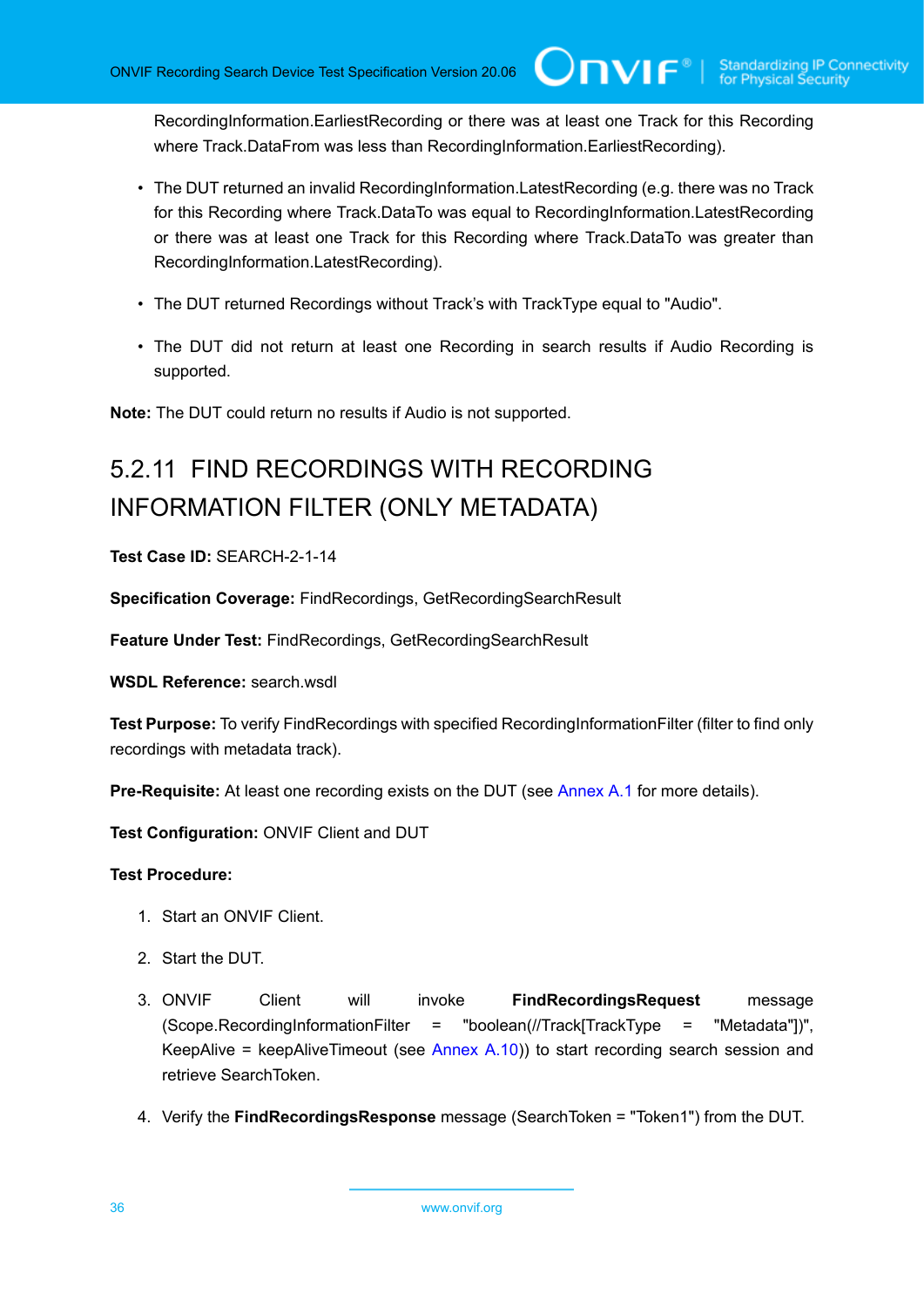5. ONVIF Client will invoke **GetRecordingSearchResultsRequest** message (SearchToken = "Token1", MinResults = 1, WaitTime = PT5S) to get current search result and search state.

 $\mathsf{Cnv}$ ı $\mathsf{F}^\ast$ l

- 6. Verify the **GetRecordingSearchResultsResponse** message (SearchState = [CurrentSearchState], RecordingInformation list with recordings, that contains track with metadata) from the DUT.
- 7. Repeat steps 6-7 until SearchState is equal to Completed.

# **Test Result:**

#### **PASS –**

• The DUT passes all assertions.

#### **FAIL –**

- The DUT did not send a valid **GetRecordingSearchResultsResponse** message.
- The DUT did not send a valid **FindRecordingsResponse** message.
- The DUT did not reach the Completed state for the search session.
- The DUT returned an invalid RecordingInformation.EarliestRecording (e.g. there was no Track for this Recording where Track.DataFrom was equal to RecordingInformation.EarliestRecording or there was at least one Track for this Recording where Track.DataFrom was less than RecordingInformation.EarliestRecording).
- The DUT returned an invalid RecordingInformation.LatestRecording (e.g. there was no Track for this Recording where Track.DataTo was equal to RecordingInformation.LatestRecording or there was at least one Track for this Recording where Track.DataTo was greater than RecordingInformation.LatestRecording).
- The DUT returned Recordings without Track's with TrackType equal to "Metadata".
- The DUT did not return at least one Recording in search results in case Metadata Recording is supported.

# 5.2.12 FIND RECORDINGS WITH RECORDING INFORMATION FILTER (VIDEO AND AUDIO)

**Test Case ID:** SEARCH-2-1-15

**Specification Coverage:** FindRecordings, GetRecordingSearchResult

**Feature Under Test:** FindRecordings, GetRecordingSearchResult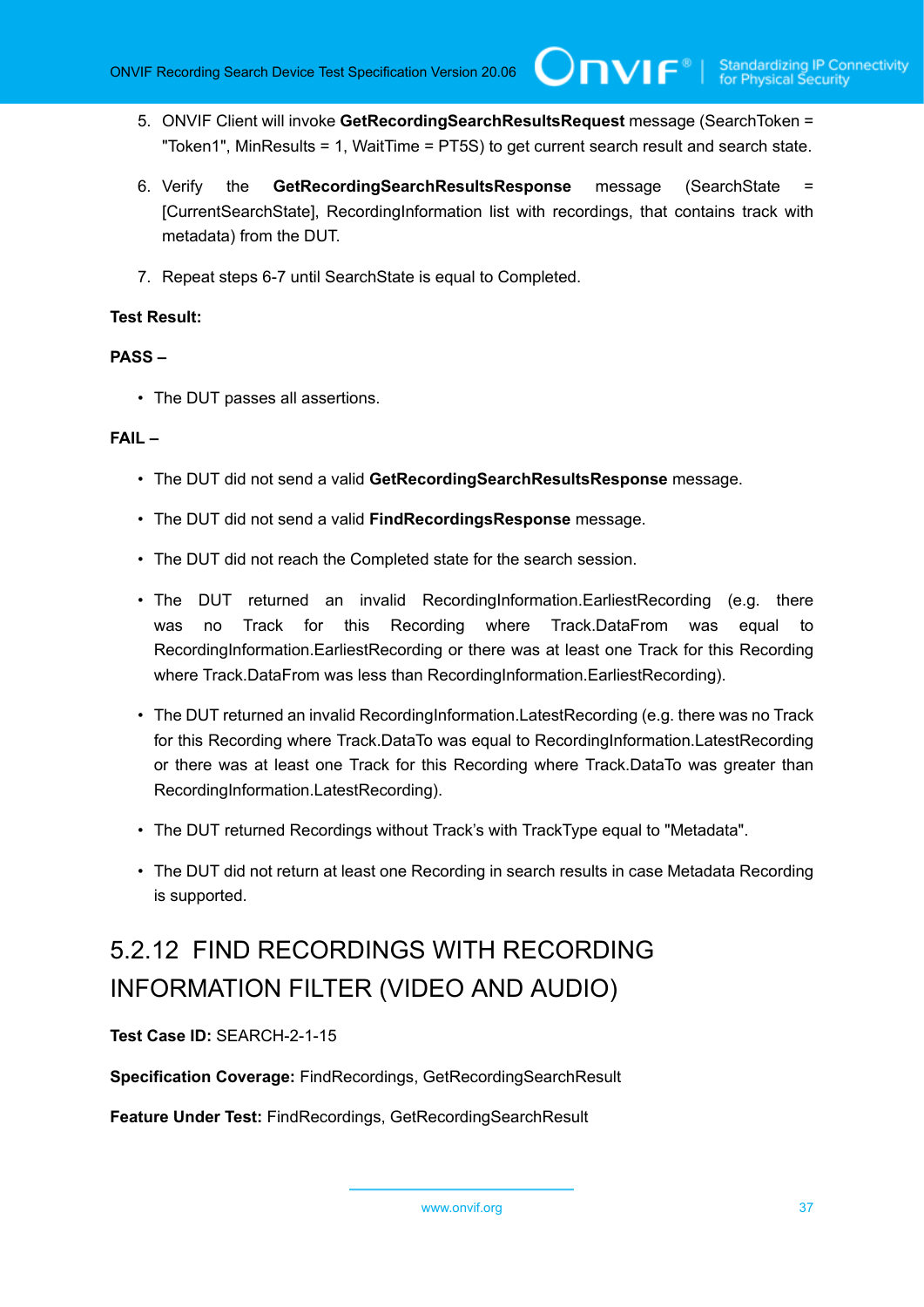#### **WSDL Reference:** search.wsdl

**Test Purpose:** To verify FindRecordings with specified RecordingInformationFilter (filter to find recordings with video and audio track).

 $\mathsf{Cnv}$ ı $\mathsf{F}^\ast$ l

**Pre-Requisite:** At least one recording exists on the DUT (see [Annex A.1](#page-101-0) for more details).

**Test Configuration:** ONVIF Client and DUT

#### **Test Procedure:**

- 1. Start an ONVIF Client.
- 2. Start the DUT.
- 3. ONVIF Client will invoke **FindRecordingsRequest** message (Scope.RecordingInformationFilter = "boolean(//Track[TrackType = "Video"]) and boolean(// Track[TrackType = "Audio"])", KeepAlive = keepAliveTimeout (see [Annex A.10](#page-108-0))) to start recording search session and retrieve SearchToken.
- 4. Verify the **FindRecordingsResponse** message (SearchToken = "Token1") from the DUT.
- 5. ONVIF Client will invoke **GetRecordingSearchResultsRequest** message (SearchToken = "Token1", MinResults = 1, WaitTime = PT5S) to get current search result and search state.
- 6. Verify the **GetRecordingSearchResultsResponse** message (SearchState = [CurrentSearchState], RecordingInformation list with recordings, that contains track with video and audio) from the DUT.
- 7. Repeat steps 6-7 until SearchState is equal to Completed.

# **Test Result:**

#### **PASS –**

• The DUT passes all assertions.

- The DUT did not send a valid **GetRecordingSearchResultsResponse** message.
- The DUT did not send a valid **FindRecordingsResponse** message.
- The DUT did not reach the Completed state for the search session.
- The DUT returned an invalid RecordingInformation.EarliestRecording (e.g. there was no Track for this Recording where Track.DataFrom was equal to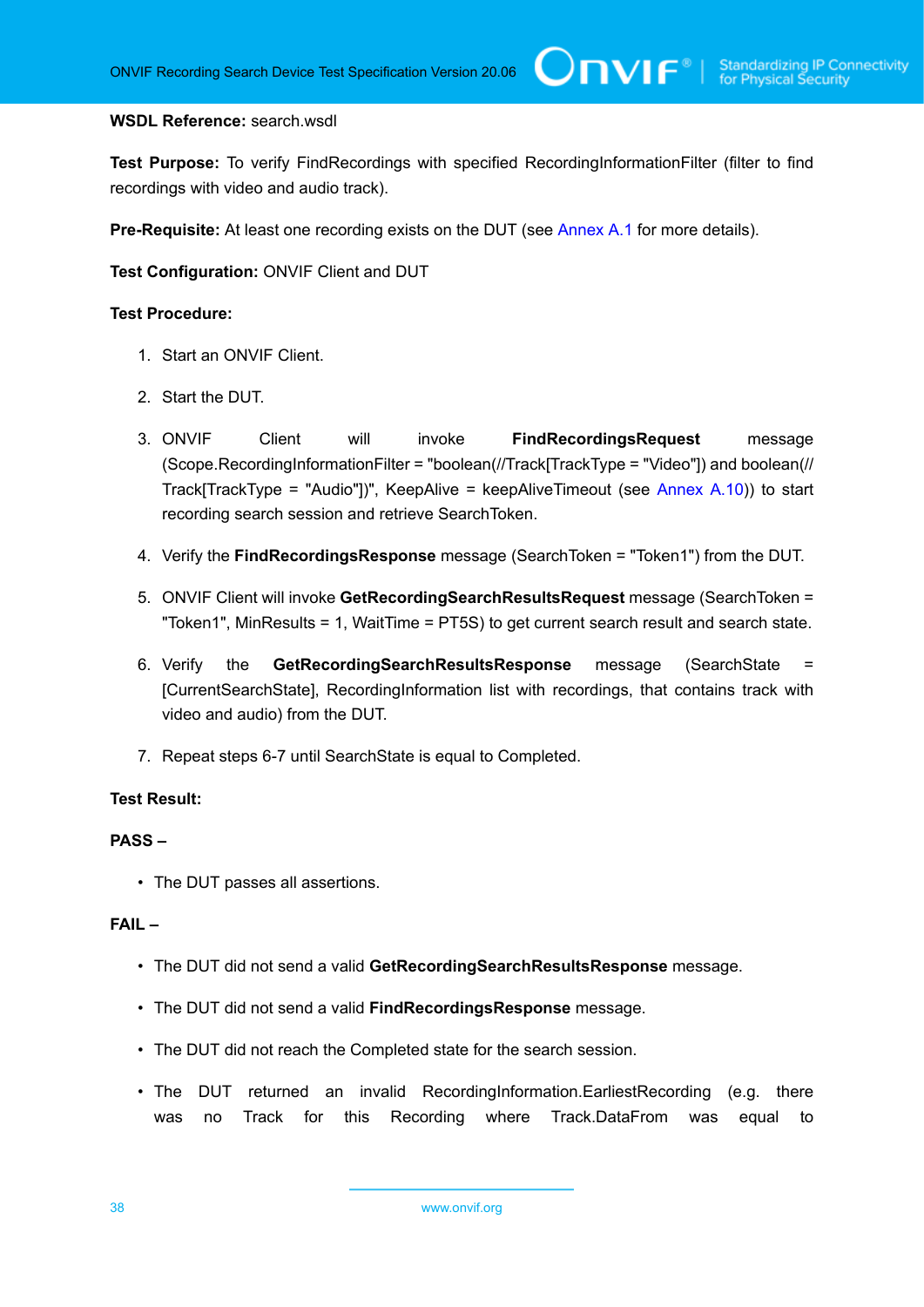RecordingInformation.EarliestRecording or there was at least one Track for this Recording where Track.DataFrom was less than RecordingInformation.EarliestRecording).

 $\mathsf{ConvIF}^{\ast}$  i

- The DUT returned an invalid RecordingInformation.LatestRecording (e.g. there was no Track for this Recording where Track.DataTo was equal to RecordingInformation.LatestRecording or there was at least one Track for this Recording where Track.DataTo was greater than RecordingInformation.LatestRecording).
- The DUT returned Recordings without Tracks that have TrackType equal to "Video" and "Audio".
- The DUT did not return at least one Recording in search results if Audio Recording is supported.

**Note:** The DUT could return no results if Audio is not supported.

# 5.2.13 FIND RECORDINGS WITH RECORDING INFORMATION FILTER (VIDEO AND METADATA)

**Test Case ID:** SEARCH-2-1-16

**Specification Coverage:** FindRecordings, GetRecordingSearchResult

**Feature Under Test:** FindRecordings, GetRecordingSearchResult

**WSDL Reference:** search.wsdl

**Test Purpose:** To verify FindRecordings with specified RecordingInformationFilter (filter to find recordings with video and metadata track).

**Pre-Requisite:** At least one recording exists on the DUT (see [Annex A.1](#page-101-0) for more details).

**Test Configuration:** ONVIF Client and DUT

- 1. Start an ONVIF Client.
- 2. Start the DUT.
- 3. ONVIF Client will invoke **FindRecordingsRequest** message (Scope.RecordingInformationFilter = "boolean(//Track[TrackType = "Video"]) and boolean(// Track[TrackType = "Metadata"])", KeepAlive = keepAliveTimeout (see Annex  $A.10$ )) to start recording search session and retrieve SearchToken.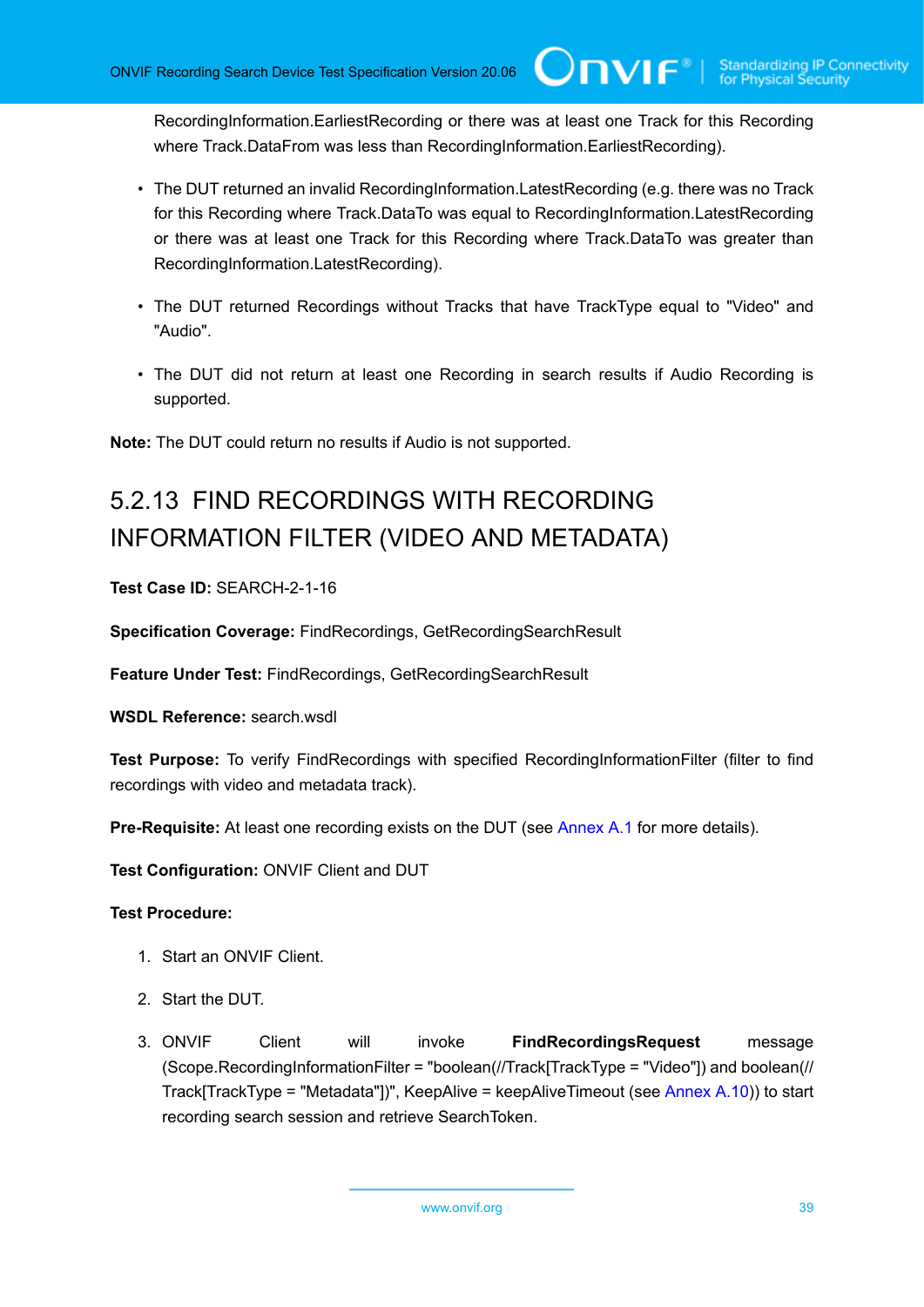4. Verify the **FindRecordingsResponse** message (SearchToken = "Token1") from the DUT.

 $\mathsf{Cnv}$ ı $\mathsf{F}^\ast$ l

- 5. ONVIF Client will invoke **GetRecordingSearchResultsRequest** message (SearchToken = "Token1", MinResults = 1, WaitTime = PT5S) to get current search result and search state.
- 6. Verify the **GetRecordingSearchResultsResponse** message (SearchState [CurrentSearchState], RecordingInformation list with recordings, that contains track with video and metadata) from the DUT.
- 7. Repeat steps 6-7 until SearchState is equal to Completed.

#### **Test Result:**

### **PASS –**

• The DUT passes all assertions.

#### **FAIL –**

- The DUT did not send a valid **GetRecordingSearchResultsResponse** message.
- The DUT did not send a valid **FindRecordingsResponse** message.
- The DUT did not reach the Completed state for the search session.
- The DUT returned an invalid RecordingInformation.EarliestRecording (e.g. there was no Track for this Recording where Track.DataFrom was equal to RecordingInformation.EarliestRecording or there was at least one Track for this Recording where Track.DataFrom was less than RecordingInformation.EarliestRecording).
- The DUT returned an invalid RecordingInformation.LatestRecording (e.g. there was no Track for this Recording where Track.DataTo was equal to RecordingInformation.LatestRecording or there was at least one Track for this Recording where Track.DataTo was greater than RecordingInformation.LatestRecording).
- The DUT returned Recordings without Tracks that have TrackType equal to "Video" and "Metadata".
- The DUT did not return at least one Recording in search results if Metadata Recording is Supported.

# 5.2.14 GET RECORDING SEARCH RESULTS AND GET RECORDINGS CONSISTENCY

**Test Case ID:** SEARCH-2-1-17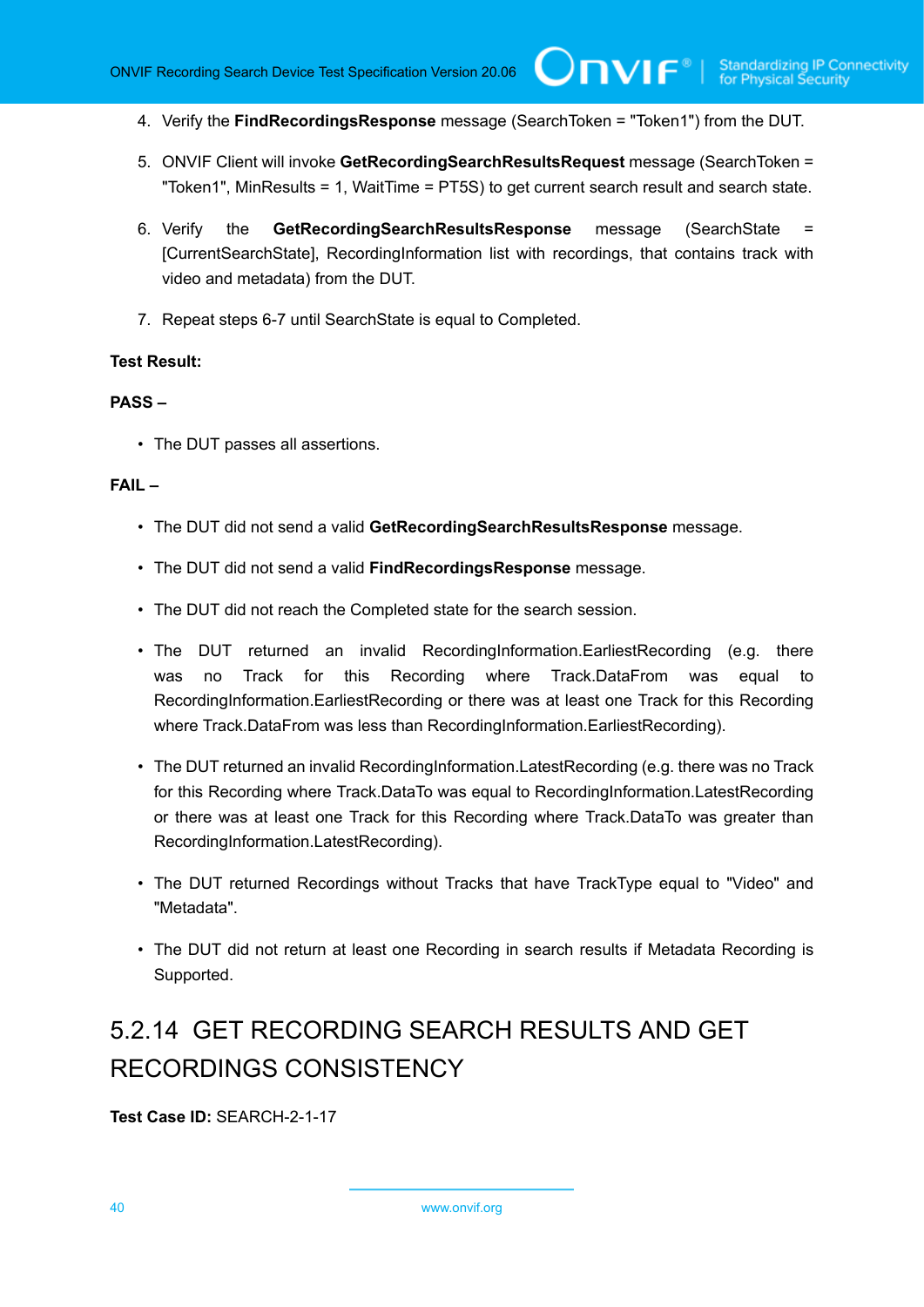$\bigcup$ NVIF $^\circ$ l

**Specification Coverage:** FindRecordings, GetRecordingSearchResults, GetRecordings

**Feature Under Test:** FindRecordings, GetRecordingSearchResult, GetRecordings

**WSDL Reference:** search.wsdl, recording.wsdl

**Test Purpose:** To verify Get Recording Search Result and Get Recordings consistency.

**Pre-Requisite:** At least one recording exists on the DUT (see [Annex A.1](#page-101-0) for more details).

**Test Configuration:** ONVIF Client and DUT

#### **Test Procedure:**

- 1. Start an ONVIF Client.
- 2. Start the DUT.
- 3. ONVIF Client will invoke **GetRecordingsRequest** message to retrieve list of Recordings.
- 4. Verify the **GetRecordingsResponse** message (RecordingItem list) from the DUT.
- 5. ONVIF Client will invoke **FindRecordingsRequest** message (Scope = [empty], no MaxMatches, KeepAlive = keepAliveTimeout (see [Annex A.10\)](#page-108-0)) to start recording search session and retrieve SearchToken.
- 6. Verify the **FindRecordingsResponse** message (SearchToken = "Token1") from the DUT.
- 7. ONVIF Client will invoke **GetRecordingSearchResultsRequest** message (SearchToken = "Token1", MinResults = 1, MaxResults = 1, WaitTime = PT5S) to get current search result and search state.
- 8. Verify the **GetRecordingSearchResultsResponse** message (SearchState = [CurrentSearchState], RecordingInformation list) from the DUT.
- 9. Repeat steps 7-8 until SearchState is equal to Completed.
- 10.Verify that list of Recordings from **GetRecordingsResponse** and list of Recordings from **GetRecordingSearchResultsResponse**'s are consistent.

#### **Test Result:**

# **PASS –**

• The The DUT passes all assertions.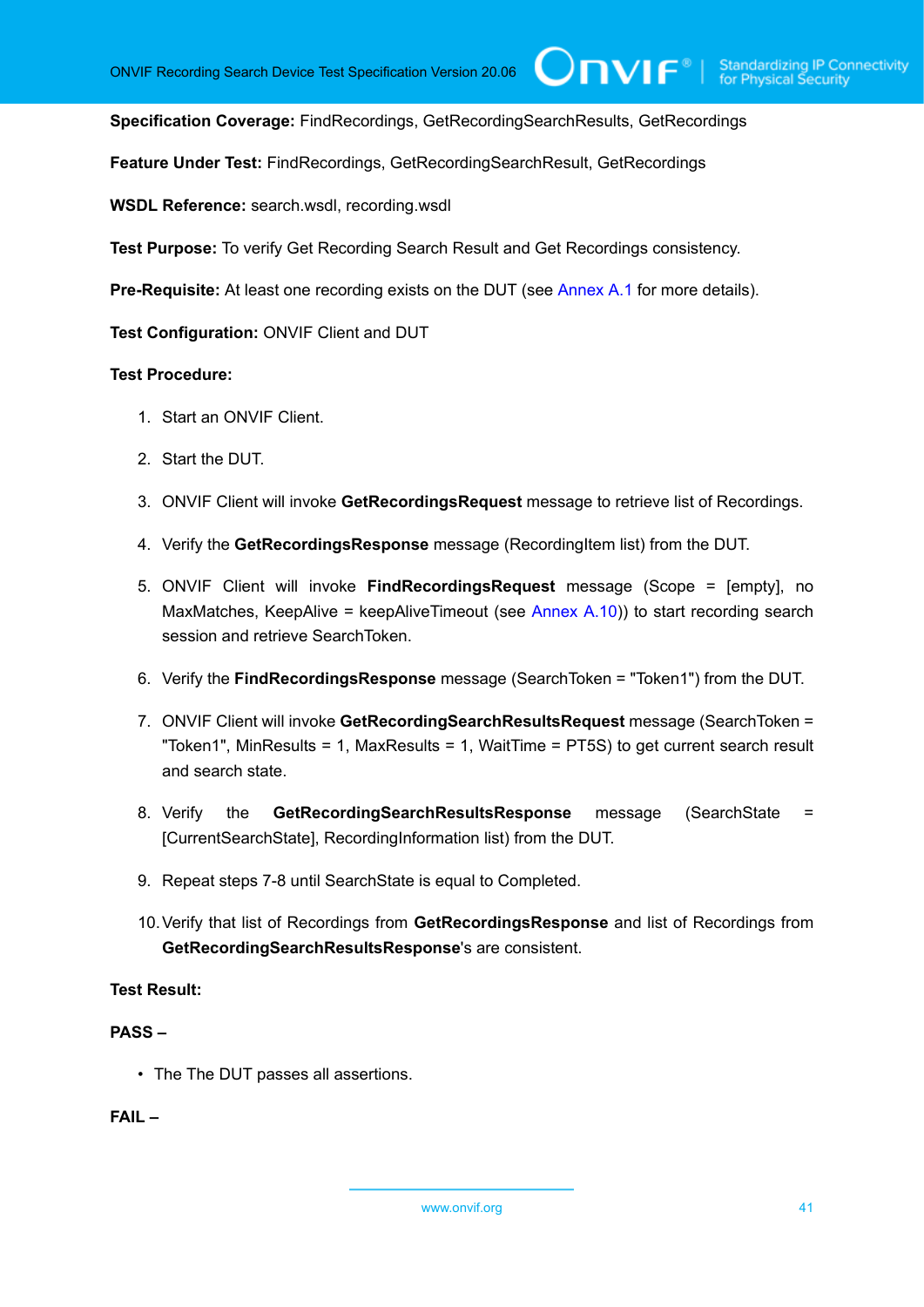TVIF®

- The DUT did not send a valid **GetRecordingsResponse** message, if **GetRecordingsRequest** was invoked.
- The DUT did not send a valid **FindRecordingsResponse** message.
- The DUT did not reach the Completed state for the search session.
- The DUT returned invalid RecordingInformation.EarliestRecording (e.g. there was no Track for this Recording where Track.DataFrom was equal to RecordingInformation.EarliestRecording or there was at least one Track for this Recording where Track.DataFrom was less than RecordingInformation.EarliestRecording) in GetRecordingSearchResultResponse.
- The DUT returned invalid RecordingInformation.LatestRecording (e.g. there was no Track for this Recording where Track.DataTo was equal to RecordingInformation.LatestRecording or there was at least one Track for this Recording where Track.DataTo was greater than RecordingInformation.LatestRecording) in GetRecordingSearchResultResponse.
- The DUT returned list of Recordings from **GetRecordingsResponse** and list of recordings from **GetRecordingSearchResultsResponse**'s that were inconsistent (see [Annex A.2\)](#page-101-1).
- The DUT returned the Recording with the same token twice in one or several **GetRecordingSearchResultsResponse** messages or in **GetRecordingsResponse** message.

# 5.2.15 GET RECORDING SEARCH RESULTS AND GET RECORDING INFORMATION CONSISTENCY

**Test Case ID:** SEARCH-2-1-18

**Specification Coverage:** FindRecordings, GetRecordingSearchResult, GetRecordingInformation

**Feature Under Test:** FindRecordings, GetRecordingSearchResults, GetRecordingInformation

**WSDL Reference:** search.wsdl

**Test Purpose:** To verify Get Recording Search Result and Get RecordingInformation consistency.

**Pre-Requisite:** At least one recording exists on the DUT (see [Annex A.1](#page-101-0) for more details).

**Test Configuration:** ONVIF Client and DUT

#### **Test Procedure:**

1. Start an ONVIF Client.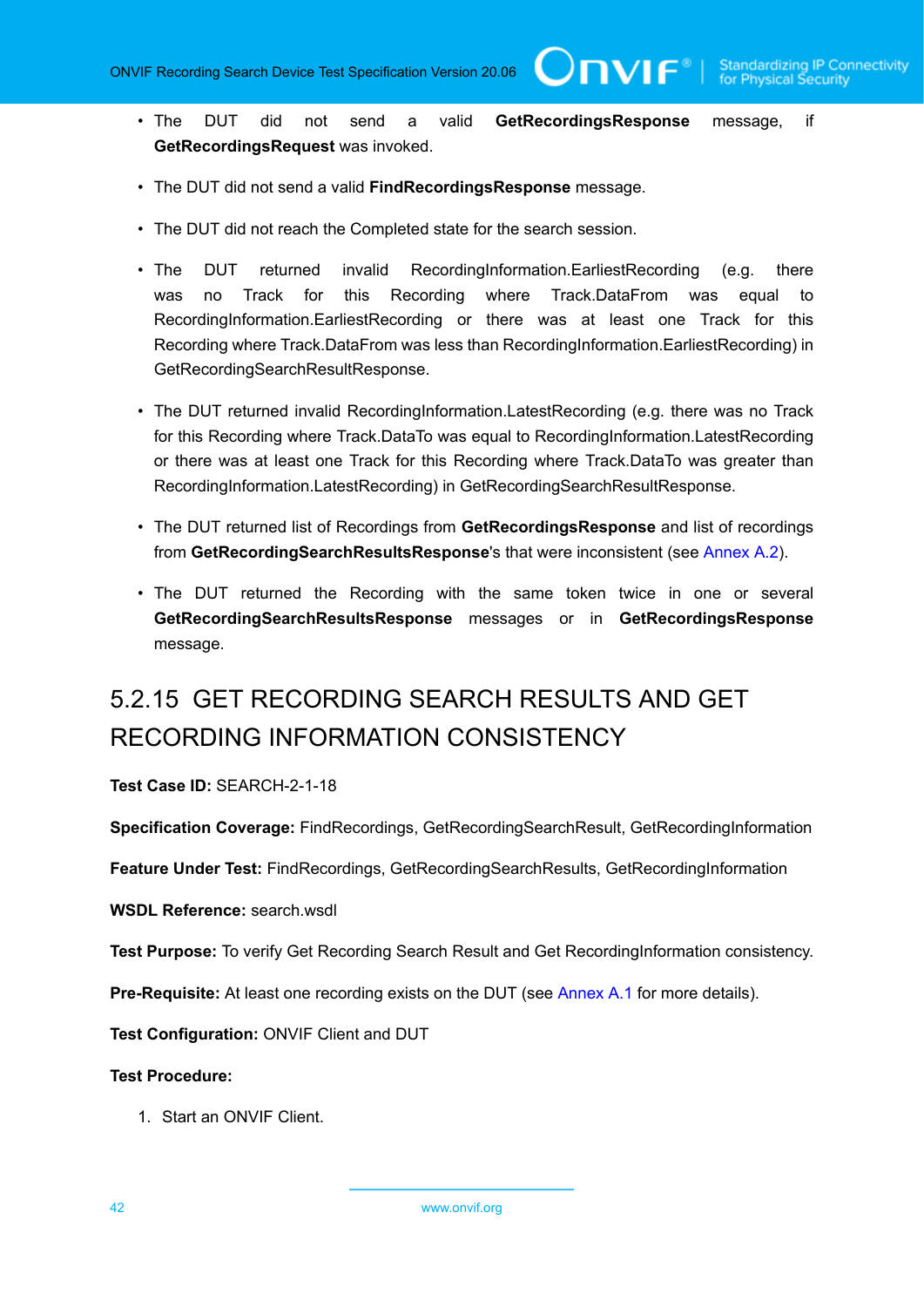- 2. Start the DUT.
- 3. ONVIF Client will invoke **FindRecordingsRequest** message (Scope = [empty], no MaxMatches, KeepAlive = keepAliveTimeout (see [Annex A.10\)](#page-108-0)) to start recording search session and retrieve SearchToken.
- 4. Verify the **FindRecordingsResponse** message (SearchToken = "Token1") from the DUT.
- 5. ONVIF Client will invoke **GetRecordingSearchResultsRequest** message (SearchToken = "Token1", MinResults = 1, MaxResults = 1, WaitTime = PT5S) to get current search result and search state.
- 6. Verify the **GetRecordingSearchResultsResponse** message (SearchState = [CurrentSearchState], RecordingInformation list) from the DUT.
- 7. Repeat steps 5-6 until SearchState is equal to Completed.
- 8. ONVIF Client will invoke **GetRecordingInformationRequest** message for the first recording from **GetRecordingSearchResultsResponse**.
- 9. Verify **GetRecordingInformationResponse** message from the DUT. Compare RecordingInformation structure received in GetRecordingSearchResults and in GetRecordingInformation response according [Annex A.9.](#page-106-0)
- 10.Repeat steps 8-9 for all other recording from **GetRecordingSearchResultsResponse**.

# **Test Result:**

# **PASS –**

• The The DUT passes all assertions.

- The DUT did not send a valid **FindRecordingsResponse** message.
- The DUT did not send a valid **GetRecordingInformationResponse** message.
- The DUT did not reach the Completed state for the search session.
- The DUT returned invalid RecordingInformation.EarliestRecording (e.g. there was no Track for this Recording where Track.DataFrom was equal to RecordingInformation.EarliestRecording or there was at least one Track for this Recording where Track.DataFrom was less than RecordingInformation.EarliestRecording) in GetRecordingSearchResultResponse.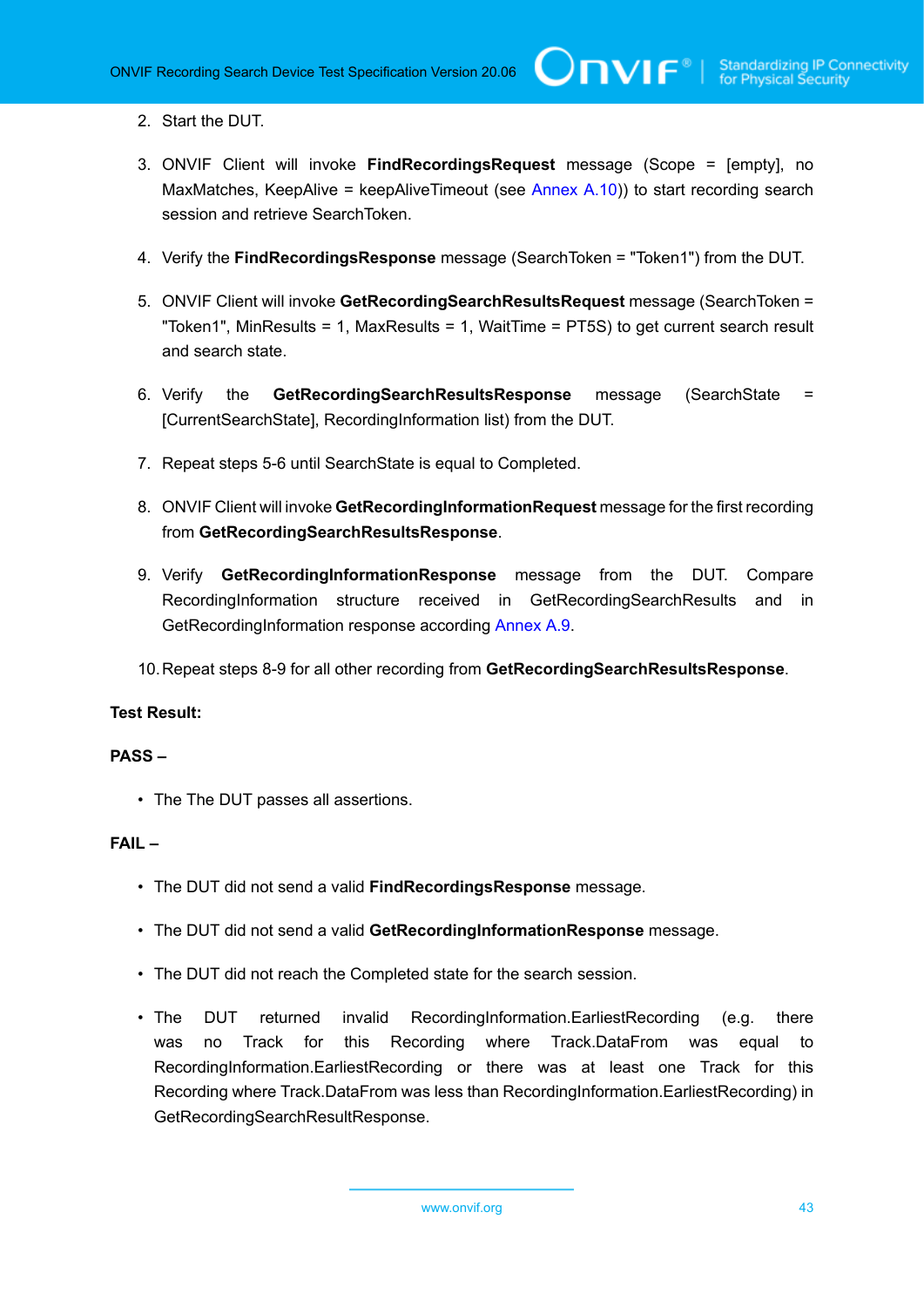- The DUT returned invalid RecordingInformation.LatestRecording (e.g. there was no Track for this Recording where Track.DataTo was equal to RecordingInformation.LatestRecording or there was at least one Track for this Recording where Track.DataTo was greater than RecordingInformation.LatestRecording) in GetRecordingSearchResultResponse.
- The DUT returned the Recording with the same TrackToken twice in one or several **GetRecordingSearchResultsResponse** messages.
- The DUT returned **GetRecordingInformationResponse** message with RecordingToken not equal to RecordingToken in **GetRecordingInformationRequest** message.
- The DUT returned RecordingInformation structure in **GetRecordingInformationResponse** different from RecordingInformation structure in GetRecordingSearchResultResponse for corresponding recording token (see [Annex A.9\)](#page-106-0).

# 5.2.16 RECORDINGS SEARCH - KEEP ALIVE

**Test Case ID:** SEARCH-2-1-19

**Specification Coverage:** FindRecordings, GetRecordingSearchResult

**Feature Under Test:** FindRecordings, GetRecordingSearchResult

WSDL Reference: search wsdl

**Test Purpose:** To verify that search session is kept alive during KeepAliveTime.

**Pre-Requisite:** Search Service is received from the DUT.

**Test Configuration:** ONVIF Client and DUT

- 1. Start an ONVIF Client.
- 2. Start the DUT.
- 3. ONVIF Client selects keep alive time value by following the procedure mentioned in [Annex](#page-108-0) [A.10](#page-108-0) with the following output parameter
	- out *keepAliveTime* keep alive time
- 4. ONVIF Client invokes **FindRecordings** request with parameters
	- Scope.IncludedSources skipped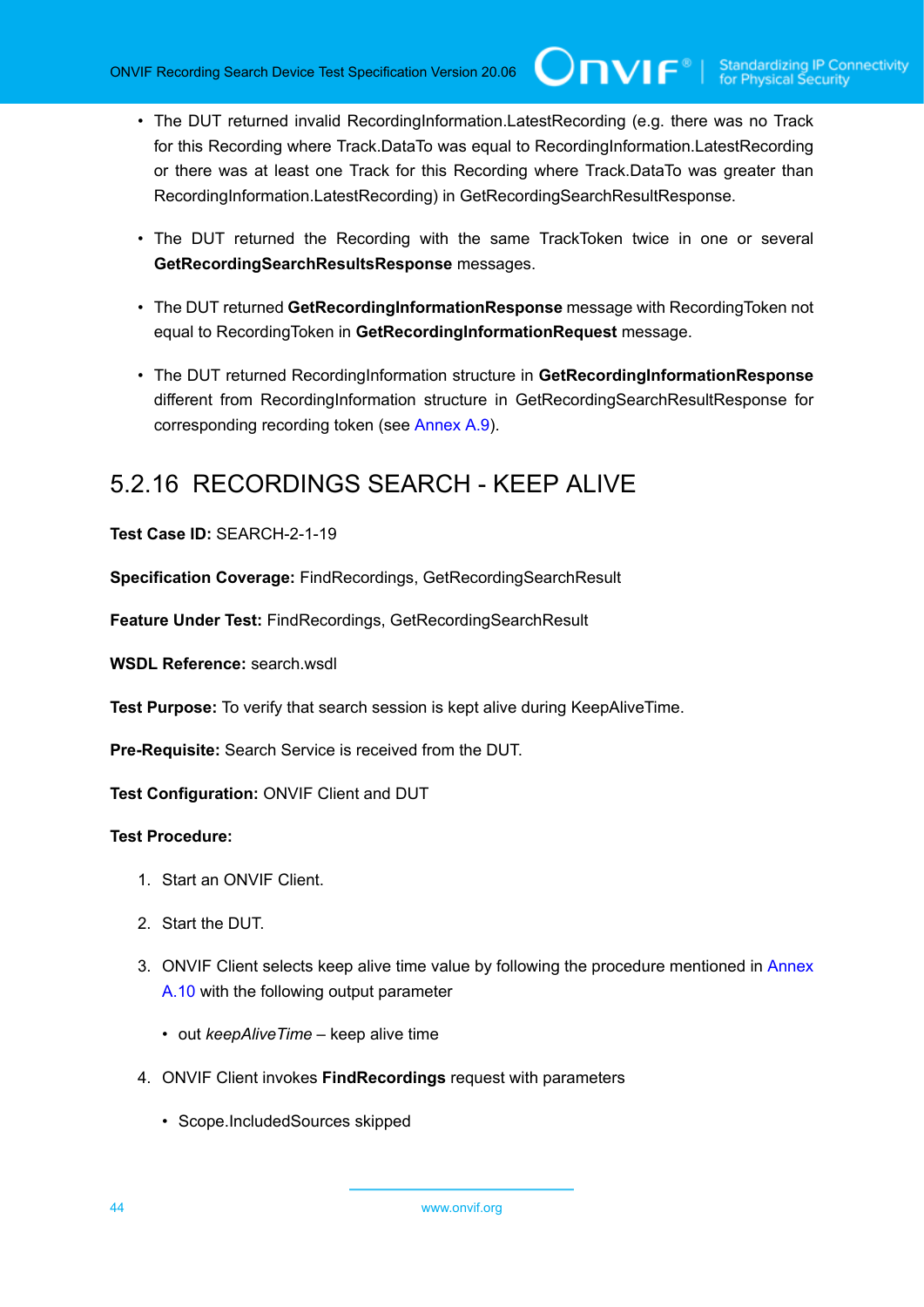- Scope.IncludedRecordings skipped
- Scope.RecordingInformationFilter skipped
- MaxMatches skipped
- KeepAliveTime := *keepAliveTime*
- 5. The DUT responds with **FindRecordingsResponse** message with parameters
	- SearchToken =: *searchToken*
- 6. ONVIF Client waits during (*keepAliveTime* 1s)
- 7. ONVIF Client invokes **GetRecordingSearchResults** request with parameters
	- SearchToken := *searchToken*
	- MinResults skipped
	- MaxResults skipped
	- WaitTime := PT5S
- 8. The DUT responds with **GetRecordingSearchResultsResponse** message.

# **Test Result:**

#### **PASS –**

• The DUT passes all assertions.

# **FAIL –**

- The DUT did not send **FindRecordingsResponse** message.
- The DUT did not send **GetRecordingSearchResultsResponse** message.

# 5.2.17 RECORDINGS SEARCH EXPIRATION

#### **Test Case ID:** SEARCH-2-1-20

**Specification Coverage:** FindRecordings, GetRecordingSearchResult

**Feature Under Test:** FindRecordings, GetRecordingSearchResult

**WSDL Reference:** search.wsdl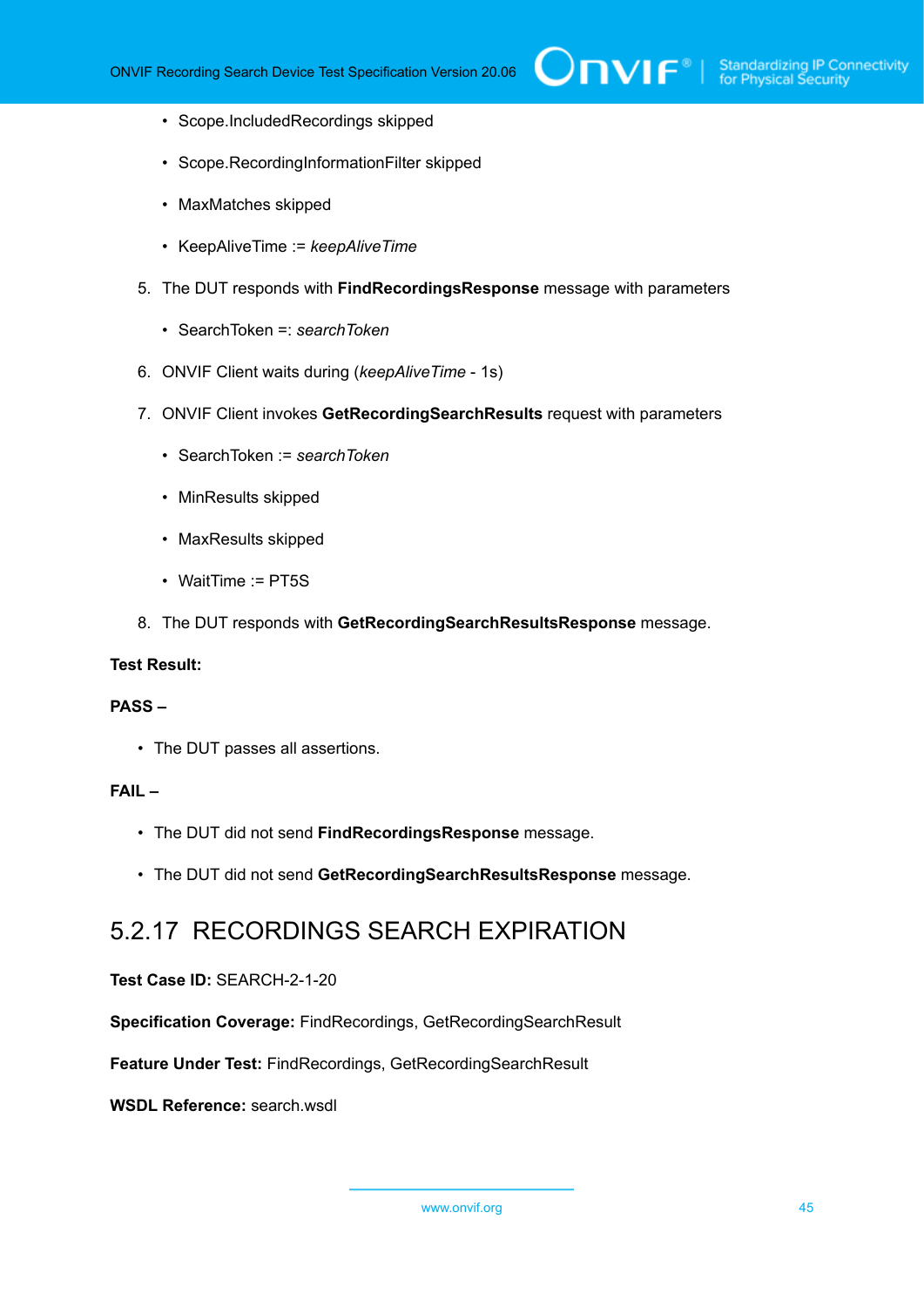**TVIF**®

**Test Purpose:** To verify that search session is rejected when KeepAliveTime expired.

**Pre-Requisite:** Search Service is received from the DUT.

**Test Configuration:** ONVIF Client and DUT

#### **Test Procedure:**

- 1. Start an ONVIF Client.
- 2. Start the DUT.
- 3. ONVIF Client selects keep alive time value by following the procedure mentioned in [Annex](#page-108-0) [A.10](#page-108-0) with the following output parameter
	- out *keepAliveTime* keep alive time
- 4. ONVIF Client invokes **FindRecordings** request with parameters
	- Scope.IncludedSources skipped
	- Scope.IncludedRecordings skipped
	- Scope.RecordingInformationFilter skipped
	- MaxMatches skipped
	- KeepAliveTime := *keepAliveTime*
- 5. The DUT responds with **FindRecordingsResponse** message with parameters
	- SearchToken =: *searchToken*
- 6. ONVIF Client waits during (*keepAliveTime* + *timeout*)
- 7. ONVIF Client invokes **GetRecordingSearchResults** request with parameters
	- SearchToken := *searchToken*
	- MinResults skipped
	- MaxResults skipped
	- WaitTime := PT5S
- 8. The DUT responds with SOAP 1.2 fault message (**InvalidArgVal/InvalidToken**).

# **Test Result:**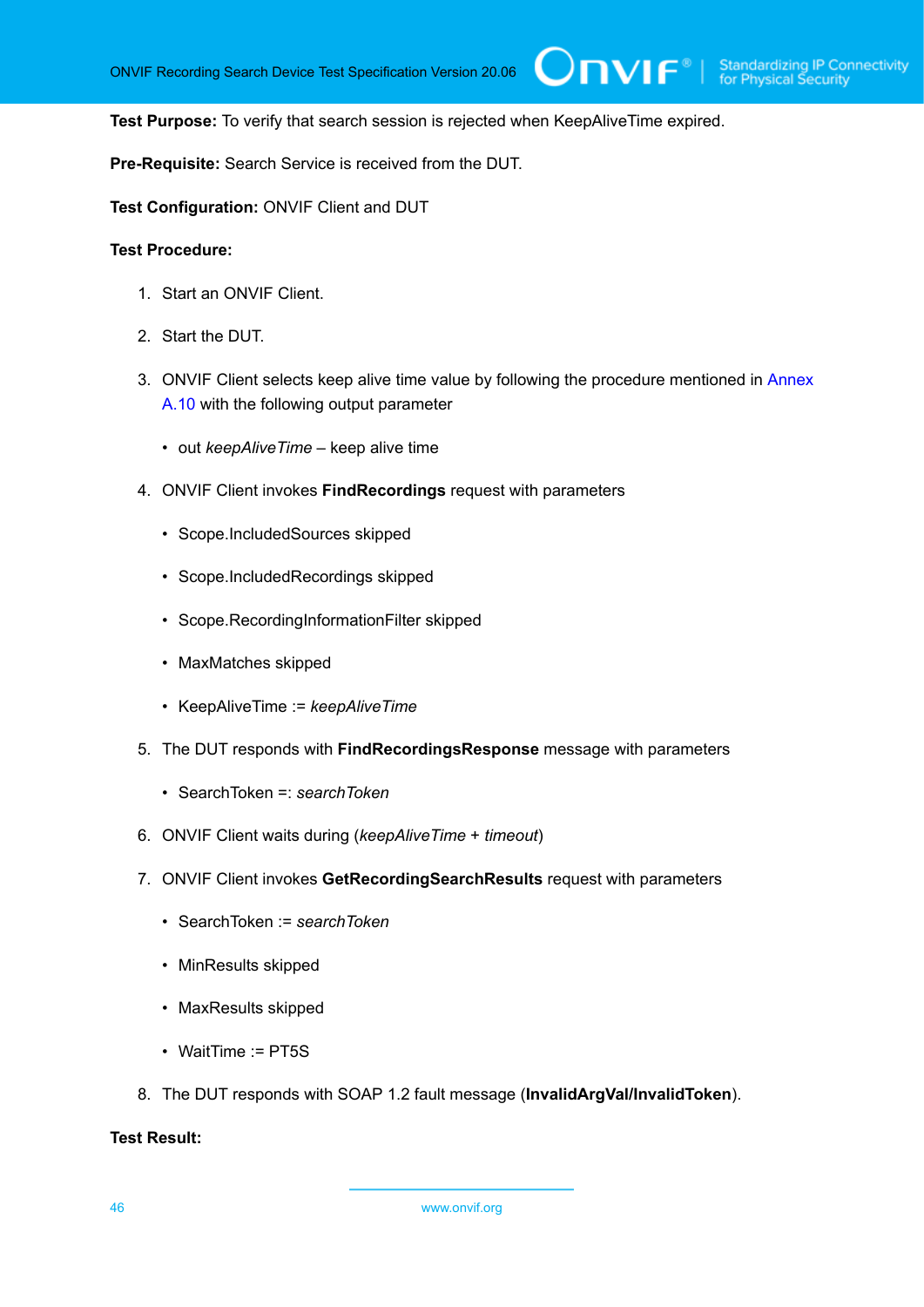#### **PASS –**

• The DUT passes all assertions.

#### **FAIL –**

- The DUT did not send **FindRecordingsResponse** message.
- The DUT did not send SOAP 1.2 fault message to **GetRecordingSearchResults**.

**Note:** Other faults than specified in the test are acceptable, though the specified are preferable.

**Note:** *timeout* will be taken from Operation Delay field of ONVIF Device Test Tool.

# 5.3 Event Search

# 5.3.1 FIND EVENTS (MAXMATCHES = 1)

**Test Case ID:** SEARCH-3-1-5

**Specification Coverage:** FindEvents, GetEventSearchResult, GetRecordingInformation

**Feature Under Test:** FindEvents, GetEventSearchResult, GetRecordingInformation

**WSDL Reference:** search.wsdl

**Test Purpose:** To verify event forward and backward search in case MaxMatches = 1.

**Pre-Requisite:** At least one recording exists on the DUT (see [Annex A.1](#page-101-0) for more details).

**Test Configuration:** ONVIF Client and DUT

- 1. Start an ONVIF Client.
- 2. Start the DUT.
- 3. Get token Token1 of recording which contains at least one track with data from the DUT.
- 4. ONVIF Client will invoke **GetRecordingInformationRequest** message (RecordingToken = "Token1") to retrieve information about Recording.
- 5. Verify the **GetRecordingInformationResponse** message (RecordingInformation.RecordingToken = Token1, RecordingInformation.EarliestRecording = T1, RecordingInformation.LatestRecording = T2).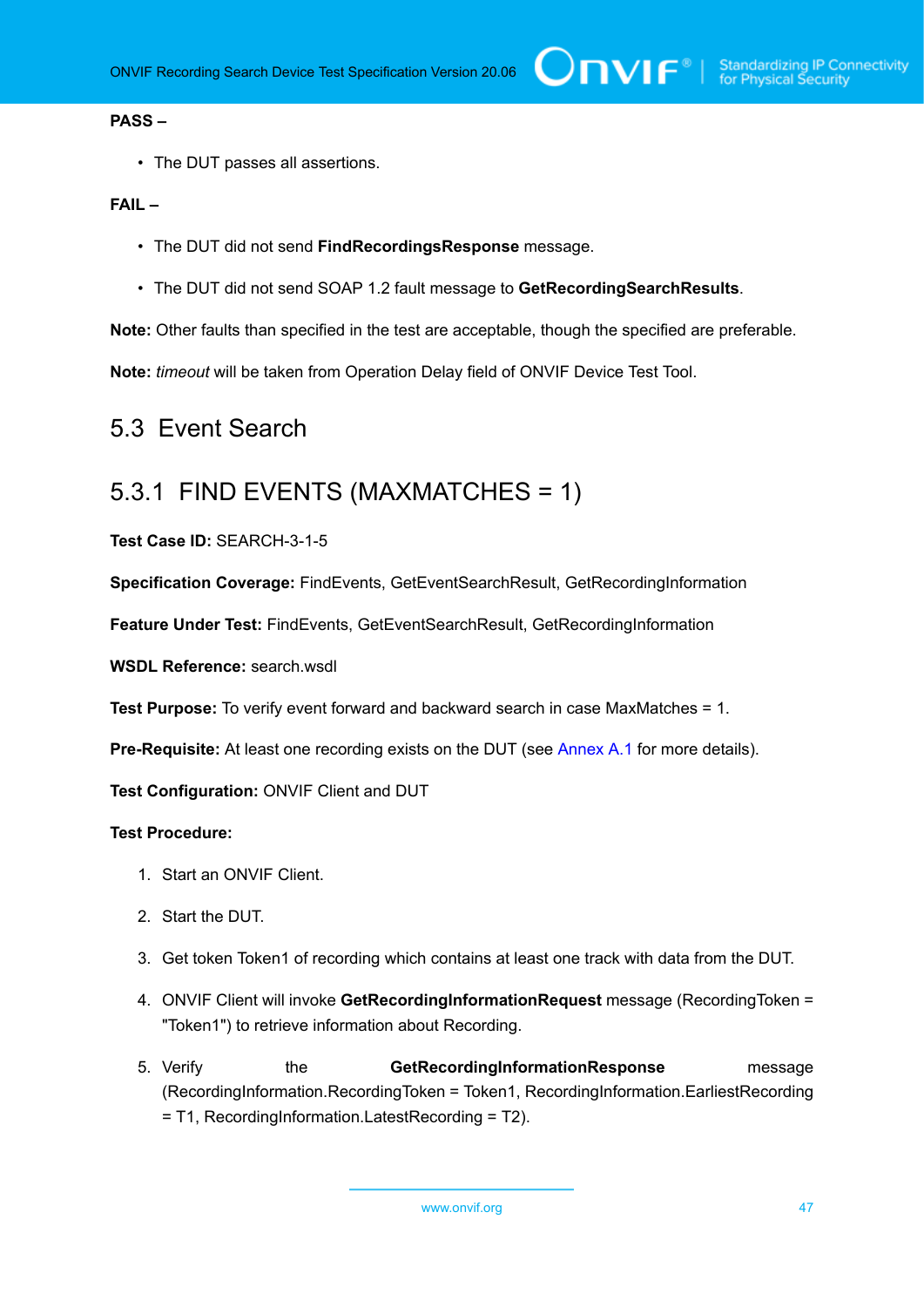- 6. ONVIF Client will invoke **FindEventsRequest** message (StartPoint = T1, EndPoint = T2, Scope.IncludeRecordings = Token1, IncludeStartState = false, SearchFilter = [empty], MaxMatches = 1, KeepAliveTime = keepAliveTimeout (see [Annex A.10](#page-108-0))) to start event search session and retrieve SearchToken.
- 7. Verify the **FindEventsResponse** message (SearchToken = "SearchToken1") from the DUT.
- 8. ONVIF Client will invoke **GetEventSearchResultsRequest** message (SearchToken = "SearchToken1", WaitTime = PT5S) to get current search result and search state.
- 9. Verify the **GetEventSearchResultsResponse** message (SearchState = [CurrentSearchState], ResultList) from the DUT.
- 10.Repeat steps 8-9 until SearchState is equal to Completed.

# **Test Result:**

# **PASS –**

• The DUT passes all assertions.

# **FAIL –**

- The DUT did not send a valid **GetEventSearchResultsResponse** message.
- The DUT did not send a valid **FindEventsResponse** message.
- The DUT did not reach the Completed state for the search session after one event was returned in **GetEventSearchResultsResponse**.
- The DUT returned more than one event in the results.

**Note:** If RecordingInformation.EarliestRecording is not included in **GetRecordingInformationResponse** message, then minimum value of Track.DataFrom will be used as T1.

**Note:** If RecordingInformation.LatestRecording is not included in **GetRecordingInformationResponse** message, then maximum value of Track.DataTo will be used as T2.

# 5.3.2 GET EVENT SEARCH RESULTS WITH INVALID **SEARCHTOKEN**

**Test Case ID:** SEARCH-3-1-10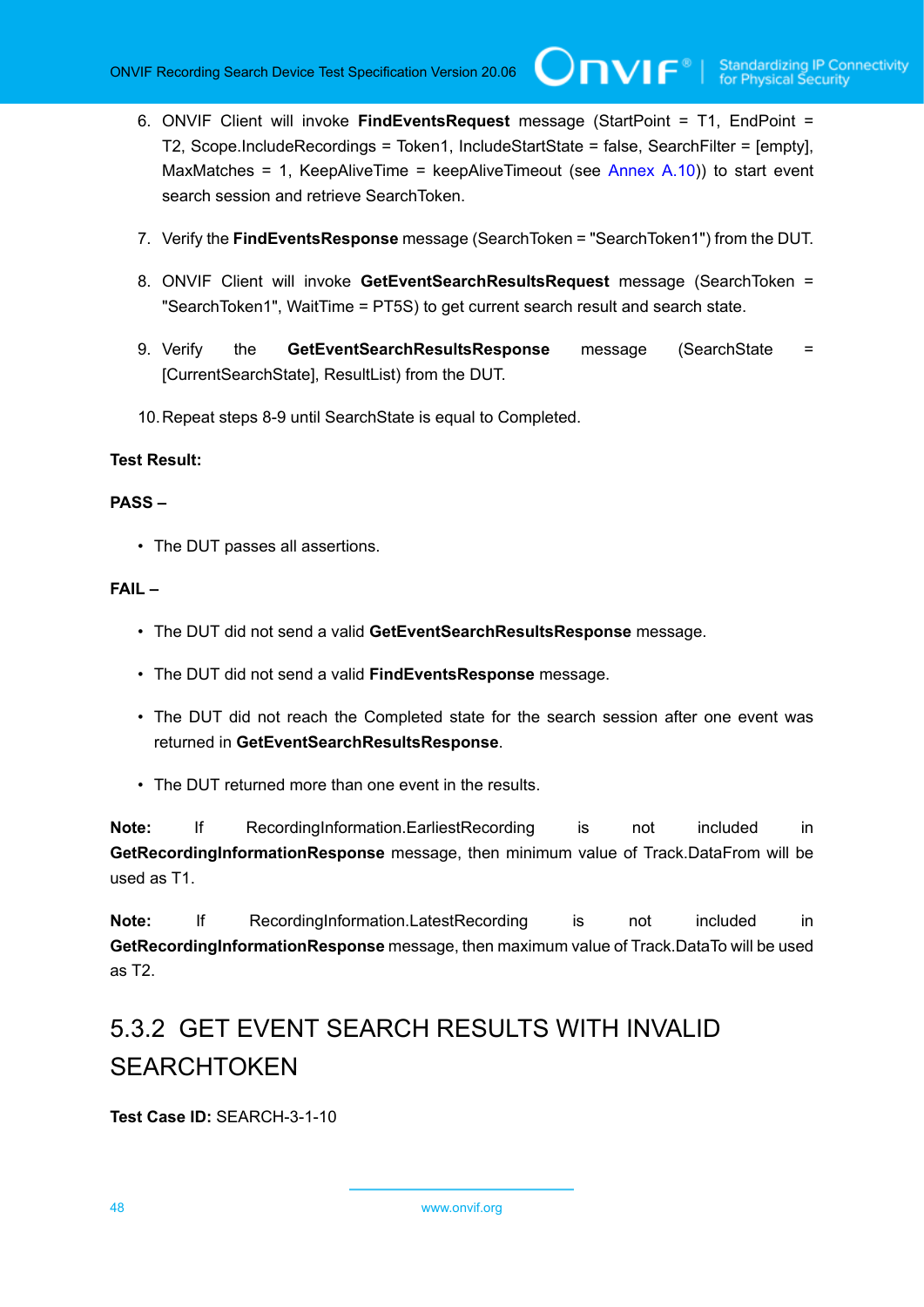#### **Specification Coverage:** GetEventSearchResult

**Feature Under Test:** GetEventSearchResult

**WSDL Reference:** search.wsdl

**Test Purpose:** To verify Get Event Search Result with Invalid Search Token.

**Pre-Requisite:** None

**Test Configuration:** ONVIF Client and DUT

### **Test Procedure:**

- 1. Start an ONVIF Client.
- 2. Start the DUT.
- 3. ONVIF Client will invoke **GetEventSearchResultsRequest** message (invalid SearchToken).
- 4. The DUT will generate SOAP 1.2 fault message (InvalidArgVal/InvalidToken).

### **Test Result:**

#### **PASS –**

• The DUT passes all assertions.

#### **FAIL –**

- The DUT did not send SOAP 1.2 fault message.
- The DUT sent an incorrect SOAP 1.2 fault message (fault code, namespace, etc.).

**Note:** Other faults than specified in the test are acceptable, though the specified are preferable.

# 5.3.3 FIND EVENTS – FORWARD AND BACKWARD SEARCH (SEARCH ENDPOINTS INSIDE RECORDING ENDPOINTS)

**Test Case ID:** SEARCH-3-1-11

**Specification Coverage:** FindEvents, GetEventSearchResult, GetRecordingInformation

**Feature Under Test:** FindEvents, GetEventSearchResult, GetRecordingInformation

```
www.onvif.org 49
```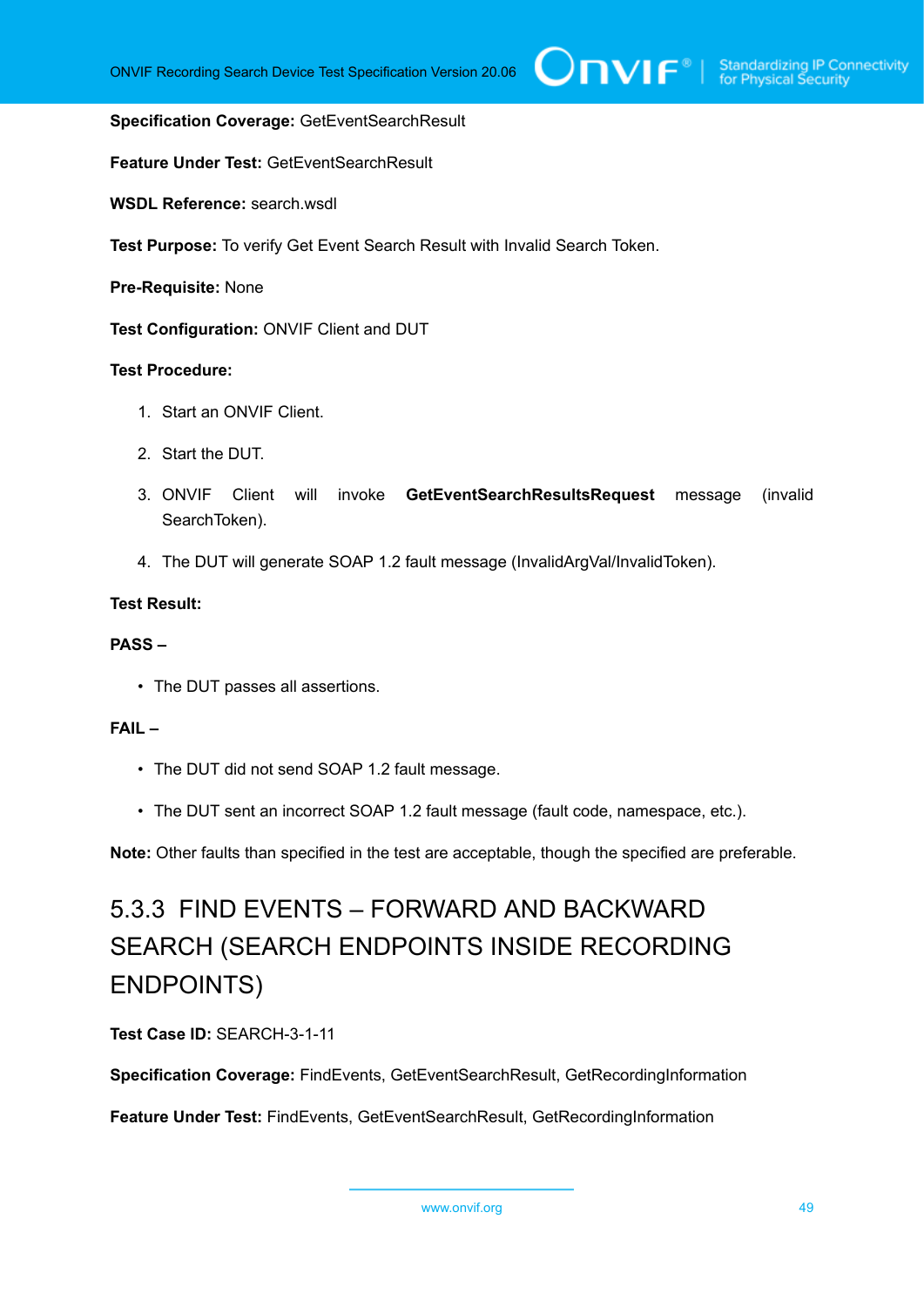#### **WSDL Reference:** search.wsdl

**Test Purpose:** To verify event forward and backward search in case the search endpoints are inside the recording endpoints.

**Pre-Requisite:** At least one recording exists on the DUT (see [Annex A.1](#page-101-0) for more details).

**Test Configuration:** ONVIF Client and DUT

- 1. Start an ONVIF Client.
- 2. Start the DUT.
- 3. Get token Token1 of recording which contains at least one track with data from the DUT.
- 4. ONVIF Client will invoke **GetEventPropertiesRequest** message to retrieve all events supported by the DUT.
- 5. Verify the **GetEventPropertiesResponse** message from the DUT.
- 6. ONVIF Client will invoke **GetRecordingInformationRequest** message (RecordingToken = "Token1") to retrieve information about Recording.
- 7. Verify the **GetRecordingInformationResponse** message (RecordingInformation.RecordingToken = Token1, RecordingInformation.EarliestRecording = T1, RecordingInformation.LatestRecording = T2).
- 8. ONVIF Client will invoke **FindEventsRequest** message (StartPoint = T1 + delta1, EndPoint = T2 - delta2, Scope.IncludeRecordings = Token1, IncludeStartState = true, SearchFilter = [empty], no MaxMatches, KeepAliveTime = keepAliveTimeout (see [Annex A.10\)](#page-108-0)) to start event search session and retrieve SearchToken.
- 9. Verify the **FindEventsResponse** message (SearchToken = "SearchToken1") from the DUT.
- 10.ONVIF Client will invoke **GetEventSearchResultsRequest** message (SearchToken = "SearchToken1", WaitTime = PT5S) to get current search result and search state.
- 11. Verify the **GetEventSearchResultsResponse** message (SearchState = [CurrentSearchState], ResultList) from the DUT.
- 12.Repeat steps 10-11 until SearchState is equal to Completed.
- 13.Verify that DUT sends virtual events for StartPoint time point with the following topics: "tns1:RecordingHistory/Recording/State" for recording with RecordingToken = Token1.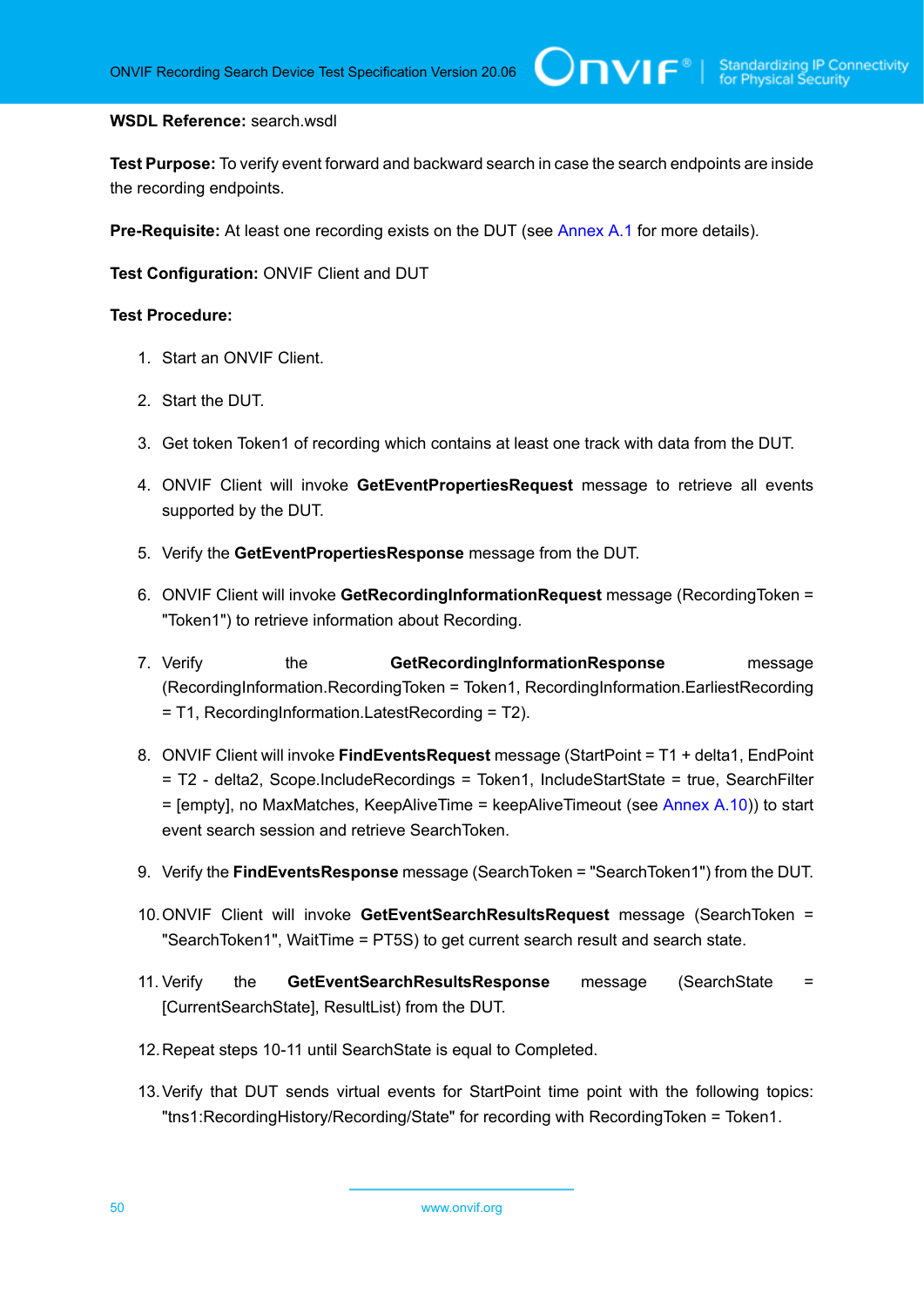- 14.Verify that DUT sends virtual events for StartPoint time point with the following topics: "tns1:RecordingHistory/Track/State" for each track in recording with RecordingToken = Token1.
- 15.Verify that DUT sends virtual events for StartPoint time point with the following topics: "tns1:RecordingHistory/Track/VideoParameters" for each video track in recording with RecordingToken = Token1, if such event is supported by the DUT.
- 16.Verify that DUT sends virtual events for StartPoint time point with the following topics: "tns1:RecordingHistory/Track/AudioParameters" for each audio track in recording with RecordingToken = Token1, if such event is supported by the DUT.
- 17.Verify that DUT does not send any virtual events for other time points than StartPoint time point.
- 18.Verify that DUT does not send any event outside search endpoints.
- 19.ONVIF Client will invoke **FindEventsRequest** message (StartPoint = T2 delta2, EndPoint = T1 + delta1, Scope.IncludeRecordings = Token1, IncludeStartState = true, SearchFilter = [empty], no MaxMatches, KeepAliveTime = keepAliveTimeout (see [Annex A.10\)](#page-108-0)) to start event search session and retrieve SearchToken.
- 20.Verify the **FindEventsResponse** message (SearchToken = "SearchToken1") from the DUT.
- 21.ONVIF Client will invoke **GetEventSearchResultsRequest** message (SearchToken = "SearchToken1", WaitTime = PT5S) to get current search result and search state.
- 22.Verify the **GetEventSearchResultsResponse** message (SearchState = [CurrentSearchState], ResultList) from the DUT.
- 23.Repeat steps 19-20 until SearchState is equal to Completed.
- 24.Verify that DUT sends virtual events for StartPoint time point with the following topics: "tns1:RecordingHistory/Recording/State" for recording with RecordingToken = Token1.
- 25.Verify that DUT sends virtual events for StartPoint time point with the following topics: "tns1:RecordingHistory/Track/State" for each track in recording with RecordingToken = Token1.
- 26.Verify that DUT sends virtual events for StartPoint time point with the following topics: "tns1:RecordingHistory/Track/VideoParameters" for each video track in recording with RecordingToken = Token1, if such event is supported by the DUT.
- 27.Verify that DUT sends virtual events for StartPoint time point with the following topics: "tns1:RecordingHistory/Track/AudioParameters" for each audio track in recording with RecordingToken = Token1, if such event is supported by the DUT.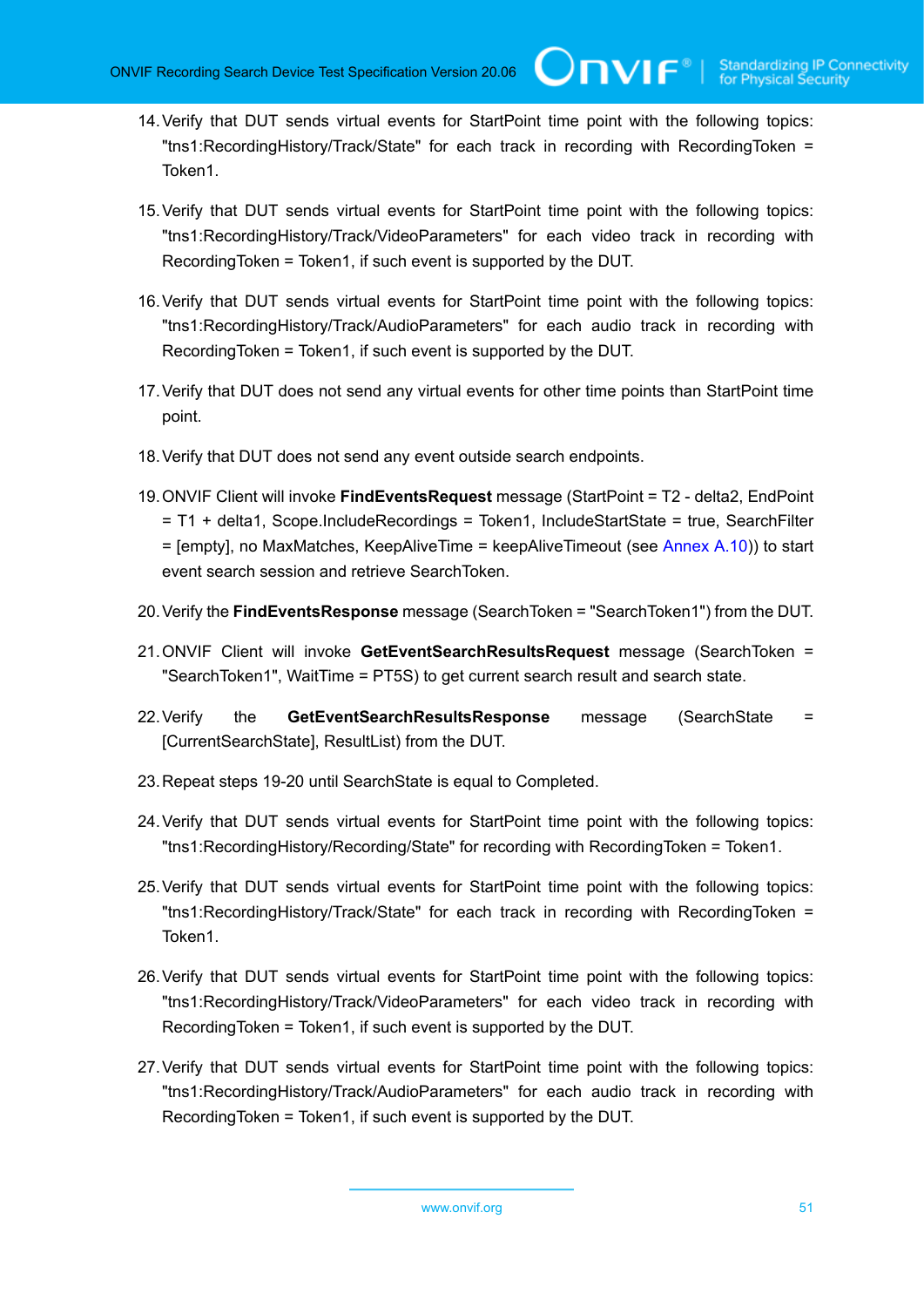- 28.Verify that DUT sends virtual events for EndPoint time point with the following topics: "tns1:RecordingHistory/Recording/State" for recording with RecordingToken = Token1.
- 29.Verify that DUT sends virtual events for EndPoint time point with following topics: "tns1:RecordingHistory/Track/State" for each track in recording with RecordingToken = Token1.
- 30.Verify that DUT sends virtual events for EndPoint time point with the following topics: "tns1:RecordingHistory/Track/VideoParameters" for each video track in recording with RecordingToken = Token1, if such event is supported by the DUT.
- 31.Verify that DUT sends virtual events for EndPoint time point with the following topics: "tns1:RecordingHistory/Track/AudioParameters" for each audio track in recording with RecordingToken = Token1, if such event is supported by the DUT.
- 32.Verify that DUT does not send any virtual events for other time points than StartPoint time point or EndPoint time point.
- 33.Verify that DUT does not send any event outside search endpoints.
- 34.Verify that sets of results from **GetEventSearchResultsResponse** messages for the first (steps 8-12) and the second (steps 17-21) event search session are the same except virtual events.

# **Test Result:**

# **PASS –**

• The DUT passes all assertions.

- The DUT did not send a valid **GetEventSearchResultsResponse** message.
- The DUT did not send a valid **FindEventsResponse** message.
- The DUT did not reach the Completed state for the search session.
- The DUT returned a non-virtual events with topic "tns1:RecordingHistory/Track/State" with invalid Recording token, Track token, and IsDataPresent value (IsDataPresent value shall be alternated from true to false for each Track if any of "tns1:RecordingHistory/Track/State" events exists for this Track).
- The DUT did not return a valid virtual events with topic "tns1:RecordingHistory/Recording/ State" for selected recording for StartPoint or EndPoint. (For EndPoint events are required only for backward search).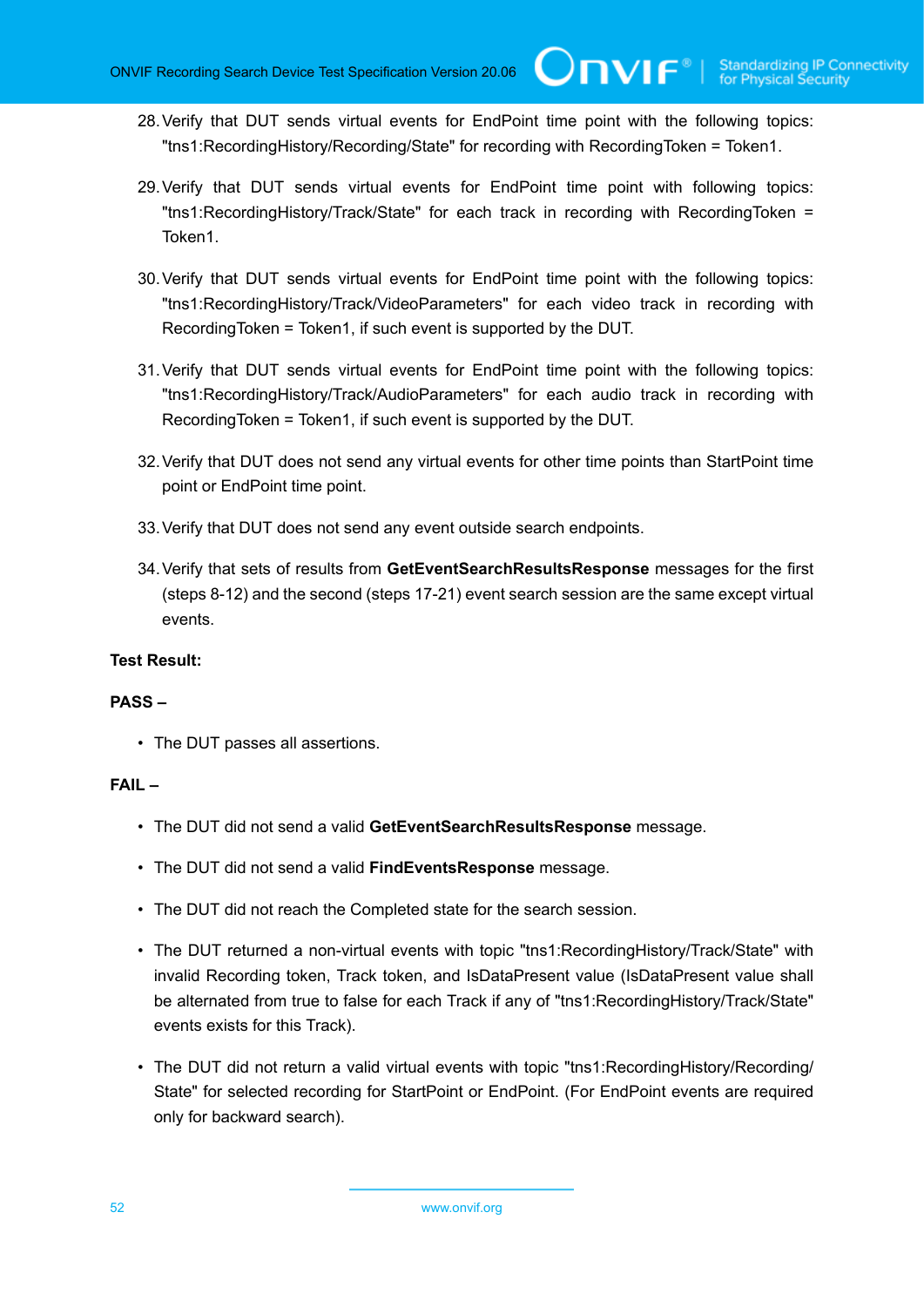TVIF®

- The DUT did not return a valid virtual events with topics "tns1:RecordingHistory/Track/State" for each track of selected recording for StartPoint or EndPoint. (For EndPoint events are required only for backward search).
- The DUT did not return a valid virtual events with topics "tns1:RecordingHistory/Track/ VideoParameters" for each video track of selected recording for StartPoint or EndPoint. (For EndPoint events are required only for backward search).
- The DUT did not return a valid virtual events with topics "tns1:RecordingHistory/Track/ AudioParameters" for each audio track of selected recording for StartPoint or EndPoint. (For EndPoint events are required only for backward search).
- The DUT did returned a non-virtual events with topic "tns1:RecordingHistory/Recording/ State" with invalid Recording token, and IsRecording value (IsRecording value shall be alternated from true to false).
- The DUT returned an invalid Recording token or invalid Track token for events with following topic if they were present in search results: "tns1:RecordingHistory/Track/State", "tns1:RecordingHistory/Recording/State", "tns1:RecordingHistory/Track/VideoParameters", and "tns1:RecordingHistory/Track/AudioParameters".
- The DUT returned virtual events for other time points than StartPoint time point for forward search.
- The DUT returned virtual events for other time points than StartPoint time point or EndPoint time point for backward search.
- The DUT returned events outside search endpoints.
- The DUT did not return events in ascending order for steps 8-12 (Time of previous result was less than for the next one).
- The DUT did not return events in descending order for steps 17-21 (Time of previous result was greater than for the next one).
- The DUT did not return the same set of results (excluding virtual events) for steps 8-12 and for steps 17-21 (see [Annex A.6\)](#page-104-0).

**Note:** If RecordingInformation.EarliestRecording is not included in **GetRecordingInformationResponse** message, then minimum value of Track.DataFrom will be used as T1.

**Note:** If RecordingInformation.LatestRecording is not included in **GetRecordingInformationResponse** message, then maximum value of Track.DataTo will be used as T2.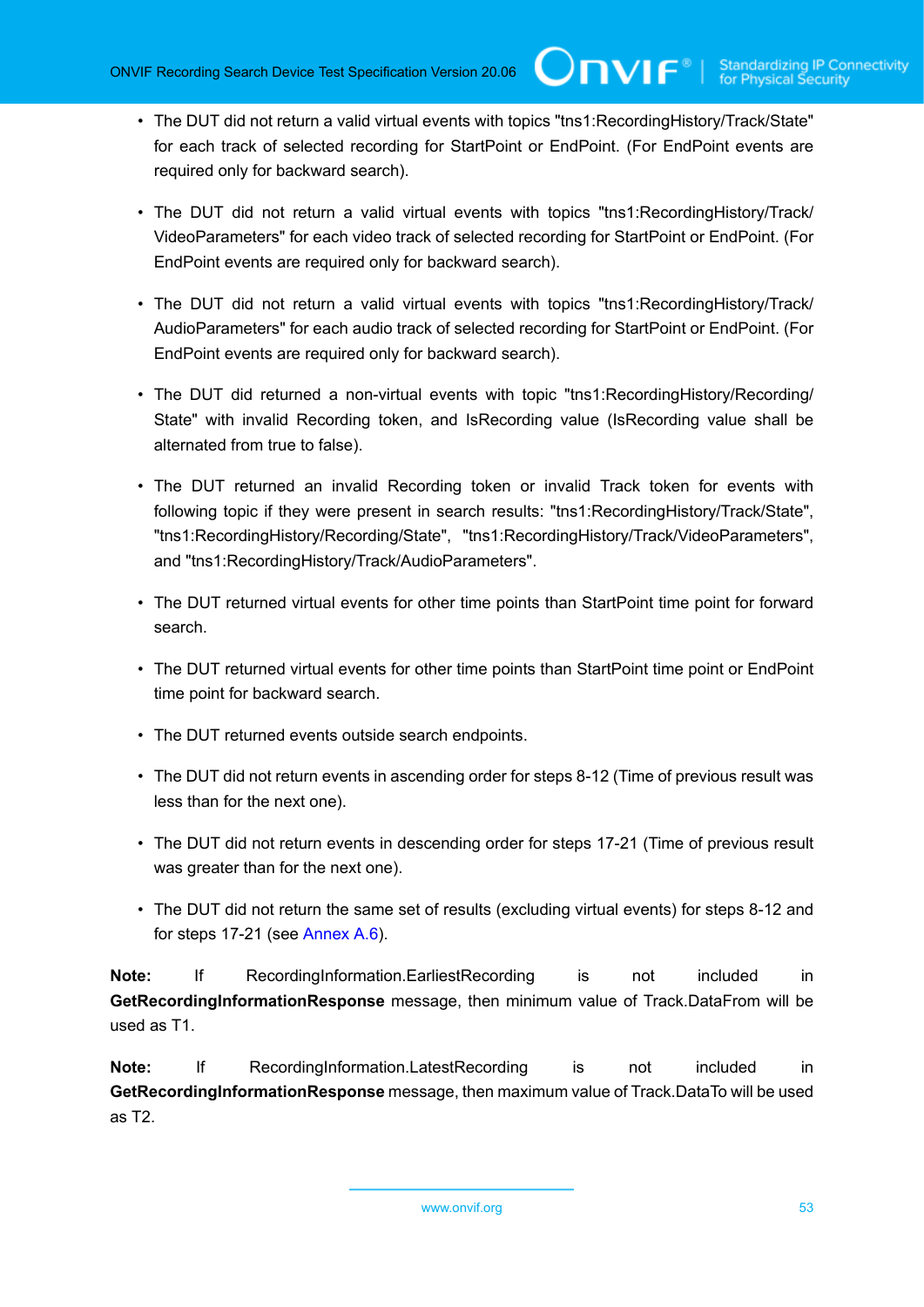**Note:** Events are supposed to be virtual events if StartStateEvent flag is equal to true.

# 5.3.4 FIND EVENTS – FORWARD AND BACKWARD SEARCH (SEARCH ENDPOINTS EQUAL TO RECORDING ENDPOINTS)

**Test Case ID:** SEARCH-3-1-13

**Specification Coverage:** FindEvents, GetEventSearchResult, GetRecordingInformation

**Feature Under Test:** FindEvents, GetEventSearchResult, GetRecordingInformation

WSDL Reference: search wsdl.

**Test Purpose:** To verify event forward and backward search in case the search endpoints are equal to the recording endpoints.

**Pre-Requisite:** At least one recording exists on the DUT (see [Annex A.1](#page-101-0) for more details).

**Test Configuration:** ONVIF Client and DUT

- 1. Start an ONVIF Client.
- 2. Start the DUT.
- 3. Get token Token1 of recording which contains at least one track with data from the DUT.
- 4. ONVIF Client will invoke **GetRecordingInformationRequest** message (RecordingToken = "Token1") to retrieve information about Recording.
- 5. Verify the **GetRecordingInformationResponse** message (RecordingInformation.RecordingToken = Token1, RecordingInformation.EarliestRecording = T1, RecordingInformation.LatestRecording = T2).
- 6. ONVIF Client will invoke **GetRecordingsRequest** message to retrieve list of all the tracks of recording with RecordingToken = Token1.
- 7. Verify the **GetRecordingsResponse** message.
- 8. ONVIF Client will invoke **FindEventsRequest** message (StartPoint = T1, EndPoint = T2, Scope.IncludeRecordings = Token1, IncludeStartState = false, SearchFilter = [empty], no MaxMatches, KeepAliveTime = keepAliveTimeout (see [Annex A.10\)](#page-108-0)) to start event search session and retrieve SearchToken.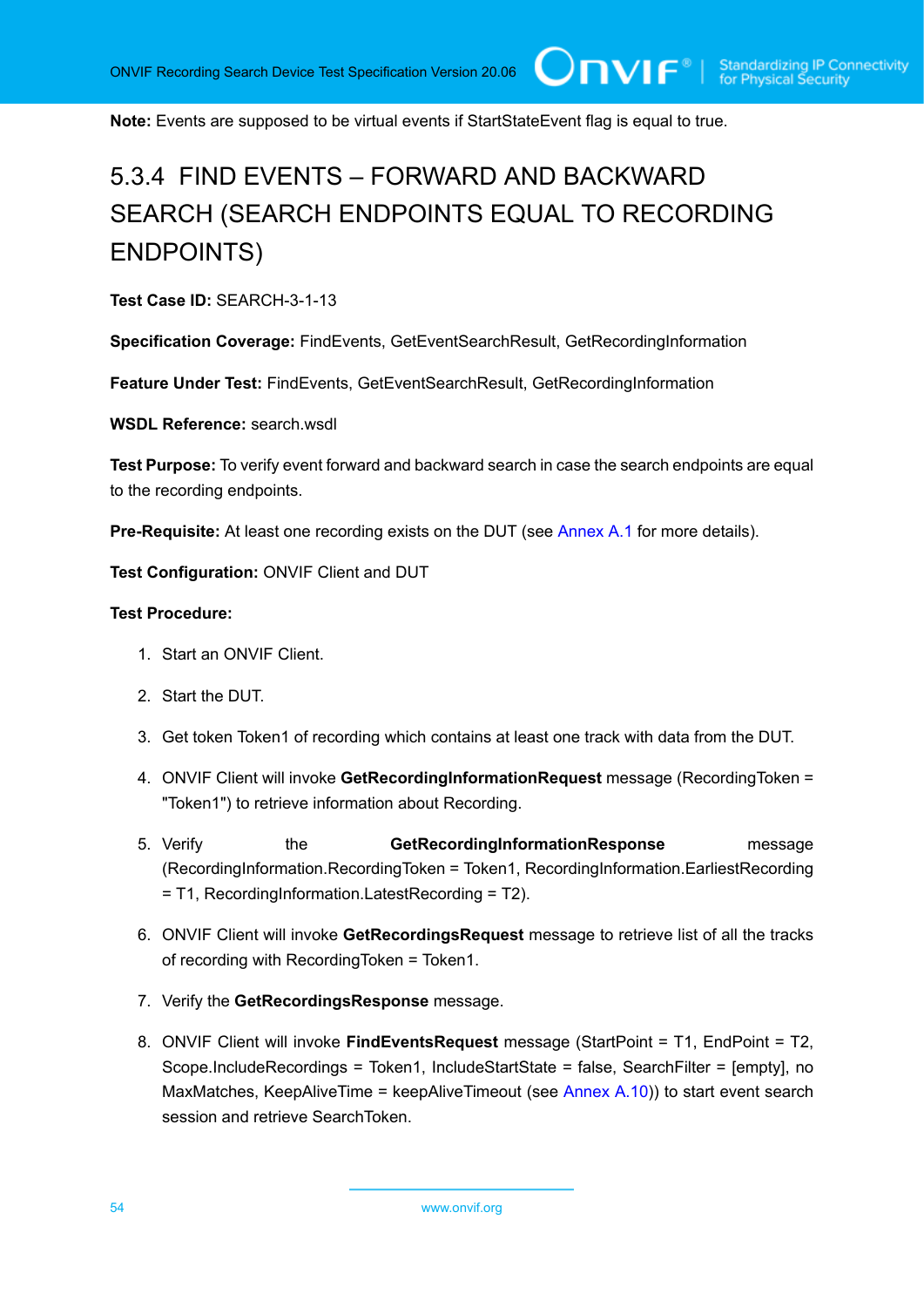9. Verify the **FindEventsResponse** message (SearchToken = "SearchToken1") from the DUT.

 $\mathsf{Cnv}$ ı $\mathsf{F}^\circ$ l

- 10.ONVIF Client will invoke **GetEventSearchResultsRequest** message (SearchToken = "SearchToken1", WaitTime = PT5S) to get current search result and search state.
- 11. Verify the **GetEventSearchResultsResponse** message (SearchState = [CurrentSearchState], ResultList) from the DUT.
- 12.Repeat steps 10-11 until SearchState is equal to Completed.
- 13.Verify that DUT does not send any virtual events.
- 14.Verify that DUT does not send any event outside search endpoints.
- 15.ONVIF Client will invoke **FindEventsRequest** message (StartPoint = T2, EndPoint = T1, Scope.IncludeRecordings = Token1, IncludeStartState = false, SearchFilter = [empty], no MaxMatches, KeepAliveTime = keepAliveTimeout (see [Annex A.10\)](#page-108-0)) to start event search session and retrieve SearchToken.
- 16.Verify the **FindEventsResponse** message (SearchToken = "SearchToken1") from the DUT.
- 17.ONVIF Client will invoke **GetEventSearchResultsRequest** message (SearchToken = "SearchToken1", WaitTime = PT5S) to get current search result and search state.
- 18.Verify the **GetEventSearchResultsResponse** message (SearchState = [CurrentSearchState], ResultList) from the DUT.
- 19.Repeat steps 15-16 until SearchState is equal to Completed.
- 20.Verify that sets of results from **GetEventSearchResultsResponse** messages for the first (steps 8-12) and the second (steps 13-17) event search session are the same.

# **Test Result:**

# **PASS –**

• The The DUT passes all assertions.

- The DUT did not send valid **GetRecordingInformationResponse** message.
- The DUT did not send valid **GetRecordingsResponse** message.
- The DUT did not send a valid **GetEventSearchResultsResponse** message.
- The DUT did not send a valid **FindEventsResponse** message.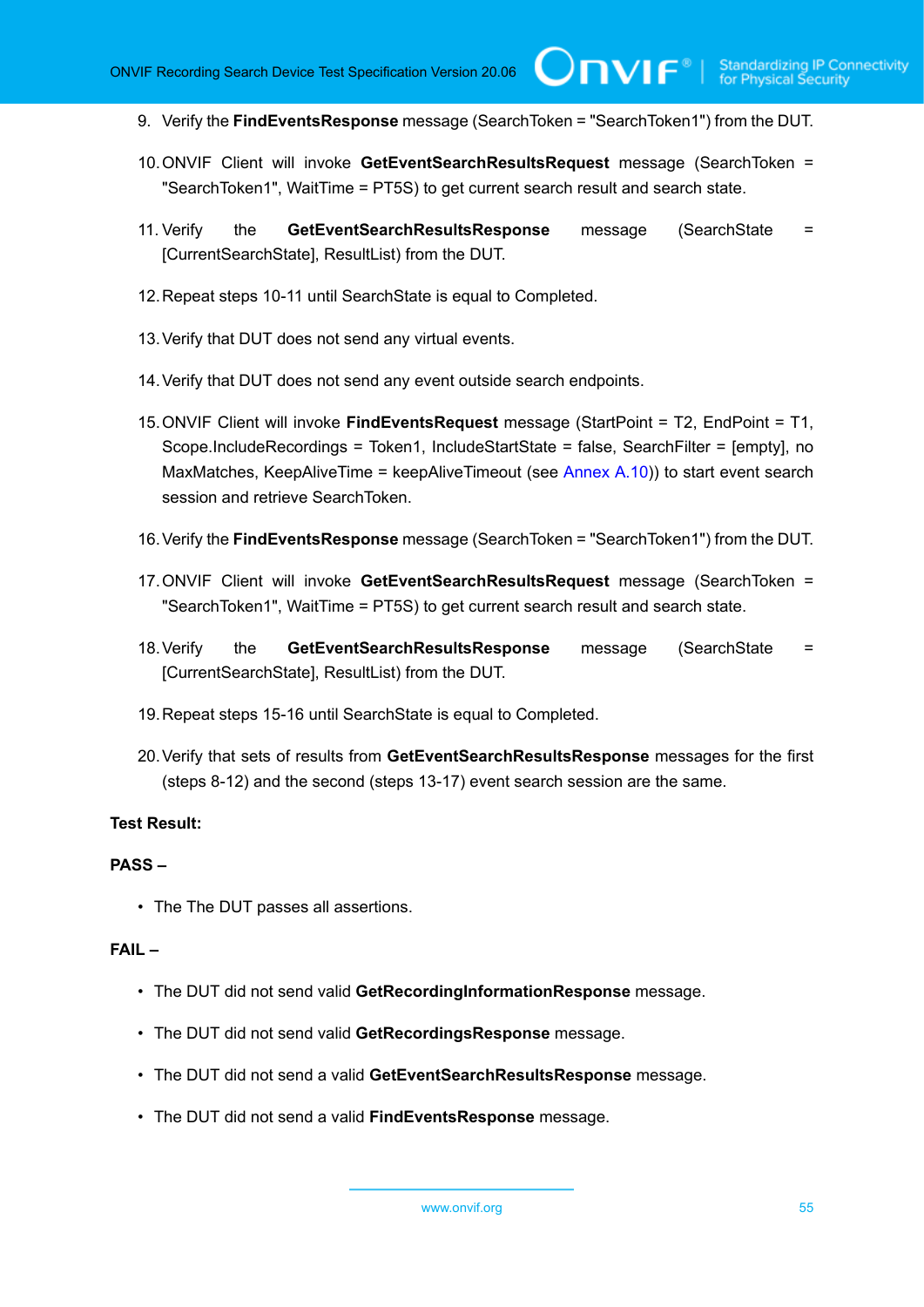- The DUT did not reach the Completed state for the search session.
- The DUT did not return at least two events with topic "tns1:RecordingHistory/Track/State" with valid Recording token, Track token, and IsDataPresent value for each track with data (IsDataPresent value shall be alternated from true to false for each Track if any of "tns1:RecordingHistory/Track/State" events exists for this Track and event with the smallest time for each Track shall have value of IsDataPresent equal to true).

 $\mathsf{Cnv}$ ı $\mathsf{F}^\ast$ l

- The DUT did not return at least two events with topic "tns1:RecordingHistory/Recording/State" with valid Recording token, and IsRecording value (IsRecording value shall be alternated from true to false and event with the smallest time shall have value of IsRecording equal to true).
- The DUT returned an invalid Recording token or invalid Track token for events with following topic if they were present in search results: "tns1:RecordingHistory/Track/State", "tns1:RecordingHistory/Recording/State", "tns1:RecordingHistory/Track/VideoParameters", and "tns1:RecordingHistory/Track/AudioParameters".
- The DUT did not return events in ascending order for steps 8-12 (Time of previous result was less than for the next one).
- The DUT did not return events in descending order for steps 13-17 (Time of previous result was greater than for the next one).
- The DUT did not return the same set of results for steps 8-12 and for steps 13-17 (see [Annex](#page-104-0) [A.6\)](#page-104-0).
- The DUT returned virtual events.
- The DUT returned events outside search endpoints.

**Note:** RecordingInformation.EarliestRecording is not included in **GetRecordingInformationResponse** message then minimum value of Track.DataFrom will be used as T1.

**Note:** RecordingInformation.LatestRecording is not included in **GetRecordingInformationResponse** message then maximum value of Track.DataTo will be used as T2.

# 5.3.5 FIND EVENTS – FORWARD AND BACKWARD SEARCH (SEARCH ENDPOINTS OUTSIDE RECORDING ENDPOINTS)

**Test Case ID:** SEARCH-3-1-14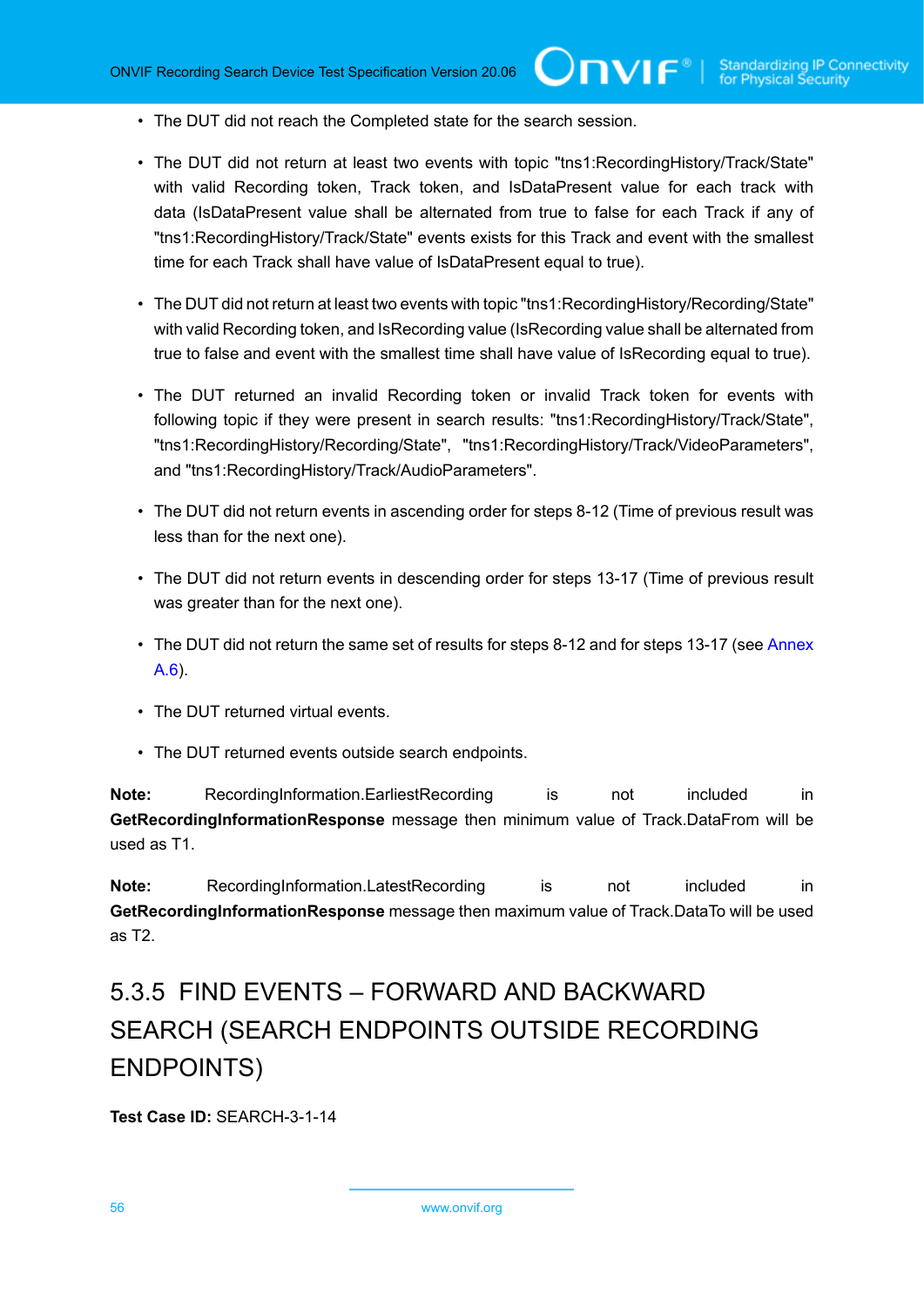$\bigcup$ NIF $^\circ$ l

**Specification Coverage:** FindEvents, GetEventSearchResult, GetRecordingInformation

**Feature Under Test:** FindEvents, GetEventSearchResult, GetRecordingInformation

**WSDL Reference:** search.wsdl

**Test Purpose:** To verify event forward and backward search in case the search endpoints are outside the recording endpoints.

**Pre-Requisite:** At least one recording exists on the DUT (see [Annex A.1](#page-101-0) for more details).

**Test Configuration:** ONVIF Client and DUT

- 1. Start an ONVIF Client.
- 2. Start the DUT.
- 3. Get token Token1 of recording which contains at least one track with data from the DUT.
- 4. ONVIF Client will invoke **GetRecordingInformationRequest** message (RecordingToken = "Token1") to retrieve information about Recording and tracks with data.
- 5. Verify the **GetRecordingInformationResponse** message (RecordingInformation.RecordingToken = Token1, RecordingInformation.EarliestRecording = T1, RecordingInformation.LatestRecording = T2).
- 6. ONVIF Client will invoke **GetRecordingsRequest** message to retrieve list of all the tracks of recording with RecordingToken = Token1.
- 7. Verify the **GetRecordingsResponse** message.
- 8. ONVIF Client will invoke **FindEventsRequest** message (StartPoint = T1 delta1, EndPoint = T2 + delta2, Scope.IncludeRecordings = Token1, IncludeStartState = false, SearchFilter = [empty], no MaxMatches, KeepAliveTime = keepAliveTimeout (see [Annex A.10\)](#page-108-0)) to start event search session and retrieve SearchToken.
- 9. Verify the **FindEventsResponse** message (SearchToken = "SearchToken1") from the DUT.
- 10.ONVIF Client will invoke **GetEventSearchResultsRequest** message (SearchToken = "SearchToken1", WaitTime = PT5S) to get current search result and search state.
- 11. Verify the **GetEventSearchResultsResponse** message (SearchState = [CurrentSearchState], ResultList) from the DUT.
- 12.Repeat steps 9-10 until SearchState is equal to Completed.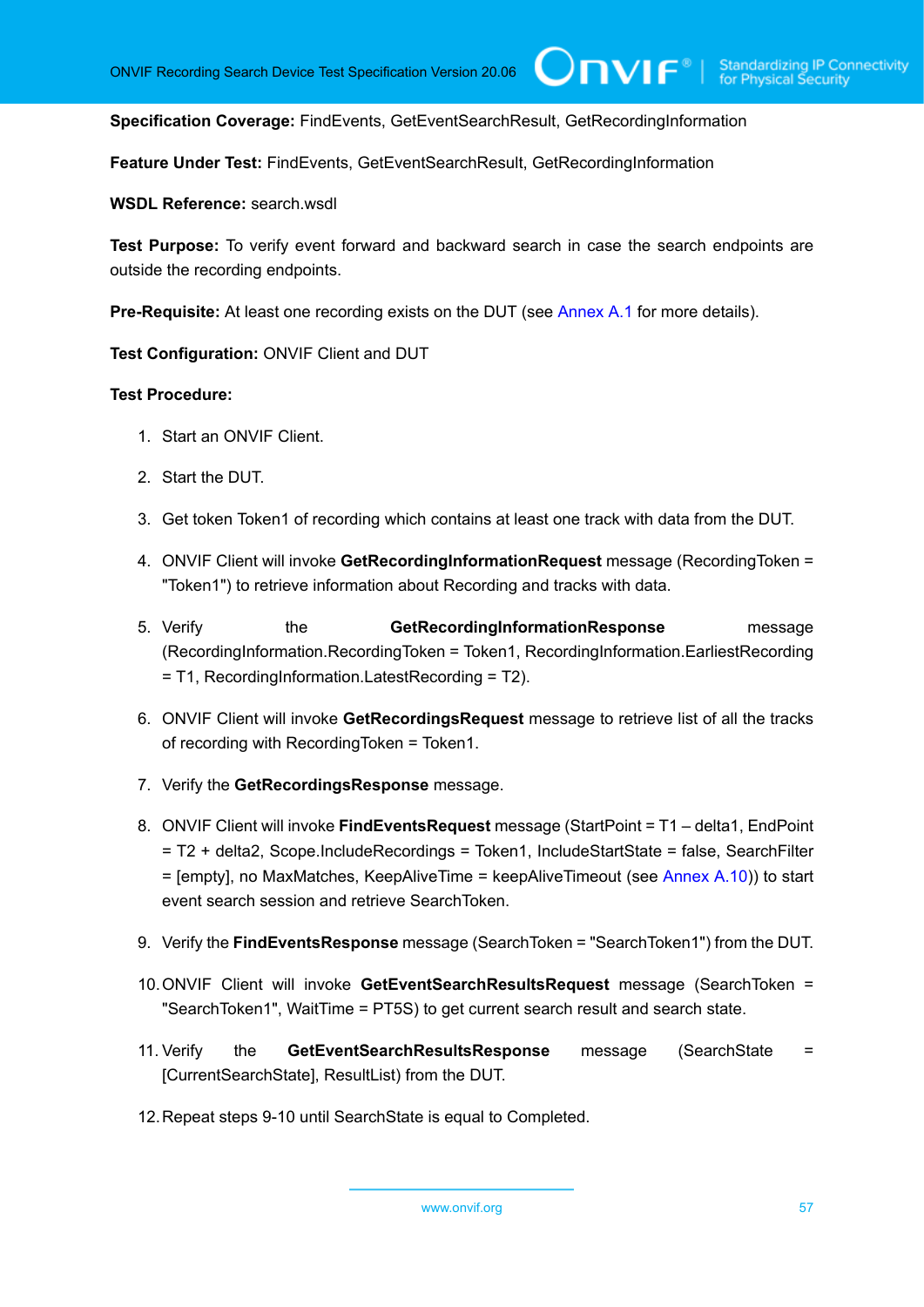13.Verify that DUT does not send any virtual events.

- 14.Verify that DUT does not send any events outside search endpoints.
- 15.Verify that DUT does not send any events outside recording endpoints.
- 16.Verify that DUT does not send any events outside track endpoints (event is outside endpoints of any track).
- 17.Verify that DUT does not send any "tns1:RecordingHistory/Track/State", "tns1:RecordingHistory/Track/VideoParameters", and "tns1:RecordingHistory/Track/ AudioParameters" events outside track endpoints for the track with corresponding token.
- 18.Verify that DUT does not send any virtual events for other time points than StartPoint time point.
- 19.ONVIF Client will invoke **FindEventsRequest** message (StartPoint = T2 + delta2, EndPoint = T1 – delta1, Scope.IncludeRecordings = Token1, IncludeStartState = false, SearchFilter  $=$  [empty], no MaxMatches, KeepAliveTime = keepAliveTimeout (see [Annex A.10\)](#page-108-0)) to start event search session and retrieve SearchToken.
- 20.Verify the **FindEventsResponse** message (SearchToken = "SearchToken1") from the DUT.
- 21.ONVIF Client will invoke **GetEventSearchResultsRequest** message (SearchToken = "SearchToken1", WaitTime = PT5S) to get current search result and search state.
- 22.Verify the **GetEventSearchResultsResponse** message (SearchState = [CurrentSearchState], ResultList) from the DUT.
- 23.Repeat steps 15-16 until SearchState is equal to Completed.
- 24.Verify that sets of results from **GetEventSearchResultsResponse** messages for the first (steps 8-12) and the second (steps 13-17) event search session are the same.

### **Test Result:**

### **PASS –**

• The The DUT passes all assertions.

- The DUT did not send valid **GetRecordingInformationResponse** message.
- The DUT did not send valid **GetRecordingsResponse** message.
- The DUT did not send valid **GetEventSearchResultsResponse** message.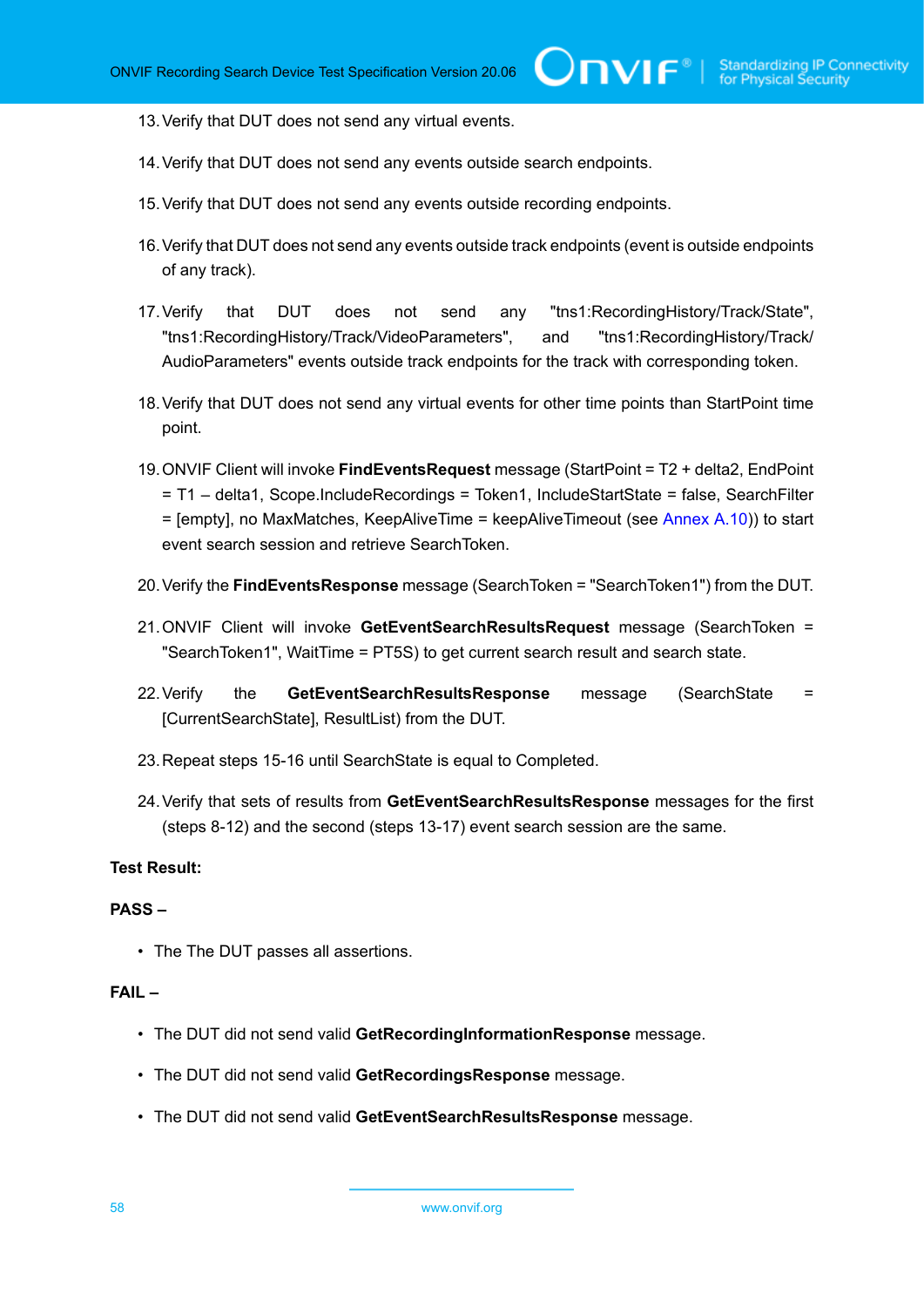- The DUT did not send valid **FindEventsResponse** message.
- The DUT did not reach Completed state for the search session.
- The DUT did not return at least two events with topic "tns1:RecordingHistory/Track/State" with valid Recording token, Track token, and IsDataPresent value for each track with data (IsDataPresent value shall be alternated from true to false for each Track if any "tns1:RecordingHistory/Track/State" event exist for this Track).
- There was event for at least one Track with topic "tns1:RecordingHistory/Track/State" with the smallest time which had 'Changed' property operation and value of IsDataPresent equal to false.
- The DUT did not return at least two events with topic "tns1:RecordingHistory/Recording/State" with valid Recording token, and IsRecording value (IsRecording value shall be alternated from true to false).
- Event with topic "tns1:RecordingHistory/Recording/State " with the smallest time had 'Changed' property operation and value of IsRecording equal to false.
- The DUT returned invalid Recording token or invalid Track token for events with following topic if they were present in search results: "tns1:RecordingHistory/Track/State", "tns1:RecordingHistory/Recording/State", "tns1:RecordingHistory/Track/VideoParameters", and "tns1:RecordingHistory/Track/AudioParameters".
- The DUT did not return events in ascending order for steps 8-12 (Time of previous result was less than for the next one).
- The DUT did not return events in descending order for steps 13-17 (Time of previous result was greater than for next one).
- The DUT did not return the same set of results for steps 8-12 and for steps 13-17 (see [Annex](#page-104-0) [A.6\)](#page-104-0).
- The DUT returned virtual events.
- The DUT returned events outside search endpoints.
- The DUT returned events outside recording endpoints.
- The DUT returned events outside track endpoints (event is outside endpoints of any track).
- The DUT returned "tns1:RecordingHistory/Track/State", "tns1:RecordingHistory/Track/ VideoParameters", or "tns1:RecordingHistory/Track/AudioParameters" events outside track endpoints for the track with corresponding token.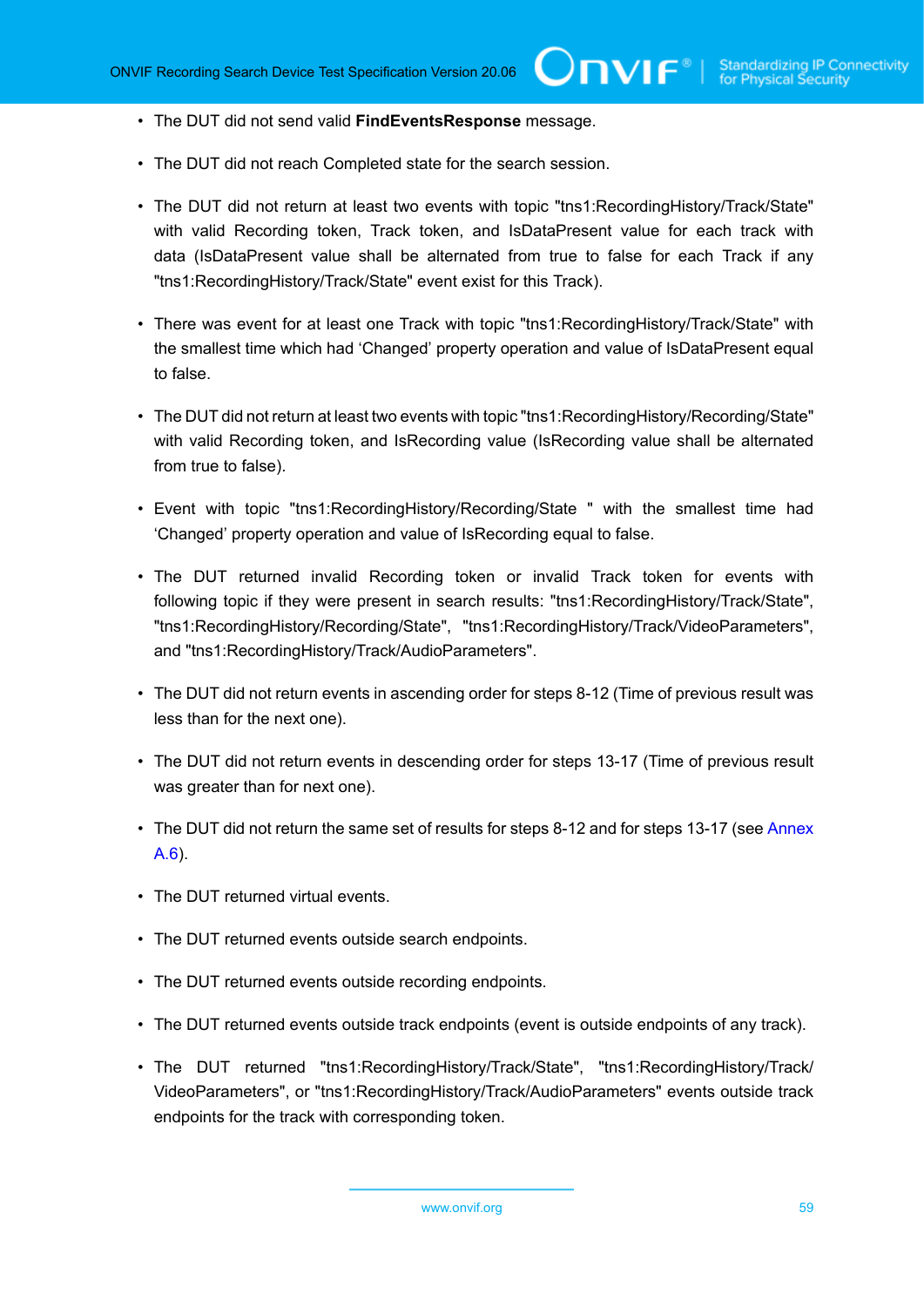**Note:** RecordingInformation.EarliestRecording is not included in **GetRecordingInformationResponse** message then minimum value of Track.DataFrom will be used as T1.

**Note:** RecordingInformation.LatestRecording is not included in **GetRecordingInformationResponse** message then maximum value of Track.DataTo will be used as T2.

# 5.3.6 EVENTS SEARCH - KEEP ALIVE

# **Test Case ID:** SEARCH-3-1-15

**Specification Coverage:** FindEvents, GetEventSearchResult

**Feature Under Test:** FindEvents, GetEventSearchResult

**WSDL Reference:** search.wsdl

**Test Purpose:** To verify that search session is kept alive during KeepAliveTime.

**Pre-Requisite:** Search Service is received from the DUT. At least one recording exists on the DUT (see [Annex A.1](#page-101-0) for more details).

**Test Configuration:** ONVIF Client and DUT

- 1. Start an ONVIF Client.
- 2. Start the DUT.
- 3. Set *recordingToken* := token of recording provided on Management tab.
- 4. ONVIF Client invokes **GetRecordingInformation** request with parameters
	- RecordingToken := *recordingToken*
- 5. The DUT responds with **GetRecordingInformationResponse** message with parameters
	- RecordingInformation.RecordingToken = *recordingToken*
	- RecordingInformation.Source
	- RecordingInformation.EarliestRecording =: *T1*
	- RecordingInformation.LatestRecording =: *T2*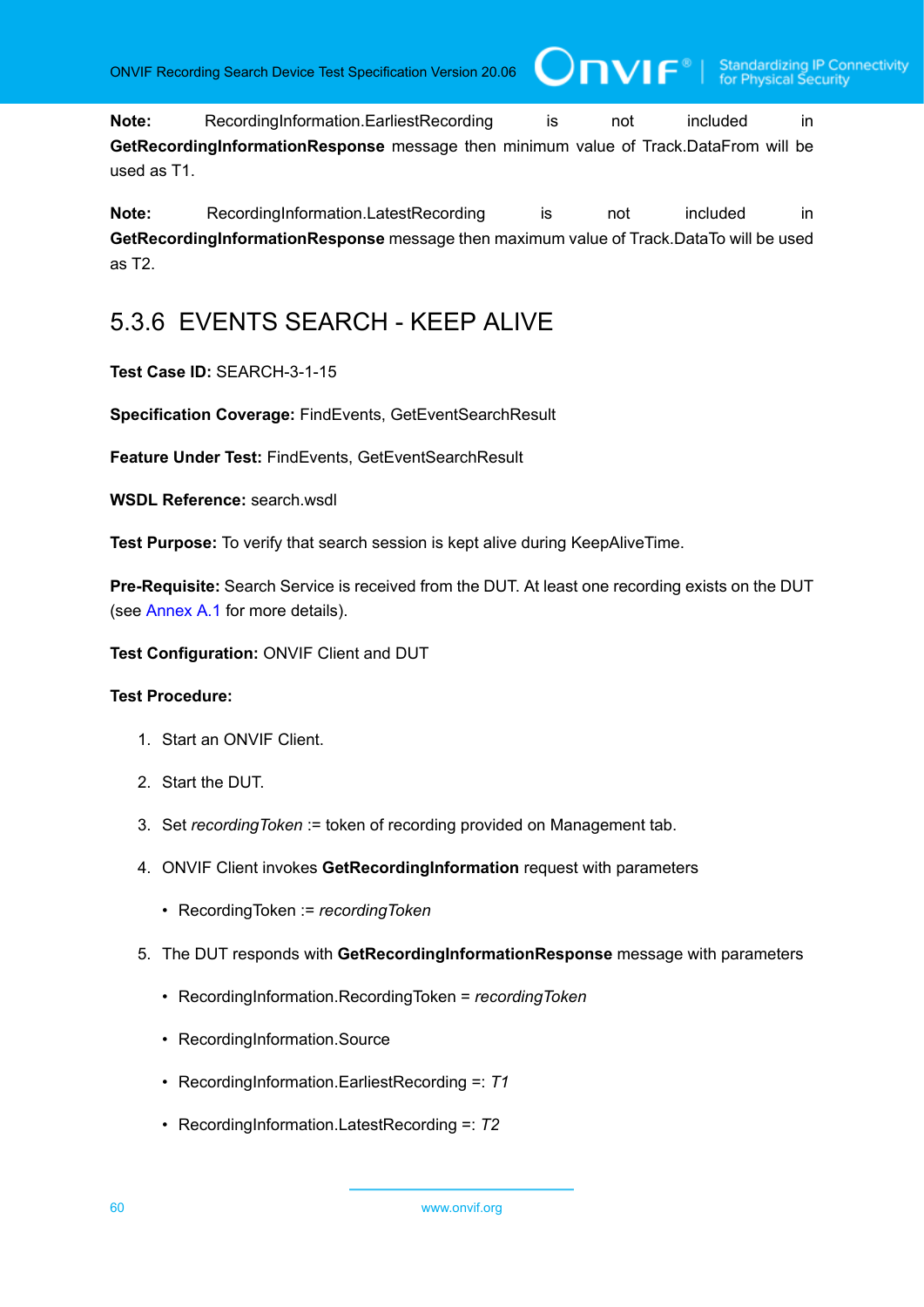- RecordingInformation.Content
- RecordingInformation.Track
- RecordingInformation.RecordingStatus
- 6. ONVIF Client selects keep alive time value by following the procedure mentioned in [Annex](#page-108-0) [A.10](#page-108-0) with the following output parameter
	- out *keepAliveTime* keep alive time
- 7. ONVIF Client invokes **FindEvents** request with parameters
	- StartPoint := *T1*
	- EndPoint := *T2*
	- Scope.IncludedSources skipped
	- Scope.IncludedRecordings[0] := *recordingToken*
	- Scope.RecordingInformationFilter skipped
	- SearchFilter empty
	- IncludeStartState := false
	- MaxMatches skipped
	- KeepAliveTime := *keepAliveTime*
- 8. The DUT responds with **FindEventsResponse** message with parameters
	- SearchToken =: *searchToken*
- 9. ONVIF Client waits during (*keepAliveTime* 1s)
- 10.ONVIF Client invokes **GetEventSearchResults** request with parameters
	- SearchToken := *searchToken*
	- MinResults skipped
	- MaxResults skipped
	- WaitTime := PT5S
- 11. The DUT responds with **GetEventSearchResultsResponse** message.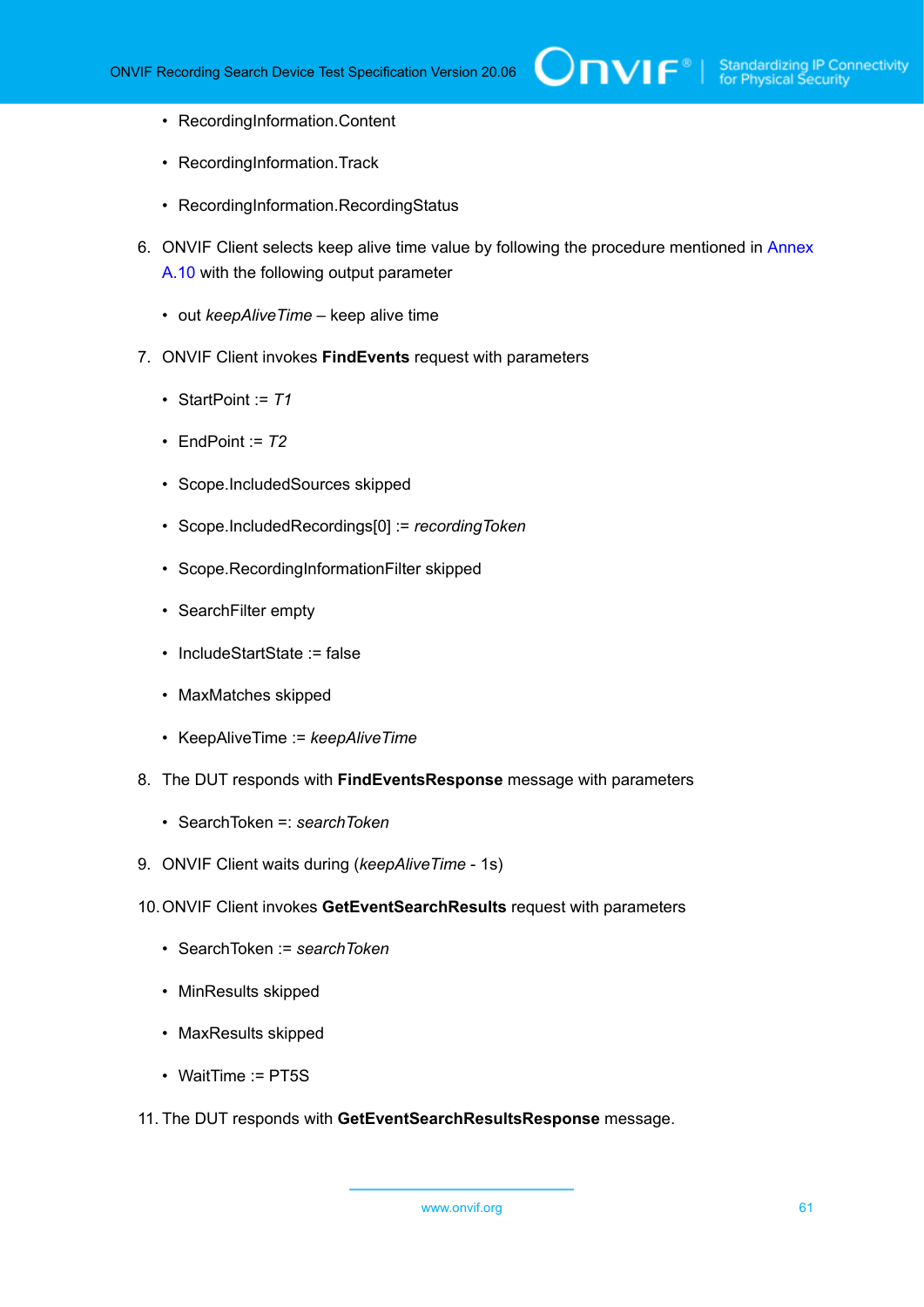### **Test Result:**

#### **PASS –**

• The DUT passes all assertions.

### **FAIL –**

- The DUT did not send **GetRecordingInformationResponse** message.
- The DUT did not send **FindEventsResponse** message.
- The DUT did not send **GetEventSearchResultsResponse** message.

# 5.3.7 EVENTS SEARCH EXPIRATION

**Test Case ID:** SEARCH-3-1-16

**Specification Coverage:** FindEvents, GetEventSearchResult

**Feature Under Test:** FindEvents, GetEventSearchResult

**WSDL Reference:** search.wsdl

**Test Purpose:** To verify that search session is rejected when KeepAliveTime expired.

**Pre-Requisite:** Search Service is received from the DUT. At least one recording exists on the DUT (see [Annex A.1](#page-101-0) for more details).

**Test Configuration:** ONVIF Client and DUT

- 1. Start an ONVIF Client.
- 2. Start the DUT.
- 3. Set *recordingToken* := token of recording provided on Management tab.
- 4. ONVIF Client invokes **GetRecordingInformation** request with parameters
- 5. RecordingToken := *recordingToken*
- 6. The DUT responds with **GetRecordingInformationResponse** message with parameters
	- RecordingInformation.RecordingToken = *recordingToken*
	- RecordingInformation.Source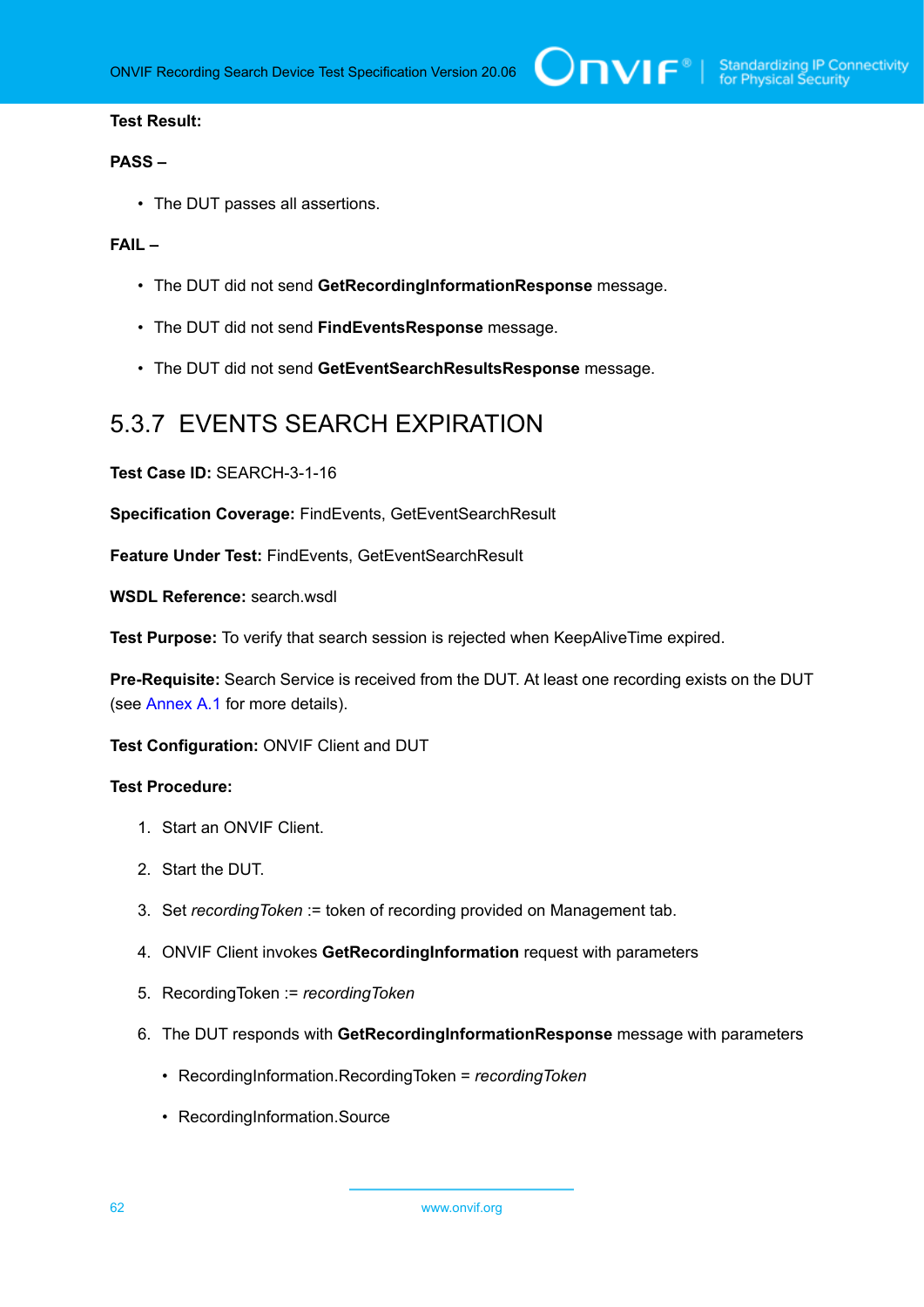- RecordingInformation.EarliestRecording =: *T1*
- RecordingInformation.LatestRecording =: *T2*
- RecordingInformation.Content
- RecordingInformation.Track
- RecordingInformation.RecordingStatus
- 7. ONVIF Client selects keep alive time value by following the procedure mentioned in [Annex](#page-108-0) [A.10](#page-108-0) with the following output parameter
	- out *keepAliveTime* keep alive time
- 8. ONVIF Client invokes **FindEvents** request with parameters
	- StartPoint := *T1*
	- EndPoint  $= 72$
	- Scope.IncludedSources skipped
	- Scope.IncludedRecordings[0] := *recordingToken*
	- Scope.RecordingInformationFilter skipped
	- SearchFilter empty
	- IncludeStartState := false
	- MaxMatches skipped
	- KeepAliveTime := *keepAliveTime*
- 9. The DUT responds with **FindEventsResponse** message with parameters
	- SearchToken =: *searchToken*
- 10.ONVIF Client waits during (*keepAliveTime* + *timeout*)
- 11. ONVIF Client invokes **GetEventSearchResults** request with parameters
	- SearchToken := *searchToken*
	- MinResults skipped
	- MaxResults skipped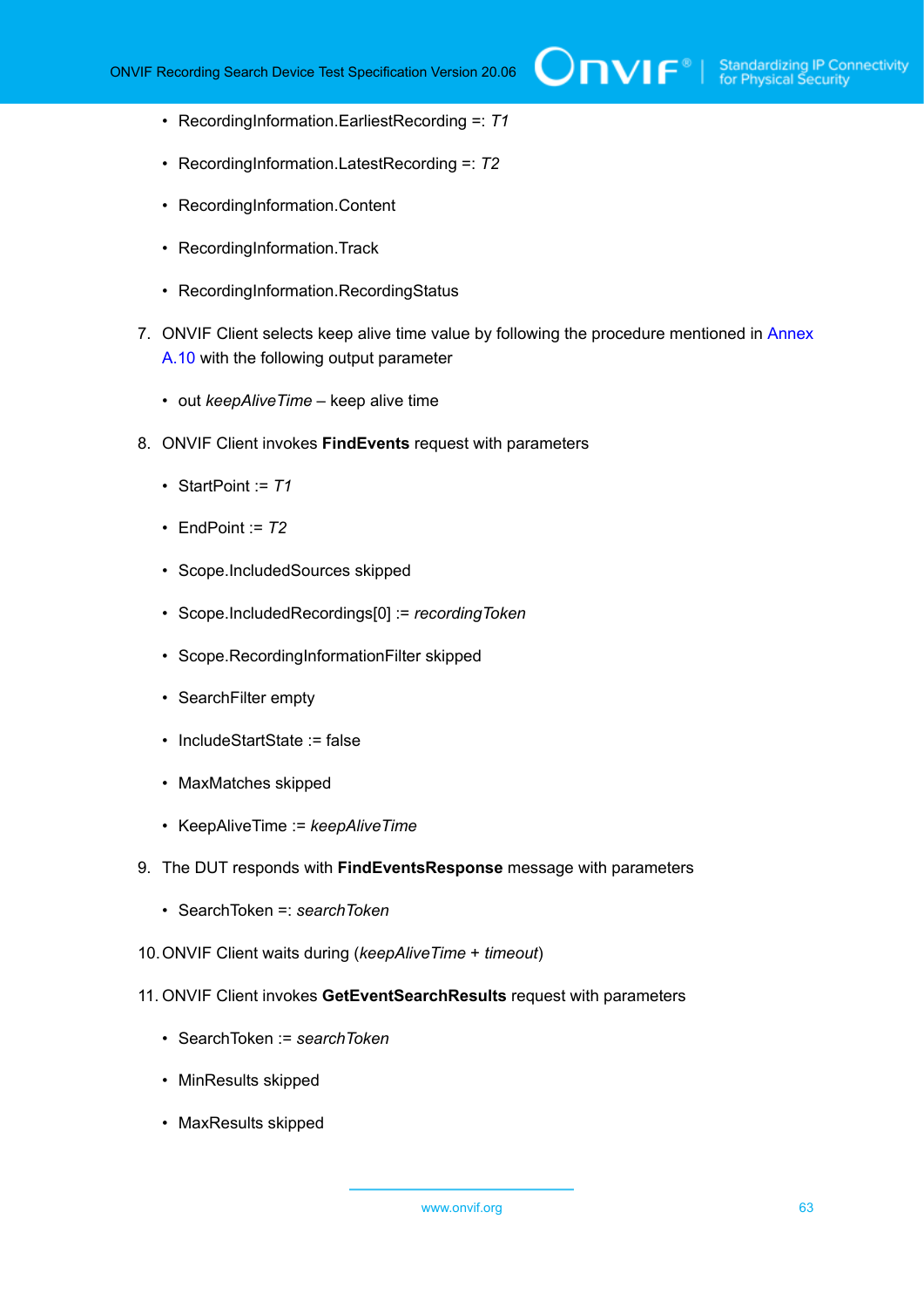• WaitTime := PT5S

12.The DUT responds with SOAP 1.2 fault message (**InvalidArgVal/InvalidToken**).

# **Test Result:**

### **PASS –**

• The DUT passes all assertions.

# **FAIL –**

- The DUT did not send **GetRecordingInformationResponse** message.
- The DUT did not send **FindEventsResponse** message.
- The DUT did not send SOAP 1.2 fault message to **GetEventSearchResults**.

**Note:** Other faults than specified in the test are acceptable, though the specified are preferable.

**Note:** *timeout* will be taken from Operation Delay field of ONVIF Device Test Tool.

# 5.4 Metadata Search

# 5.4.1 FIND METADATA – FORWARD AND BACKWARD SEARCH (SEARCH ENDPOINTS EQUAL TO RECORDING ENDPOINTS)

**Test Case ID:** SEARCH-5-1-1

**Specification Coverage:** FindMetadata, GetMetadataSearchResults, GetRecordingInformation

**Feature Under Test:** FindMetadata, GetMetadataSearchResults, GetRecordingInformation

#### **WSDL Reference:** search.wsdl

**Test Purpose:** To verify metadata forward and backward search in case the search endpoints are equal to the recording endpoints.

**Pre-Requisite:** At least one recording exists on the DUT (see [Annex A.1](#page-101-0) for more details). The recording shall contain metadata.

**Test Configuration:** ONVIF Client and DUT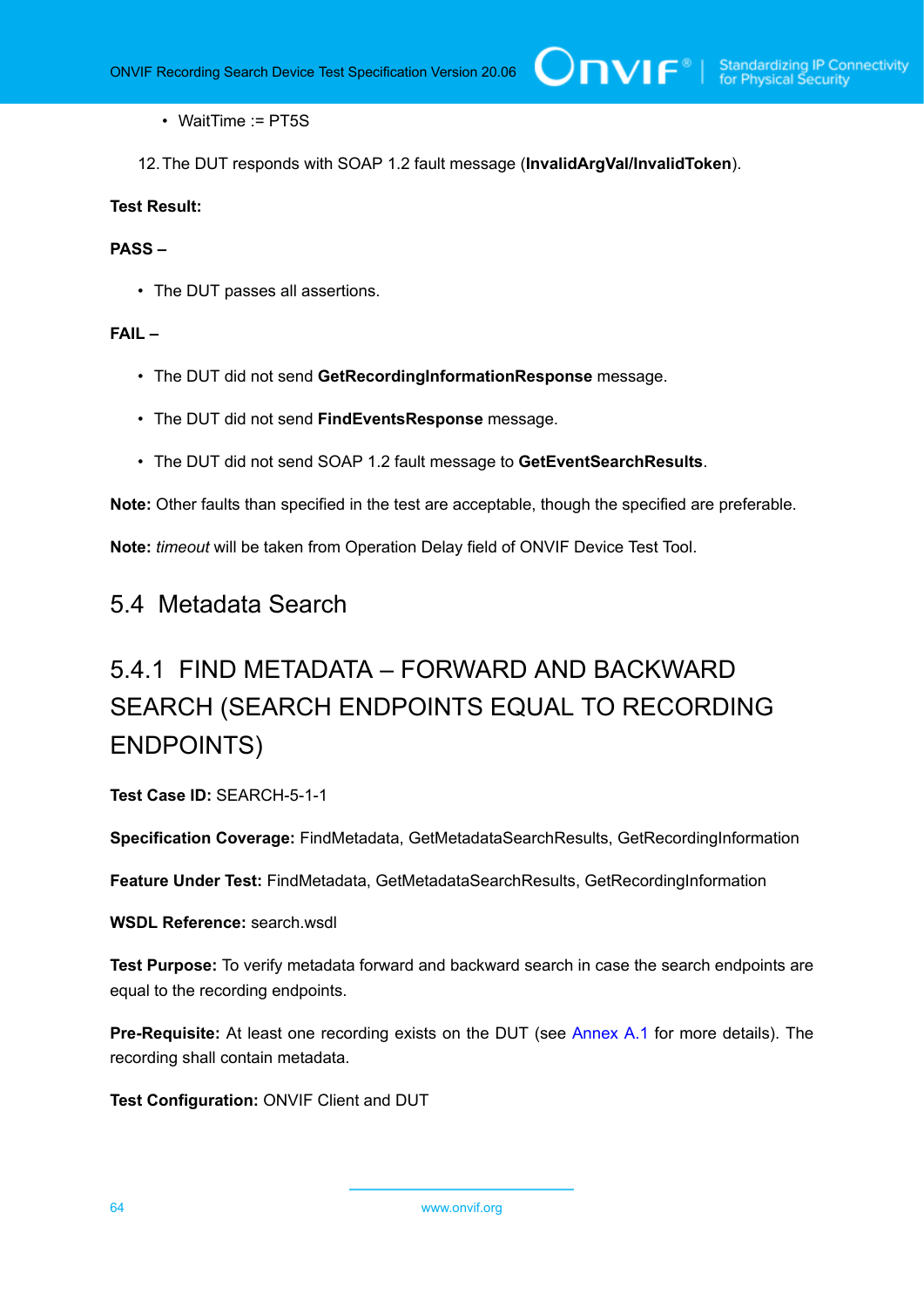- 1. Start an ONVIF Client.
- 2. Start the DUT.
- 3. Get token Token1 of recording which contains at least one track with metadata from the DUT.
- 4. ONVIF Client will invoke **GetRecordingInformationRequest** message (RecordingToken = "Token1") to retrieve information about Recording.
- 5. Verify the **GetRecordingInformationResponse** message (RecordingInformation.RecordingToken = Token1, RecordingInformation.EarliestRecording = T1, RecordingInformation.LatestRecording = T2).
- 6. ONVIF Client will invoke **FindMetadataRequest** message (StartPoint = T1, EndPoint = T2, Scope.IncludeRecordings = Token1, MetadataFilter.MetadataStreamFilter = MetadataFilter1, no MaxMatches, KeepAliveTime = keepAliveTimeout (see [Annex A.10](#page-108-0))) to start metadata search session and retrieve SearchToken.
- 7. Verify the **FindMetadataResponse** message (SearchToken = "SearchToken1") from the DUT.
- 8. ONVIF Client will invoke **GetMetadataSearchResultsRequest** message (SearchToken = "SearchToken1", WaitTime = PT5S) to get current search result and search state.
- 9. Verify the **GetMetadataSearchResultsResponse** message (SearchState [CurrentSearchState], ResultList) from the DUT. Check that time (ResultList.Result.Time) of the search result is inside the search endpoints that were defined in **FindMetadataRequest** message at step 6.
- 10.Repeat steps 8-9 until SearchState is equal to Completed.
- 11. ONVIF Client will invoke **FindMetadataRequest** message (StartPoint = T2, EndPoint = T1, Scope.IncludeRecordings = Token1, MetadataFilter.MetadataStreamFilter = MetadataFilter1, no MaxMatches, KeepAliveTime = keepAliveTimeout (see [Annex A.10](#page-108-0))) to start metadata search session and retrieve SearchToken.
- 12.Verify the **FindMetadataResponse** message (SearchToken = "SearchToken1") from the DUT.
- 13.ONVIF Client will invoke **GetMetadataSearchResultsRequest** message (SearchToken = "SearchToken1", WaitTime = PT5S) to get current search result and search state.
- 14.Verify the **GetMetadataSearchResultsResponse** message (SearchState = [CurrentSearchState], ResultList) from the DUT. Check that time (ResultList.Result.Time) of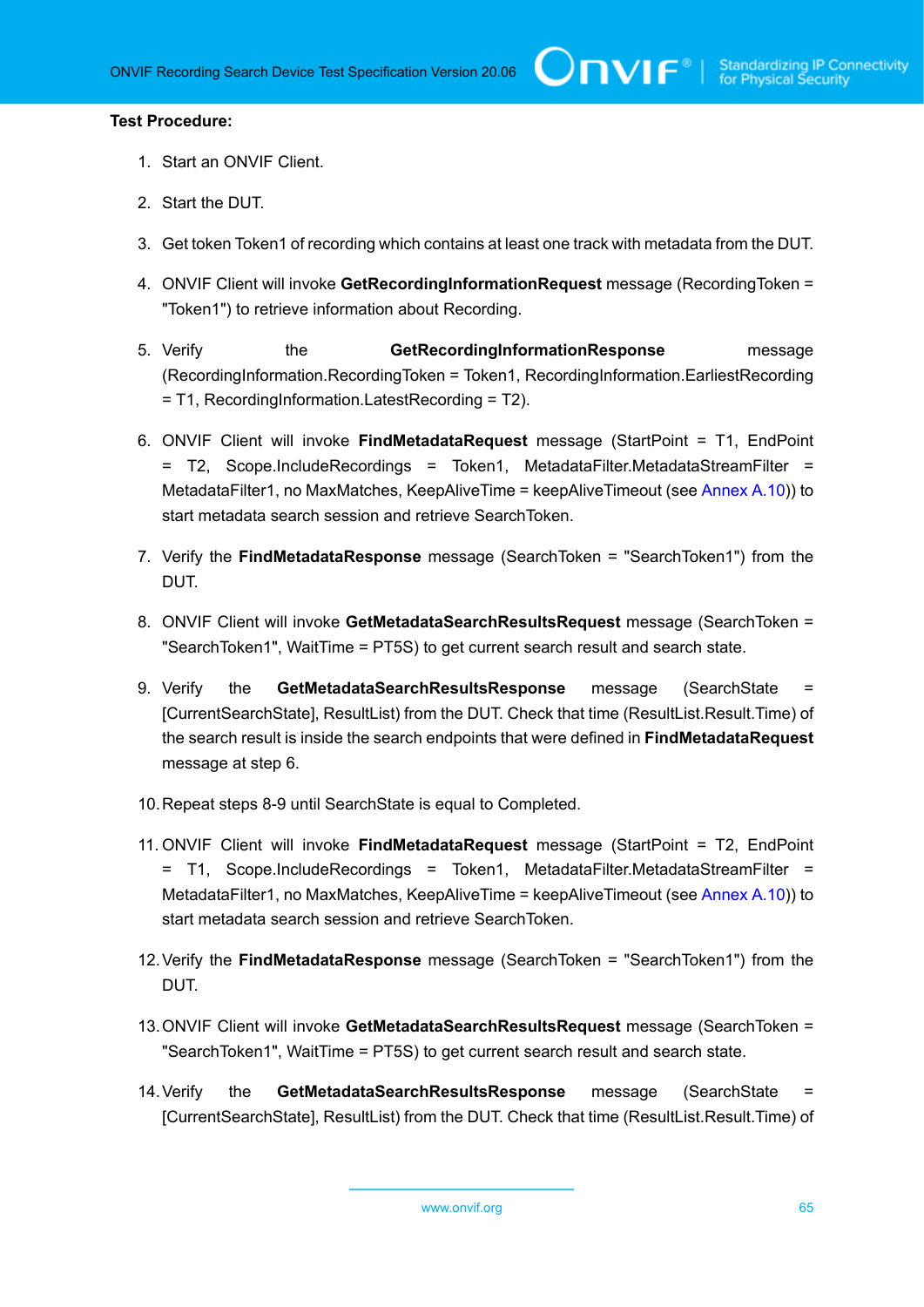the search result is inside the search endpoints that were defined in **FindMetadataRequest** message at step 11.

 $\partial$ DVIF $^{\circ}$ 

- 15.Repeat steps 13-14 until SearchState is equal to Completed.
- 16.Verify that sets of results from **GetMetadataSearchResultsResponse** messages for the first (steps 6-10) and the second (steps 11-15) metadata search session are the same.

# **Test Result:**

### **PASS –**

• The DUT passes all assertions.

### **FAIL –**

- The DUT did not send a valid **GetMetadataSearchResultsResponse** message.
- The DUT did not send a valid **FindMetadataResponse** message.
- The DUT did not reach the Completed state for the search session.
- The DUT returned metadata search results with invalid time (Time is not inside the search endpoints).
- The DUT returned an invalid Recording token or invalid Track token for metadata search results.
- The DUT did not return metadata search results in ascending order for steps 6-10 (Time of previous result was greater than for the next one or equal to it).
- The DUT did not return metadata search results in descending order for steps 11-15 (Time of previous result was less than for the next one or equal to it).
- The DUT did not return the same set of results for steps 6-10 and for steps 11-15 (see [Annex](#page-105-0) [A.7\)](#page-105-0).

**Note:** If RecordingInformation.EarliestRecording is not included in **GetRecordingInformationResponse** message, then minimum value of Track.DataFrom will be used as T1.

**Note:** If RecordingInformation.LatestRecording is not included in **GetRecordingInformationResponse** message, then maximum value of Track.DataTo will be used as T2.

**Note:** MetdataFilter1 is specified by user and assigned to data that is contained in the recording with token = Token1.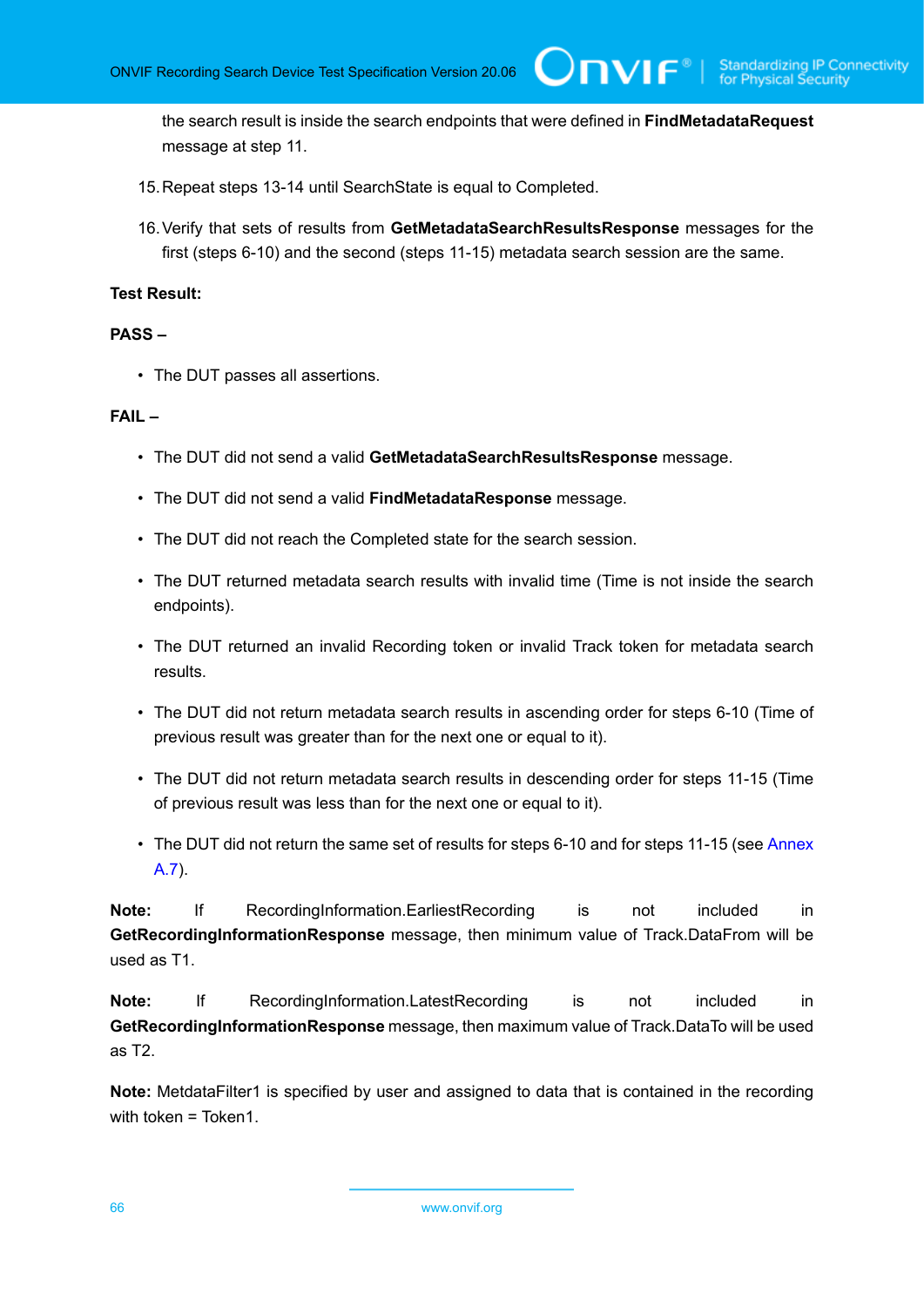# 5.4.2 FIND METADATA – FORWARD AND BACKWARD SEARCH (SEARCH ENDPOINTS OUTSIDE RECORDING ENDPOINTS)

**Test Case ID:** SEARCH-5-1-2

**Specification Coverage:** FindMetadata, GetMetadataSearchResults, GetRecordingInformation

**Feature Under Test:** FindMetadata, GetMetadataSearchResults, GetRecordingInformation

**WSDL Reference:** search.wsdl

**Test Purpose:** To verify metadata forward and backward search in case the search endpoints are outside the recording endpoints.

**Pre-Requisite:** At least one recording exists on the DUT (see [Annex A.1](#page-101-0) for more details). The recording shall contain metadata.

**Test Configuration:** ONVIF Client and DUT

- 1. Start an ONVIF Client.
- 2. Start the DUT.
- 3. Get token Token1 of recording which contains at least one track with metadata data from the DUT.
- 4. ONVIF Client will invoke **GetRecordingInformationRequest** message (RecordingToken = "Token1") to retrieve information about Recording.
- 5. Verify the **GetRecordingInformationResponse** message (RecordingInformation.RecordingToken = Token1, RecordingInformation.EarliestRecording = T1, RecordingInformation.LatestRecording = T2).
- 6. ONVIF Client will invoke **FindMetadataRequest** message (StartPoint = T1 – delta1, EndPoint = T2 + delta2, Scope.IncludeRecordings = Token1, MetadataFilter.MetadataStreamFilter = MetadataFilter1, no MaxMatches, KeepAliveTime  $=$  keepAliveTimeout (see [Annex A.10](#page-108-0))) to start metadata search session and retrieve SearchToken.
- 7. Verify the **FindMetadataResponse** message (SearchToken = "SearchToken1") from the DUT.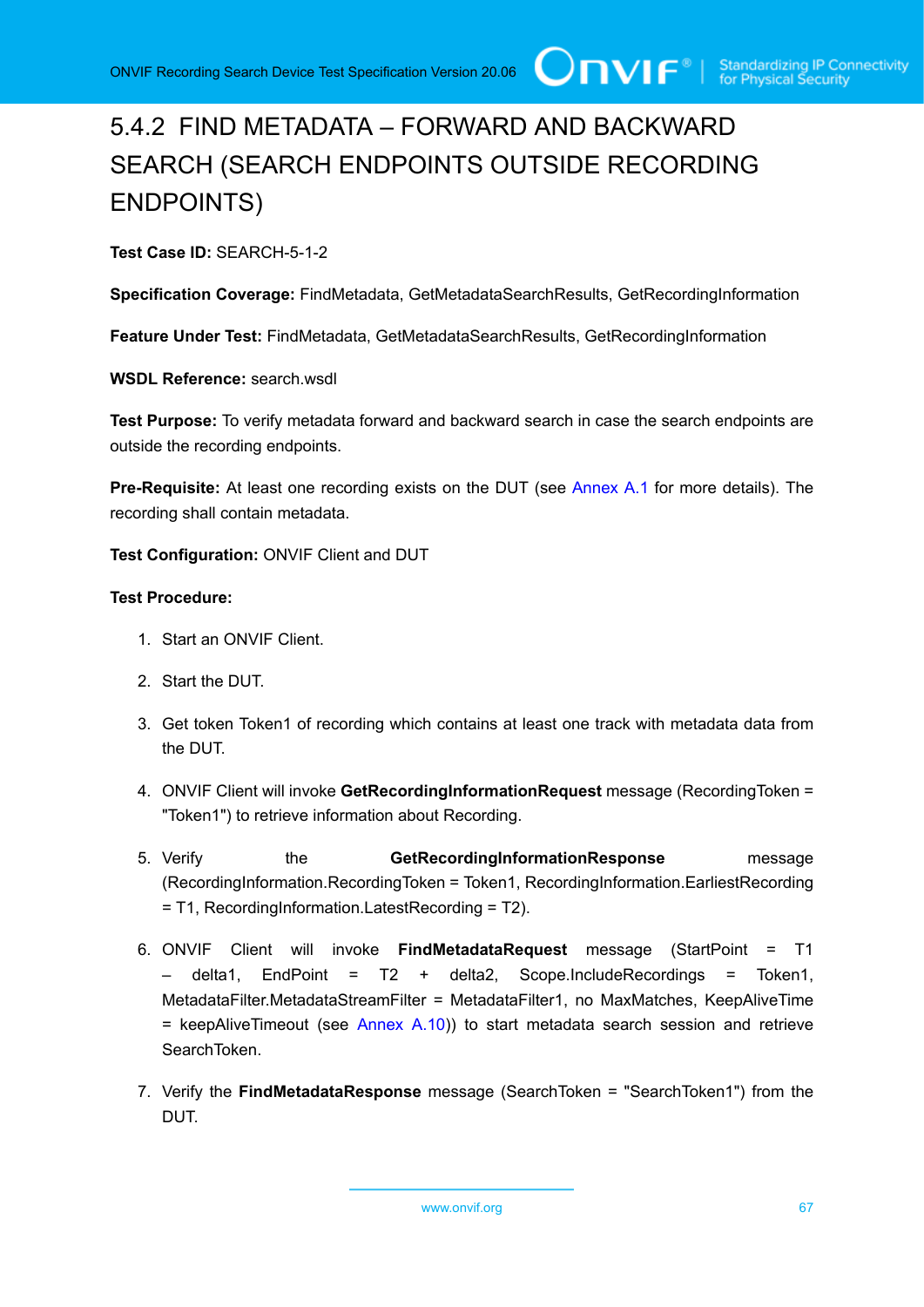8. ONVIF Client will invoke **GetMetadataSearchResultsRequest** message (SearchToken = "SearchToken1", WaitTime = PT5S) to get current search result and search state.

 $\mathsf{Cnv}$ ı $\mathsf{F}^\ast$ 

- 9. Verify the **GetMetadataSearchResultsResponse** message (SearchState = [CurrentSearchState], ResultList) from the DUT. Check that time (ResultList.Result.Time) of the search result is inside the recording endpoints that were defined in **GetRecordingInformationResponse** at step 5.
- 10.Repeat steps 8-9 until SearchState is equal to Completed.
- 11. ONVIF Client will invoke **FindMetadataRequest** message (StartPoint = T2 + delta2, EndPoint = T1 – delta1, Scope.IncludeRecordings = Token1, MetadataFilter.MetadataStreamFilter = MetadataFilter1, no MaxMatches, KeepAliveTime  $=$  keepAliveTimeout (see [Annex A.10](#page-108-0))) to start metadata search session and retrieve SearchToken.
- 12.Verify the **FindMetadataResponse** message (SearchToken = "SearchToken1") from the DUT.
- 13.ONVIF Client will invoke **GetMetadataSearchResultsRequest** message (SearchToken = "SearchToken1", WaitTime = PT5S) to get current search result and search state.
- 14.Verify the **GetMetadataSearchResultsResponse** message (SearchState = [CurrentSearchState], ResultList) from the DUT. Check that time (ResultList.Result.Time) of the search result is inside the recording endpoints that were defined in **GetRecordingInformationResponse** at step 5.
- 15.Repeat steps 13-14 until SearchState is equal to Completed.
- 16.Verify that sets of results from **GetMetadataSearchResultsResponse** messages for the first (steps 6-10) and the second (steps 11-15) metadata search session are the same.

# **Test Result:**

# **PASS –**

• The DUT passes all assertions.

- The DUT did not send a valid **GetMetadataSearchResultsResponse** message.
- The DUT did not send a valid **FindMetadataResponse** message.
- The DUT did not reach the Completed state for the search session.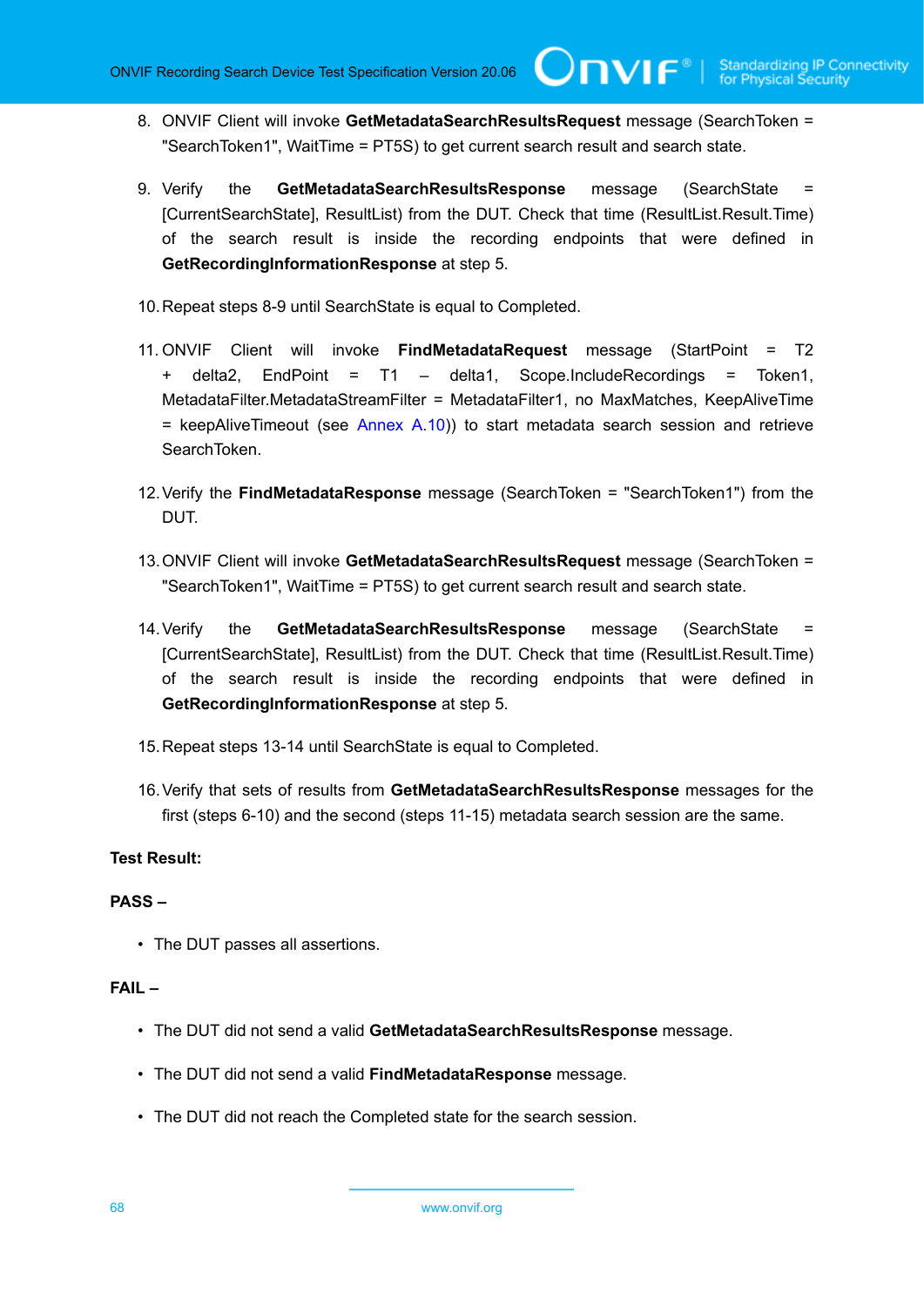• The DUT returned metadata search results with invalid time (Time is not inside the recording endpoints).

 $\bigcup$ NVIF $^\circ$ l

- The DUT returned invalid Recording token or invalid Track token for metadata search results.
- The DUT did not return metadata search results in ascending order for steps 6-10 (Time of previous result was greater than for the next one or equal to it).
- The DUT did not return metadata search results in descending order for steps 11-15 (Time of previous result was less than for the next one or equal to it).
- The DUT did not return the same set of results for steps 6-10 and for steps 11-15 (see [Annex](#page-105-0) [A.7\)](#page-105-0).

**Note:** If RecordingInformation.EarliestRecording is not included in **GetRecordingInformationResponse** message, then minimum value of Track.DataFrom will be used as T1.

**Note:** If RecordingInformation.LatestRecording is not included in **GetRecordingInformationResponse** message, then maximum value of Track.DataTo will be used as T2.

**Note:** MetdataFilter1 is specified by user and assigned to data that is contained in the recording with token = Token1.

# 5.4.3 FIND METADATA – FORWARD AND BACKWARD SEARCH (SEARCH ENDPOINTS INSIDE RECORDING ENDPOINTS)

**Test Case ID:** SEARCH-5-1-3

**Specification Coverage:** FindMetadata, GetMetadataSearchResults, GetRecordingInformation

**Feature Under Test:** FindMetadata, GetMetadataSearchResults, GetRecordingInformation

**WSDL Reference:** search.wsdl

**Test Purpose:** To verify metadata forward and backward search in case the search endpoints are inside the recording endpoints.

**Pre-Requisite:** At least one recording exists on the DUT (see [Annex A.1](#page-101-0) for more details). The recording shall contain metadata.

**Test Configuration:** ONVIF Client and DUT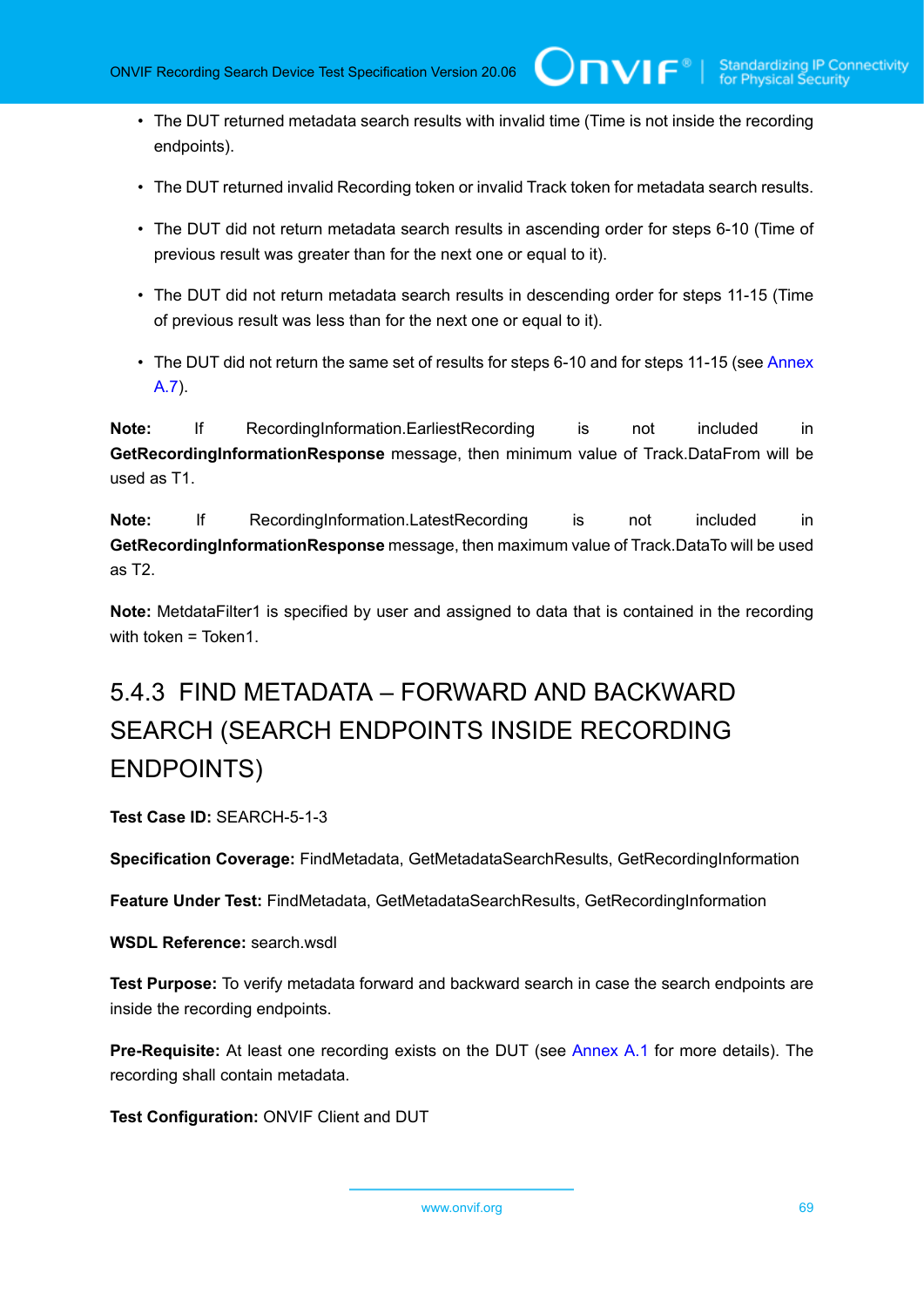- 1. Start an ONVIF Client.
- 2. Start the DUT.
- 3. Get token Token1 of recording which contains at least one track with metadata data from the DUT.
- 4. ONVIF Client will invoke **GetRecordingInformationRequest** message (RecordingToken = "Token1") to retrieve information about Recording.
- 5. Verify the **GetRecordingInformationResponse** message (RecordingInformation.RecordingToken = Token1, RecordingInformation.EarliestRecording = T1, RecordingInformation.LatestRecording = T2).
- 6. ONVIF Client will invoke **FindMetadataRequest** message (StartPoint = T1 + delta1, EndPoint = T2 - delta2, Scope.IncludeRecordings = Token1, MetadataFilter.MetadataStreamFilter = MetadataFilter1, no MaxMatches, KeepAliveTime  $=$  keepAliveTimeout (see [Annex A.10](#page-108-0))) to start metadata search session and retrieve SearchToken.
- 7. Verify the **FindMetadataResponse** message (SearchToken = "SearchToken1") from the DUT.
- 8. ONVIF Client will invoke **GetMetadataSearchResultsRequest** message (SearchToken = "SearchToken1", WaitTime = PT5S) to get current search result and search state.
- 9. Verify the **GetMetadataSearchResultsResponse** message (SearchState [CurrentSearchState], ResultList) from the DUT. Check that time (ResultList.Result.Time) of the search result is inside the search endpoints that were defined in **FindMetadataRequest** message at step 6.
- 10.Repeat steps 8-9 until SearchState is equal to Completed.
- 11. ONVIF Client will invoke **FindMetadataRequest** message (StartPoint = T2 - delta2, EndPoint = T1 + delta1, Scope.IncludeRecordings = Token1, MetadataFilter.MetadataStreamFilter = MetadataFilter1, no MaxMatches, KeepAliveTime  $=$  keepAliveTimeout (see [Annex A.10](#page-108-0))) to start metadata search session and retrieve SearchToken.
- 12.Verify the **FindMetadataResponse** message (SearchToken = "SearchToken1") from the DUT.
- 13.ONVIF Client will invoke **GetMetadataSearchResultsRequest** message (SearchToken = "SearchToken1", WaitTime = PT5S) to get current search result and search state.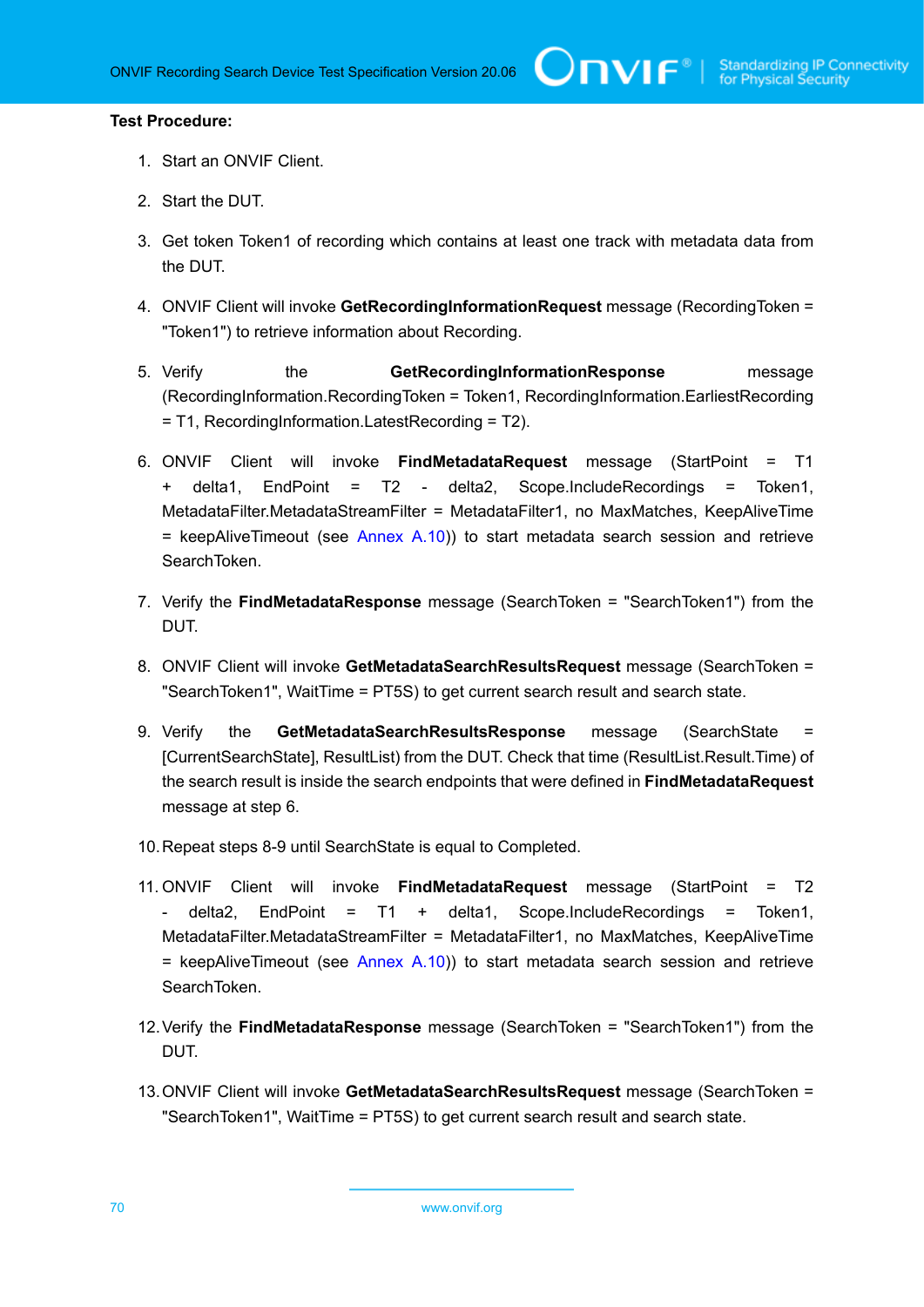IVIF®I

- 14.Verify the **GetMetadataSearchResultsResponse** message (SearchState = [CurrentSearchState], ResultList) from the DUT. Check that time (ResultList.Result.Time) of the search result is inside the search endpoints that were defined in **FindMetadataRequest** message at step 11.
- 15.Repeat steps 13-14 until SearchState is equal to Completed.
- 16.Verify that sets of results from **GetMetadataSearchResultsResponse** messages for the first (steps 6-10) and the second (steps 11-15) metadata search session are the same.

#### **Test Result:**

### **PASS –**

• The DUT passes all assertions.

#### **FAIL –**

- The DUT did not send a valid **GetMetadataSearchResultsResponse** message.
- The DUT did not send a valid **FindMetadataResponse** message.
- The DUT did not reach the Completed state for the search session.
- The DUT returned metadata search results with invalid time (Time is not inside the search endpoints).
- The DUT returned invalid Recording token or invalid Track token for metadata search result.
- The DUT did not return metadata search results in ascending order for steps 6-10 (Time of previous result was greater than for the next one or equal to it).
- The DUT did not return metadata search results in descending order for steps 11-15 (Time of previous result was less than for the next one or equal to it).
- The DUT did not return the same set of results for steps 6-10 and for steps 11-15 (see [Annex](#page-105-0) [A.7\)](#page-105-0).

**Note:** If RecordingInformation.EarliestRecording is not included in **GetRecordingInformationResponse** message, then minimum value of Track.DataFrom will be used as T1.

**Note:** If RecordingInformation.LatestRecording is not included in **GetRecordingInformationResponse** message, then maximum value of Track.DataTo will be used as T2.

**Note:** MetdataFilter1 is specified by user and assigned to data that is contained in the recording with token = Token1.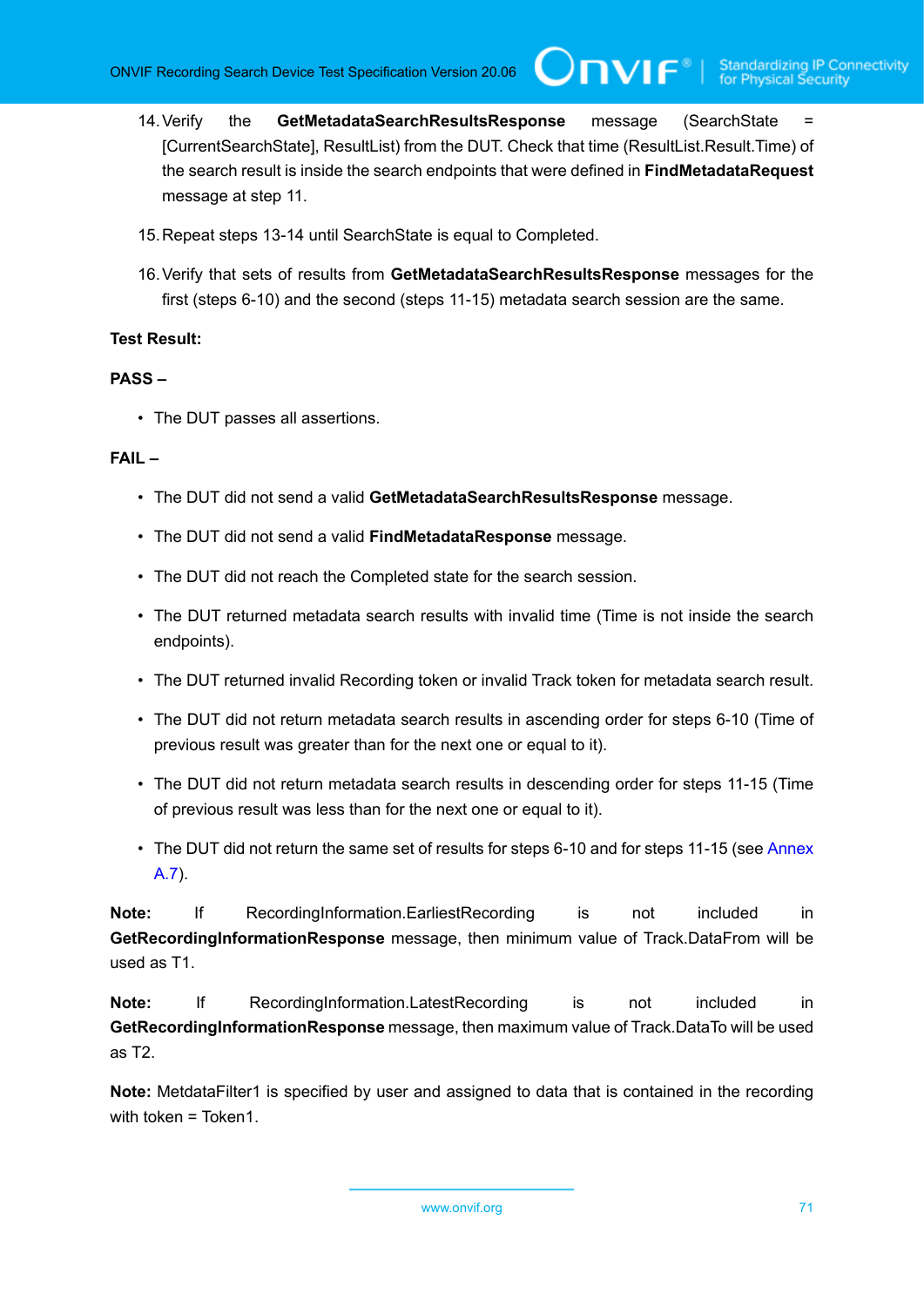# 5.4.4 FIND METADATA (MAXMATCHES = 1)

# **Test Case ID:** SEARCH-5-1-4

**Specification Coverage:** FindMetadata, GetMetadataSearchResults, GetRecordingInformation

**Feature Under Test:** FindMetadata, GetMetadataSearchResults, GetRecordingInformation

**WSDL Reference:** search.wsdl

**Test Purpose:** To verify metadata search in case MaxMatches = 1.

**Pre-Requisite:** At least one recording exists on the DUT (see [Annex A.1](#page-101-0) for more details). The recording shall contain metadata.

**Test Configuration:** ONVIF Client and DUT

#### **Test Procedure:**

- 1. Start an ONVIF Client.
- 2. Start the DUT.
- 3. Get token Token1 of recording which contains at least one track with metadata data from the DUT.
- 4. ONVIF Client will invoke **GetRecordingInformationRequest** message (RecordingToken = "Token1") to retrieve information about Recording.
- 5. Verify the **GetRecordingInformationResponse** message (RecordingInformation.RecordingToken = Token1, RecordingInformation.EarliestRecording = T1, RecordingInformation.LatestRecording = T2).
- 6. ONVIF Client will invoke **FindMetadataRequest** message (StartPoint = T1, EndPoint = T2, Scope.IncludeRecordings = Token1, MetadataFilter.MetadataStreamFilter = MetadataFilter1, MaxMatches = 1, KeepAliveTime = keepAliveTimeout (see [Annex A.10](#page-108-0))) to start metadata search session and retrieve SearchToken.
- 7. Verify the **FindMetadataResponse** message (SearchToken = "SearchToken1") from the DUT.
- 8. ONVIF Client will invoke **GetMetadataSearchResultsRequest** message (SearchToken = "SearchToken1", WaitTime = PT5S) to get current search result and search state.
- 9. Verify the **GetMetadataSearchResultsResponse** message (SearchState = [CurrentSearchState], ResultList) from the DUT. Check that time (ResultList.Result.Time) of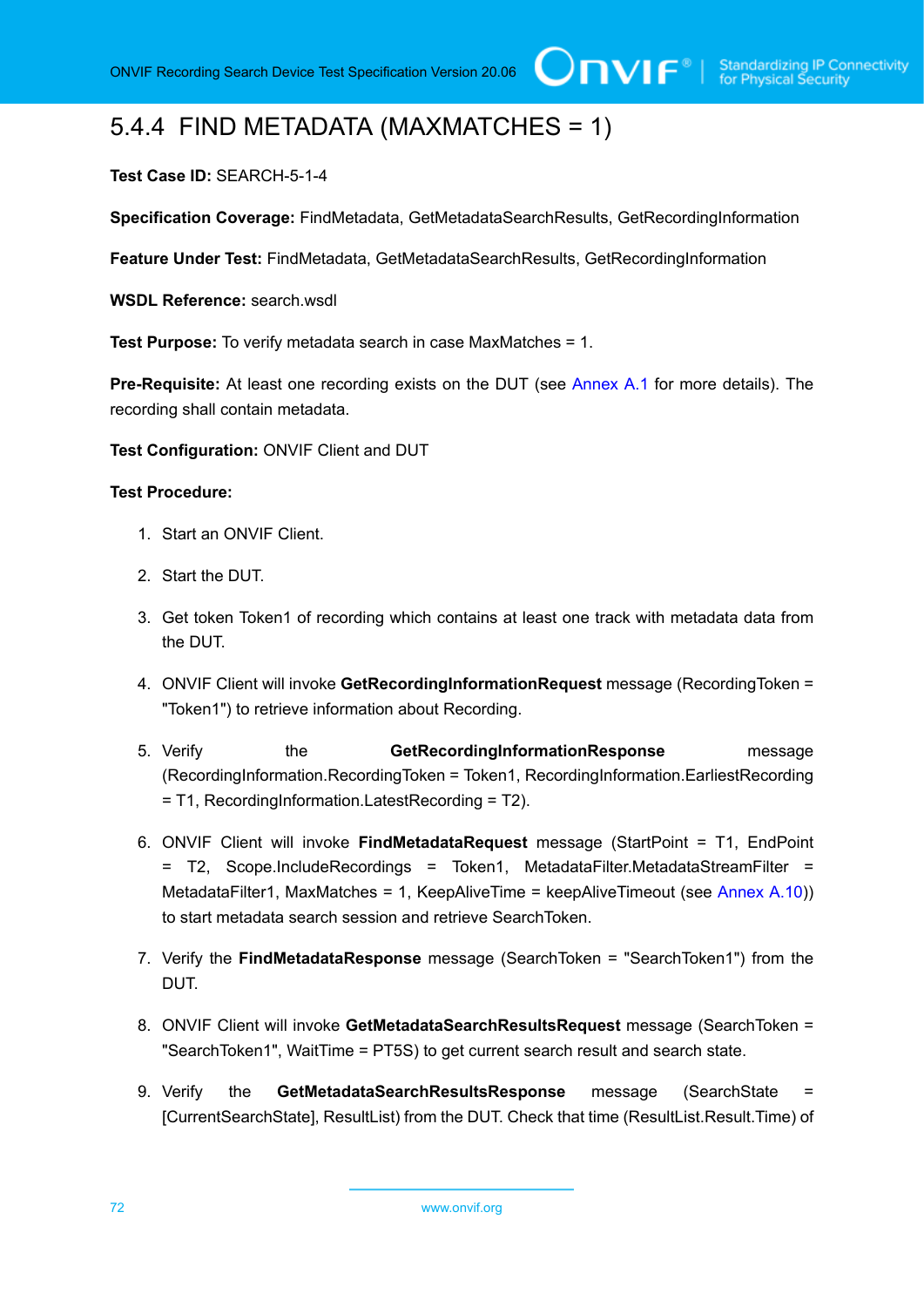the search result is inside the search endpoints that were defined in **FindMetadataRequest** message at step 6.

 $\bm{\cup}$ NIF $^*$ l

10.Repeat steps 8-9 until SearchState is equal to Completed.

#### **Test Result:**

#### **PASS –**

• The DUT passes all assertions.

#### **FAIL –**

- The DUT did not send a valid **GetMetadataSearchResultsResponse** message.
- The DUT did not send a valid **FindMetadataResponse** message.
- The DUT did not reach the Completed state for the search session after one metadata was returned in **GetMetadataSearchResultsResponse**.
- The DUT returned more than one metadata in results.

**Note:** If RecordingInformation.EarliestRecording is not included in **GetRecordingInformationResponse** message, then minimum value of Track.DataFrom will be used as T1.

**Note:** If RecordingInformation.LatestRecording is not included in **GetRecordingInformationResponse** message, then maximum value of Track.DataTo will be used as T2.

**Note:** MetdataFilter1 is specified by user and assigned to data that is contained in the recording with token = Token1.

### 5.4.5 FIND METADATA (NO RESULTS)

**Test Case ID:** SEARCH-5-1-5

**Specification Coverage:** FindMetadata, GetMetadataSearchResults, GetRecordingInformation

**Feature Under Test:** FindMetadata, GetMetadataSearchResults, GetRecordingInformation

**WSDL Reference:** search.wsdl

**Test Purpose:** To verify metadata search in case no results for the specified filter exist.

**Pre-Requisite:** At least one recording exists on the DUT (see [Annex A.1](#page-101-0) for more details).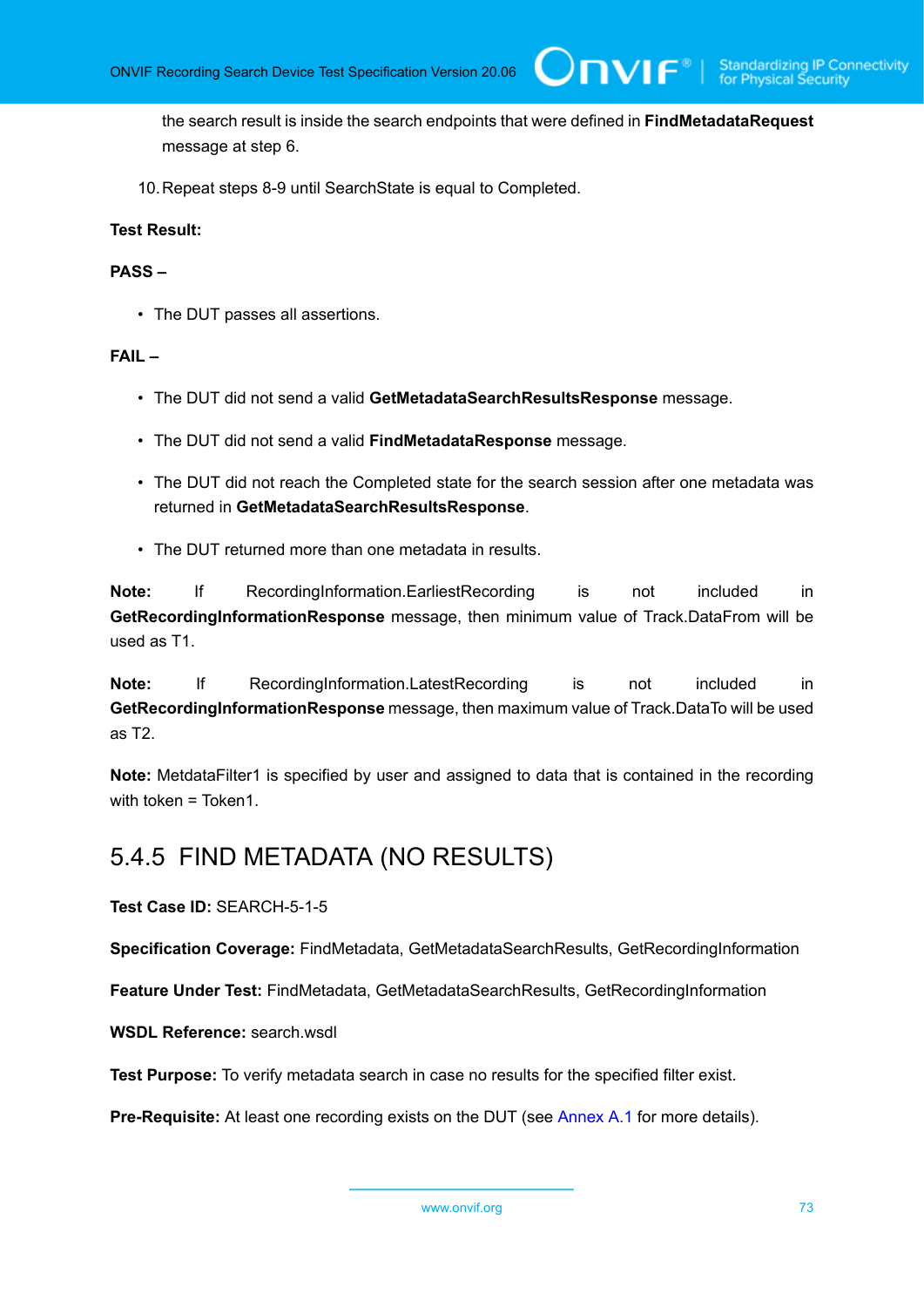#### **Test Configuration:** ONVIF Client and DUT

#### **Test Procedure:**

- 1. Start an ONVIF Client.
- 2. Start the DUT.
- 3. Get token Token1 of recording which contains at least one track with metadata data from the DUT.
- 4. ONVIF Client will invoke **GetRecordingInformationRequest** message (RecordingToken = "Token1") to retrieve information about Recording.
- 5. Verify the **GetRecordingInformationResponse** message (RecordingInformation.RecordingToken = Token1, RecordingInformation.EarliestRecording = T1, RecordingInformation.LatestRecording = T2).
- 6. ONVIF Client will invoke **FindMetadataRequest** message (StartPoint = T1, EndPoint = T2, Scope.IncludeRecordings = Token1, MetadataFilter.MetadataStreamFilter = "boolean(//Track[TrackToken = "NonExistingToken"])", MaxMatches = 1, KeepAliveTime  $=$  keepAliveTimeout (see [Annex A.10](#page-108-0))) to start metadata search session and retrieve SearchToken.
- 7. Verify the **FindMetadataResponse** message (SearchToken = "SearchToken1") from the DUT.
- 8. ONVIF Client will invoke **GetMetadataSearchResultsRequest** message (SearchToken = "SearchToken1", WaitTime = PT5S) to get current search result and search state.
- 9. Verify the **GetMetadataSearchResultsResponse** message (SearchState = [CurrentSearchState], ResultList) from the DUT.
- 10.Repeat steps 8-9 until SearchState is equal to Completed.

#### **Test Result:**

#### **PASS –**

• The DUT passes all assertions.

#### **FAIL –**

- The DUT did not send a valid **GetMetadataSearchResultsResponse** message.
- The DUT did not send a valid **FindMetadataResponse** message.
- The DUT did not reach the Completed state for the search session.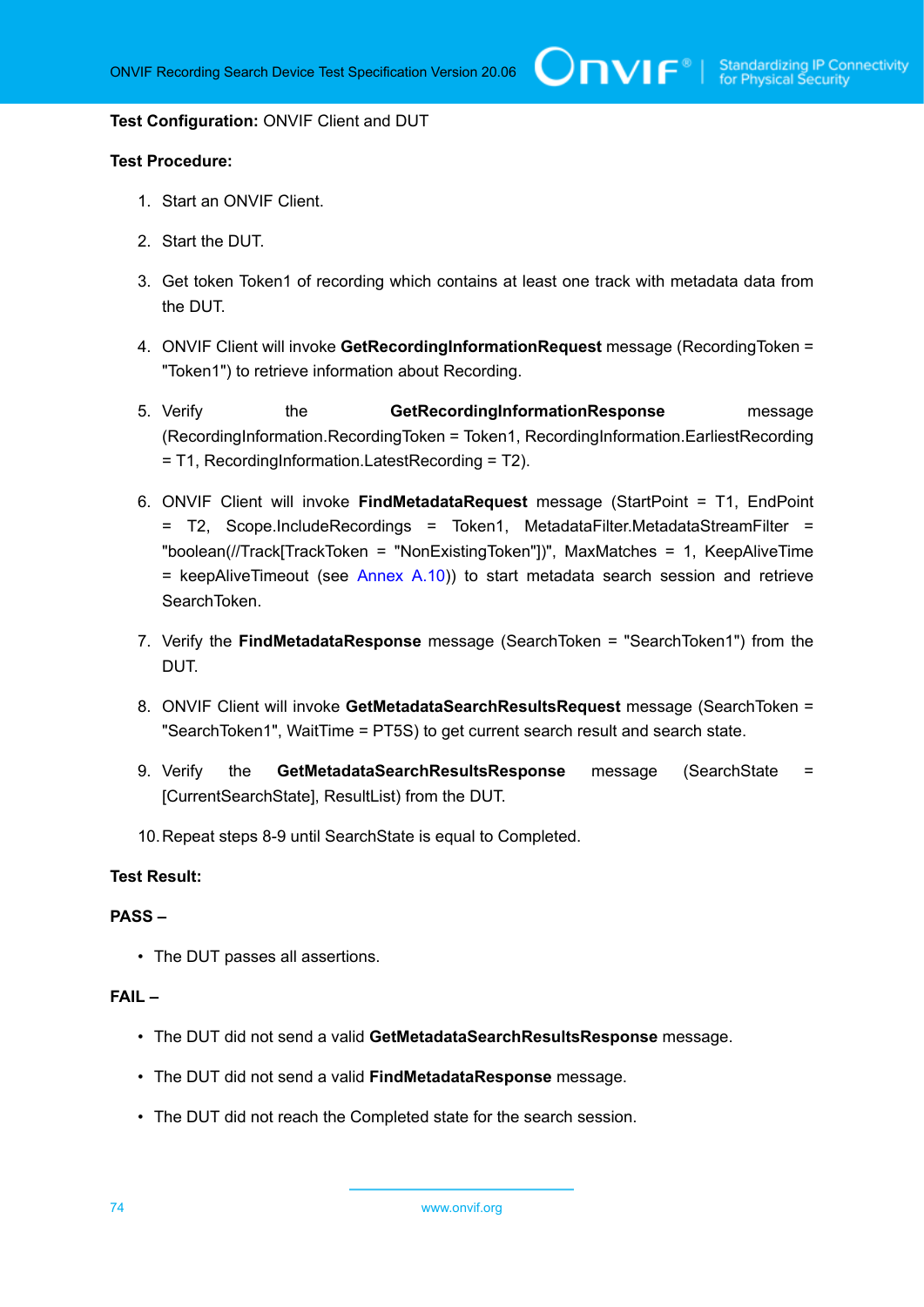• The DUT returned at least one metadata in results.

**Note:** If RecordingInformation.EarliestRecording is not included in **GetRecordingInformationResponse** message, then minimum value of Track.DataFrom will be used as T1.

**Note:** If RecordingInformation.LatestRecording is not included in **GetRecordingInformationResponse** message, then maximum value of Track.DataTo will be used as T2.

## 5.4.6 GET METADATA SEARCH RESULTS WITH INVALID **SEARCHTOKEN**

**Test Case ID:** SEARCH-5-1-6

**Specification Coverage:** GetMetadataSearchResults

**Feature Under Test:** GetMetadataSearchResults

**WSDL Reference:** search.wsdl

**Test Purpose:** To verify Get Metadata Search Result with Invalid Search Token.

**Pre-Requisite:** None

**Test Configuration:** ONVIF Client and DUT

#### **Test Procedure:**

- 1. Start an ONVIF Client.
- 2. Start the DUT.
- 3. ONVIF Client will invoke **GetMetadataSearchResultsRequest** message (invalid SearchToken).
- 4. The DUT will generate SOAP 1.2 fault message (InvalidArgVal/InvalidToken).

#### **Test Result:**

#### **PASS –**

• The DUT passes all assertions.

#### **FAIL –**

• The DUT did not send SOAP 1.2 fault message.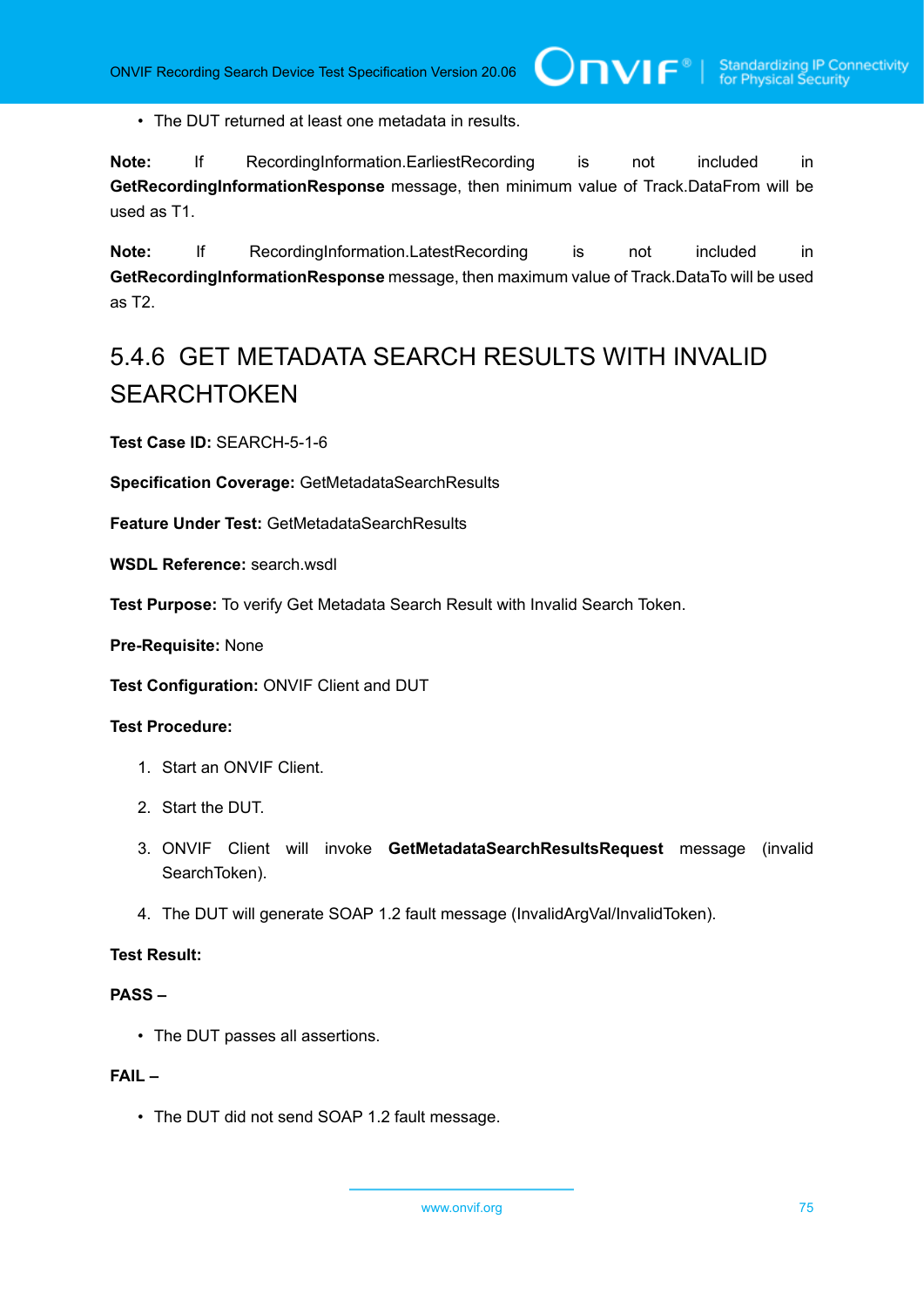• The DUT sent an incorrect SOAP 1.2 fault message (fault code, namespace, etc.).

**Note:** Other faults than specified in the test are acceptable, though the specified are preferable.

 $\square$ nvif ${}^*$ l

### 5.4.7 METADATA SEARCH - KEEP ALIVE

**Test Case ID:** SEARCH-5-1-7

**Specification Coverage:** FindMetadata, GetMetadataSearchResults

**Feature Under Test:** FindMetadata, GetMetadataSearchResults

**WSDL Reference:** search.wsdl

**Test Purpose:** To verify that search session is kept alive during KeepAliveTime.

**Pre-Requisite:** Search Service is received from the DUT. At least one recording exists on the DUT (see [Annex A.1](#page-101-0) for more details). The recording shall contain metadata.

**Test Configuration:** ONVIF Client and DUT

- 1. Start an ONVIF Client.
- 2. Start the DUT.
- 3. Set *recordingToken* := token of recording provided on Management tab.
- 4. Set *metadataFilter* := Metadata Filter value provided on Management tab.
- 5. ONVIF Client invokes **GetRecordingInformation** request with parameters
	- RecordingToken := *recordingToken*
- 6. The DUT responds with **GetRecordingInformationResponse** message with parameters
	- RecordingInformation.RecordingToken = *recordingToken*
	- RecordingInformation.Source
	- RecordingInformation.EarliestRecording =: *T1*
	- RecordingInformation.LatestRecording =: *T2*
	- RecordingInformation.Content
	- RecordingInformation.Track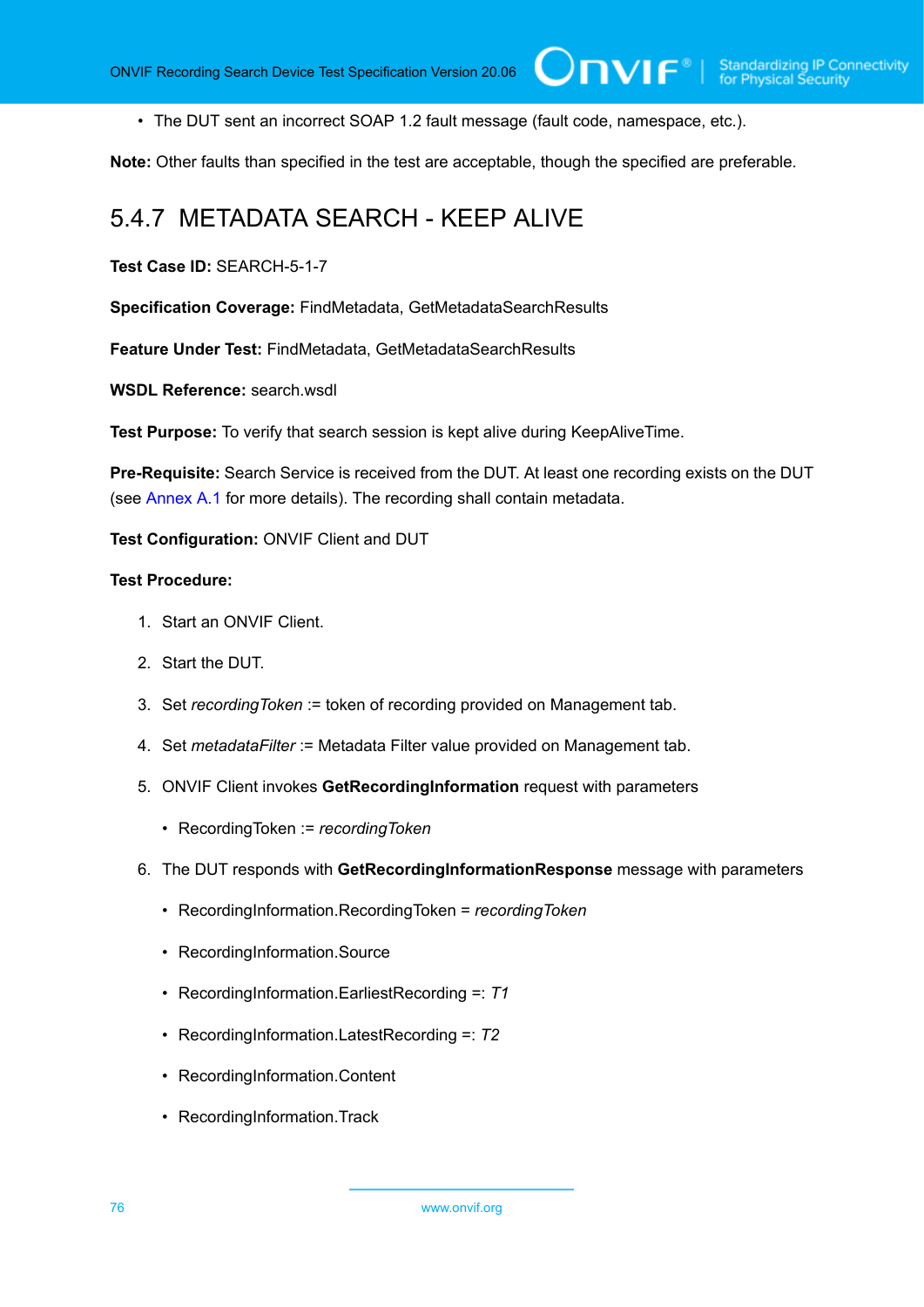- RecordingInformation.RecordingStatus
- 7. ONVIF Client selects keep alive time value by following the procedure mentioned in [Annex](#page-108-0) [A.10](#page-108-0) with the following output parameter
	- out *keepAliveTime* keep alive time
- 8. ONVIF Client invokes **FindMetadata** request with parameters
	- StartPoint := *T1*
	- EndPoint  $= 72$
	- Scope.IncludedSources skipped
	- Scope.IncludedRecordings[0] := *recordingToken*
	- Scope.RecordingInformationFilter skipped
	- MetadataFilter.MetadataStreamFilter := *metadataFilter*
	- MaxMatches skipped
	- KeepAliveTime := *keepAliveTime*
- 9. The DUT responds with **FindMetadataResponse** message with parameters
	- SearchToken =: searchToken
- 10.ONVIF Client waits during (*keepAliveTime* 1s)
- 11. ONVIF Client invokes **GetMetadataSearchResults** request with parameters
	- SearchToken := *searchToken*
	- MinResults skipped
	- MaxResults skipped
	- WaitTime := PT5S
- 12.The DUT responds with **GetMetadataSearchResultsResponse** message.

#### **Test Result:**

#### **PASS –**

• The DUT passes all assertions.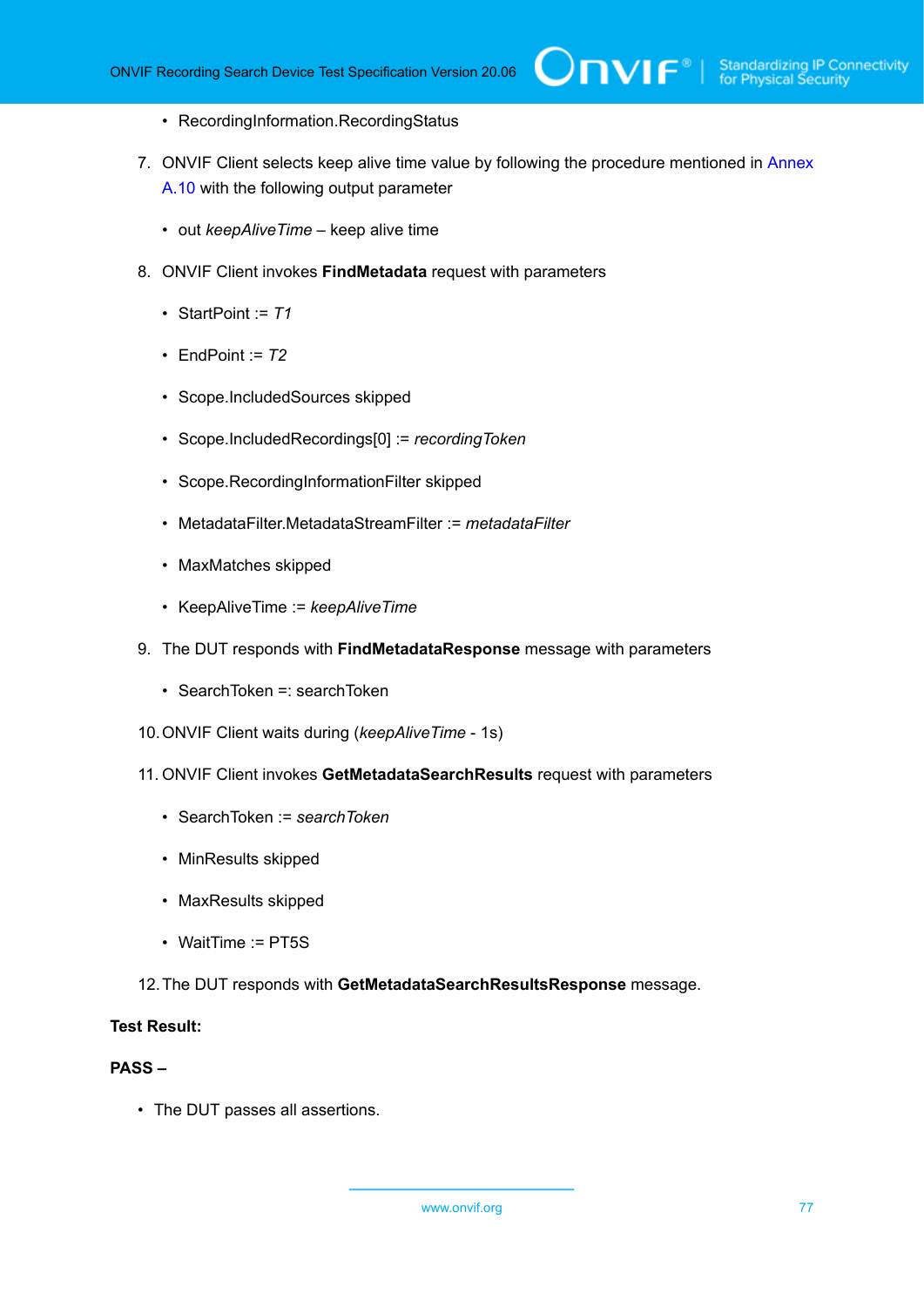#### **FAIL –**

- The DUT did not send **GetRecordingInformationResponse** message.
- The DUT did not send **FindMetadataResponse** message.
- The DUT did not send **GetMetadataSearchResultsResponse** message.

### 5.4.8 METADATA SEARCH EXPIRATION

#### **Test Case ID:** SEARCH-5-1-8

**Specification Coverage:** FindMetadata, GetMetadataSearchResults

**Feature Under Test:** FindMetadata, GetMetadataSearchResults

**WSDL Reference:** search.wsdl

**Test Purpose:** To verify that search session is kept alive during KeepAliveTime.

**Pre-Requisite:** Search Service is received from the DUT. At least one recording exists on the DUT (see [Annex A.1](#page-101-0) for more details). The recording shall contain metadata.

**Test Configuration:** ONVIF Client and DUT

- 1. Start an ONVIF Client.
- 2. Start the DUT.
- 3. Set *recordingToken* := token of recording provided on Management tab.
- 4. Set *metadataFilter* := Metadata Filter value provided on Management tab.
- 5. ONVIF Client invokes **GetRecordingInformation** request with parameters
	- RecordingToken := *recordingToken*
- 6. The DUT responds with **GetRecordingInformationResponse** message with parameters
	- RecordingInformation.RecordingToken = *recordingToken*
	- RecordingInformation.Source
	- RecordingInformation.EarliestRecording =: *T1*
	- RecordingInformation.LatestRecording =: *T2*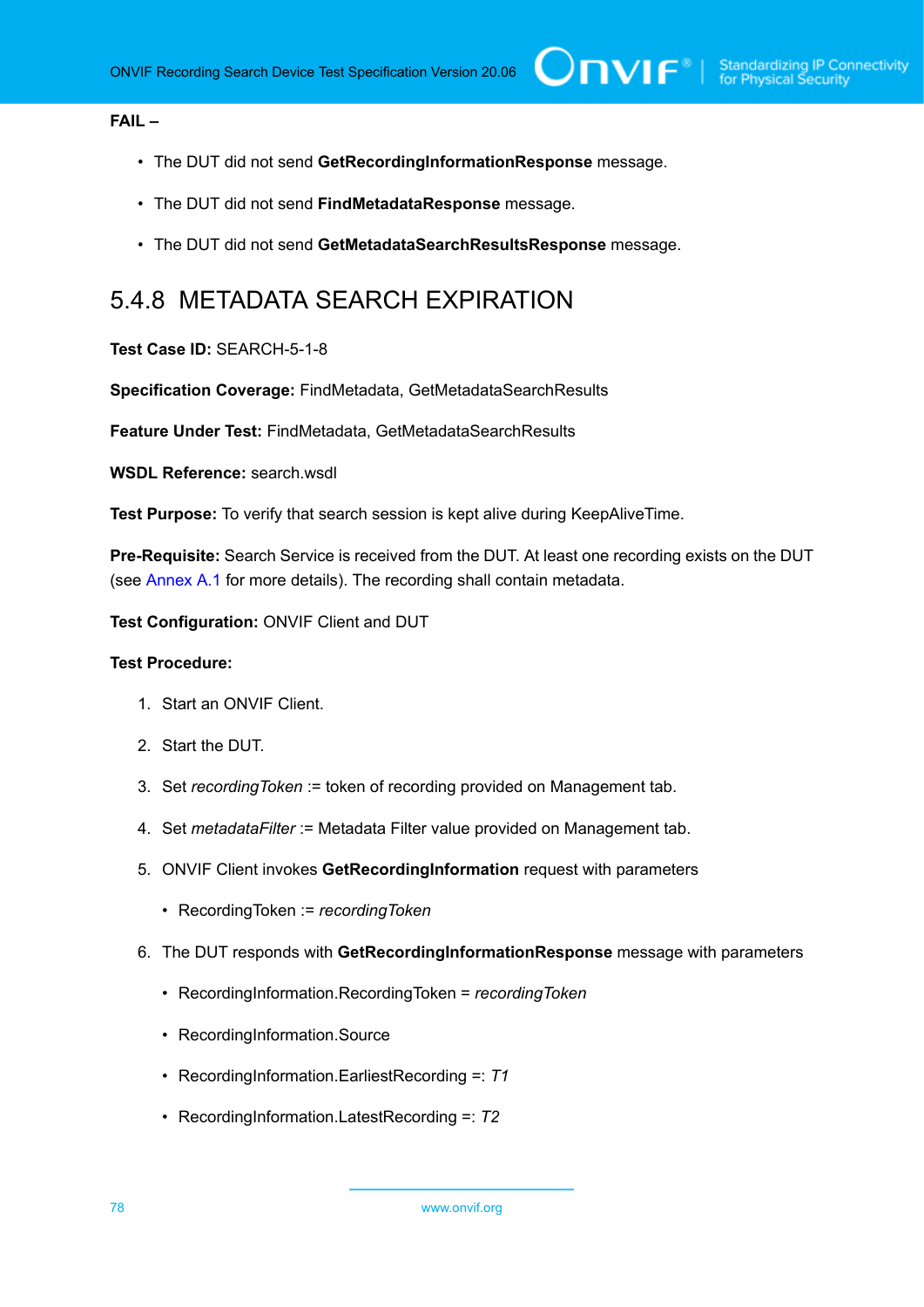- RecordingInformation.Content
- RecordingInformation.Track
- RecordingInformation.RecordingStatus
- 7. ONVIF Client selects keep alive time value by following the procedure mentioned in [Annex](#page-108-0) [A.10](#page-108-0) with the following output parameter
	- out *keepAliveTime* keep alive time
- 8. ONVIF Client invokes **FindMetadata** request with parameters
	- StartPoint := *T1*
	- EndPoint := *T2*
	- Scope.IncludedSources skipped
	- Scope.IncludedRecordings[0] := *recordingToken*
	- Scope.RecordingInformationFilter skipped
	- MetadataFilter.MetadataStreamFilter := *metadataFilter*
	- MaxMatches skipped
	- KeepAliveTime := *keepAliveTime*
- 9. The DUT responds with **FindMetadataResponse** message with parameters
	- SearchToken =: *searchToken*
- 10.ONVIF Client waits during (*keepAliveTime* + *timeout*)
- 11. ONVIF Client invokes **GetMetadataSearchResults** request with parameters
	- SearchToken := *searchToken*
	- MinResults skipped
	- MaxResults skipped
	- WaitTime := PT5S
- 12.The DUT responds with SOAP 1.2 fault message (**InvalidArgVal/InvalidToken**).

#### **Test Result:**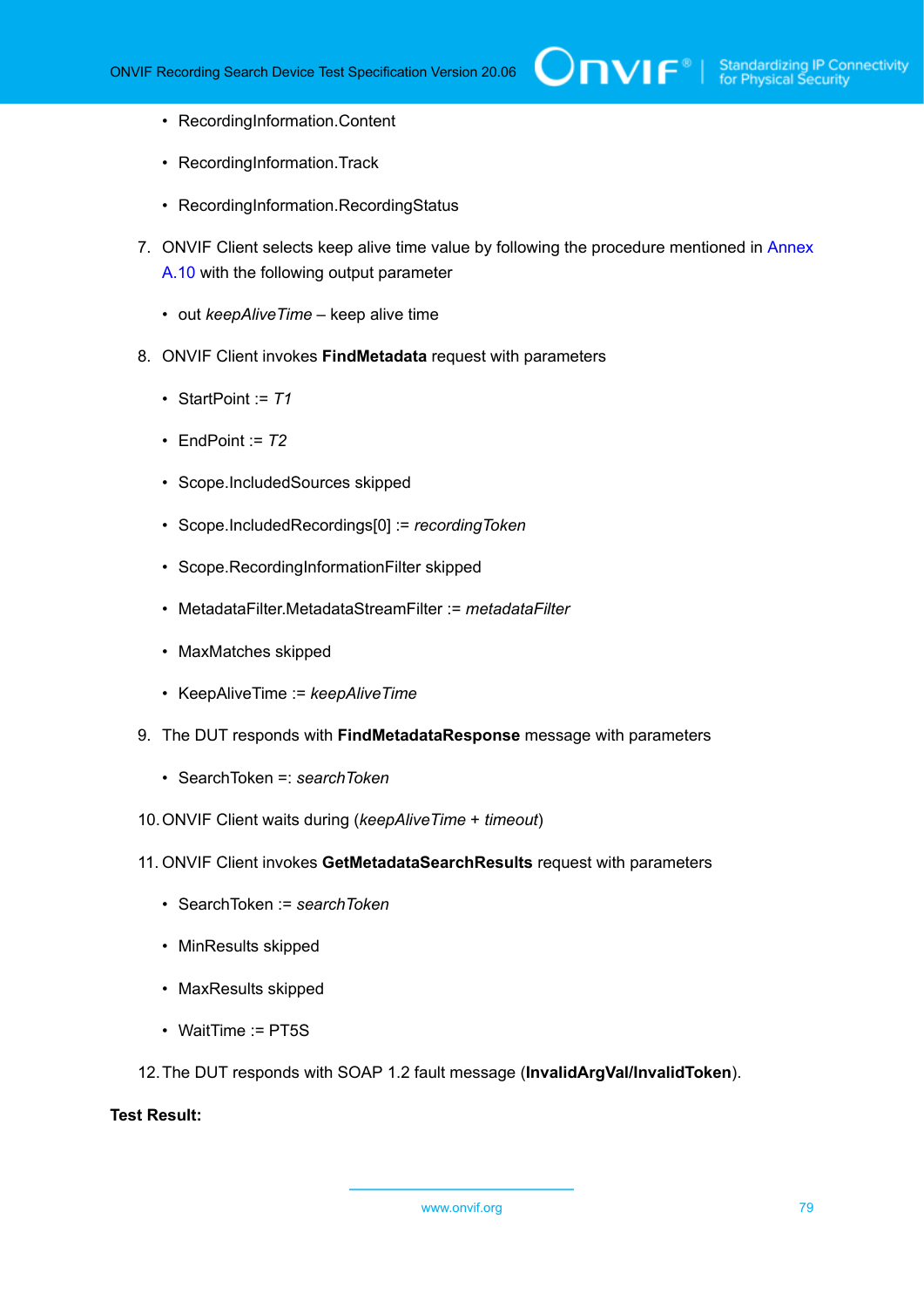#### **PASS –**

• The DUT passes all assertions.

#### **FAIL –**

- The DUT did not send **GetRecordingInformationResponse** message.
- The DUT did not send **FindMetadataResponse** message.
- The DUT did not send SOAP 1.2 fault message to **GetMetadataSearchResults**.

**Note:** Other faults than specified in the test are acceptable, though the specified are preferable.

**Note:** *timeout* will be taken from Operation Delay field of ONVIF Device Test Tool.

### 5.5 PTZ Search

## 5.5.1 GET PTZ POSITION SEARCH RESULTS WITH INVALID **SEARCHTOKEN**

**Test Case ID:** SEARCH-6-1-7

**Specification Coverage:** GetPTZPositionSearchResults

**Feature Under Test:** GetPTZPositionSearchResults

**WSDL Reference:** search.wsdl

**Test Purpose:** To verify Get PTZ Position Search Result with Invalid Search Token.

**Pre-Requisite:** None

**Test Configuration:** ONVIF Client and DUT

#### **Test Procedure:**

- 1. Start an ONVIF Client.
- 2. Start the DUT.
- 3. ONVIF Client will invoke **GetPTZPositionSearchResultsRequest** message (invalid SearchToken).
- 4. The DUT will generate SOAP 1.2 fault message (InvalidArgVal/InvalidToken).

#### **Test Result:**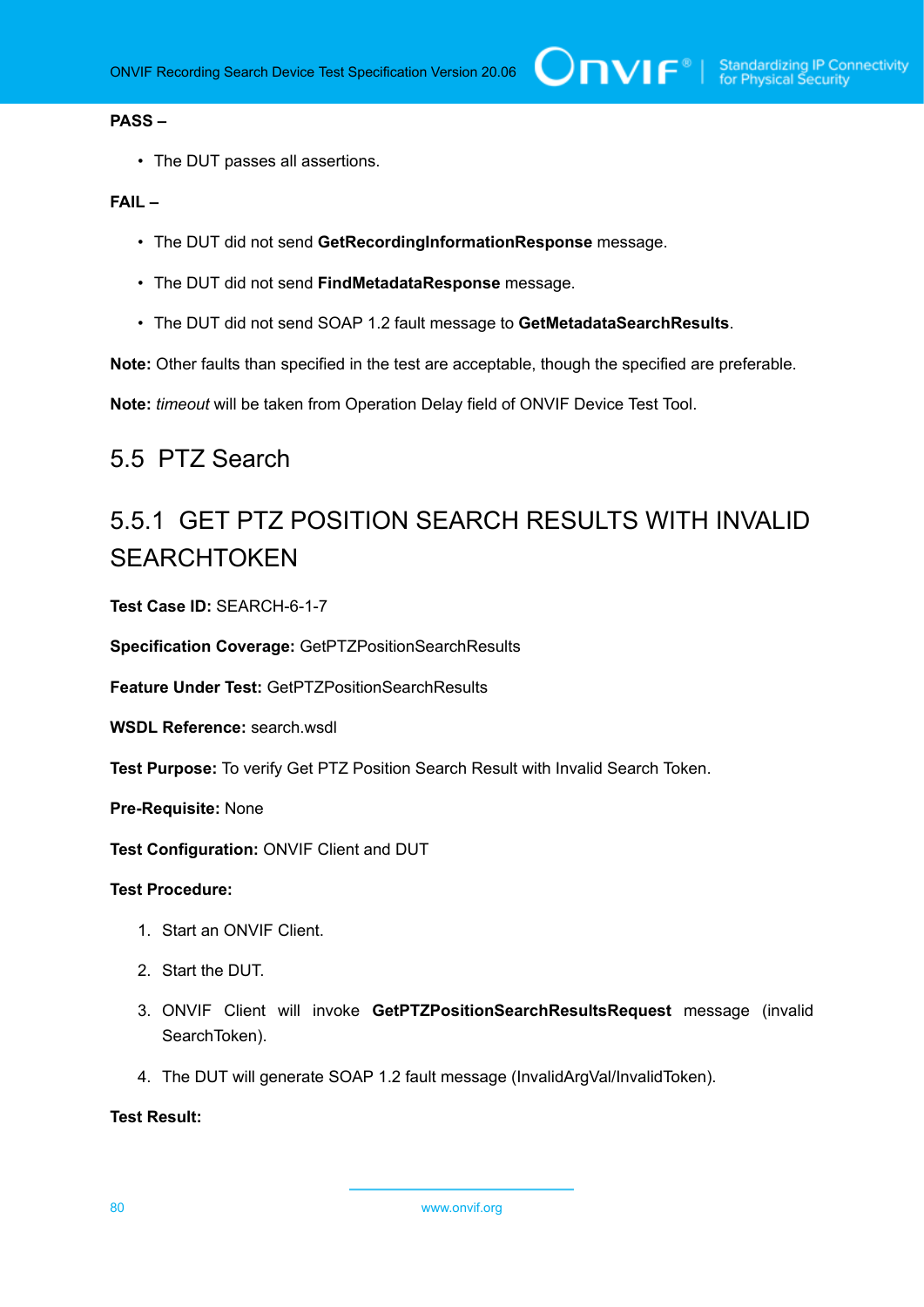#### **PASS –**

• The DUT passes all assertions.

#### **FAIL –**

- The DUT did not send SOAP 1.2 fault message.
- The DUT sent an incorrect SOAP 1.2 fault message (fault code, namespace, etc.).

**Note:** Other faults than specified in the test are acceptable, though the specified are preferable.

# 5.5.2 FIND PTZ POSITION – FORWARD AND BACKWARD SEARCH (SEARCH ENDPOINTS EQUAL TO RECORDING ENDPOINTS)

#### **Test Case ID:** SEARCH-6-1-8

| <b>Specification</b>    | Coverage: | FindPTZPosition, | GetPTZPositionSearchResults, |
|-------------------------|-----------|------------------|------------------------------|
| GetRecordingInformation |           |                  |                              |

**Feature Under Test:** FindPTZPosition, GetPTZPositionSearchResults, GetRecordingInformation

**WSDL Reference:** search.wsdl

**Test Purpose:** To verify PTZ position forward and backward search in case the search endpoints are equal to the recording endpoints.

**Pre-Requisite:** At least one recording exists on the DUT (see [Annex A.1](#page-101-0) for more details). The recording shall contain PTZ metadata and that the matching PTZ search criterion is present in the recording.

**Test Configuration:** ONVIF Client and DUT

#### **Test Procedure:**

- 1. Start an ONVIF Client.
- 2. Start the DUT.
- 3. Get token Token1 of recording which contains at least one track with PTZ position data from the DUT.
- 4. ONVIF Client will invoke **GetRecordingInformationRequest** message (RecordingToken = "Token1") to retrieve information about Recording.

www.onvif.org 81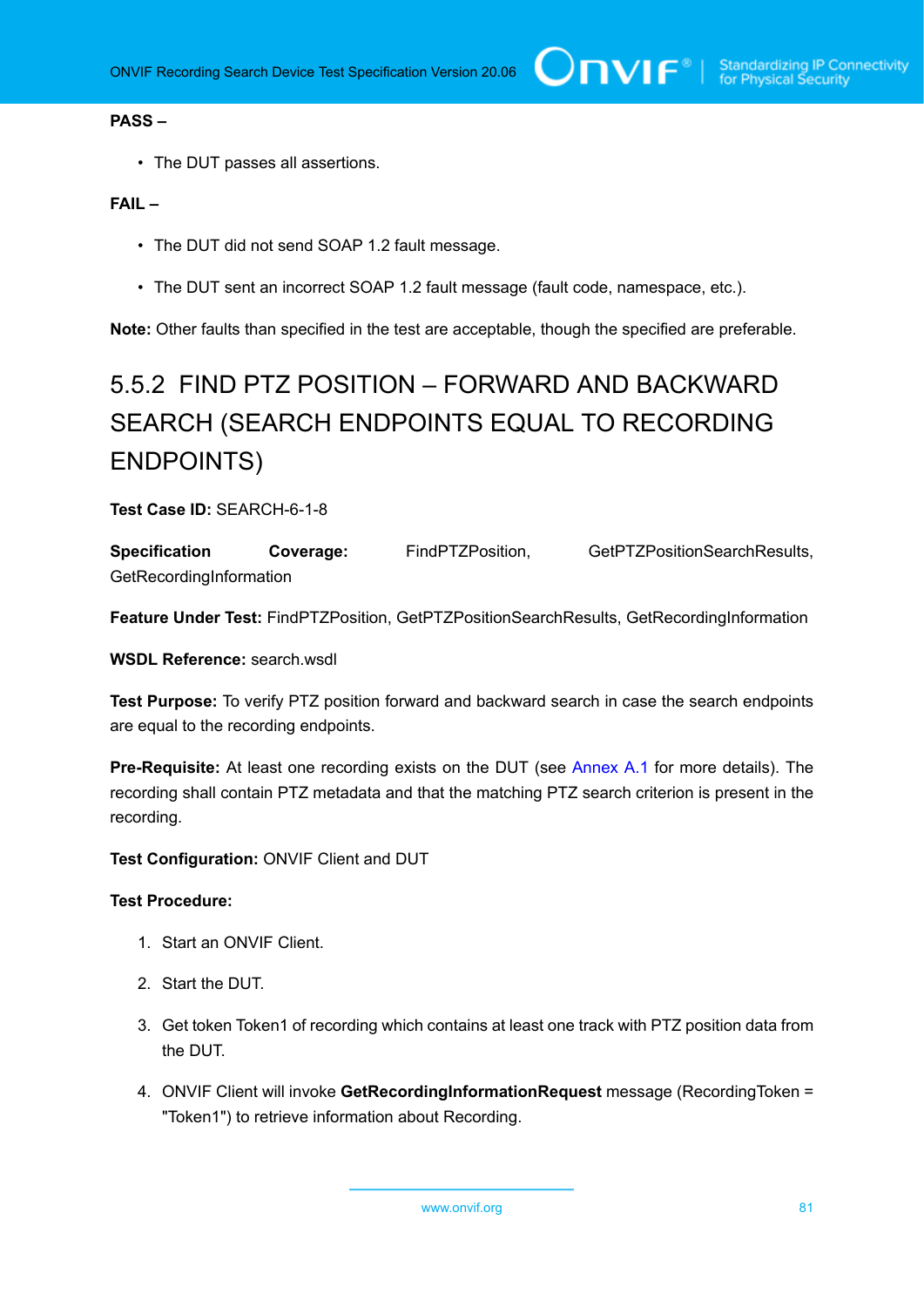- 5. Verify the **GetRecordingInformationResponse** message (RecordingInformation.RecordingToken = Token1, RecordingInformation.EarliestRecording = T1, RecordingInformation.LatestRecording = T2).
- 6. ONVIF Client will invoke **FindPTZPositionRequest** message (StartPoint = T1, EndPoint = T2, Scope.IncludeRecordings = Token1, SearchFilter.MinPosition.PanTilt = [-1,-1], SearchFilter.MaxPosition.PanTilt = [1, 1], SearchFilter.EnterOrExit = 'False', no MaxMatches, KeepAliveTime = keepAliveTimeout (see [Annex A.10](#page-108-0))) to start PTZ positions search session and retrieve SearchToken.
- 7. Verify the **FindPTZPositionResponse** message (SearchToken = "SearchToken1") from the DUT.
- 8. ONVIF Client will invoke **GetPTZPositionSearchResultsRequest** message (SearchToken = "SearchToken1", WaitTime = PT5S) to get current search result and search state.
- 9. Verify the **GetPTZPositionSearchResultsResponse** message (SearchState [CurrentSearchState], ResultList) from the DUT. Check that time (ResultList.Result.Time) of the search result is inside the search endpoints that were defined in **FindPTZPositionRequest** message at step 6.
- 10.Repeat steps 8-9 until SearchState is equal to Completed.
- 11. ONVIF Client will invoke **FindPTZPositionRequest** message (StartPoint = T2, EndPoint = T1, Scope.IncludeRecordings = Token1, SearchFilter.MinPosition.PanTilt = [-1,-1], SearchFilter.MaxPosition.PanTilt = [1, 1], SearchFilter.EnterOrExit = 'False', no MaxMatches, KeepAliveTime = keepAliveTimeout (see [Annex A.10](#page-108-0))) to start PTZ positions search session and retrieve SearchToken.
- 12.Verify the **FindPTZPositionResponse** message (SearchToken = "SearchToken1") from the DUT.
- 13.ONVIF Client will invoke **GetPTZPositionSearchResultsRequest** message (SearchToken = "SearchToken1", WaitTime = PT5S) to get current search result and search state.
- 14.Verify the **GetPTZPositionSearchResultsResponse** message (SearchState = [CurrentSearchState], ResultList) from the DUT. Check that time (ResultList.Result.Time) of the search result is inside the search endpoints that were defined in **FindPTZPositionRequest** message at step 11.
- 15.Repeat steps 13-14 until SearchState is equal to Completed.
- 16.Verify that sets of results from **GetPTZPositionSearchResultsResponse** messages for the first (steps 6-10) and the second (steps 11-15) PTZ position search session are the same.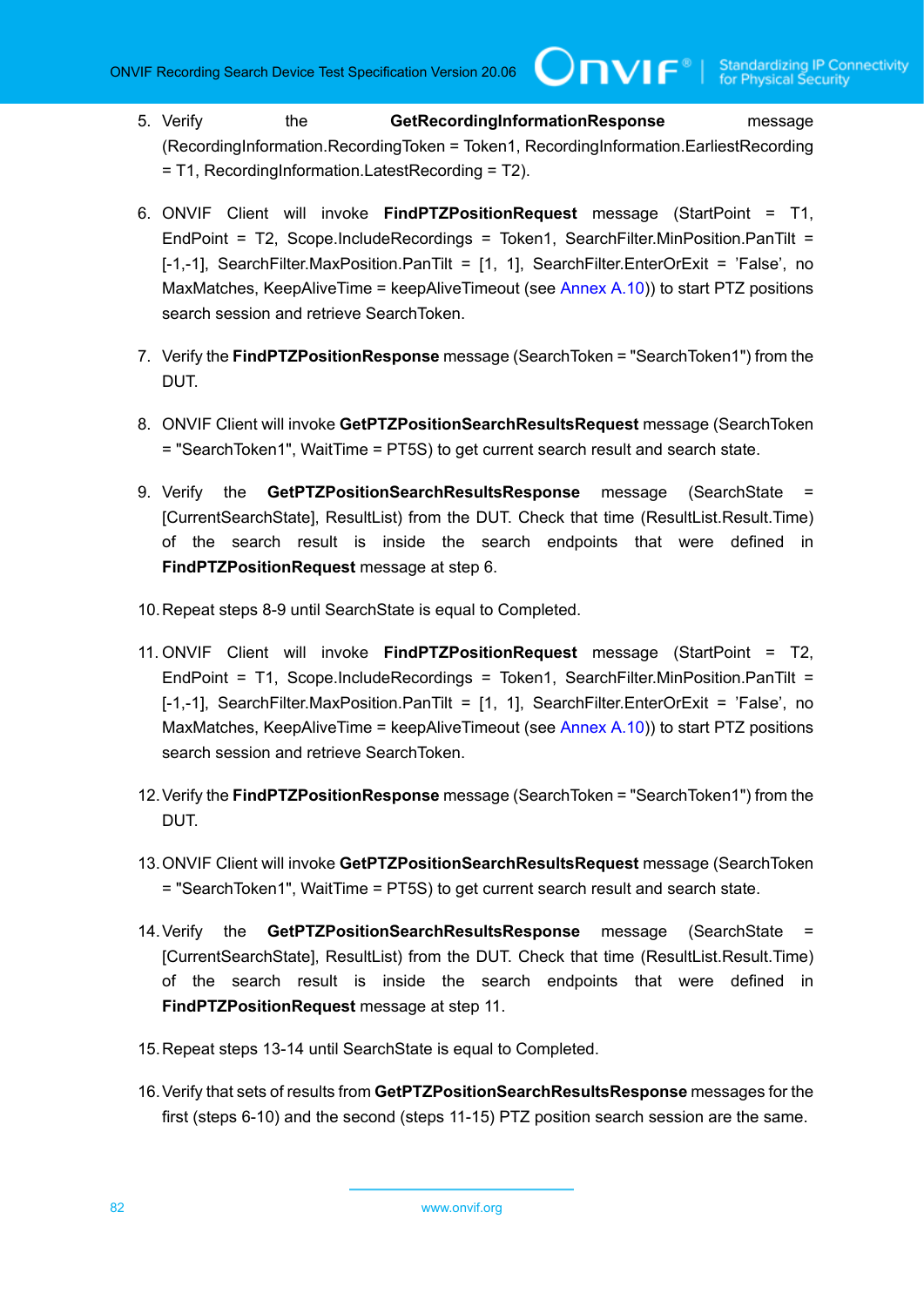$\bigcirc$  MVI  $\mathsf{F}^{\mathsf{e}}$  | Standardizing IP Connectivity

#### **Test Result:**

#### **PASS –**

• The DUT passes all assertions.

#### **FAIL –**

- The DUT did not send a valid **GetPTZPositionSearchResultsResponse** message.
- The DUT did not send a valid **FindPTZPositionResponse** message.
- The DUT did not reach the Completed state for the search session.
- The DUT returned PTZ position search results with invalid time (Time is not inside the search endpoints).
- The DUT returned invalid Recording token or invalid Track token for PTZ position search results.
- The DUT did not return PTZ position search results in ascending order for steps 6-10 (Time of previous result was greater than for the next one or equal to it).
- The DUT did not return PTZ position search results in descending order for steps 11-15 (Time of previous result was less than for the next one or equal to it).
- The DUT did not return the same set of results for steps 6-10 and for steps 11-15 (see [Annex](#page-105-0) [A.8\)](#page-105-0).

**Note:** If RecordingInformation.EarliestRecording is not included in **GetRecordingInformationResponse** message, then minimum value of Track.DataFrom will be used as T1.

**Note:** If RecordingInformation.LatestRecording is not included in **GetRecordingInformationResponse** message, then maximum value of Track.DataTo will be used as T2.

**Note:** If **GetPTZPositionSearchResultsResponse** contains responses with Position.PanTilt out of requested range, ONVIF Device Test Tool will report it as warning.

# 5.5.3 FIND PTZ POSITION – FORWARD AND BACKWARD SEARCH (SEARCH ENDPOINTS OUTSIDE RECORDING ENDPOINTS)

**Test Case ID:** SEARCH-6-1-9

www.onvif.org 83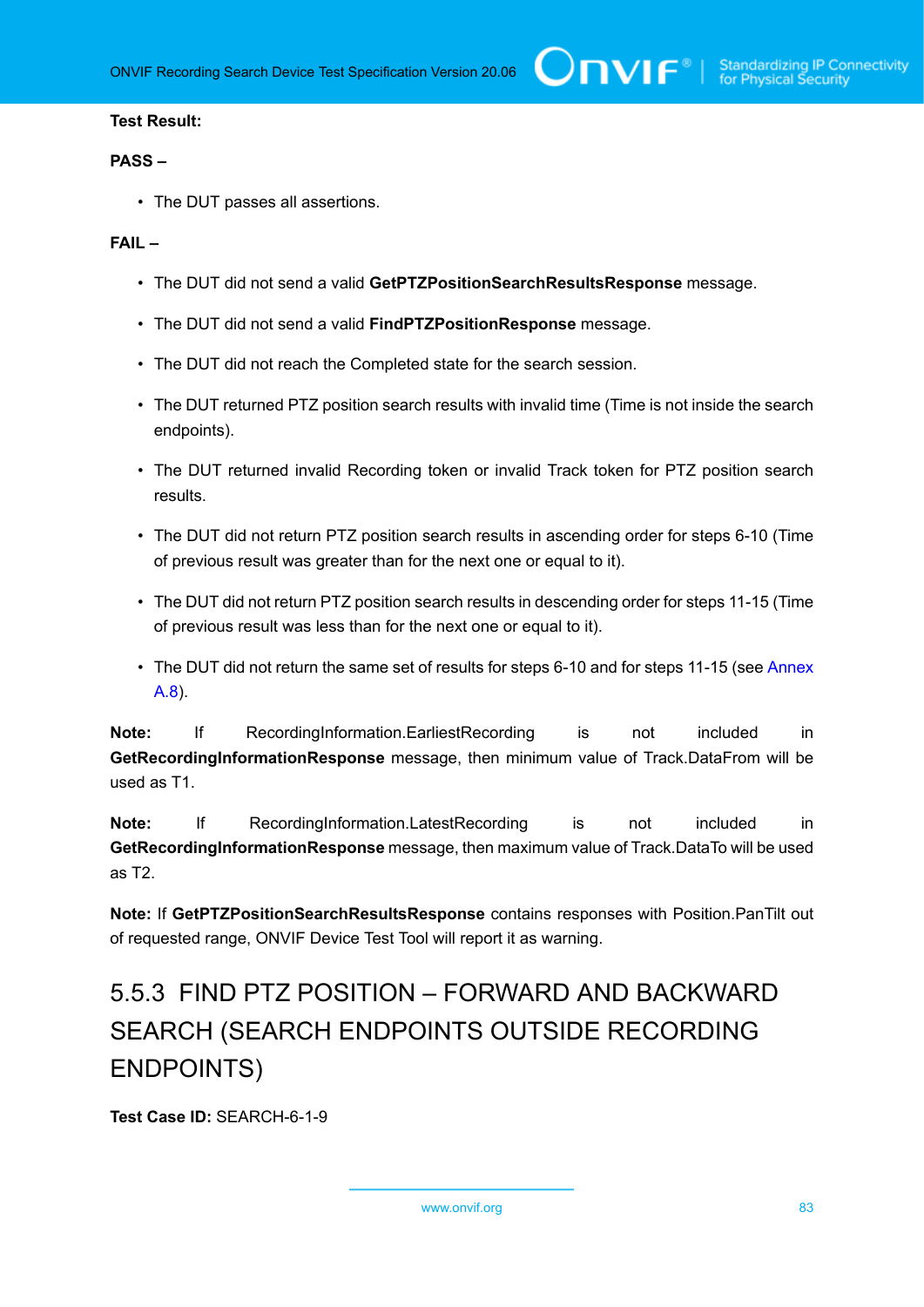**Specification Coverage:** FindPTZPosition, GetPTZPositionSearchResults, GetRecordingInformation

TVIF®

**Feature Under Test:** FindPTZPosition, GetPTZPositionSearchResults, GetRecordingInformation

**WSDL Reference:** search.wsdl

**Test Purpose:** To verify PTZ position forward and backward search in case the search endpoints are outside the recording endpoints.

**Pre-Requisite:** At least one recording exists on the DUT (see [Annex A.1](#page-101-0) for more details). The recording shall contain PTZ metadata and that the matching PTZ search criterion is present in the recording.

**Test Configuration:** ONVIF Client and DUT

- 1. Start an ONVIF Client.
- 2. Start the DUT.
- 3. Get token Token1 of recording which contains at least one track with PTZ position data from the DUT.
- 4. ONVIF Client will invoke **GetRecordingInformationRequest** message (RecordingToken = "Token1") to retrieve information about Recording.
- 5. Verify the **GetRecordingInformationResponse** message (RecordingInformation.RecordingToken = Token1, RecordingInformation.EarliestRecording = T1, RecordingInformation.LatestRecording = T2).
- 6. ONVIF Client will invoke **FindPTZPositionRequest** message (StartPoint = T1 – delta1, EndPoint = T2 + delta2, Scope.IncludeRecordings = Token1, SearchFilter.MinPosition.PanTilt =  $[-1,-1]$ , SearchFilter.MaxPosition.PanTilt =  $[1, 1]$ , SearchFilter.EnterOrExit = 'False', no MaxMatches, KeepAliveTime = keepAliveTimeout (see [Annex A.10](#page-108-0))) to start PTZ positions search session and retrieve SearchToken.
- 7. Verify the **FindPTZPositionResponse** message (SearchToken = "SearchToken1") from the DUT.
- 8. ONVIF Client will invoke **GetPTZPositionSearchResultsRequest** message (SearchToken = "SearchToken1", WaitTime = PT5S) to get current search result and search state.
- 9. Verify the **GetPTZPositionSearchResultsResponse** message (SearchState = [CurrentSearchState], ResultList) from the DUT. Check that time (ResultList.Result.Time)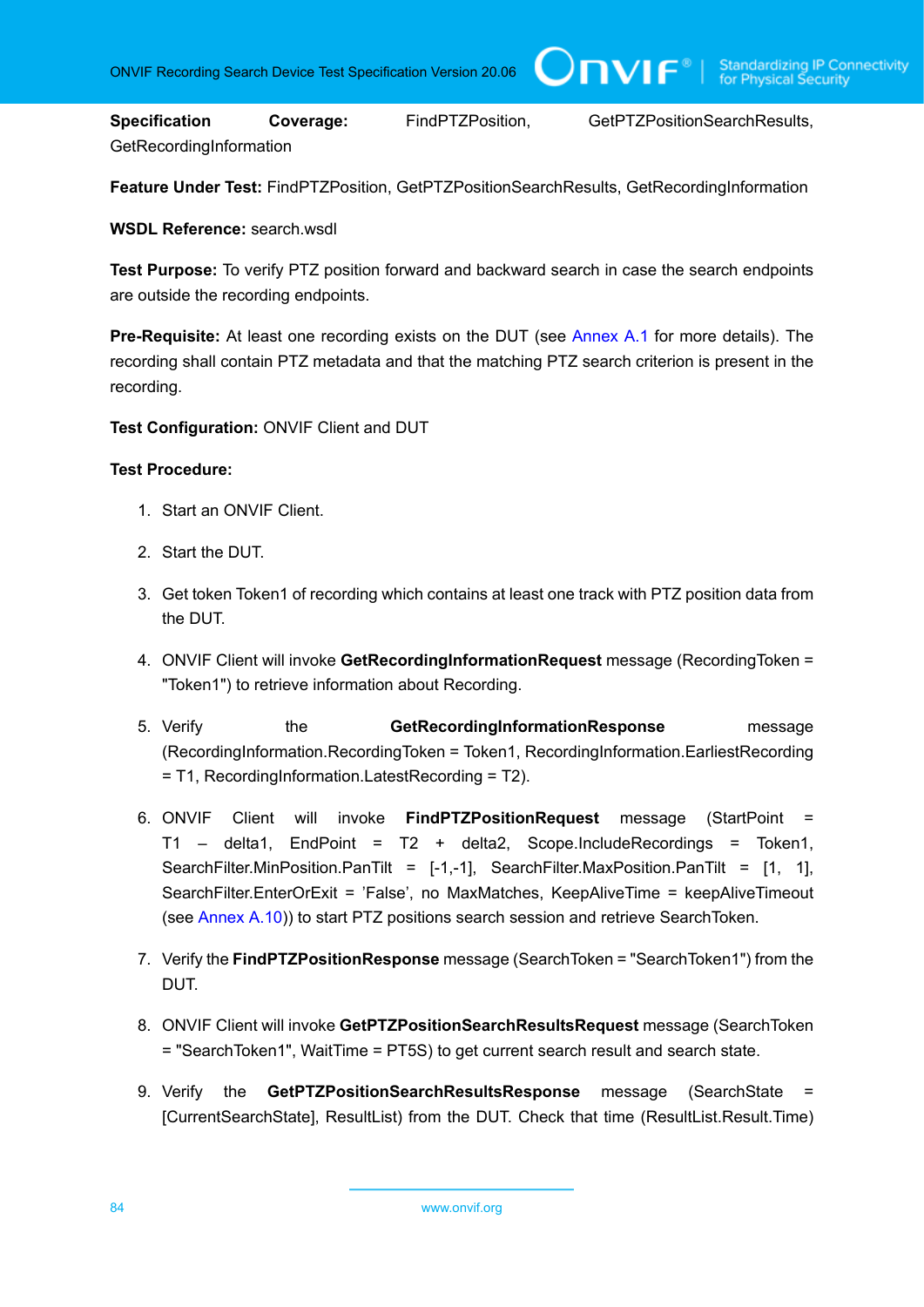of the search result is inside the recording endpoints that were defined in **GetRecordingInformationResponse** at step 5.

 $\bigcirc$ nvif $^{\circ}$ l

10.Repeat steps 8-9 until SearchState is equal to Completed.

- 11. ONVIF Client will invoke **FindPTZPositionRequest** message (StartPoint = T2 + delta2, EndPoint = T1 – delta1, Scope.IncludeRecordings = Token1, SearchFilter.MinPosition.PanTilt =  $[-1,-1]$ , SearchFilter.MaxPosition.PanTilt =  $[1, 1]$ , SearchFilter.EnterOrExit = 'False', no MaxMatches, KeepAliveTime = keepAliveTimeout (see [Annex A.10](#page-108-0))) to start PTZ positions search session and retrieve SearchToken.
- 12.Verify the **FindPTZPositionResponse** message (SearchToken = "SearchToken1") from the DUT.
- 13.ONVIF Client will invoke **GetPTZPositionSearchResultsRequest** message (SearchToken = "SearchToken1", WaitTime = PT5S) to get current search result and search state.
- 14.Verify the **GetPTZPositionSearchResultsResponse** message (SearchState = [CurrentSearchState], ResultList) from the DUT. Check that time (ResultList.Result.Time) of the search result inside the recording endpoints that were defined in **GetRecordingInformationResponse** at step 5.
- 15.Repeat steps 13-14 until SearchState is equal to Completed.
- 16.Verify that sets of results from **GetPTZPositionSearchResultsResponse** messages for the first (steps 6-10) and the second (steps 11-15) PTZ position search session are the same.

#### **Test Result:**

#### **PASS –**

• The DUT passes all assertions.

#### **FAIL –**

- The DUT did not send a valid **GetPTZPositionSearchResultsResponse** message.
- The DUT did not send a valid **FindPTZPositionResponse** message.
- The DUT did not reach the Completed state for the search session.
- The DUT returned PTZ position search results with invalid time (Time is not inside the recording endpoints).
- The DUT returned invalid Recording token or invalid Track token for PTZ position search results.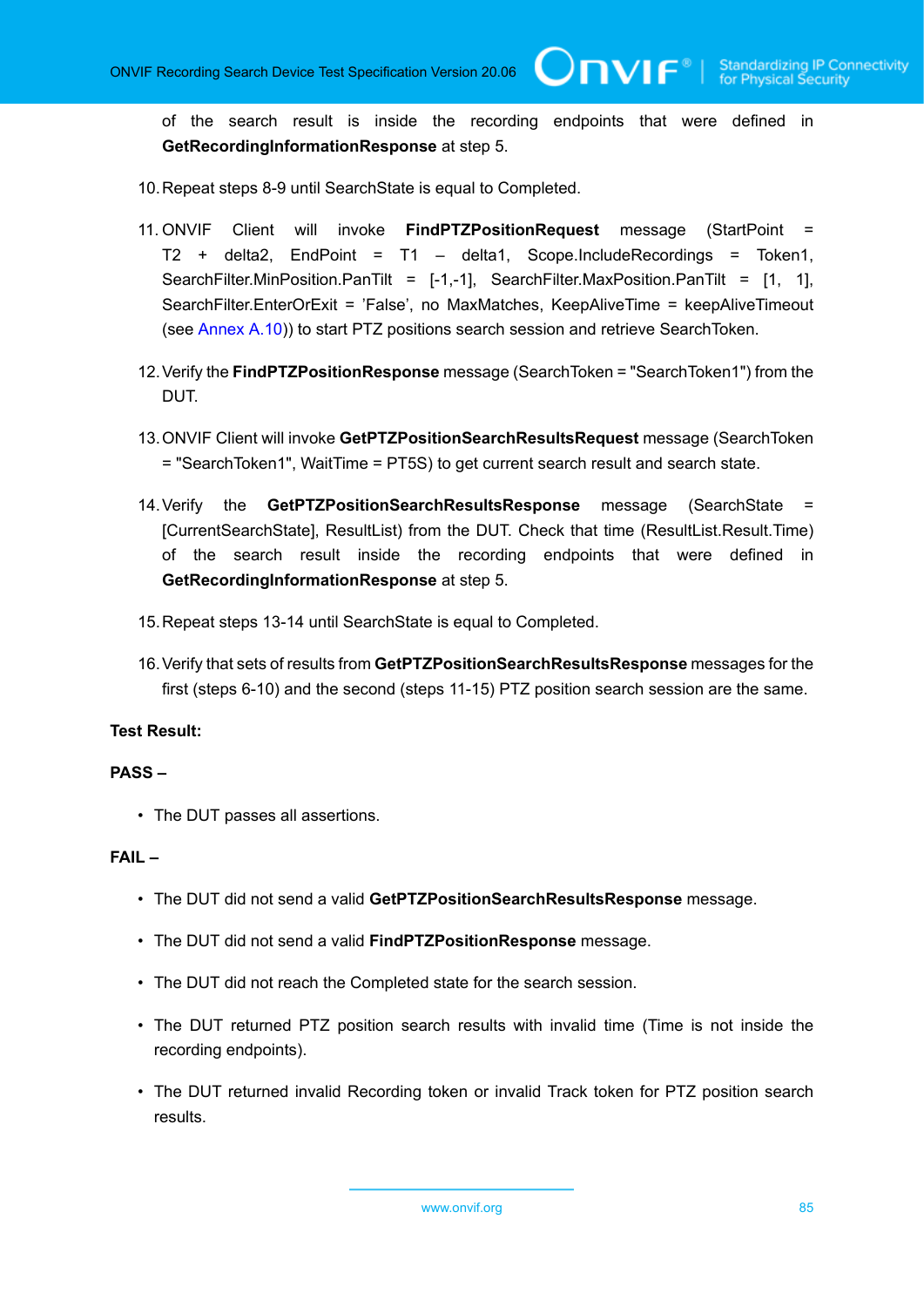• The DUT did not return PTZ position search results in ascending order for steps 6-10 (Time of previous result was greater than for the next one or equal to it).

 $\mathsf{Onv}\mathsf{IF}^*$ l

- The DUT did not return PTZ position search results in descending order for steps 11-15 (Time of previous result was less than for the next one or equal to it).
- The DUT did not return the same set of results for steps 6-10 and for steps 11-15 (see [Annex](#page-105-0) [A.8\)](#page-105-0).

**Note:** If RecordingInformation.EarliestRecording is not included in **GetRecordingInformationResponse** message, then minimum value of Track.DataFrom will be used as T1.

**Note:** If RecordingInformation.LatestRecording is not included in **GetRecordingInformationResponse** message, then maximum value of Track.DataTo will be used as T2.

**Note:** If **GetPTZPositionSearchResultsResponse** contains responses with Position.PanTilt out of requested range, ONVIF Device Test Tool will report it as warning.

# 5.5.4 FIND PTZ POSITION – FORWARD AND BACKWARD SEARCH (SEARCH ENDPOINTS INSIDE RECORDING ENDPOINTS)

**Test Case ID:** SEARCH-6-1-10

**Specification Coverage:** FindPTZPosition, GetPTZPositionSearchResults, **GetRecordingInformation** 

**Feature Under Test:** FindPTZPosition, GetPTZPositionSearchResults, GetRecordingInformation

**WSDL Reference:** search.wsdl

**Test Purpose:** To verify PTZ position forward and backward search in case the search endpoints are inside the recording endpoints.

**Pre-Requisite:** At least one recording exists on the DUT (see [Annex A.1](#page-101-0) for more details). The recording shall contain PTZ metadata and that the matching PTZ search criterion is present in the recording.

**Test Configuration:** ONVIF Client and DUT

#### **Test Procedure:**

1. Start an ONVIF Client.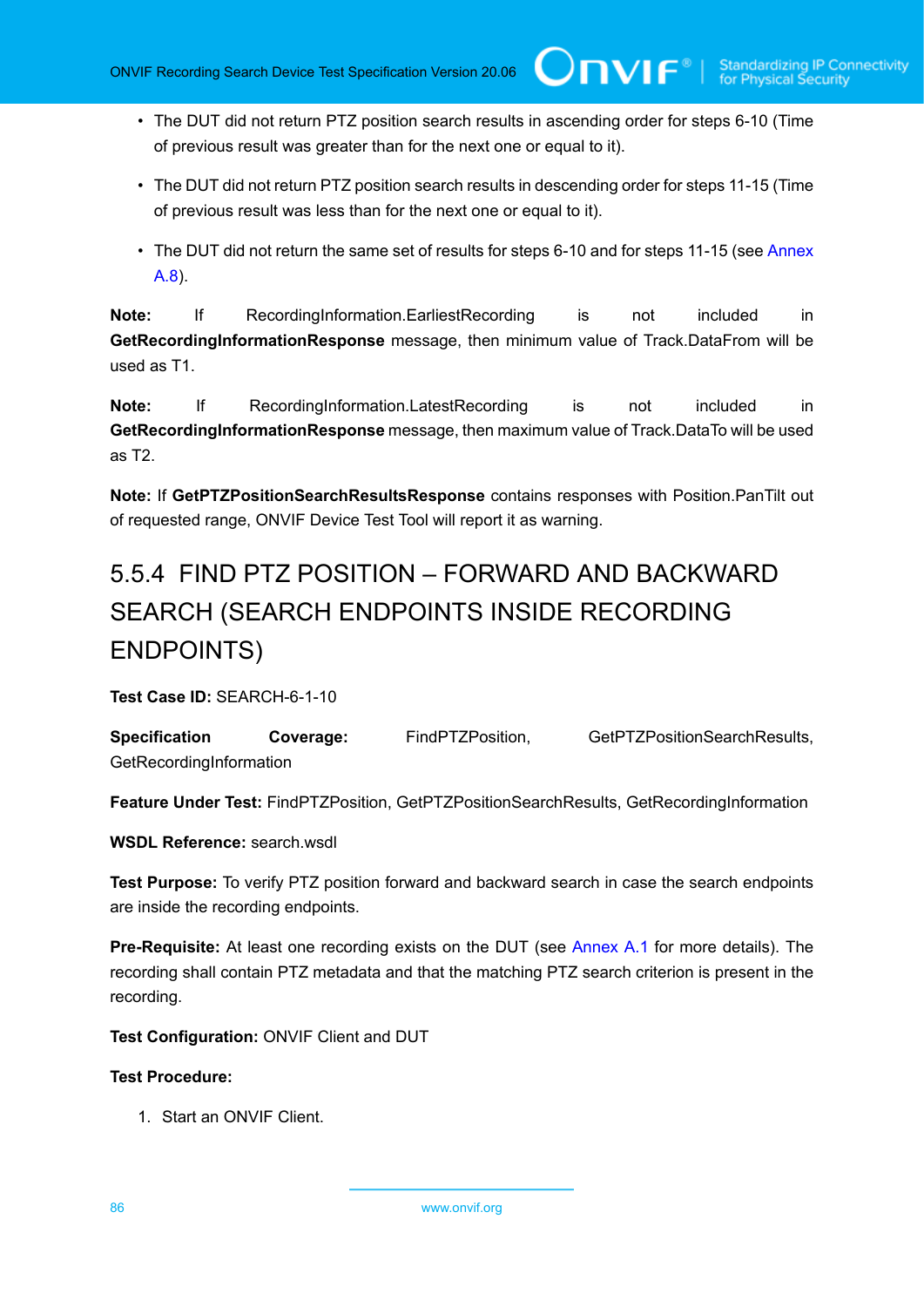- 2. Start the DUT.
- 3. Get token Token1 of recording which contains at least one track with PTZ position data from the DUT.
- 4. ONVIF Client will invoke **GetRecordingInformationRequest** message (RecordingToken = "Token1") to retrieve information about Recording.
- 5. Verify the **GetRecordingInformationResponse** message (RecordingInformation.RecordingToken = Token1, RecordingInformation.EarliestRecording = T1, RecordingInformation.LatestRecording = T2).
- 6. ONVIF Client will invoke **FindPTZPositionRequest** message (StartPoint = T1 + delta1, EndPoint = T2 - delta2, Scope.IncludeRecordings = Token1, SearchFilter.MinPosition.PanTilt =  $[-1,-1]$ , SearchFilter.MaxPosition.PanTilt =  $[1, 1]$ , SearchFilter.EnterOrExit = 'False', no MaxMatches, KeepAliveTime = keepAliveTimeout (see [Annex A.10](#page-108-0))) to start PTZ positions search session and retrieve SearchToken.
- 7. Verify the **FindPTZPositionResponse** message (SearchToken = "SearchToken1") from the DUT.
- 8. ONVIF Client will invoke **GetPTZPositionSearchResultsRequest** message (SearchToken = "SearchToken1", WaitTime = PT5S) to get current search result and search state.
- 9. Verify the **GetPTZPositionSearchResultsResponse** message (SearchState = [CurrentSearchState], ResultList) from the DUT. Check that time (ResultList.Result.Time) of the search result is inside the search endpoints that were defined in **FindPTZPositionRequest** message at step 6.
- 10.Repeat steps 8-9 until SearchState is equal to Completed.
- 11. ONVIF Client will invoke **FindPTZPositionRequest** message (StartPoint = T2 - delta2, EndPoint = T1 + delta1, Scope.IncludeRecordings = Token1, SearchFilter.MinPosition.PanTilt =  $[-1,-1]$ , SearchFilter.MaxPosition.PanTilt =  $[1, 1]$ , SearchFilter.EnterOrExit = 'False', no MaxMatches, KeepAliveTime = keepAliveTimeout (see [Annex A.10](#page-108-0))) to start PTZ positions search session and retrieve SearchToken.
- 12.Verify the **FindPTZPositionResponse** message (SearchToken = "SearchToken1") from the DUT.
- 13.ONVIF Client will invoke **GetPTZPositionSearchResultsRequest** message (SearchToken = "SearchToken1", WaitTime = PT5S) to get current search result and search state.
- 14.Verify the **GetPTZPositionSearchResultsResponse** message (SearchState = [CurrentSearchState], ResultList) from the DUT. Check that time (ResultList.Result.Time)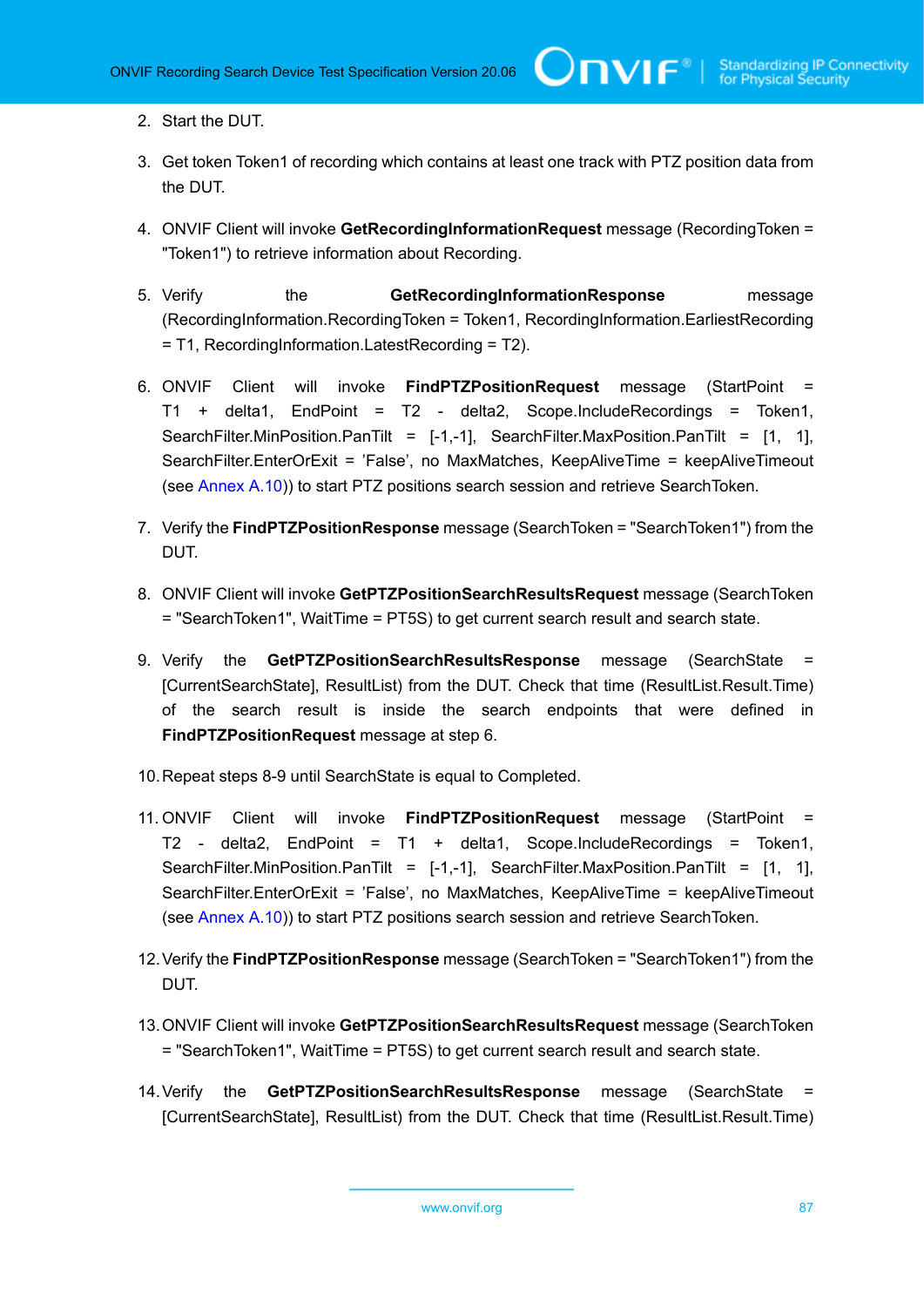IVIF®

of the search result is inside the search endpoints that were defined in **FindPTZPositionRequest** message at step 11.

- 15.Repeat steps 13-14 until SearchState is equal to Completed.
- 16.Verify that sets of results from **GetPTZPositionSearchResultsResponse** messages for the first (steps 6-10) and the second (steps 11-15) PTZ position search session are the same.

#### **Test Result:**

#### **PASS –**

• The DUT passes all assertions.

#### **FAIL –**

- The DUT did not send a valid **GetPTZPositionSearchResultsResponse** message.
- The DUT did not send a valid **FindPTZPositionResponse** message.
- The DUT did not reach the Completed state for the search session.
- The DUT returned PTZ position search results with invalid time (Time is not inside the search endpoints).
- The DUT returned invalid Recording token or invalid Track token for PTZ position search results.
- The DUT did not return PTZ position search results in ascending order for steps 6-10 (Time of previous result was greater than for the next one or equal to it).
- The DUT did not return PTZ position search results in descending order for steps 11-15 (Time of previous result was less than for the next one or equal to it).
- The DUT did not return the same set of results for steps 6-10 and for steps 11-15 (see [Annex](#page-105-0) [A.8\)](#page-105-0).

**Note:** If RecordingInformation.EarliestRecording is not included in **GetRecordingInformationResponse** message, then minimum value of Track.DataFrom will be used as T1.

**Note:** If RecordingInformation.LatestRecording is not included in **GetRecordingInformationResponse** message, then maximum value of Track.DataTo will be used as T2.

**Note:** If **GetPTZPositionSearchResultsResponse** contains responses with Position.PanTilt out of requested range, ONVIF Device Test Tool will report it as warning.

88 www.onvif.org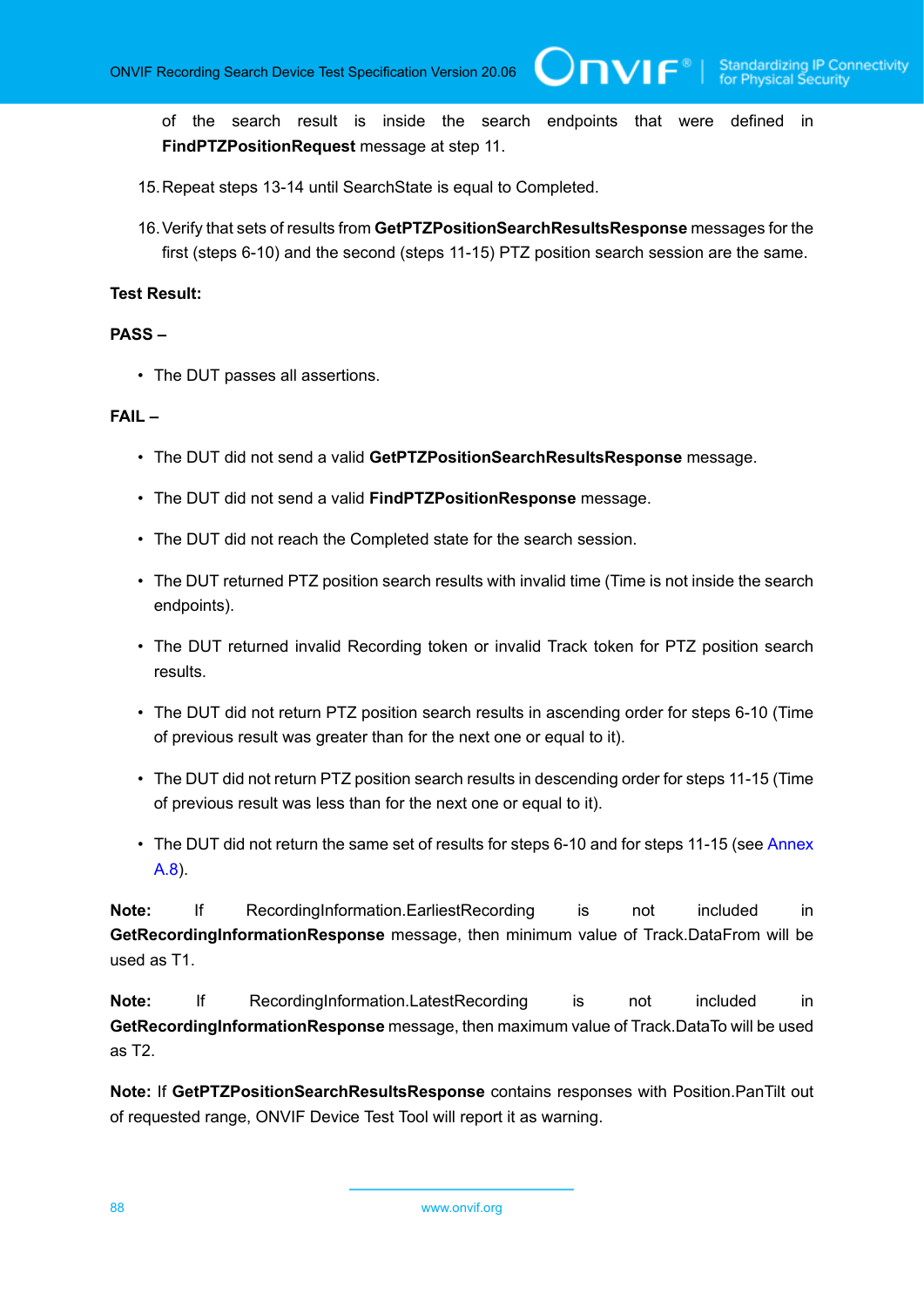### 5.5.5 FIND PTZ POSITION (MAXMATCHES = 1)

**Test Case ID:** SEARCH-6-1-11

**Specification Coverage:** FindPTZPosition, GetPTZPositionSearchResults, GetRecordingInformation

**Feature Under Test:** FindPTZPosition, GetPTZPositionSearchResults, GetRecordingInformation

**WSDL Reference:** search wsdl

**Test Purpose:** To verify PTZ position search in case MaxMatches = 1.

**Pre-Requisite:** At least one recording exists on the DUT (see [Annex A.1](#page-101-0) for more details). The recording shall contain PTZ metadata and that the matching PTZ search criterion is present in the recording.

**Test Configuration:** ONVIF Client and DUT

- 1. Start an ONVIF Client.
- 2. Start the DUT.
- 3. Get token Token1 of recording which contains at least one track with PTZ position data from the DUT.
- 4. ONVIF Client will invoke **GetRecordingInformationRequest** message (RecordingToken = "Token1") to retrieve information about Recording.
- 5. Verify the **GetRecordingInformationResponse** message (RecordingInformation.RecordingToken = Token1, RecordingInformation.EarliestRecording = T1, RecordingInformation.LatestRecording = T2).
- 6. ONVIF Client will invoke **FindPTZPositionRequest** message (StartPoint = T1, EndPoint = T2, Scope.IncludeRecordings = Token1, SearchFilter.MinPosition.PanTilt = [-1,-1], SearchFilter.MaxPosition.PanTilt = [1, 1], SearchFilter.EnterOrExit = 'False', MaxMatches = 1, KeepAliveTime = keepAliveTimeout (see [Annex A.10\)](#page-108-0)) to start PTZ positions search session and retrieve SearchToken.
- 7. Verify the **FindPTZPositionResponse** message (SearchToken = "SearchToken1") from the DUT.
- 8. ONVIF Client will invoke **GetPTZPositionSearchResultsRequest** message (SearchToken = "SearchToken1", WaitTime = PT5S) to get current search result and search state.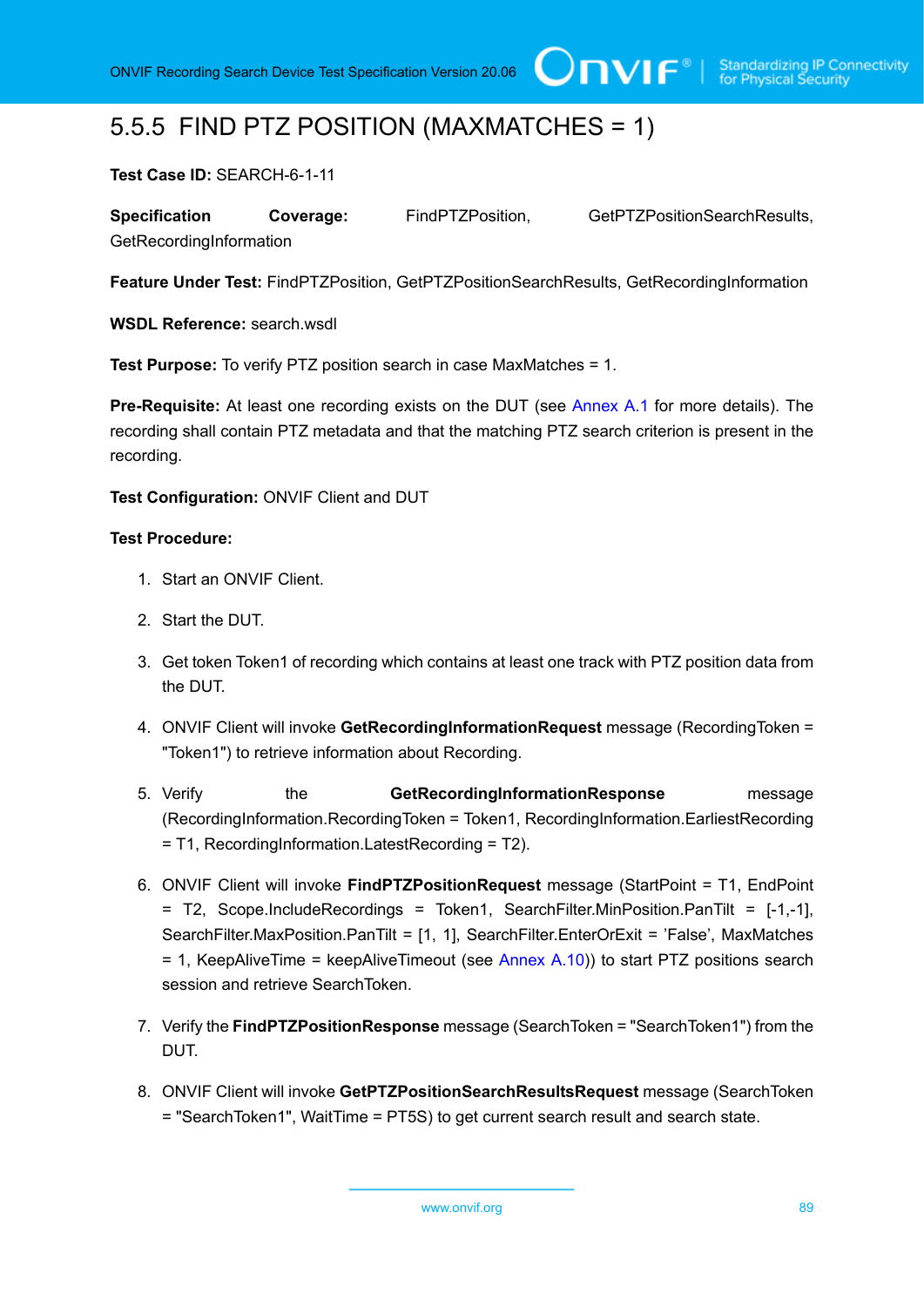9. Verify the **GetPTZPositionSearchResultsResponse** message (SearchState = [CurrentSearchState], ResultList) from the DUT. Check that time (ResultList.Result.Time) of the search result is inside the search endpoints that were defined in **FindPTZPositionRequest** message at step 6.

 $\bigcup$ NVIF $^\circ$ 

10.Repeat steps 8-9 until SearchState is equal to Completed.

#### **Test Result:**

#### **PASS –**

• The DUT passes all assertions.

#### **FAIL –**

- The DUT did not send a valid **GetPTZPositionSearchResultsResponse** message.
- The DUT did not send a valid **FindPTZPositionResponse** message.
- The DUT returned PTZ position search results with invalid time (Time is not inside the search endpoints).
- The DUT returned invalid Recording token or invalid Track token for PTZ position search results.
- The DUT did not reach Completed state for the search session after one PTZPosition was returned in **GetPTZPositionSearchResultsResponse**.
- The DUT returned more than one PTZ position in results.

**Note:** If RecordingInformation.EarliestRecording is not included in **GetRecordingInformationResponse** message, then minimum value of Track.DataFrom will be used as T1.

**Note:** If RecordingInformation.LatestRecording is not included in **GetRecordingInformationResponse** message, then maximum value of Track.DataTo will be used as T2.

**Note:** If **GetPTZPositionSearchResultsResponse** contains responses with Position.PanTilt out of requested range, ONVIF Device Test Tool will report it as warning.

# 5.5.6 FIND PTZ POSITIONS USING RECORDING INFORMATION FILTER

**Test Case ID:** SEARCH-6-1-12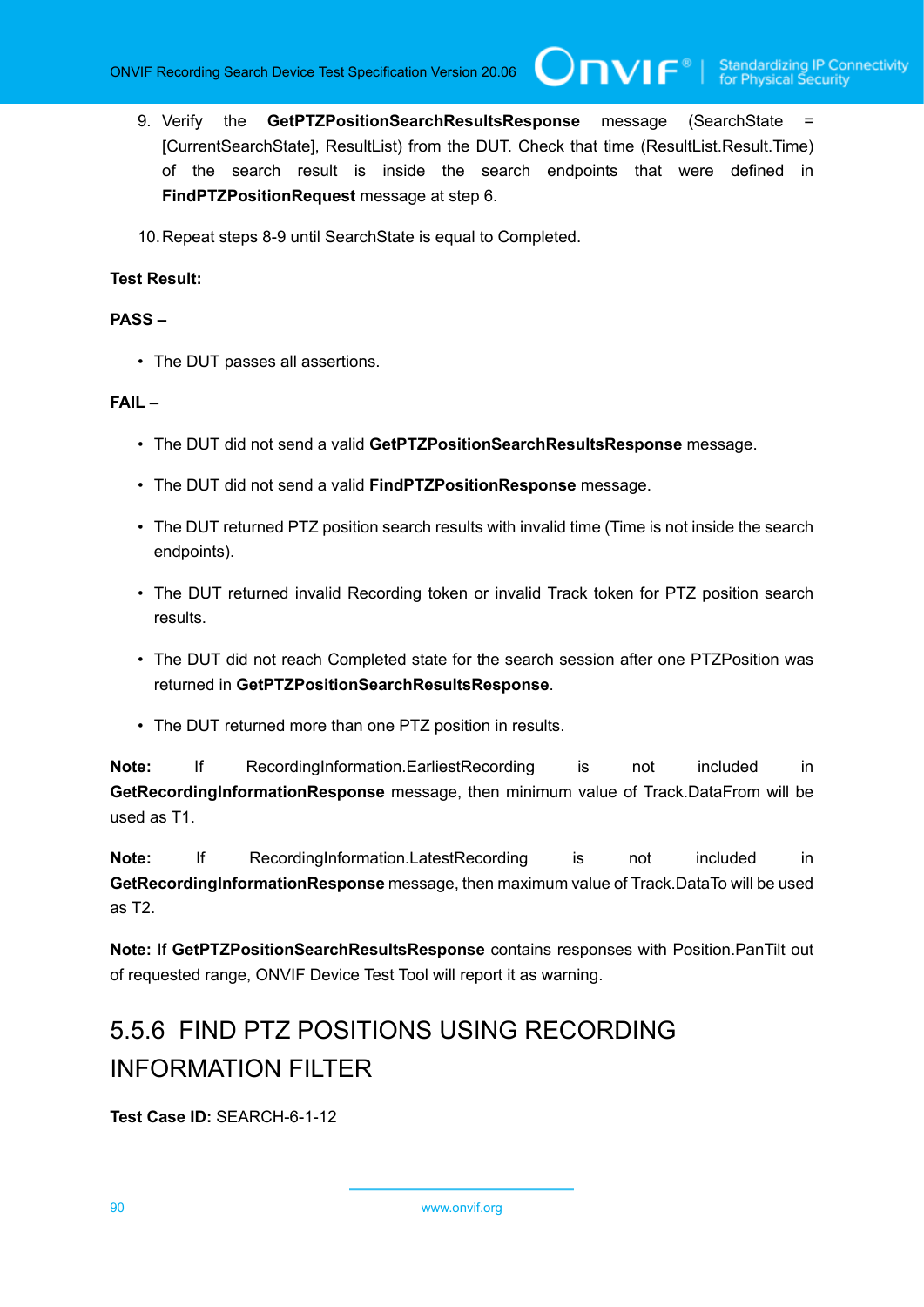**Specification Coverage:** FindPTZPosition, GetPTZPositionSearchResult, GetRecordingInformation

IVIF®

**Feature Under Test:** FindPTZPosition, GetPTZPositionSearchResult, GetRecordingInformation

**WSDL Reference:** search.wsdl

**Test Purpose:** To verify FindPTZPosition with the specified RecordingInformationFilter (filter to find only recordings with audio track).

**Pre-Requisite:** At least one recording with metadata track exists on the DUT (see [Annex A.1](#page-101-0) for more details). The recording shall contain PTZ metadata and that the matching PTZ search criterion is present in the recording.

**Test Configuration:** ONVIF Client and DUT

- 1. Start an ONVIF Client.
- 2. Start the DUT.
- 3. ONVIF Client will invoke **FindPTZPositionRequest** message (StartPoint = 0001-01-01T00:00:00Z, Scope.RecordingInformationFilter = "boolean(//Track[TrackType = "Audio"])", SearchFilter.MinPosition.PanTilt = [-1,-1], SearchFilter.MaxPosition.PanTilt = [1, 1], SearchFilter.EnterOrExit = 'False', MaxMatches = 20, KeepAlive = keepAliveTimeout (see [Annex A.10](#page-108-0))) to start PTZ positions search session and retrieve SearchToken.
- 4. Verify the **FindPTZPositionResponse** message (SearchToken = "SearchToken1") from the DUT.
- 5. ONVIF Client will invoke **GetPTZPositionSearchResultsRequest** message (SearchToken = "SearchToken1", MinResults = 1, WaitTime = PT5S) to get current search result and search state.
- 6. Verify the **GetPTZPositionSearchResultsResponse** message (SearchState = [CurrentSearchState], Result list, ResultList.Result.RecordingToken = RecordingToken1, ResultList.Result.Time) from the DUT.
- 7. ONVIF Client will invoke **GetRecordingInformationRequest** message (RecordingToken = "RecordingToken1") to retrieve information about Recording.
- 8. Verify the **GetRecordingInformationResponse** message (RecordingInformation.RecordingToken = RecordingToken1, RecordingInformation.EarliestRecording = T1, RecordingInformation.LatestRecording = T2, RecordingInformation.Track.TrackType = Audio). Check that this recording contains at least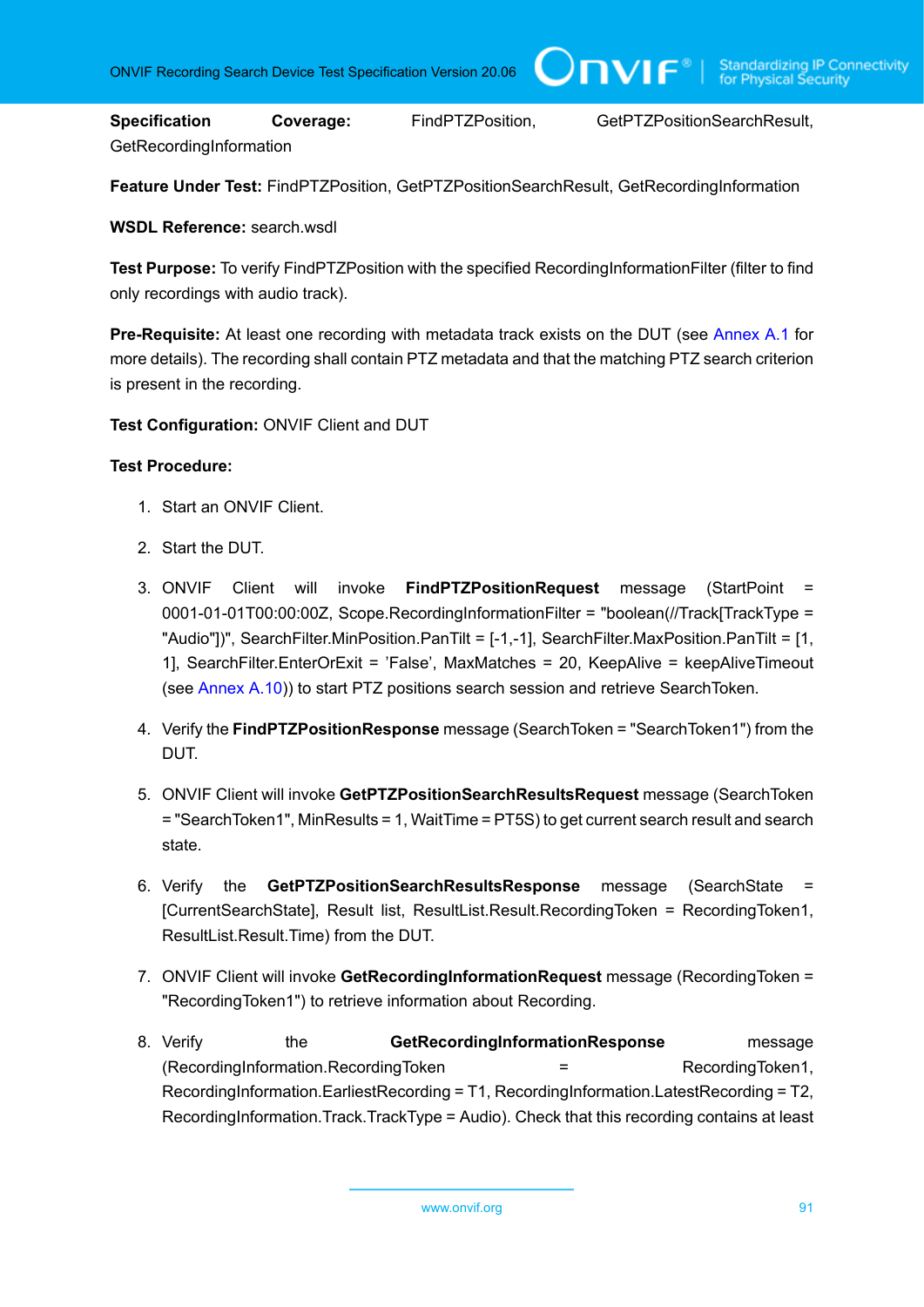one track with Audio. Check that time (ResultList.Result.Time) of search result returned at step 6 is inside the Recording endpoints.

 $\bm{\cup}$ NIF $^*$ l

9. Repeat steps 5-8 until SearchState is equal to Completed.

#### **Test Result:**

#### **PASS –**

• The DUT passes all assertions.

#### **FAIL –**

- The DUT did not send a valid **GetPTZPositionSearchResultsResponse** message.
- The DUT did not send a valid **FindPTZPositionResponse** message.
- The DUT returned PTZ position search results with invalid time (ResultList.Result.Time is not inside the Recording endpoints).
- The DUT returned Recordings without Tracks with TrackType equal to "Audio".
- The DUT did not reach the Completed state for the search session.

**Note:** The DUT could return no result at step 6 if it has no recordings with audio track.

**Note:** If **GetPTZPositionSearchResultsResponse** contains responses with Position.PanTilt out of requested range, ONVIF Device Test Tool will report it as warning.

# 5.5.7 FIND PTZ POSITION – SEARCHING IN A CERTAIN POSITION

**Test Case ID:** SEARCH-6-1-13

**Specification Coverage:** FindPTZPosition, GetPTZPositionSearchResult, **GetRecordingInformation** 

**Feature Under Test:** FindPTZPosition, GetPTZPositionSearchResult, GetRecordingInformation

**WSDL Reference:** search.wsdl

**Test Purpose:** To verify FindPTZPosition with specified SearchFilter (filter that uses known PTZPosition).

**Pre-Requisite:** At least one recording exists on the DUT (see [Annex A.1](#page-101-0) for more details). The recording shall contain PTZ metadata and that the matching PTZ search criterion is present in the recording.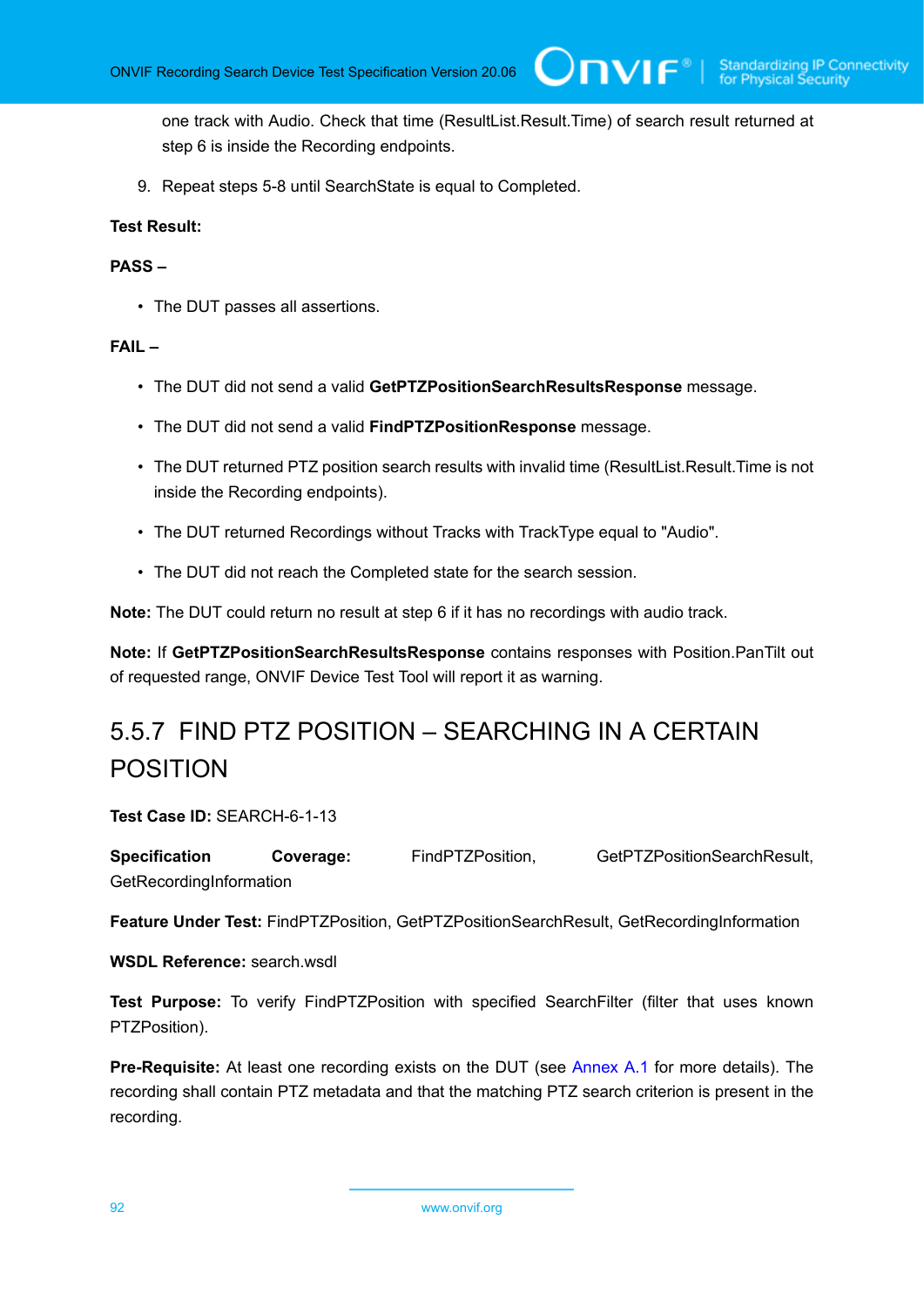#### **Test Configuration:** ONVIF Client and DUT

- 1. Start an ONVIF Client.
- 2. Start the DUT.
- 3. Get token Token1 of recording which contains at least one track with PTZ position data from the DUT.
- 4. ONVIF Client will invoke **GetRecordingInformationRequest** message (RecordingToken = "Token1") to retrieve information about Recording.
- 5. Verify the **GetRecordingInformationResponse** message (RecordingInformation.RecordingToken = Token1, RecordingInformation.EarliestRecording = T1, RecordingInformation.LatestRecording = T2).
- 6. ONVIF Client will invoke **FindPTZPositionRequest** message (StartPoint = T2, EndPoint = T1, Scope.IncludeRecordings = Token1, SearchFilter.MinPosition.PanTilt = [-1,-1], SearchFilter.MaxPosition.PanTilt = [1, 1], SearchFilter.EnterOrExit = 'False', KeepAlive = keepAliveTimeout (see [Annex A.10](#page-108-0))) to start PTZ positions search session and retrieve SearchToken.
- 7. Verify the **FindPTZPositionResponse** message (SearchToken = "Token1") from the DUT.
- 8. ONVIF Client will invoke **GetPTZPositionSearchResultsRequest** message (SearchToken = "Token1", MinResults = 1, WaitTime = PT5S) to get current search result and search state.
- 9. Verify the **GetPTZPositionSearchResultsResponse** message (SearchState = [CurrentSearchState], Result.Position.PanTilt = PTZPosition1) from the DUT. Check that time (ResultList.Result.Time) of the search result is inside the search endpoints that were defined in **FindPTZPositionRequest** message at step 6.
- 10.Repeat steps 8-9 until SearchState is equal to Completed.
- 11. ONVIF Client will invoke **FindPTZPositionRequest** message (StartPoint = T2, EndPoint = T1, Scope.IncludeRecordings = Token1, SearchFilter.MinPosition.PanTilt = PTZPosition1, SearchFilter.MaxPosition.PanTilt = PTZPosition1, SearchFilter.EnterOrExit = 'False', KeepAlive = keepAliveTimeout (see [Annex A.10](#page-108-0))) to start a PTZ position search session and retrieve SearchToken.
- 12.Verify the **FindPTZPositionResponse** message (SearchToken = "Token2") from the DUT.
- 13.ONVIF Client will invoke **GetPTZPositionSearchResultsRequest** message (SearchToken = "Token1", MinResults = 1, WaitTime = PT5S) to get current search result and search state.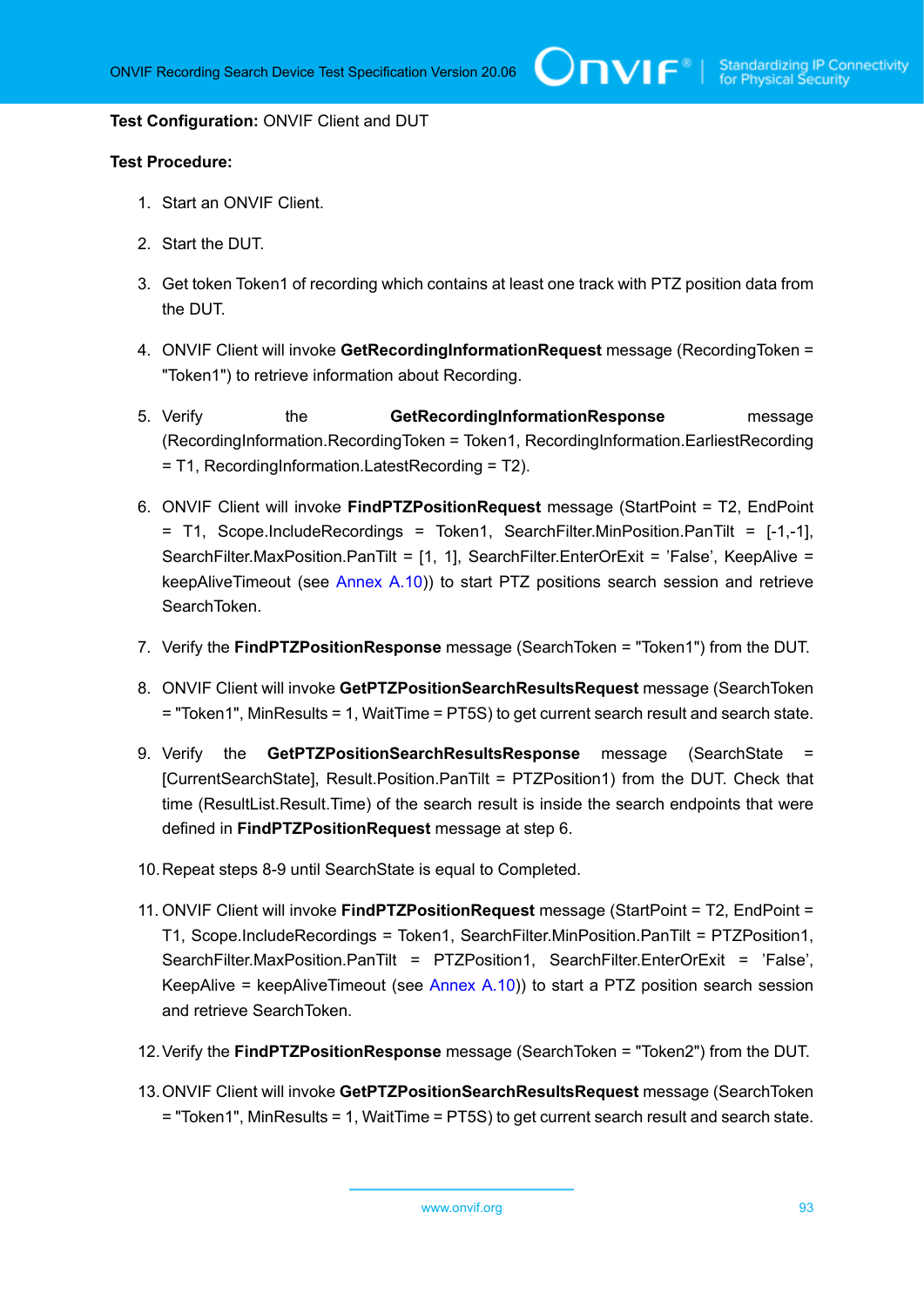14.Verify the **GetPTZPositionSearchResultsResponse** message (SearchState = [CurrentSearchState], Result.Position.PanTilt) from the DUT. Check that time (ResultList.Result.Time) of the search result is inside the search endpoints that were defined in **FindPTZPositionRequest** message at step 11.

 $\mathsf{ConvIF}^*$ l

- 15.Repeat steps 13-14 until SearchState is equal to Completed.
- 16.Check search results: The Result.Position.PanTilt shall be the same as PTZPosition1.

#### **Test Result:**

#### **PASS –**

• The DUT passes all assertions.

#### **FAIL –**

- The DUT did not send a valid **GetRecordingSearchResultsResponse** message.
- The DUT did not send a valid **FindPTZPositionResponse** message.
- The DUT returned PTZ position search results with invalid time (Time is not inside the search endpoints).
- The DUT returned invalid Recording token or invalid Track token for PTZ position search results.
- The DUT did not reach the Completed state for the search session.
- The DUT returned at step 14 the Position that differs from PTZPosition1.

**Note:** If **GetPTZPositionSearchResultsResponse** contains responses with Position.PanTilt out of requested range, ONVIF Device Test Tool will report it as warning.

### 5.5.8 PTZ SEARCH - KEEP ALIVE

**Test Case ID:** SEARCH-6-1-14

**Specification Coverage:** FindPTZPosition, GetPTZPositionSearchResults

**Feature Under Test:** FindPTZPosition, GetPTZPositionSearchResults

**WSDL Reference:** search.wsdl

**Test Purpose:** To verify that search session is rejected when KeepAliveTime expired.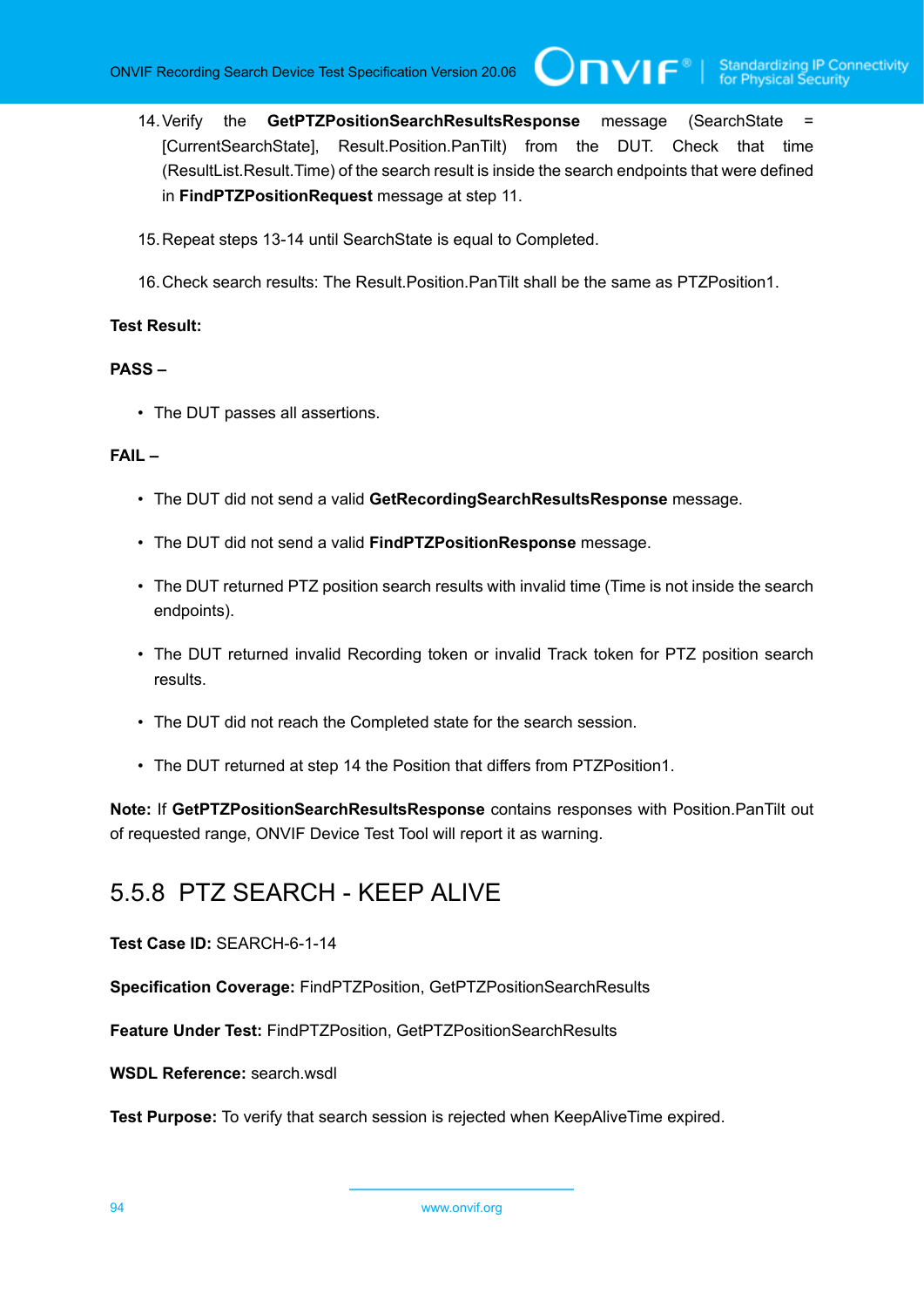**Pre-Requisite:** Search Service is received from the DUT. At least one recording exists on the DUT (see [Annex A.1](#page-101-0) for more details). The recording shall contain PTZ metadata and that the matching PTZ search criterion is present in the recording.

 $\bigcup$ NIF $^{\circ}$ l

**Test Configuration:** ONVIF Client and DUT

- 1. Start an ONVIF Client.
- 2. Start the DUT.
- 3. Set *recordingToken* := token of recording provided on Management tab.
- 4. ONVIF Client invokes **GetRecordingInformation** request with parameters
	- RecordingToken := *recordingToken*
- 5. The DUT responds with **GetRecordingInformationResponse** message with parameters
	- RecordingInformation.RecordingToken = *recordingToken*
	- RecordingInformation.Source
	- RecordingInformation.EarliestRecording =: *T1*
	- RecordingInformation.LatestRecording =: *T2*
	- RecordingInformation.Content
	- RecordingInformation.Track
	- RecordingInformation.RecordingStatus
- 6. ONVIF Client selects keep alive time value by following the procedure mentioned in [Annex](#page-108-0) [A.10](#page-108-0) with the following output parameter
	- out *keepAliveTime* keep alive time
- 7. ONVIF Client invokes **FindPTZPosition** request with parameters
	- StartPoint := *T1*
	- EndPoint  $= 72$
	- Scope.IncludedSources skipped
	- Scope.IncludedRecordings[0] := *recordingToken*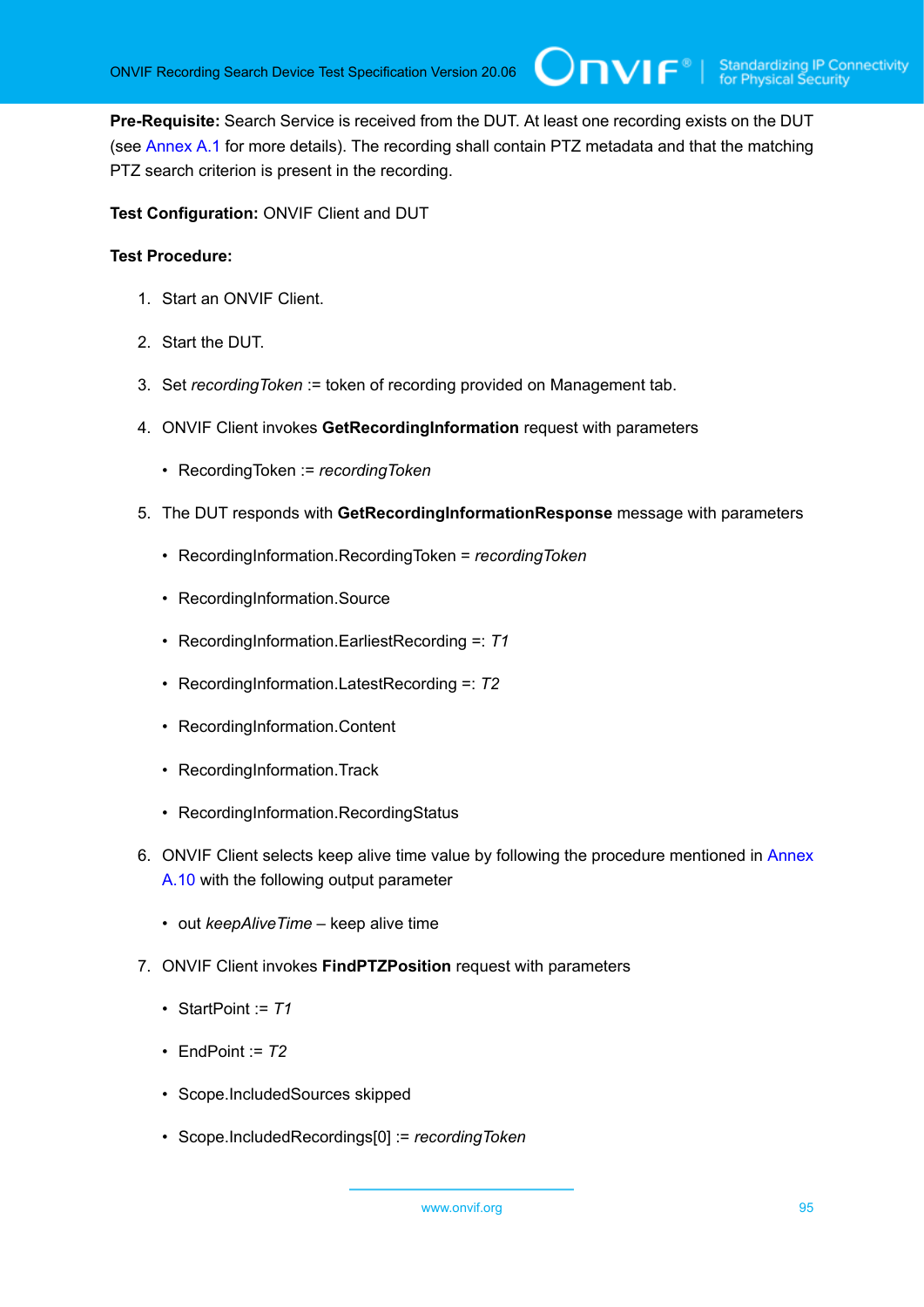- Scope.RecordingInformationFilter skipped
- SearchFilter.MinPosition.PanTilt := [-1,-1]
- SearchFilter.MaxPosition.PanTilt := [1, 1]
- SearchFilter.EnterOrExit := false
- MaxMatches skipped
- KeepAliveTime := *keepAliveTime*
- 8. The DUT responds with **FindPTZPositionResponse** message with parameters
	- SearchToken =: *searchToken*
- 9. ONVIF Client waits during (*keepAliveTime* 1s)
- 10.ONVIF Client invokes **GetPTZPositionSearchResults** request with parameters
	- SearchToken := *searchToken*
	- MinResults skipped
	- MaxResults skipped
	- WaitTime := PT5S
- 11. The DUT responds with **GetPTZPositionSearchResultsResponse** message.

#### **Test Result:**

#### **PASS –**

• The DUT passes all assertions.

#### **FAIL –**

- The DUT did not send **GetRecordingInformationResponse** message.
- The DUT did not send **FindPTZPositionResponse** message.
- The DUT did not send **GetPTZPositionSearchResultsResponse** message.

### 5.5.9 PTZ SEARCH EXPIRATION

**Test Case ID:** SEARCH-6-1-15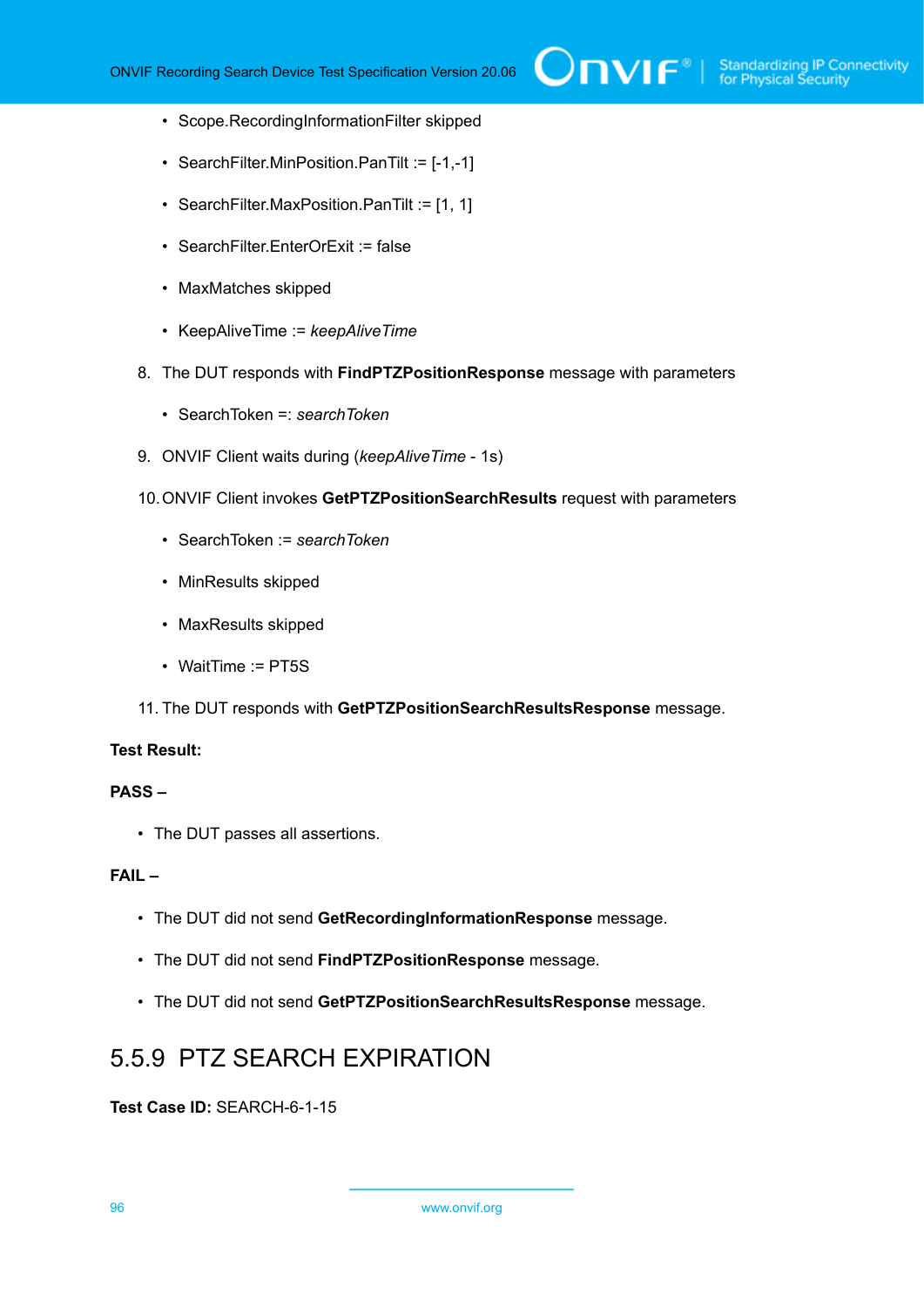#### **Specification Coverage:** FindPTZPosition, GetPTZPositionSearchResults

**Feature Under Test:** FindPTZPosition, GetPTZPositionSearchResults

**WSDL Reference:** search.wsdl

**Test Purpose:** To verify that search session is kept alive during KeepAliveTime.

**Pre-Requisite:** Search Service is received from the DUT. At least one recording exists on the DUT (see [Annex A.1](#page-101-0) for more details). The recording shall contain PTZ metadata and that the matching PTZ search criterion is present in the recording.

**Test Configuration:** ONVIF Client and DUT

- 1. Start an ONVIF Client.
- 2. Start the DUT.
- 3. Set *recordingToken* := token of recording provided on Management tab.
- 4. ONVIF Client invokes **GetRecordingInformation** request with parameters
	- RecordingToken := *recordingToken*
- 5. The DUT responds with **GetRecordingInformationResponse** message with parameters
	- RecordingInformation.RecordingToken = *recordingToken*
	- RecordingInformation.Source
	- RecordingInformation.EarliestRecording =: *T1*
	- RecordingInformation.LatestRecording =: *T2*
	- RecordingInformation.Content
	- RecordingInformation.Track
	- RecordingInformation.RecordingStatus
- 6. ONVIF Client selects keep alive time value by following the procedure mentioned in [Annex](#page-108-0) [A.10](#page-108-0) with the following output parameter
	- out *keepAliveTime* keep alive time
- 7. ONVIF Client invokes **FindPTZPosition** request with parameters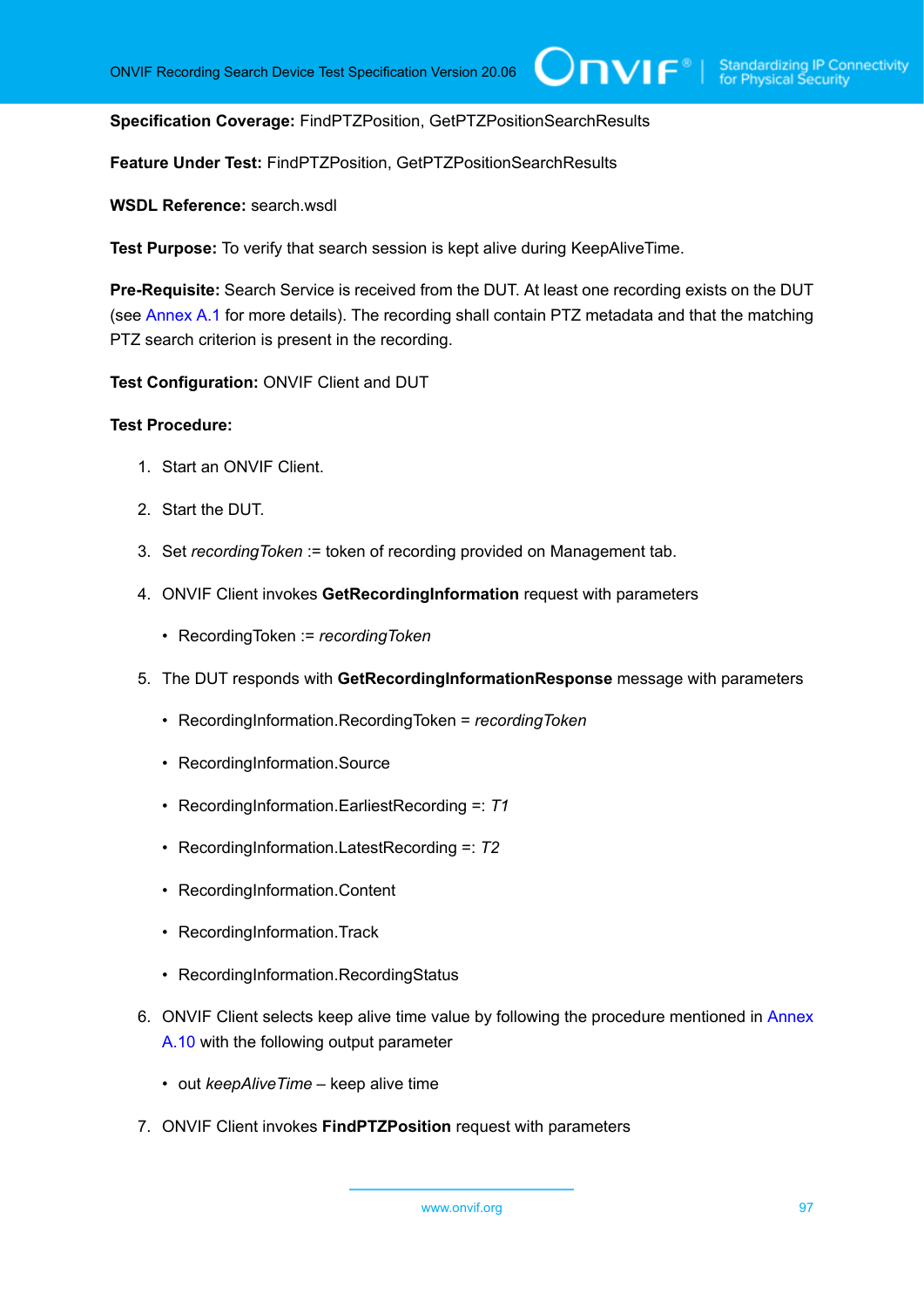- StartPoint := *T1*
- EndPoint  $= 72$
- Scope.IncludedSources skipped
- Scope.IncludedRecordings[0] := *recordingToken*
- Scope.RecordingInformationFilter skipped
- SearchFilter.MinPosition.PanTilt := [-1,-1]
- SearchFilter.MaxPosition.PanTilt := [1, 1]
- SearchFilter  $EnterOrExit = false$
- MaxMatches skipped
- KeepAliveTime := *keepAliveTime*
- 8. The DUT responds with **FindPTZPositionResponse** message with parameters
	- SearchToken =: *searchToken*
- 9. ONVIF Client waits during (*keepAliveTime* + *timeout*)
- 10.ONVIF Client invokes **GetPTZPositionSearchResults** request with parameters
	- SearchToken := *searchToken*
	- MinResults skipped
	- MaxResults skipped
	- WaitTime := PT5S
- 11. The DUT responds with SOAP 1.2 fault message (**InvalidArgVal/InvalidToken**).

#### **Test Result:**

#### **PASS –**

• The DUT passes all assertions.

#### **FAIL –**

- The DUT did not send **GetRecordingInformationResponse** message.
- The DUT did not send **FindPTZPositionResponse** message.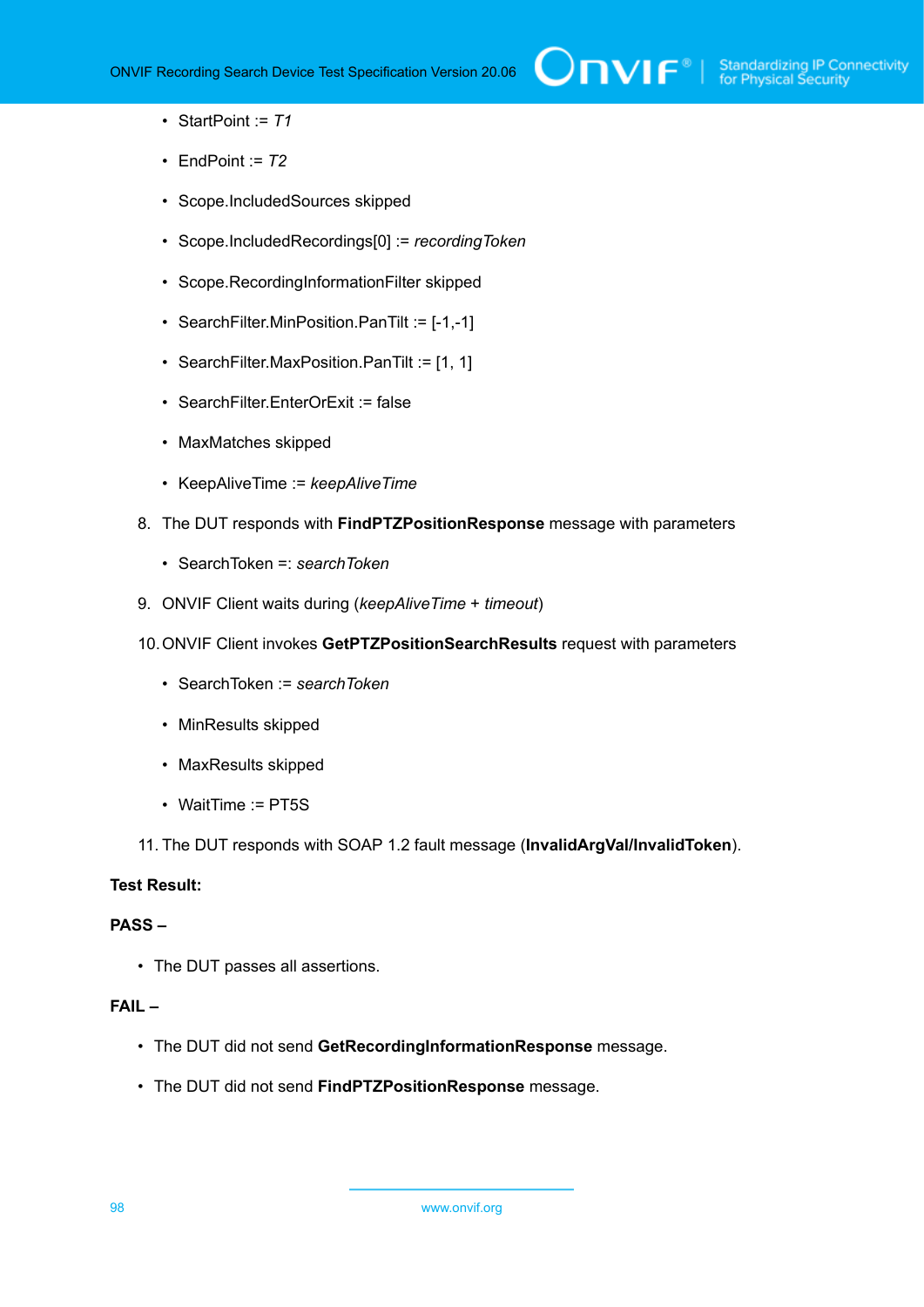• The DUT did not send SOAP 1.2 fault message to **GetPTZPositionSearchResults**.

 $\bigcirc$ nvı $\mathsf{F}^\ast$ l

**Note:** Other faults than specified in the test are acceptable, though the specified are preferable.

**Note:** *timeout* will be taken from Operation Delay field of ONVIF Device Test Tool.

### 5.6 Media Attributes

### 5.6.1 GET MEDIA ATTRIBUTES – PTZ MEDIA ATTRIBUTES

**Test Case ID:** SEARCH-7-1-1

**Specification Coverage:** GetMediaAttributes

**Feature Under Test:** GetMediaAttributes

**WSDL Reference:** search.wsdl

**Test Purpose:** To verify PTZ Media Attributes.

**Pre-Requisite:** At least one recording exists on the DUT (see [Annex A.1](#page-101-0) for more details). The recording shall contain PTZ metadata and that the matching PTZ search criterion is present in the recording.

#### **Test Configuration:** ONVIF Client and DUT

- 1. Start an ONVIF Client.
- 2. Start the DUT.
- 3. Get token Token1 of recording which contains at least one track with PTZ position data from the DUT.
- 4. ONVIF Client will invoke **GetRecordingInformationRequest** message (RecordingToken = "Token1") to retrieve information about Recording.
- 5. Verify the **GetRecordingInformationResponse** message (RecordingInformation.RecordingToken = Token1, RecordingInformation.EarliestRecording = T1, RecordingInformation.LatestRecording = T2).
- 6. ONVIF Client will invoke **FindPTZPositionRequest** message (StartPoint = T1, EndPoint = T2, Scope.IncludeRecordings = Token1, SearchFilter.MinPosition.PanTilt = [-1,-1], SearchFilter.MaxPosition.PanTilt = [1, 1], SearchFilter.EnterOrExit = 'False', no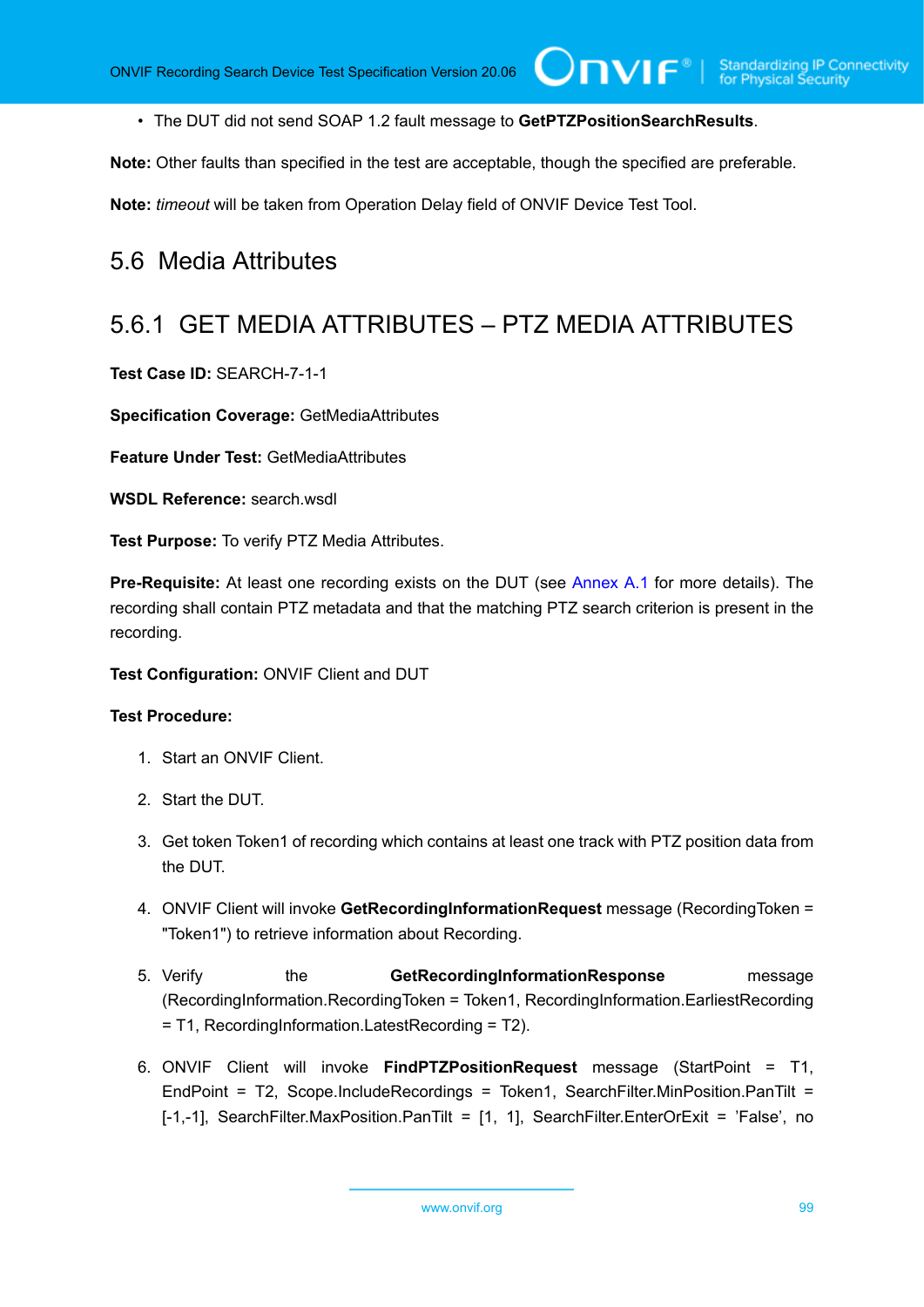MaxMatches, KeepAliveTime = keepAliveTimeout (see [Annex A.10](#page-108-0))) to start PTZ positions search session and retrieve SearchToken.

 $\cup$ NVIF $^\circ$ 

- 7. Verify the **FindPTZPositionResponse** message (SearchToken = "SearchToken1") from the DUT.
- 8. ONVIF Client will invoke **GetPTZPositionSearchResultsRequest** message (SearchToken = "SearchToken1", WaitTime = PT5S) to get current search result and search state.
- 9. Verify the **GetPTZPositionSearchResultsResponse** message (SearchState = [CurrentSearchState], ResultList) from the DUT.
- 10.Repeat steps 8-9 until SearchState is equal to Completed or at least one Result was received.
- 11. If SearchState after step 10 was not Completed, ONVIF Client will invoke EndSearchRequst message (SearchToken = "SearchToken1") to stop searching. Otherwise if Completed state was reached, but no Result was received, fail the test and skip other steps.
- 12.Select one of received Result and use it for other steps.
- 13.ONVIF Client will invoke **GetMediaAttributesRequest** message (RecordingToken = "Token1", Time = Result.Time) to media attributes with PTZ media attributes.
- 14.Verify the **GetMediaAttributesResponse** message (RecordingToken = "Token1", TrackAttributes.MetadataAttributes.CanContainPTZ = true, TrackAttributes.MetadataAttributes.PtzSpaces, other media attributes) from the DUT.
- 15.Verify that TrackAttributes.MetadataAttributes.CanContainPTZ is equal to true for the Track with TrackInformation.TrackToken = Result.TrackToken.
- 16.If Prfile G is claimed as supported by the DUT, verify that TrackAttributes.MetadataAttributes.PtzSpaces for the Track with TrackInformation.TrackToken = Result.TrackToken contains PanTilt Position Generic namespace, if Result contains Position.PanTilt.
- 17.If Prfile G is claimed as supported by the DUT, verify that TrackAttributes.MetadataAttributes.PtzSpaces for the Track with TrackInformation.TrackToken = Result.TrackToken contains Zoom Position Generic namespace, if Result contains Position.Zoom.

#### **Test Result:**

#### **PASS –**

• The DUT passes all assertions.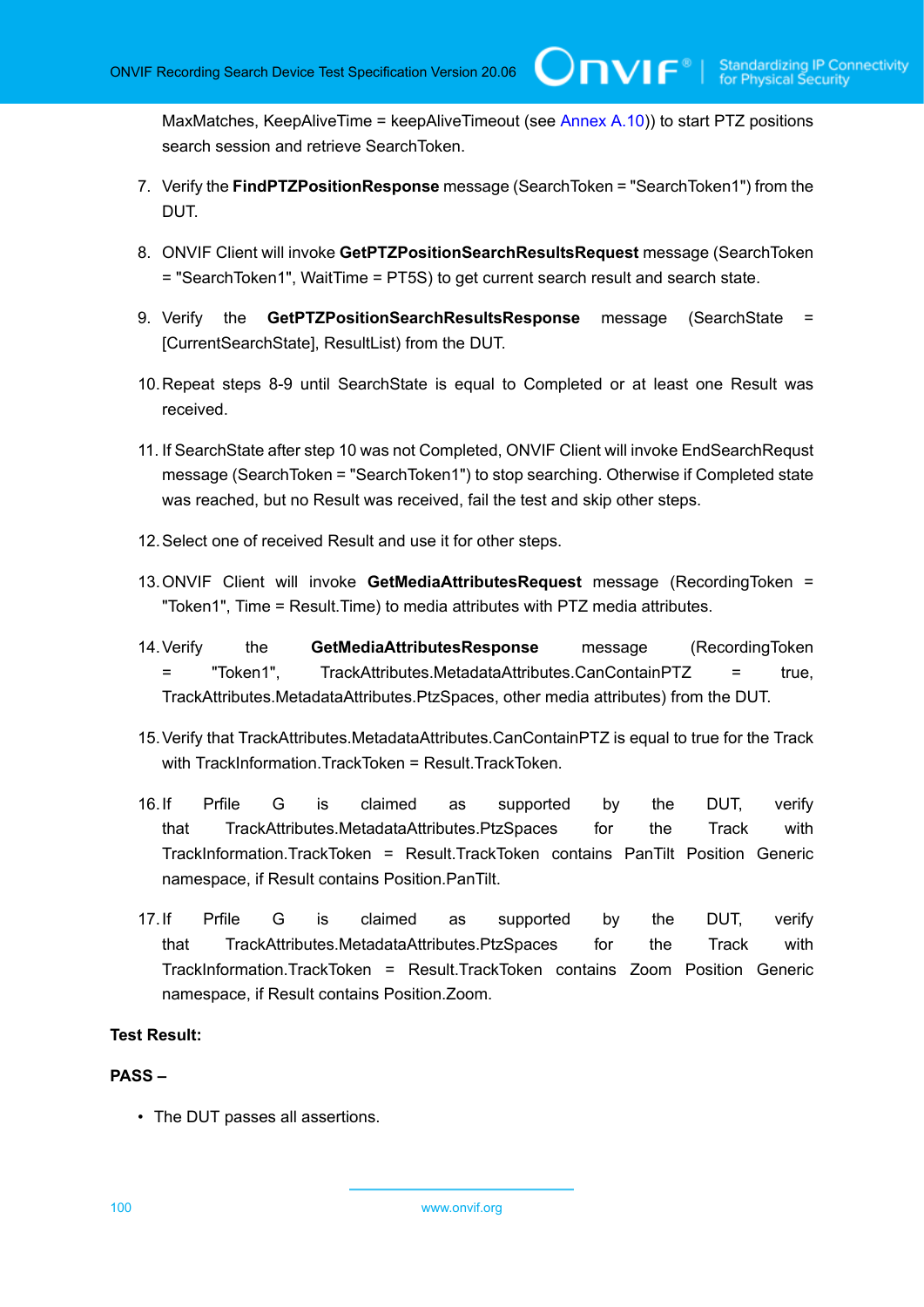#### **FAIL –**

- The DUT did not send a valid **GetRecordingInformationResponse** message.
- The DUT did not send a valid **GetPTZPositionSearchResultsResponse** message.
- The DUT did not send a valid **FindPTZPositionResponse** message.
- The DUT did not send a valid **EndSearchResponse** message, if **EndSearchRequest** was invoked.
- The DUT did not send a valid **GetMediaAttributesResponse** message.
- The DUT did not send a TrackAttributes.MetadataAttributes.CanContainPTZ is equal to true for the Track with TrackInformation.TrackToken = Result.TrackToken.
- The DUT did not send a TrackAttributes.MetadataAttributes.PtzSpaces for the Track with TrackInformation.TrackToken = Result.TrackToken contains PanTilt Position Generic namespace, if Result contains Position.PanTilt and Profile G is claimed as supported bu the DUT.
- The DUT did not send a TrackAttributes.MetadataAttributes.PtzSpaces for the Track with TrackInformation.TrackToken = Result.TrackToken contains Zoom Position Generic namespace, if Result contains Position.Zoom and Profile G is claimed as supported bu the DUT.

**Note:** If RecordingInformation.EarliestRecording is not included in **GetRecordingInformationResponse** message, then minimum value of Track.DataFrom will be used as T1.

**Note:** If RecordingInformation.LatestRecording is not included in **GetRecordingInformationResponse** message, then maximum value of Track.DataTo will be used as T2.

**Note:** If **GetPTZPositionSearchResultsResponse** contains responses with Position.PanTilt out of requested range, ONVIF Device Test Tool will report it as warning.

**Note:** The following Position Generic namespaces are defined for PanTilt and Zoom:

- http://www.onvif.org/ver10/tptz/PanTiltSpaces/PositionGenericSpace
- http://www.onvif.org/ver10/tptz/ZoomSpaces/PositionGenericSpace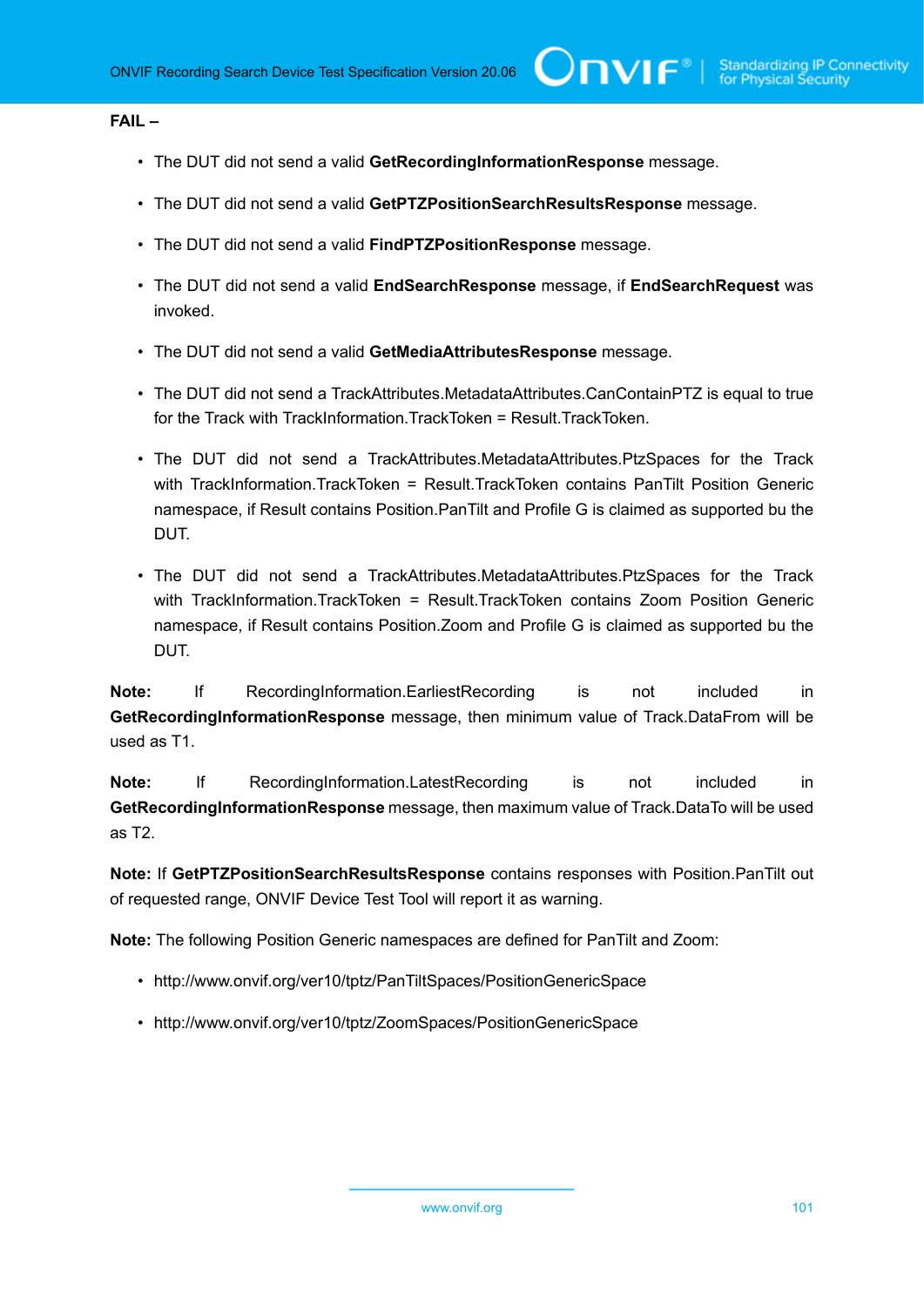### **Annex A Helper Procedures and Additional Notes**

### <span id="page-101-0"></span>A.1 Recording Environment Pre-Requisite

The following pre-requisites shall have all fields filled in before executing tests for Replay Service:

- 1. At least one recording shall be present at the DUT and specified for test execution.
- 2. The recording shall be stopped before executing tests.
- 3. The recording shall contain at least one track each for video, audio (if Audio Recording is supported) and Metadata (if Metadata Recording is supported).
- 4. The recording shall contain data at least in the video track, audio track (if Audio Recording is supported), and metadata track (if Metadata Recording is supported) and configuration of each track shall be consistent for the duration of the recording.
- 5. The recording shall contain at least one gap.
- 6. The recording span (including gap) should be not more than 3 minutes.
- 7. Each recording event should be at least one minute for the recording.

# A.2 Check list of Recordings from GetRecordingsResponse and list of recordings form GetRecordingSearchResultsResponses

To check the list of Recordings from **GetRecordingsResponse** and the list of recordings from **GetRecordingSearchResultsResponse**'s consistency the following steps will be done:

- 1. Verify that **GetRecordingsResponse** contains the same number of RecordingItem's with the total number of RecordingInformation's which were in **GetRecordingSearchResultsResponse**'s. If number of recordings is different for these two cases, fail the check and skip the next steps.
- 2. Verify that for each RecordingItem in **GetRecordingsResponse** message there is RecordingInformation item in one of the **GetRecordingSearchResultsResponse** messages with RecordingInformation.RecordingToken equal to RecordingItem.RecordingToken. If this verification does not pass, fail the check and skip the next steps.
- 3. Verify that if RecordingInformation.RecordingToken is equal to RecordingItem.RecordingToken for RecordingItem from **GetRecordingsResponse** and for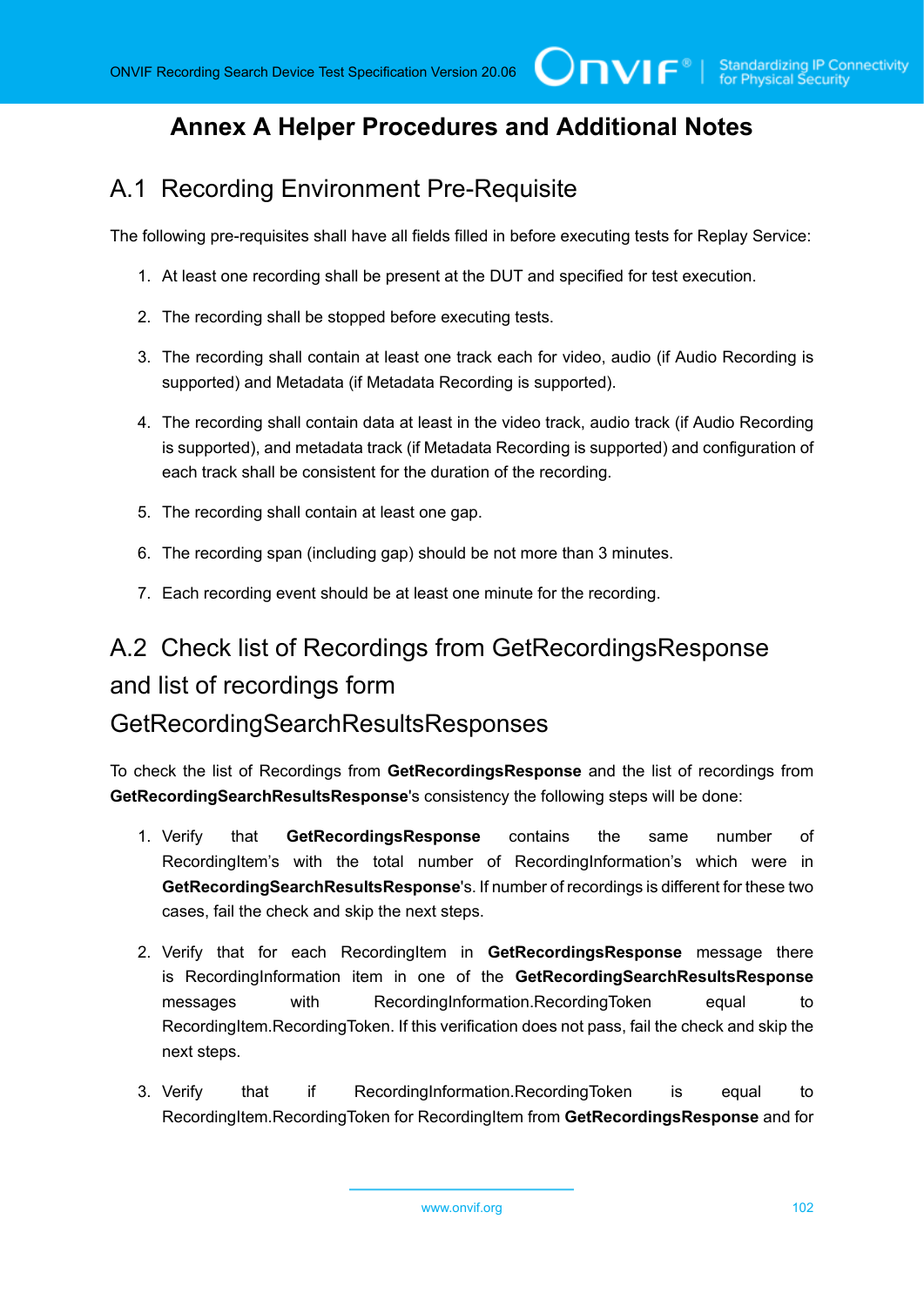RecordingInformation in one of the **GetRecordingSearchResultsResponse**'s the following statements are true:

 $\square$ nvif ${}^*$ 

- 3.1. RecordingInformation.Source and RecordingItem.Source are equal to each other (e.g. have the same values for each field).
- 3.2. RecordingInformation.Content and RecordingItem.Content are equal to each other.

If one of the statements is not true, fail the check.

### A.3 Get Total Number of Recordings from the DUT

The following procedure will be used to get the total number of recordings from the DUT:

- 1. Start an ONVIF Client.
- 2. Start the DUT.
- 3. ONVIF Client will invoke **GetRecordingSummaryRequest** message to get the total number of recordings.
- 4. Verify the **GetRecordingSummaryResponse** message (DataFrom, DataUntil, NumberRecordings) from the DUT.
- 5. Summary.NumberRecordings value from **GetRecordingSummaryResponse** message will be assumed as the total number of Recordings on the DUT.

# A.4 Check that DUT return same set of recordings for two search recording sessions

To check that the list of Recordings from **GetRecordingSearchResultsResponse** messages for two search recording sessions contains the same set of Recordings the following steps will be done:

- 1. Verify that **GetRecordingSearchResultsResponse** messages for the first search recording session contain the same number of RecordingInformation items with **GetRecordingSearchResultsResponse** messages for the second search recording session. If the number of items is different for these two cases, fail the check and skip the next steps.
- 2. Verify that for each result in **GetRecordingSearchResultsResponse** messages in the first search recording session, there is the same result in **GetRecordingSearchResultsResponse** messages in the second search recording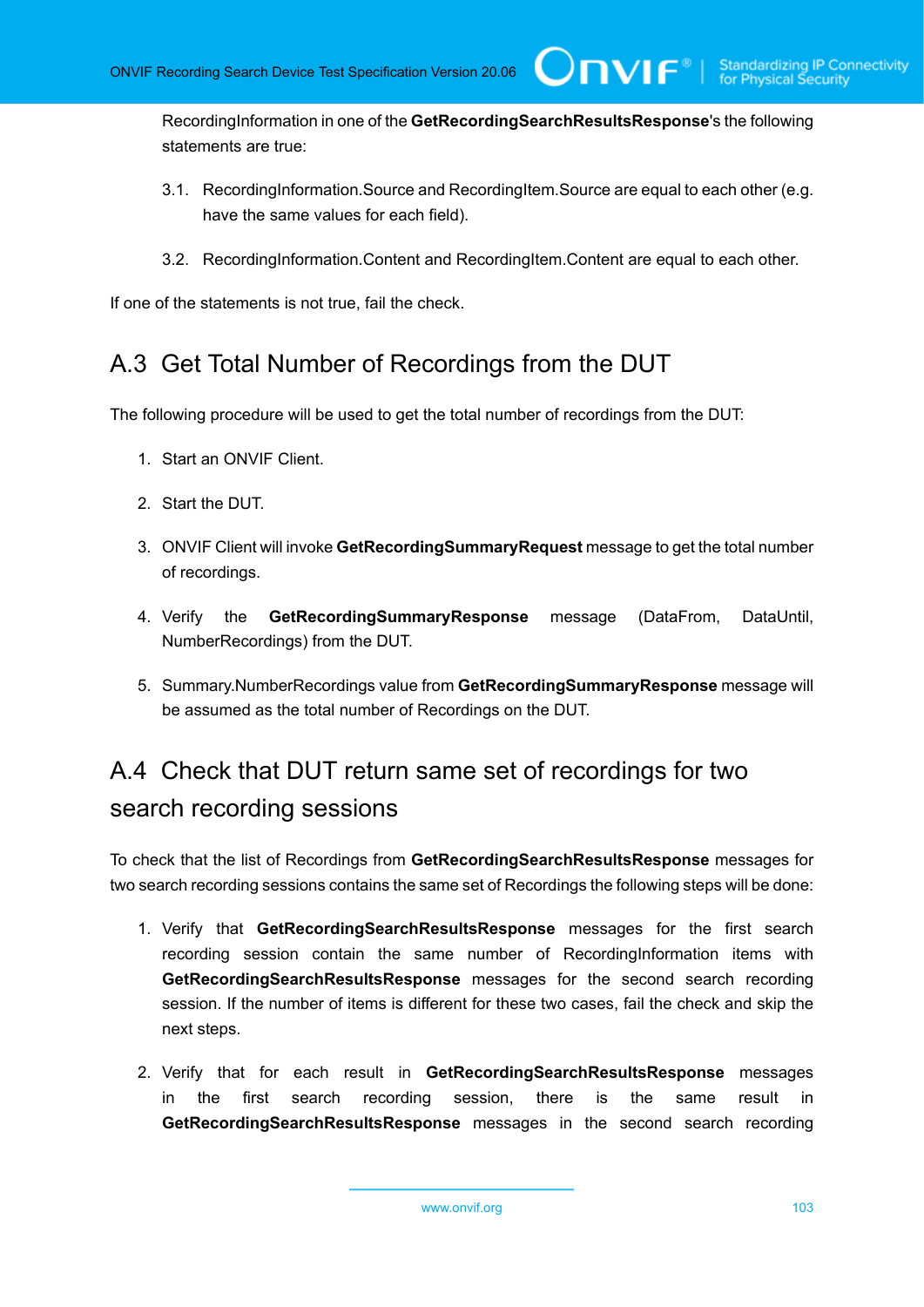session (e.g. result with the same RecordingToken). If this verification does not pass, fail the check and skip the next steps.

 $\bigcup$ NIF $^\circ$ l

- 3. Verify that the following statements are true if RecordingInformation.RecordingToken is equal for two RecordingInformation items from the first and the second search recording session:
	- 3.1. RecordingInformation.Source items are equal to each other (e.g. have the same values for each field).
	- 3.2. RecordingInformation.EarliestRecording items are equal to each other or not included for both RecordingInformation items.
	- 3.3. RecordingInformation.LatestRecording items are equal to each other or not included for both RecordingInformation items.
	- 3.4. RecordingInformation.Content items are equal to each other.
	- 3.5. RecordingInformation.Track lists are equal to each other (see [Annex A.5](#page-103-0)).
	- 3.6. RecordingInformation.RecordingStatus items are equal to each other.

<span id="page-103-0"></span>If one of the statements is not true, fail the check.

# A.5 Check that DUT return same set of tracks for two RecordingInformation items

To check that the list of Track items for two RecordingInformation items contains the same set of Tracks the following steps will be done:

- 1. Verify that RecordingInformation items contain the same number of Track items. If the number of items is different, fail the check and skip the next steps.
- 2. Verify that for each RecordingInformation.Track item in the first RecordingInformation item, there is the same Track item in the second RecordingInformation item (e.g. Track items with the same TrackToken). If this verification does not pass, fail the check and skip the next steps.
- 3. Verify that the following statements are true if Track.TrackToken is equal for two Track items from the first and the second RecordingInformation item:
	- 3.1. Track.TrackType items are equal to each other.
	- 3.2. Track.Description items are equal to each other.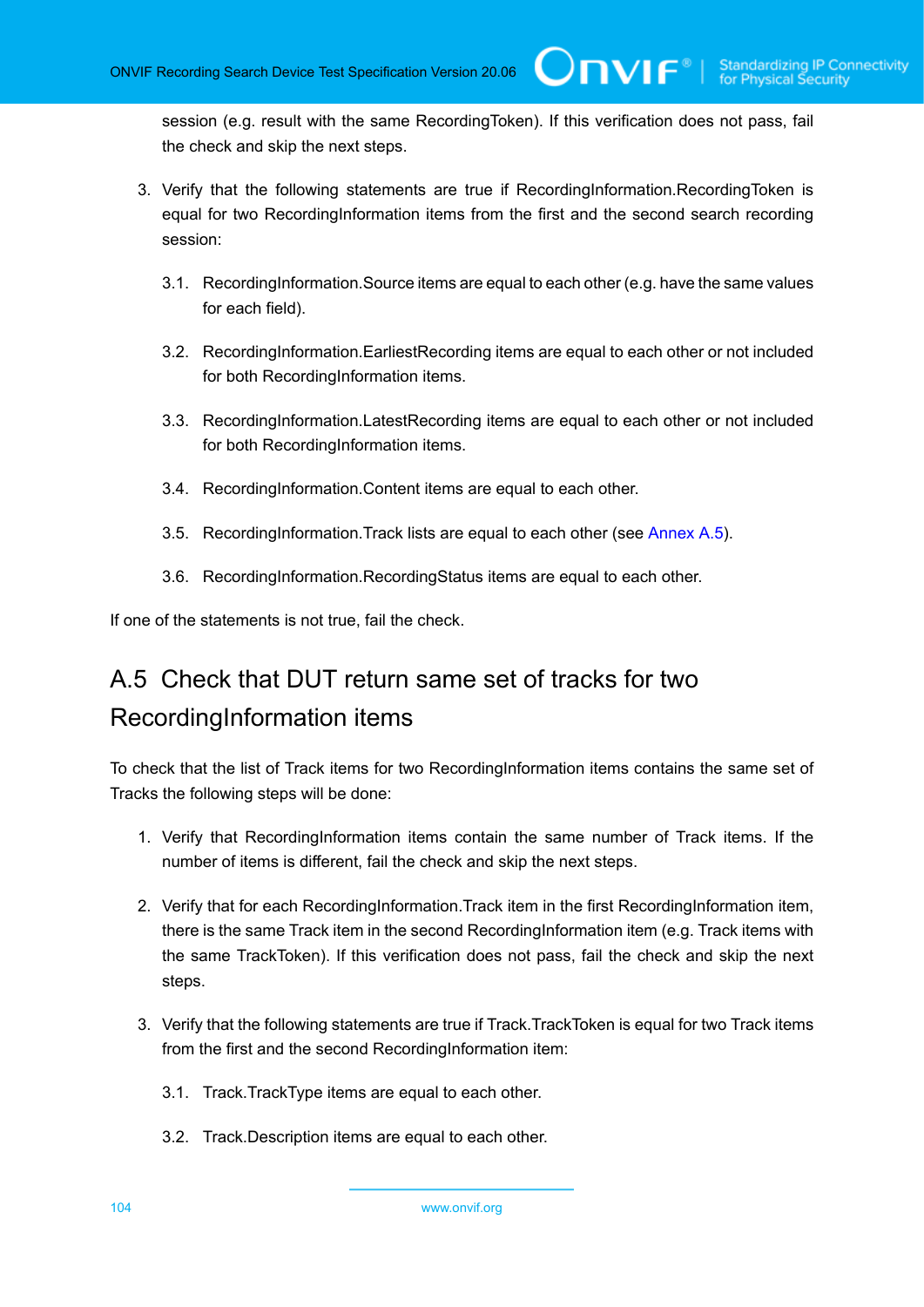- 3.3. Track.DataFrom items are equal to each other.
- 3.4. Track.DataTo items are equal to each other.

If one of statements is not true fail the check.

## A.6 Check that DUT return same set of event Results for two search event sessions

To check that the list of Result items from **GetEventSearchResultsResponse** messages for two search event sessions contains the same set of Result items the following steps will be done:

- 1. Verify that **GetEventSearchResultsResponse** messages for the first search event session contain the same number of Result items with **GetEventSearchResultsResponse** messages for the second search event session. If the number of items is different for these two cases, fail the check and skip the next steps.
- 2. Verify that for each Result item in **GetEventSearchResultsResponse** messages in the first search event session, there is the same Result item in **GetEventSearchResultsResponse** messages in the second search event session. If this verification does not pass, fail the check and skip the next steps.
- 3. Verify that the following statements are true if two Result items are the same:
	- 3.1. Result.Event.SubscriptionReference items are equal to each other (e.g. have the same values for each field).
	- 3.2. Result.Event.ProducerReference items are equal to each other (e.g. have the same values for each field).
	- 3.3. Result.Event.Message items are equal to each other (e.g. have the same values for each field).
	- 3.4. Result.StartStateEvent items are equal to each other.

If one of the statements is not true, fail the check.

**Note:** Two Event Results will be assumed as the same, if they have the same values for GetEventSearchResultsResponse.ResultList.Result.RecordingToken, GetEventSearchResultsResponse.ResultList.Result.TrackToken,

GetEventSearchResultsResponse.ResultList.Result.Time,

GetEventSearchResultsResponse.ResultList.Result.Event.Topic and fields and values of GetEventSearchResultsResponse.ResultList.Result.Event.Message.Data.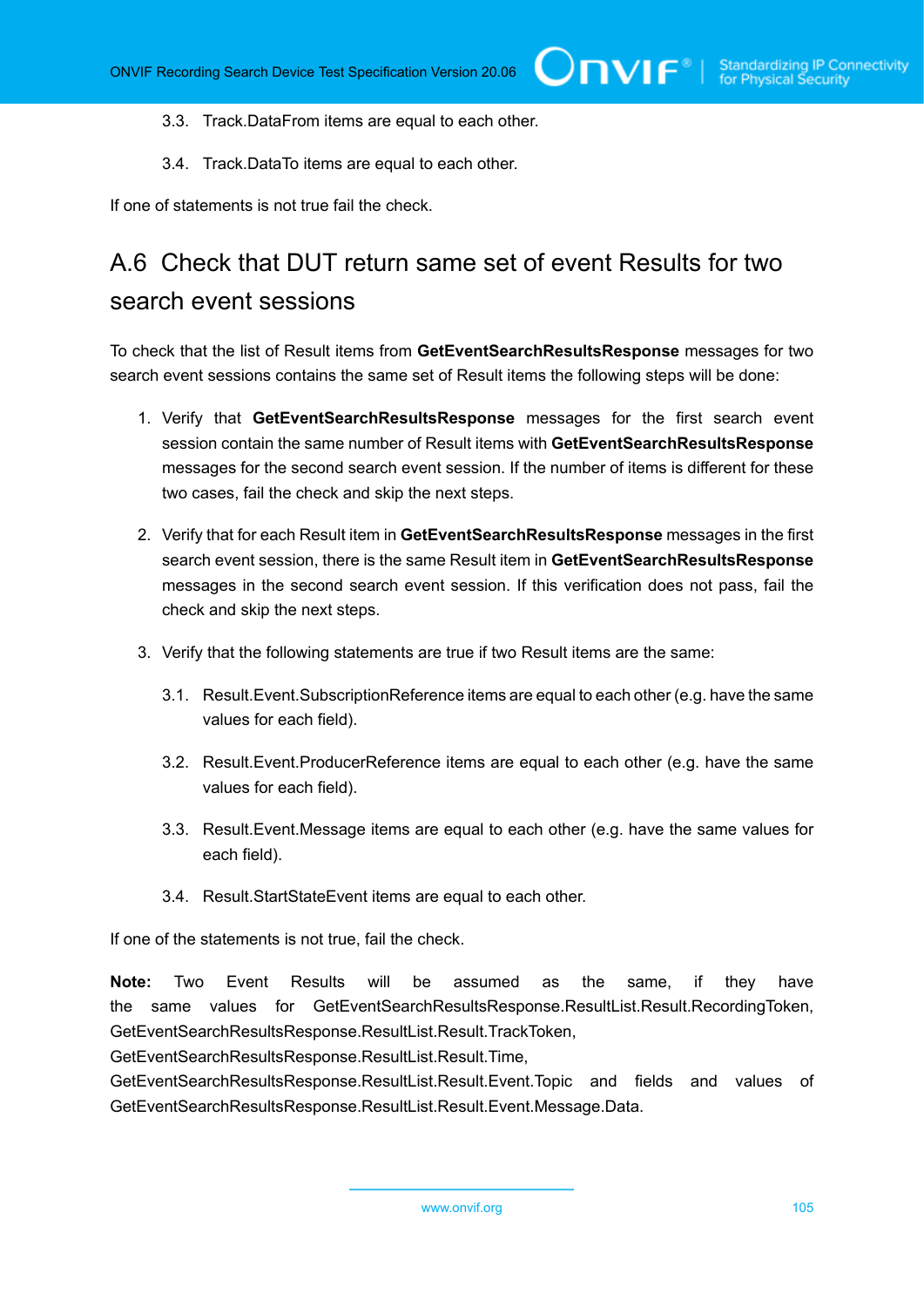## A.7 Check that DUT returns the same set of metadata Results for two search metadata sessions

To check that the list of Result items from **GetMetadataSearchResultsResponse** messages for two search metadata sessions contains the same set of Result items the following steps will be done:

- 1. Verify that **GetMetadataSearchResultsResponse** messages for the first search metadata session contain the same number of Result items with **GetMetadataSearchResultsResponse** messages for the second search metadata session. If the number of items is different for these two cases, fail the check and skip the next steps.
- 2. Verify that for each Result item in **GetMetadataSearchResultsResponse** messages in the first search metadata session, there is the same Result item in **GetMetadataSearchResultsResponse** messages in the second search metadata session. If this verification does not pass, fail the check and skip the next steps.

**Note:** two Metadata Results will be assumed as the same, if they have the same values for: GetMetadataSearchResultsResponse.ResultList.Result.RecordingToken, GetMetadataSearchResultsResponse.ResultList.Result.TrackToken, GetMetadataSearchResultsResponse.ResultList.Result.Time

# <span id="page-105-0"></span>A.8 Check that DUT returns the same set of PTZ Position Results for two search PTZ position sessions

To check that the list of Result items from **GetPTZPositionSearchResultsResponse** messages for two search PTZ Position sessions contains the same set of Result items the following steps will be done:

- 1. Verify that **GetPTZPositionSearchResultsResponse** messages for the first search PTZ Position session contain the same number of Result items with **GetPTZPositionSearchResultsResponse** messages for the second search PTZ Position session. If the number of items is different for these two cases, fail the check and skip the next steps.
- 2. Verify that for each Result item in Get PTZPositionSearchResultsResponse messages in the first search PTZ Position session, there is the same Result item in Get PTZPositionSearchResultsResponse messages in the second search PTZ Position session. If this verification does not pass, fail the check and skip the next steps.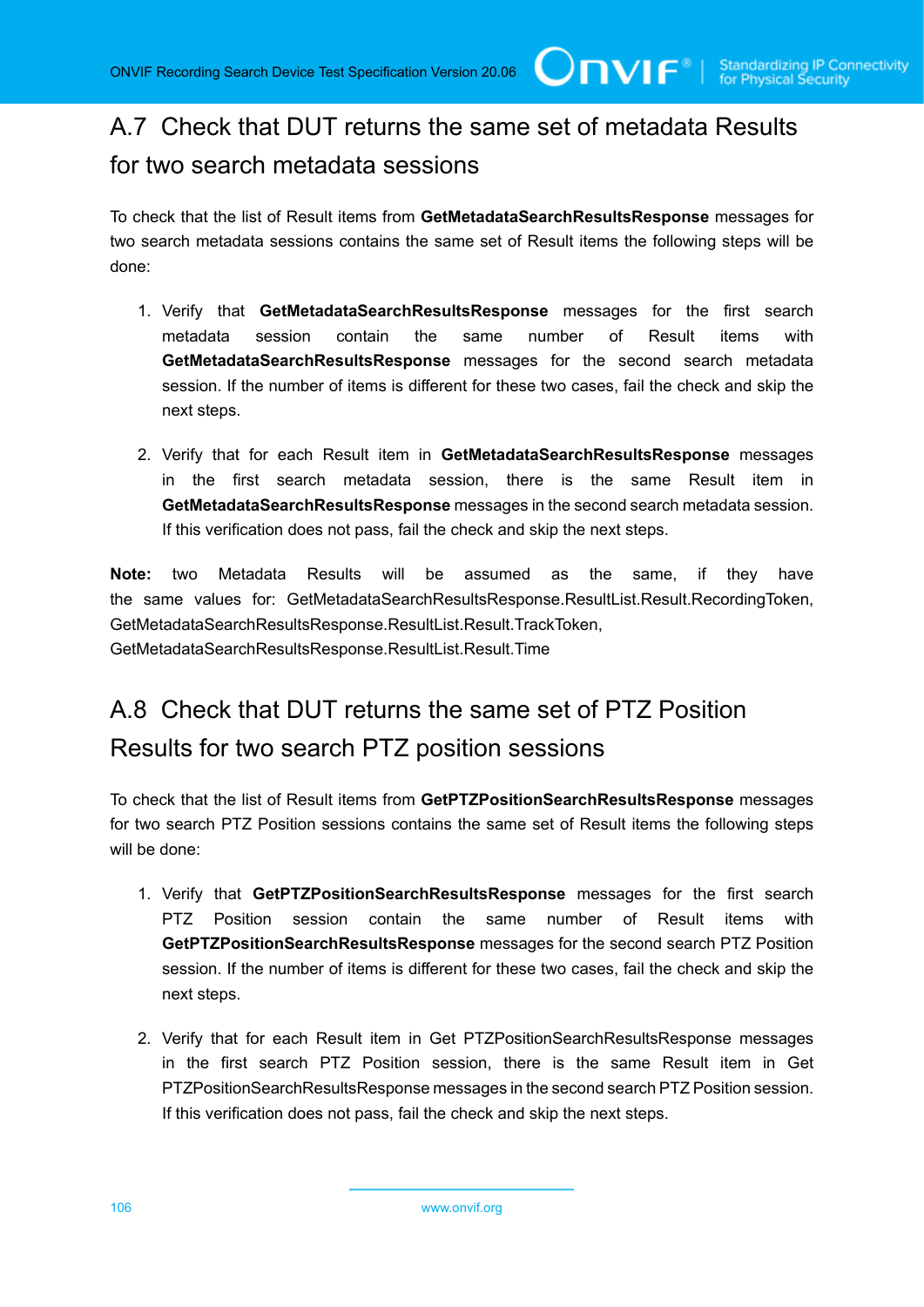**Note:** Two PTZ Position Results will be assumed as the same, if they have the same values for: GetPTZPositionSearchResultsResponse.ResultList.Result.RecordingToken, GetPTZPositionSearchResultsResponse.ResultList.Result.TrackToken, GetPTZPositionSearchResultsResponse.ResultList.Result.Time, GetPTZPositionSearchResultsResponse.ResultList.Result.Pozition.

# A.9 Check

# GetRecordingInformationResponse.RecordingInformation and GetRecordingSearchResultsResponse.ResultList.RecordingInformation consistency

**Unvir®** 

To check the RecordingInformation structure consistency from **GetRecordingInformationResponse** and from **GetRecordingSearchResultsResponse** ONVIF Client will compare GetRecordingInformationResponse.RecordingInformation structure with GetRecordingSearchResultsResponse.ResultList.RecordingInformation stucture for corresponding RecordingToken. The following steps will be done:

- 1. Verify that GetRecordingInformationResponse.RecordingInformation.Source.SourceID equals to the control of the control of the control of the control of the control of the control of the control of the control of the control of the control of the control of the control of the control of the control of th GetRecordingSearchResultsResponse.ResultList.RecordingInformation.Source.SourceID.
- 2. Verify that GetRecordingInformationResponse.RecordingInformation.Source.Name equals to GetRecordingSearchResultsResponse.ResultList.RecordingInformation.Source.Name.
- 3. Verify that GetRecordingInformationResponse.RecordingInformation.Source.Location equals to the control of the control of the control of the control of the control of the control of the control of the control of the control of the control of the control of the control of the control of the control of th GetRecordingSearchResultsResponse.ResultList.RecordingInformation.Source.Location.
- 4. Verify that GetRecordingInformationResponse.RecordingInformation.Source.Description equals to the control of the control of the control of the control of the control of the control of the control of the control of the control of the control of the control of the control of the control of the control of th GetRecordingSearchResultsResponse.ResultList.RecordingInformation.Source.Description.
- 5. Verify that GetRecordingInformationResponse.RecordingInformation.Source. Address equals to the control of the control of the control of the control of the control of the control of the control of the control of the control of the control of the control of the control of the control of the control of th GetRecordingSearchResultsResponse.ResultList.RecordingInformation.Source.Address.
- 6. Verify that if RecordingInformation.EarliestRecording is skipped in **GetRecordingInformationResponse**, then ResultList.RecordingInformation.EarliestRecording is skipped in **GetRecordingSearchResultsResponse**.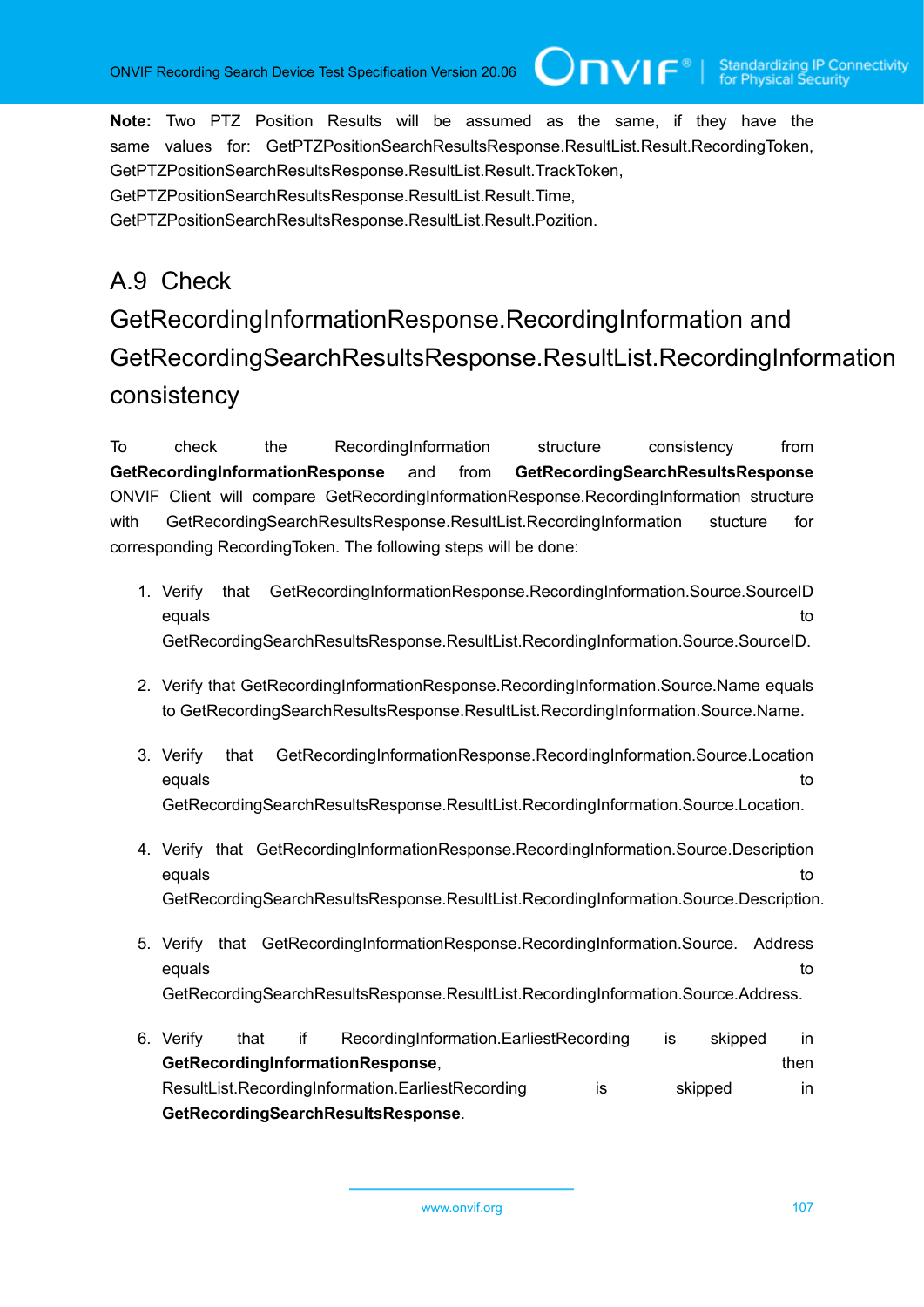7. If RecordingInformation.EarliestRecording is not skipped in **GetRecordingInformationResponse**, then verify that GetRecordingInformationResponse.EarliestRecording equals equals to GetRecordingSearchResultsResponse.ResultList.RecordingInformation.EarliestRecording.

 $\square$ nvif ${}^*$ 

- 8. Verify that if RecordingInformation.LatestRecording is skipped in **GetRecordingInformationResponse, example 20 and 20 and 20 and 20 and 20 and 20 and 20 and 20 and 20 and 20 and 20 and 20 and 20 and 20 and 20 and 20 and 20 and 20 and 20 and 20 and 20 and 20 and 20 and 20 and 20 and 20 an** ResultList.RecordingInformation.LatestRecording is skipped in **GetRecordingSearchResultsResponse**.
- 9. If RecordingInformation.LatestRecording is not skipped in **GetRecordingInformationResponse,** then verify that GetRecordingInformationResponse.LatestRecording equals equals to GetRecordingSearchResultsResponse.ResultList.RecordingInformation.EarliestRecording.
- 10.Verify that GetRecordingInformationResponse.RecordingInformation.Content equals to GetRecordingSearchResultsResponse.ResultList.RecordingInformation.Content.
- 11. Verify that GetRecordingInformationResponse.RecordingInformation contains the same number of Tracks with number of Tracks from GetRecordingSearchResultsResponse.ResultList.RecordingInformation item. If number of tracks is different for these two cases, fail the check and skip the next steps.
- 12.Verify that for each RecordingInformation.Track.TrackToken in **GetRecordingInformationResponse** message, there is RecordingInformation.Track item in the **GetRecordingSearchResultsResponse** messages with TrackToken equal to RecordingInformation.Track.TrackToken. If this verification does not pass, fail the check and skip the next steps.
- 13. Verify that if RecordingInformation.Track.TrackToken from **GetRecordingInformationResponse** is equal to RecordingInformation.Track.TrackToken in **GetRecordingSearchResultsResponse**, the following statements are true:
	- 13.1. RecordingInformationTrack.TrackType and RecordingInformation.Track.TrackType are equal to each other.
	- 13.2. RecordingInformationTrack.Description and RecordingInformation.Track.Description are equal to each other.
	- 13.3. RecordingInformationTrack.DataFrom and RecordingInformation.Track.DataFrom are equal to each other.
	- 13.4. RecordingInformationTrack.DataTo and RecordingInformation.Track.DataTo are equal to each other.